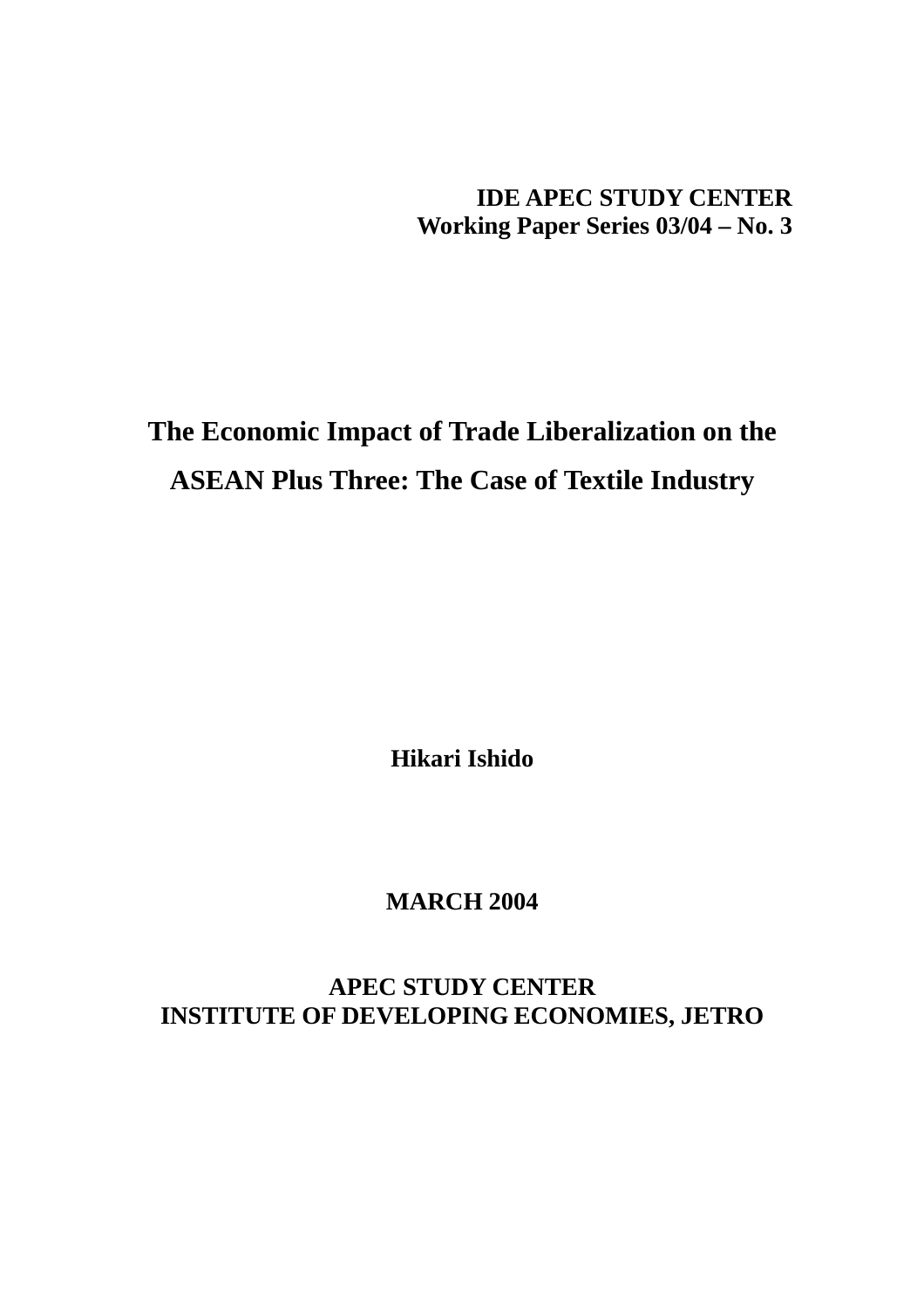# **IDE APEC STUDY CENTER Working Paper Series 03/04 – No. 3**

# **The Economic Impact of Trade Liberalization on the ASEAN Plus Three: The Case of Textile Industry**

**March 2004** 

# **Hikari Ishido**\*

**Development Studies Center, Institute of Developing Economies, JETRO** 

 $\overline{a}$ 

<sup>\*</sup> The author wishes to thank Kazunori Koga and Hiroya Kagiyama of Japan Chemical Fibers Association for their help in data gathering and useful comments on the characteristics of textile-related products. Useful comments and suggestions from Ippei Yamazawa, Satoru Okuda and Ian Larkin are cordially acknowledged.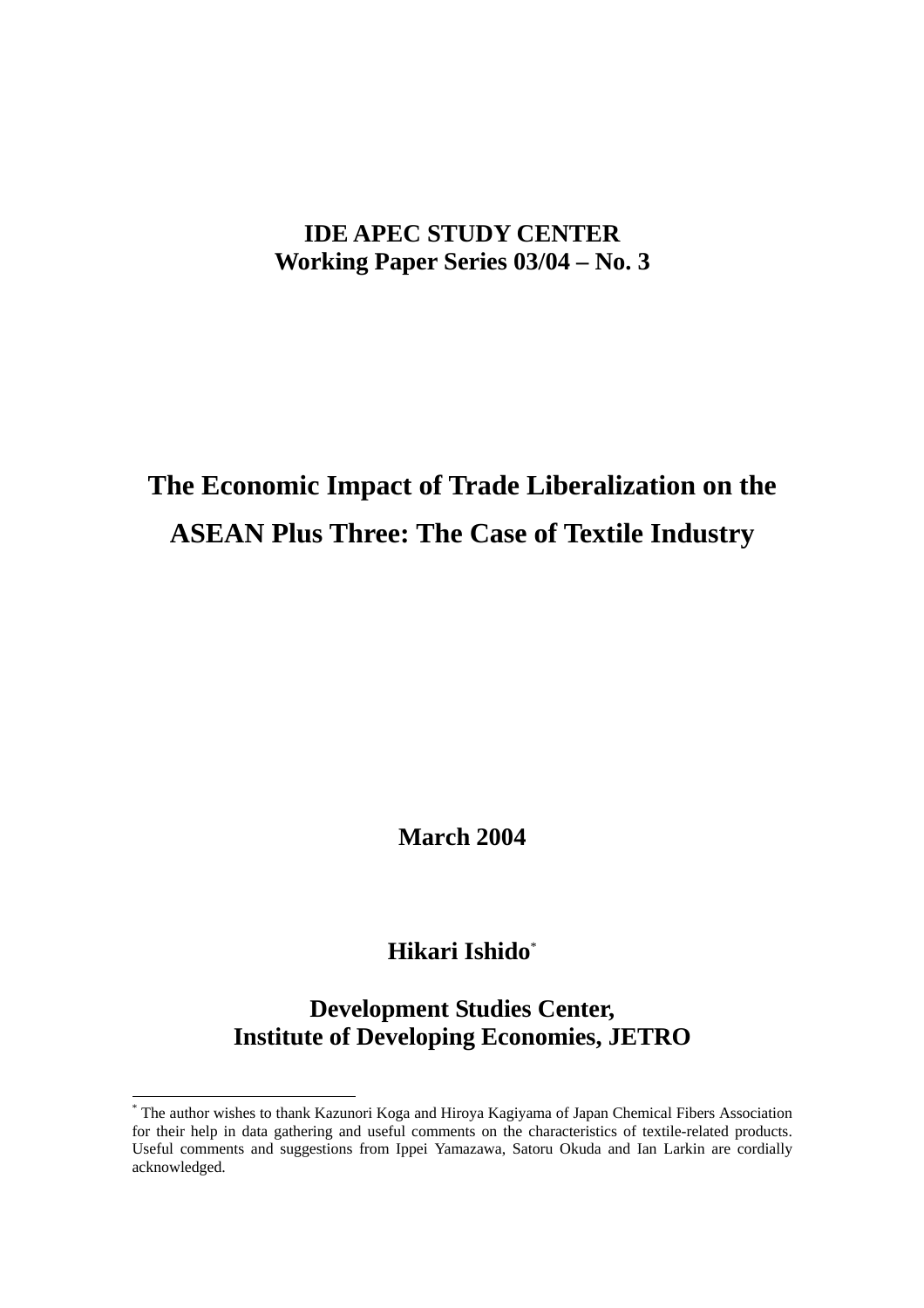# **CONTENTS**

| <b>III.</b> Status of the ASEAN Plus Three Economies                  |  |
|-----------------------------------------------------------------------|--|
|                                                                       |  |
| IV-1. A Comparative-Static Model of Trade Liberalization              |  |
|                                                                       |  |
|                                                                       |  |
| IV-3. Prospects for Estimating the Dynamic Impact of Quota Removal 46 |  |
|                                                                       |  |
|                                                                       |  |
|                                                                       |  |
|                                                                       |  |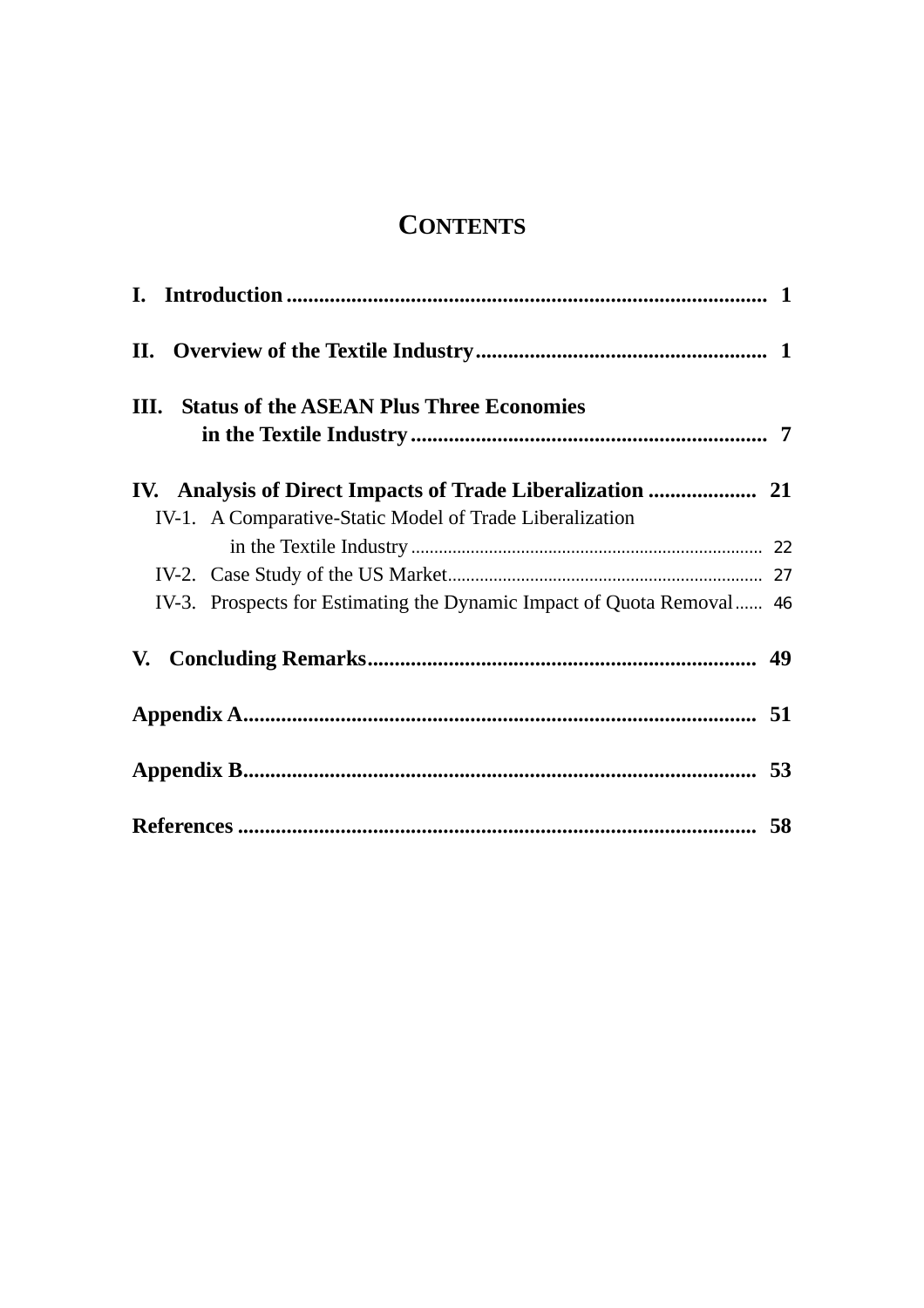# **I. Introduction**

World trade in the textile industry is in the process of liberalization. Members of the "ASEAN Plus Three" economies (comprising all the ten ASEAN members, plus China, Japan and Korea), as major exporters of textile-related products, seem to possess mixed sentiments towards the completion of liberalization in 2005. From a general equilibrium perspective, the removal of quota and/or tariff barriers is supposed to increase trade interaction, both within and across industries. The first step towards analyzing these interactions as a whole would be to primarily focus on the initial impact of trade liberalization. This paper therefore addresses impacts of trade liberalization of textile products on ASEAN Plus Three economies. The paper primarily adopts a comparative-static framework, yet consideration is also given to dynamic aspects of manufacturing firms' investment behavior in the textile manufacturing sector.

 The structure of the paper is as follows. Section 2 reviews the institutional setting of the world textile industry. Section 3 studies the importance of textile industry for ASEAN Plus Three economies through statistical analysis and a review of the trade-restrictive international arrangements surrounding the industry. The first part of section 4 studies the direct impact of trade liberalization for the case of the US market, from a partial comparative-static standpoint. To complement the limitation of comparative statics, The latter part of Section 4 conducts a dynamic, albeit inevitably partial, analysis of manufacturing textile products. Section 5 contains concluding remarks.

# **II. Overview of the Textile Industry**<sup>1</sup>

 $\overline{a}$ 

Table 1 shows the world exports of textile products in comparison with total world exports. As seen, the share of textile products in total exports has more or less remained stable since 1980. In terms of the share of total manufacturing exports, the textile industry is on a slightly declining trend. This seems to reflect the "standardized" or "static" nature of the textile industry, relative to other manufacturing sectors such as

<sup>&</sup>lt;sup>1</sup> This section draws on http://www.wto.org/english/tratop\_e/texti\_e/texti\_e.htm.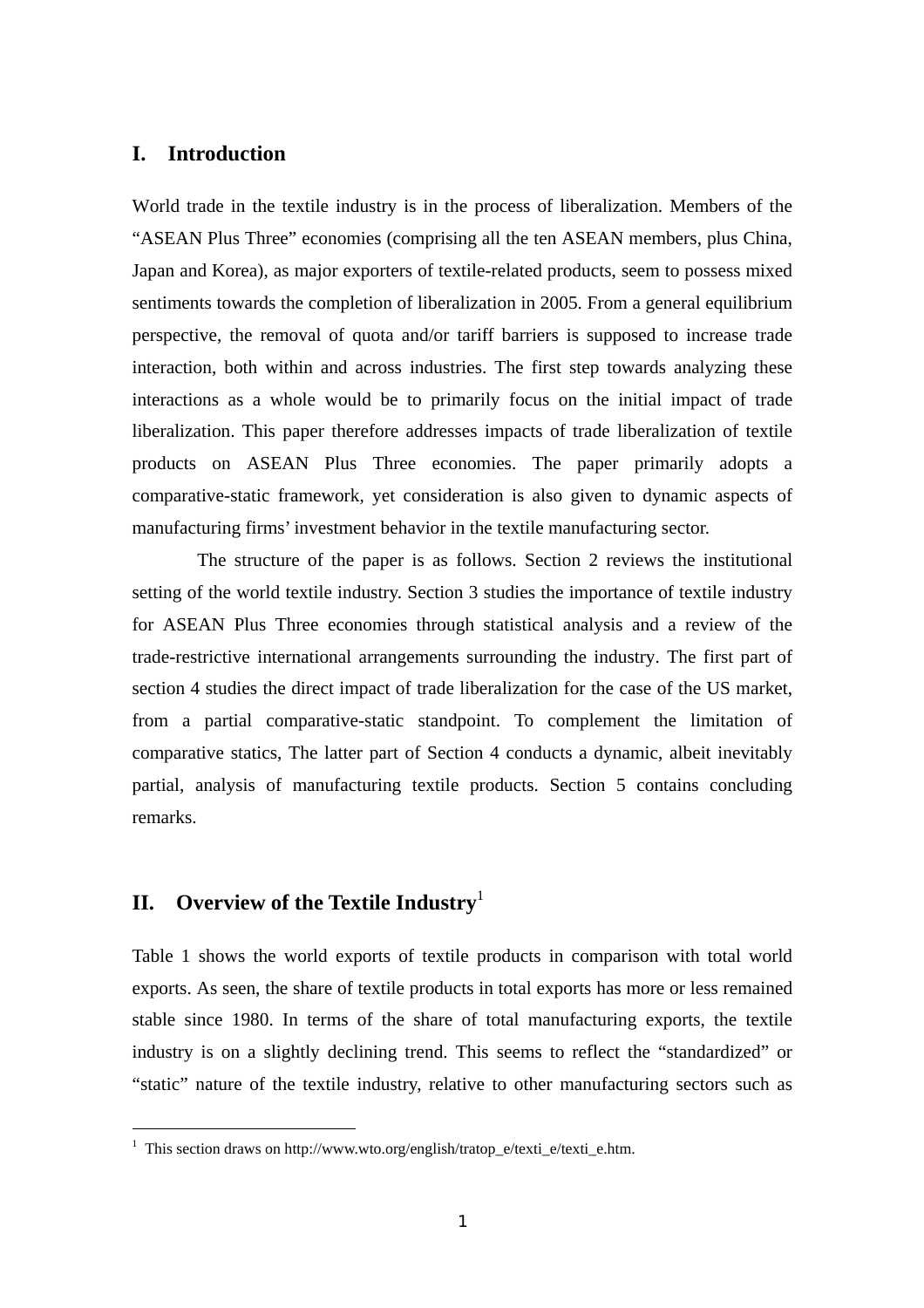electronics. Within the textile industry, the category "textile materials" registers the lowest export performance, whereas exports of textile products, and to a larger extent clothing, is increasing.<sup>2</sup> This *intra*-industry difference in the export performance should be borne in mind when assessing the impact of trade liberalization in this industry.

|      |                        |                       |                       |                    |              |              | (US\$ b1ll10n)    |                    |
|------|------------------------|-----------------------|-----------------------|--------------------|--------------|--------------|-------------------|--------------------|
| Year | Textile                | Textile               | Clothing <sup>3</sup> | Textiles           | Manufactured | Total export | Share<br>of       | <b>Share</b><br>of |
|      | materials <sup>1</sup> | products <sup>2</sup> |                       | total <sup>4</sup> | products     |              | textiles<br>total | textiles           |
|      |                        |                       |                       |                    |              |              | in                | total<br>in        |
|      |                        |                       |                       |                    |              |              | manufactured      | total              |
|      |                        |                       |                       |                    |              |              | products          | export             |
|      |                        |                       |                       |                    |              |              | (percent)         | (percent)          |
| 1980 | 17.7                   | 54.3                  | 38.5                  | 110.5              | 1092.0       | 2000.9       | 10.1              | 5.5                |
| 1985 | 15.6                   | 54.3                  | 45.5                  | 115.5              | 1171.1       | 1933.5       | 9.9               | 6.0                |
| 1990 | 22.8                   | 109.9                 | 108.5                 | 241.1              | 2390.0       | 3387.0       | 10.1              | 7.1                |
| 1991 | 21.9                   | 115.5                 | 121.0                 | 258.3              | 2469.0       | 3439.0       | 10.5              | 7.5                |
| 1992 | 20.6                   | 125.2                 | 134.6                 | 280.5              | 2663.0       | 3653.0       | 10.5              | 7.7                |
| 1993 | 18.4                   | 122.2                 | 135.2                 | 275.8              | 2651.0       | 3636.0       | 10.4              | 7.6                |
| 1994 | 24.2                   | 139.6                 | 151.6                 | 315.4              | 3042.0       | 4110.0       | 10.4              | 7.7                |
| 1995 | 27.9                   | 158.9                 | 162.4                 | 349.2              | 3641.8       | 4925.0       | 9.6               | 7.1                |
| 1996 | 26.4                   | 160.1                 | 171.6                 | 358.1              | 3787.1       | 5190.0       | 9.5               | 6.9                |
| 1997 | 25.4                   | 163.1                 | 183.1                 | 371.6              | 3990.9       | 5374.0       | 9.3               | 6.9                |
| 1998 | 20.9                   | 158.1                 | 187.3                 | 366.3              | 4055.7       | 5290.0       | 9.0               | 6.9                |
| 1999 | 17.7                   | 152.7                 | 187.2                 | 357.6              | 4217.3       | 5473.0       | 8.5               | 6.5                |
| 2000 | 15.0                   | 157.5                 | 198.9                 | 371.4              | 4630.0       | 6186.0       | 8.0               | 6.0                |

 $(T \times B)$  billion)

**Table 1. World exports of textile products, 1980-2000** 

Notes:

 $\overline{a}$ 

1 SITC 26

2 SITC 65 3

 SITC 84 4

SITC 26+65+84

Source: JCFA (2002).

 It would be worthwhile to review the institutional framework of the textile industry before considering the sector's importance for the ASEAN Plus Three economies. As part of its discussion around trade issues in developing countries, the WTO has focused on the textile industry, as was the case in the former GATT system. The industry is currently going through fundamental change under a ten-year schedule agreed in the Uruguay Round. The system of import quotas that has dominated the trade since the early 1960s is being phased out. Work in the WTO on textiles is handled by

 $2^2$  Four standard groupings exist for classifying textile production process: (1) tops and yarns, (2) fabrics, (3) made-up textile products and (4) clothing. In this paper, "textile materials" refers to materials used in category (1), "textile products" denotes categories (2) and (3), and "clothing" refers to category (4).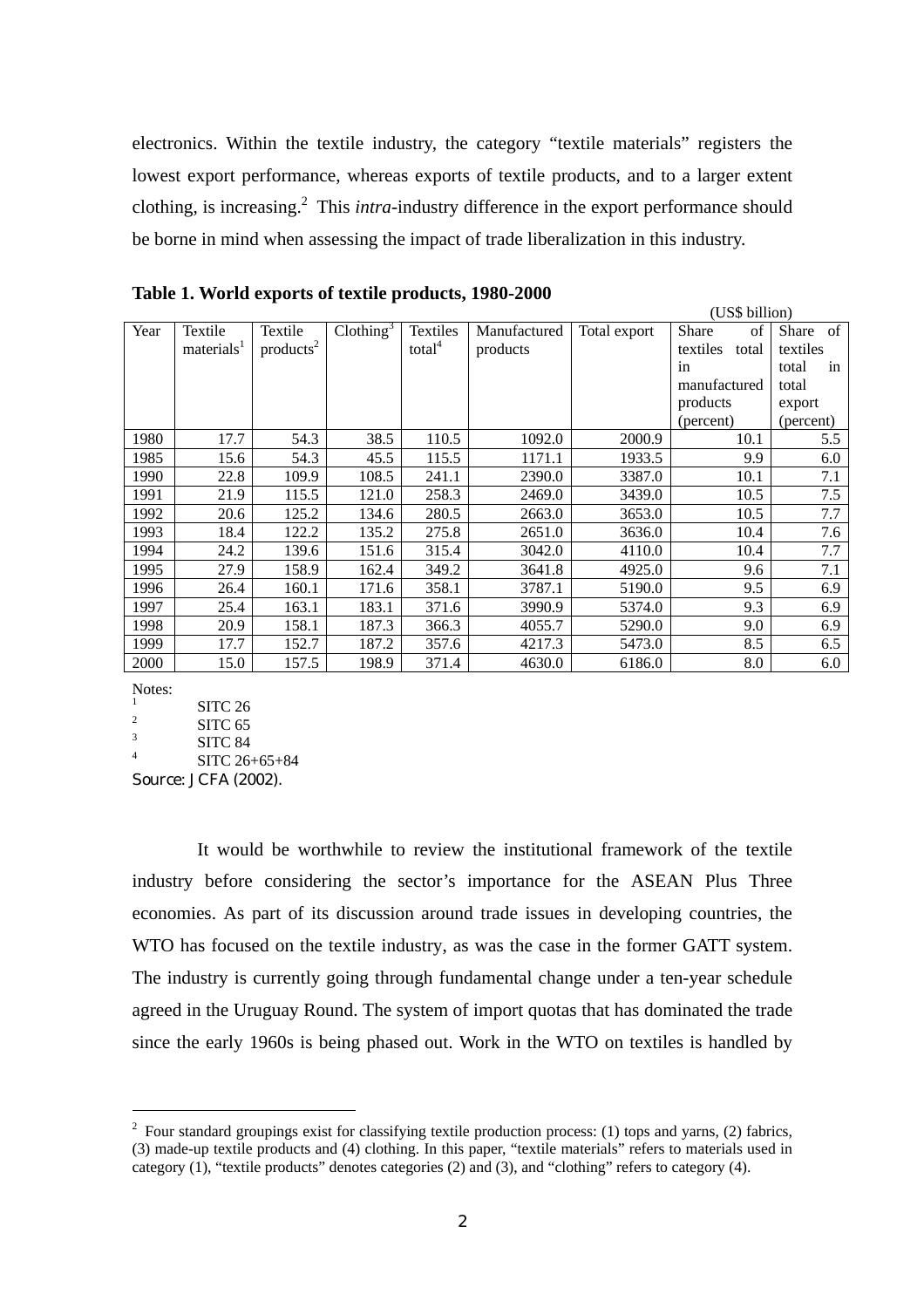the Goods Council and the Textiles Monitoring Body (TMB).<sup>3</sup>

Since 1 January 1995, when the 10-year transitional program of the WTO's Agreement on Textiles and Clothing (ATC) was agreed, trade in international textiles and clothing has been going through fundamental change. Before the Agreement took effect, a large portion of textiles and clothing exports from developing countries to the industrial countries was subject to quotas under a special regime outside normal GATT rules. Under the Agreement, WTO Members committed themselves to remove the quotas by 1 January 2005 by integrating the sector fully into GATT rules.

Starting in 1974, and until the end of the Uruguay Round in 1994, textile and clothing quotas were negotiated bilaterally and governed by the rules of the Multifibre Arrangement (MFA). This provided for the application of selective quantitative restrictions when surges in imports of particular products caused, or threatened to cause, serious damage to the industry of the importing country. The MFA was a major departure from basic GATT rules, particularly the principle of non-discrimination. As noted, on 1 January 1995 the MFA was replaced by the WTO Agreement on Textiles and Clothing (ATC) which sets out a transitional process for the ultimate removal of these quotas.

The ATC is a transitional instrument, built on the following key elements: (a) product coverage, basically encompassing yarns, fabrics, made-up textile products and clothing; (b) a program for the progressive integration of these textile and clothing products into GATT 1994 rules; (c) a liberalization process to progressively enlarge existing quotas (until they are removed) by increasing annual quota growth rates at each stage; (d) a special safeguard mechanism (or Transitional SafeGuard, TSG) to deal with

 $\overline{a}$ 

<sup>&</sup>lt;sup>3</sup> The TMB was established to supervise the implementation of the ATC and to examine all measures taken under it, to ensure that they are in conformity with the rules. It is a quasi-judicial, standing body which consists of a Chairman and ten TMB members, discharging their function in their personal capacity and taking all decisions by consensus. The ten members are appointed by WTO Member governments according to an agreed grouping of WTO Members into constituencies. There can be rotation within the constituencies. These characteristics make the TMB a unique institution within the WTO framework. In January 1995, the General Council decided upon the composition for the TMB for the first stage. In December 1997, the General Council decided upon the composition for the second stage (1998-2001) with TMB members to be appointed by WTO Members designated from the following constituencies: (a) the ASEAN Member countries; (b) Canada and Norway; (c) Pakistan and China (after accession); (d) the European Communities; (e) Korea and Hong Kong, China; (f) India and Egypt/Morocco/Tunisia; (g) Japan; (h) Latin American and Caribbean Members; (i) the United States; and (j) Turkey, Switzerland and Bulgaria/Czech Republic/Hungary/ Poland/Romania, Slovak Republic/Slovenia. Provisions were made for alternates to be appointed by the members in each of the constituencies and in some cases second alternates; there are also two non-participating observers from Members not already represented in this structure, one from Africa and one from Asia.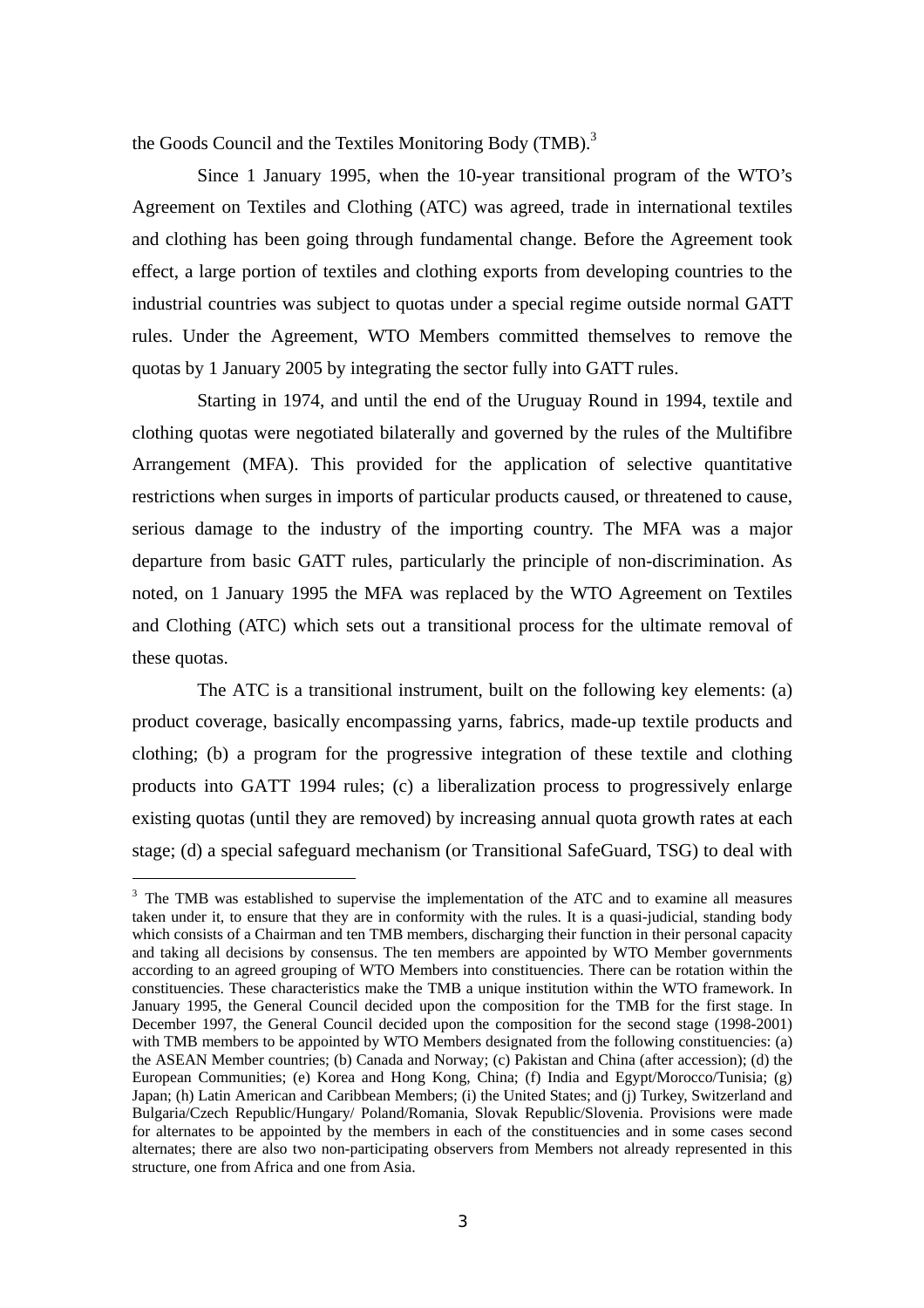new cases of serious damage or threat thereof to domestic producers during the transition period<sup>4</sup>; (e) establishment of the TMB to supervise the implementation of the Agreement and ensure that the rules are faithfully followed; and (f) other provisions, including rules on circumvention of the quotas, their administration, treatment of non-MFA restrictions, and commitments undertaken elsewhere under the WTO's agreements and procedures affecting the textile sector.

All products listed in the Annex to the ATC were subject to MFA or MFA-type quotas in at least one importing country. ATC Article 2 laid down the integration process and stipulated how members should integrate the products listed in the Annex into the rules of GATT 1994 over the 10-year period. This process was to be carried out progressively in three stages (3 years, 4 years, 3 years) with all products standing integrated at the end of the 10-year period. The first stage began on 1 January 1995, with the integration by members of products representing not less than 16 per cent of that member's total 1990 imports of all the products in the Annex. At stage 2, beginning on 1 January 1998, not less than a further 17 per cent was integrated. At stage 3, beginning on 1 January 2002, not less than a further 18 per cent was integrated. Finally at the end of stage 3, on 1 January 2005, all remaining products (amounting up to 49 per cent of 1990 imports into a member) will stand integrated and the Agreement will terminate. Each importing member decides itself which products it will integrate at each stage to reach these thresholds. The only constraint is that the integration list must encompass products from each of the four groupings: tops and yarns, fabrics, made-up textile products and clothing.

The four WTO Members which maintained import restrictions under the former MFA (Canada, EC, Norway and the US) were required to undertake this integration process and to notify to the TMB by 1 October 1994 their plans for the first phase of their programs of integration. Other WTO Members were required, first, to notify the TMB if they wished to retain the right to use the transitional safeguard

 $\overline{a}$ 

<sup>&</sup>lt;sup>4</sup> With regard to China, the Accession Agreement textile and apparel safeguard allows the United States and other WTO Member countries that believe imports of Chinese origin textile and apparel products are, due to market disruption, threatening to impede the orderly development of trade in these products to request consultations with China with a view to easing or avoiding such market disruption. Upon receipt of such a request, China has agreed to hold its shipments to a level no greater than 7.5 percent (6 percent for wool product categories) above the amount entered during the first 12 months of the most recent 14 months preceding the request for consultations. The United States may implement such a limit (http://otexa.ita.doc.gov/Safeguard\_procedures.pdf, 5 December 2003).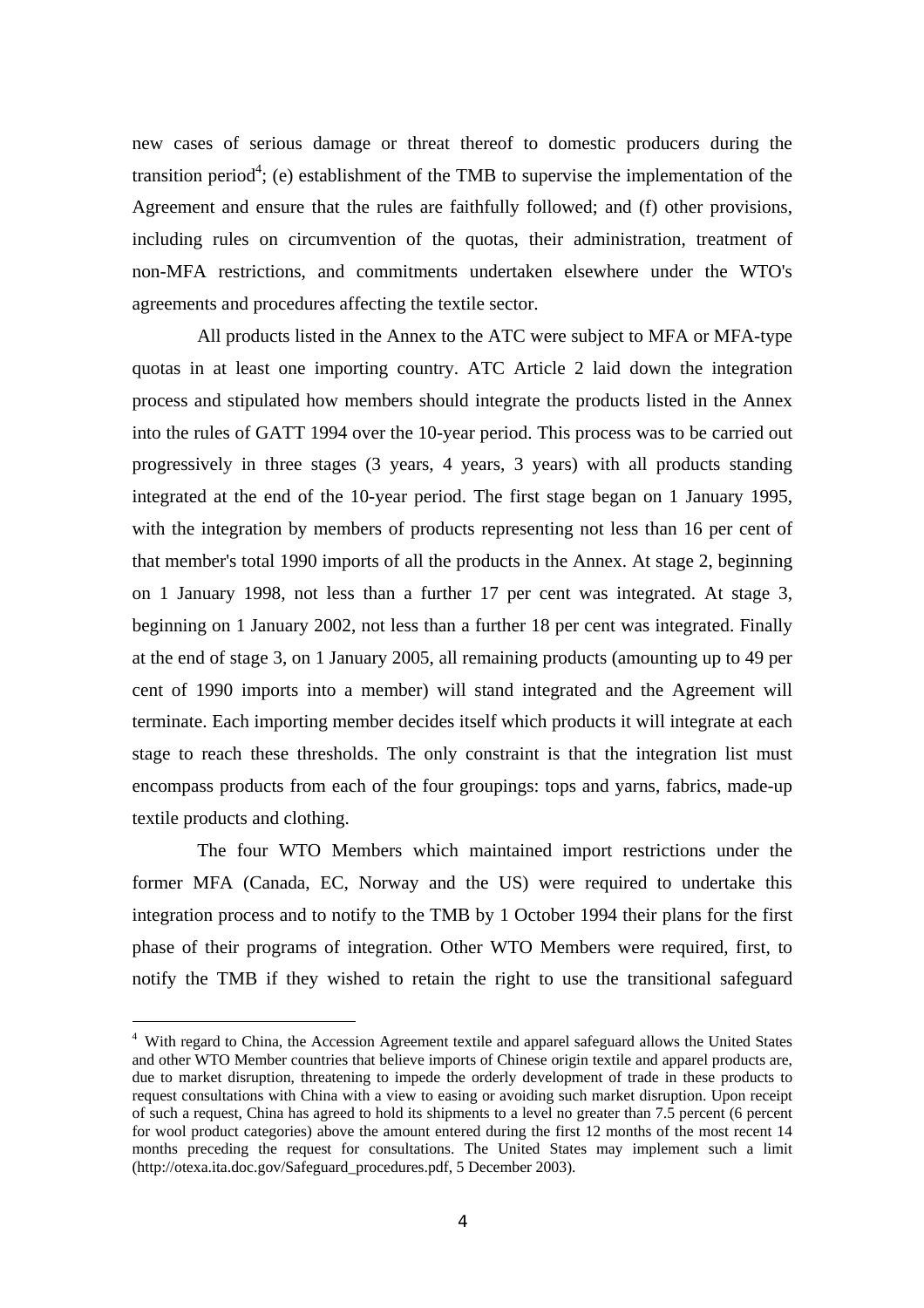mechanism in the ATC (Article 6.1) and, if so, to provide their first stage integration lists. Fifty-five Members chose to retain this right and most of them provided lists of products for integration. Nine members – Australia, Brunei Darussalam, Chile, Cuba, Hong Kong, Iceland, Macau, New Zealand and Singapore – decided not to maintain the right to use the ATC safeguard mechanism. They are deemed to have integrated 100 per cent at the outset.

Concurrent with the integration process, the ATC contains a program for liberalizing existing restrictions. Specifically, the ATC called for the enlargement of the bilateral quotas carried over from the former MFA on 1 January 1995 (Article 2.1) until such time as the products are integrated into GATT, at which time the quotas terminate. These former MFA quotas, when carried over into the ATC on 1 January 1995, represented the starting point for an automatic liberalization process set out in Article 2, paragraphs 12-16. The former MFA growth rates applicable to each of these quotas were increased on 1 January 1995 by a factor of 16 per cent for the first stage of the Agreement, and the new growth rate was applied annually. The stage 1 growth rate was further increased by a factor of 25 per cent for the second stage on 1 January 1998; and was increased by a further 27 per cent for the last stage beginning 1 January 2002. To illustrate this process, a 6 per cent growth rate under the MFA in 1994 became 6.9 per cent under the ATC and was applied each year from 1995 to 1997; then the growth rate was increased to 8.7 per cent for each year from 1998 to 2001; and finally the rate was increased to 11.05 per cent for each year from 2002 to 2004. For small suppliers (as defined in Article 2.18) the growth factors (16 per cent, 25 per cent, 27 per cent) are to be advanced by one stage. Quotas will be eliminated either when the products concerned are integrated into GATT at one of the stages or at the end of the transition on 1 January 2005. There are additional provisions in Article 2 for early removal of quotas and integration of products.

Article 3 deals with quantitative restrictions (or measures with similar effect) other than those covered by the MFA. Members who had such restrictions in place, which could not be justified under a GATT provision, were required either to bring them into conformity with GATT rules or phase them out within the ten year transitional period, according to a plan to be submitted by the restraining member to the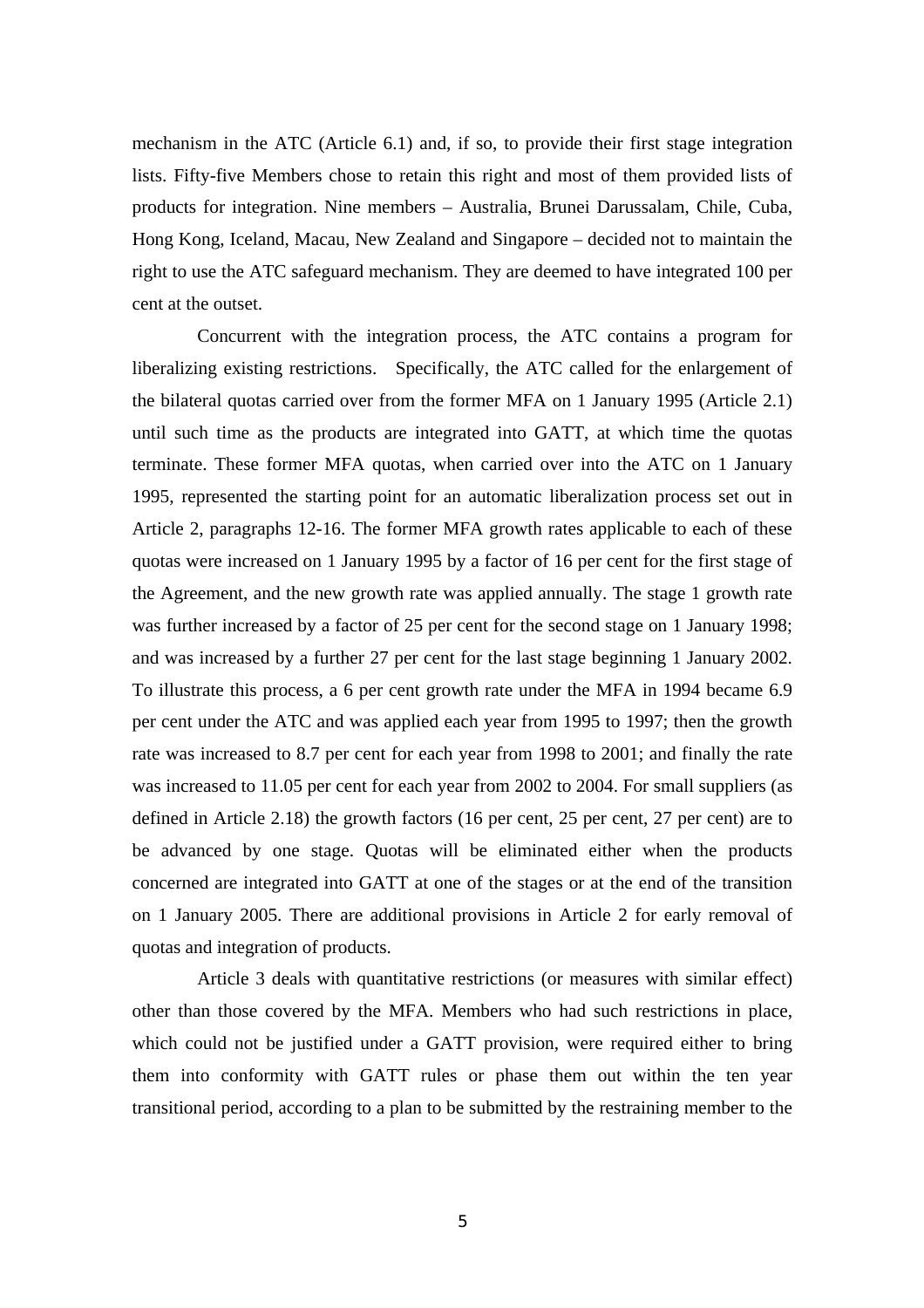TMB. There was of course no obligation to eliminate restrictions that are permitted under GATT rules.

A key aspect of the ATC is the provision in Article 6 for a special transitional safeguard mechanism, for use only during the 10-year transition period, intended to protect members against damaging surges in imports from products which have not yet been integrated into GATT and which are not already under quota. This clause was based on a two-tiered approach. First, the importing member was required to determine that total imports of a specific product were causing or threatened to cause serious damage to its domestic industry and second. Second,I the member had to then decide to which individual member(s) this serious damage can be attributed. Specific criteria and procedures were set out for each step. The importing member was required to then seek consultations with the exporting member(s). Such safeguard measures could be applied on a selective, country-by-country basis by mutual agreement or, if agreement was not reached through the consultation process within 60 days, by unilateral action. The quota could not be lower than the actual level of imports for that exporting country during a recent 12 month period, and the action taken could remain in place for up to three years only. If the measure was in place for more than one year, growth could, with one exception, be no less than 6 per cent.<sup>5</sup>

Article 5 of the ATC contains rules and procedures concerning circumvention of the quotas through transshipment, re-routing, false declaration of origin, or falsification of official documents. These requirde, *inter alia*, consultation and full cooperation in the investigation of such practices by members concerned. When sufficient evidence was available, possible recourse could include the denial of entry of goods. There is also a provision whereby all members had to establish, consistent with their domestic laws and procedures, the necessary legal provisions and/or administrative procedures to address and take action against circumvention. Administration of restrictions during the transition period was to remain with the exporting members, and any changes in practices, rules or procedures was subject to consultations with a view to reaching mutually acceptable solutions (Article 4).

 $\overline{a}$ 

<sup>&</sup>lt;sup>5</sup> In practice, the special safeguard was invoked on 24 occasions in 1995 (all by the United States), 8 times in 1996 (Brazil 7 times, US 1 time), 2 times in 1997 (all by the United States), and 10 times in 1998 (Colombia 9 times, US 1 time).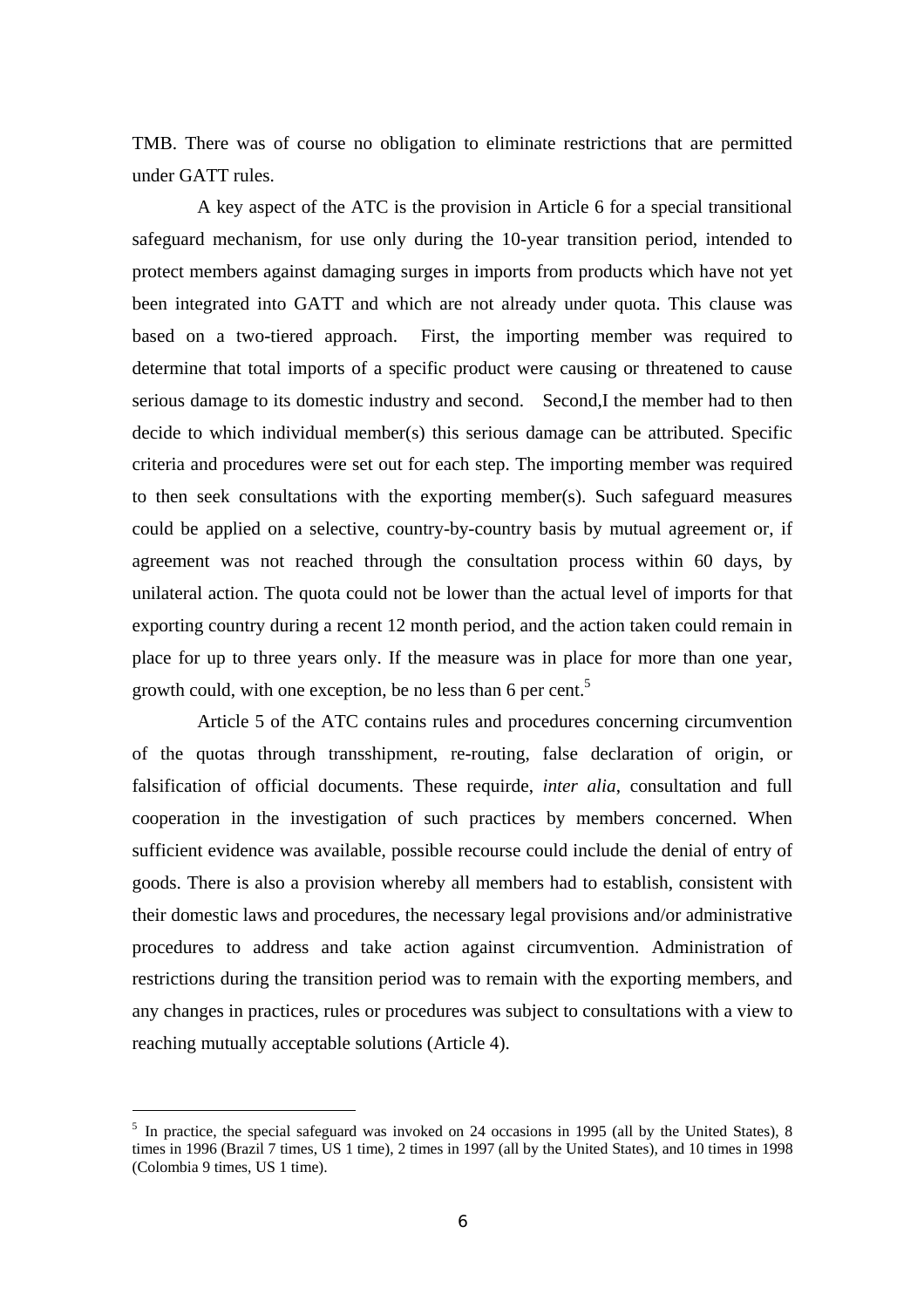Provisions relating to the commitments undertaken in all areas of the Uruguay Round, as they relate to textiles and clothing, required that all Members "take such actions as may be necessary" to abide by these rules and disciplines so as to achieve improved market access, to ensure the application of fair and equitable trading conditions and to avoid discrimination against textiles and clothing imports (Article 7). If an exporting Member is found not to be complying with its obligations, the Dispute Settlement Body or the Council for Trade in Goods could authorize an adjustment to the quota growth for that country which is otherwise an automatic growth.

# **III. Status of the ASEAN Plus Three Economies in the Textile Industry**

Table 2 shows the export amount of textile products, and the share of total textile products covered under the ATC, for the ASEAN Plus Three economies in recent years. As this table reveals, China has been the largest single exporter of textile products in Asia, distantly followed by Korea, India and Japan. In terms of the share of total country exports, Bangladesh stands out, with textile products constituting over 80 percent of total country exports in 1998. Textiles account for around 20 to 25 percent share in exports in India and China. The other listed Asian economies, i.e., the ASEAN economies, Korea and Japan, have an export share of around 10 percent or less for textile products.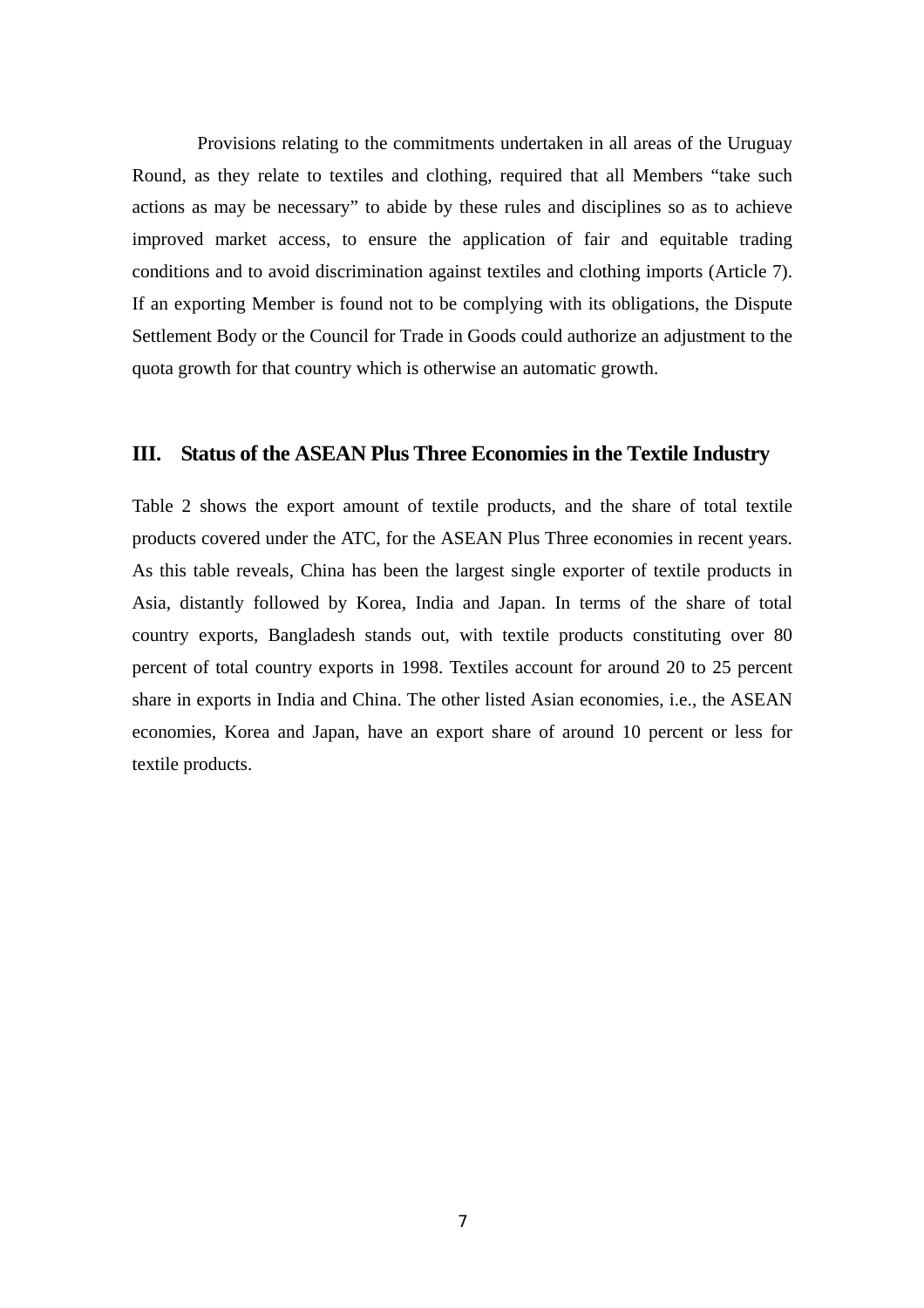|                 |               |              |             |              | (US\$ b1ll10n) |
|-----------------|---------------|--------------|-------------|--------------|----------------|
|                 | 1997          | 1998         | 1999        | 2000         | 2001           |
| China           | 47.4 (25.9)   | 44.9 (24.5)  | 45.8(23.5)  | 54.7 (22.0)  | 55.7 (20.9)    |
| Japan           | 9.2(2.2)      | 8.2(2.2)     | 8.8(2.2)    | 9.5(2.1)     | 8.4 (2.2)      |
| Korea           | 19.1 (13.8)   | 17.2 (13.0)  | 17.8 (12.3) | 19.2 (10.9)  | 16.6(11.0)     |
| Indonesia       | 5.3 (9.4)     | 5.2(10.2)    | 7.1 (13.8)  | 8.5 (12.9)   | 7.9 (13.8)     |
| Malaysia        | 2.8(3.6)      | 2.5(3.4)     | 2.6(3.0)    | 2.8(2.8)     | 2.4(2.7)       |
| The Philippines | 2.8(11.3)     | 2.8(9.6)     | 2.7(7.9)    | (8.2)<br>3.1 | 2.9<br>(9.2)   |
| Singapore       | 2.9(2.3)      | 2.4(2.2)     | 2.6(2.2)    | 2.9<br>(2.1) | 2.5(2.0)       |
| Thailand        | 6.1(10.7)     | 5.7 (10.8)   | 5.8 (10.2)  | 6.2 $(9.1)$  | 5.9 (9.3)      |
| India           | 9.4 (26.4)    | 9.2(27.1)    | 10.2(27.6)  | 12.0(27.9)   | n.a.           |
| Bangladesh      | 3.2(65.7)     | 4.2(82.7)    | n.a.        | n.a.         | n.a.           |
| Sri Lanka       | n.a.          | n.a.         | 2.5(55.1)   | n.a.         | 2.6(54.8)      |
| Nepal           | n.a.          | 0.2(49.7)    | 0.3(51.7)   | 0.4(48.7)    | n.a.           |
| US              | (2.9)<br>19.9 | 19.9(3.0)    | 19.5(2.8)   | 21.2 (2.7)   | (2.6)<br>19.0  |
| Canada          | 3.8<br>(1.7)  | (1.9)<br>4.1 | 4.4 (1.8)   | 4.7<br>(1.6) | 4.5 $(1.6)$    |
| Mexico          | (8.0)<br>8.8  | 9.8<br>(8.3) | 11.4(8.3)   | 12.6(7.6)    | 11.3<br>(7.2)  |
| EU              | 125.7 (5.9)   | 121.7(6.0)   | 114.5(5.3)  | 107.7 (4.8)  | 105.2(4.6)     |
| World           | 321.7 (5.8)   | 317.7 (5.7)  | 313.4 (5.6) | 324.5 (5.2)  | 296.7 (4.8)    |

**Table 2. Export of textile products covered under ATC, by country, 1997-2001**  (US\$ billion)

Notes: "World" total of PC-TAS data for all the listed countries

n.a. not available.

Figures in parentheses denote the share in the economy's/region's total exports.

Source: PC-TAS; International Monetary Fund, *International Financial Statistics*, August 2003; World Bank, *World Development Indicators 2003*.

Tables 3, 4, 5 and 6 show the trade matrices for textile-related products on the whole, textile materials (SITC 26), textile products (SITC 65) and clothing (SITC 84), respectively. These Tables reveal the following phenomena for the whole textile products:

- (1) Asia has been increasing its global export share of overall textile products, with the ratio of Asia: West Europe: North America: the other regions reaching 5:3:1:1 in 1999 (Table 3);
- (2) Asia has grown to become a large import market for overall textile products along with West Europe and North America (Table 3);
- (3) Intra-Asia trade accounts for the largest share of Asian textile trade, with the remaining being exported largely to North America and West Europe (Table 3);
- (4) The export share of clothing (apparel) has been increasing, with the ratio of textile materials: textile products: clothing standing at 5:43:52; that is, clothing has come to account for more than half of the world textile trade (Tables 4, 5 and 6).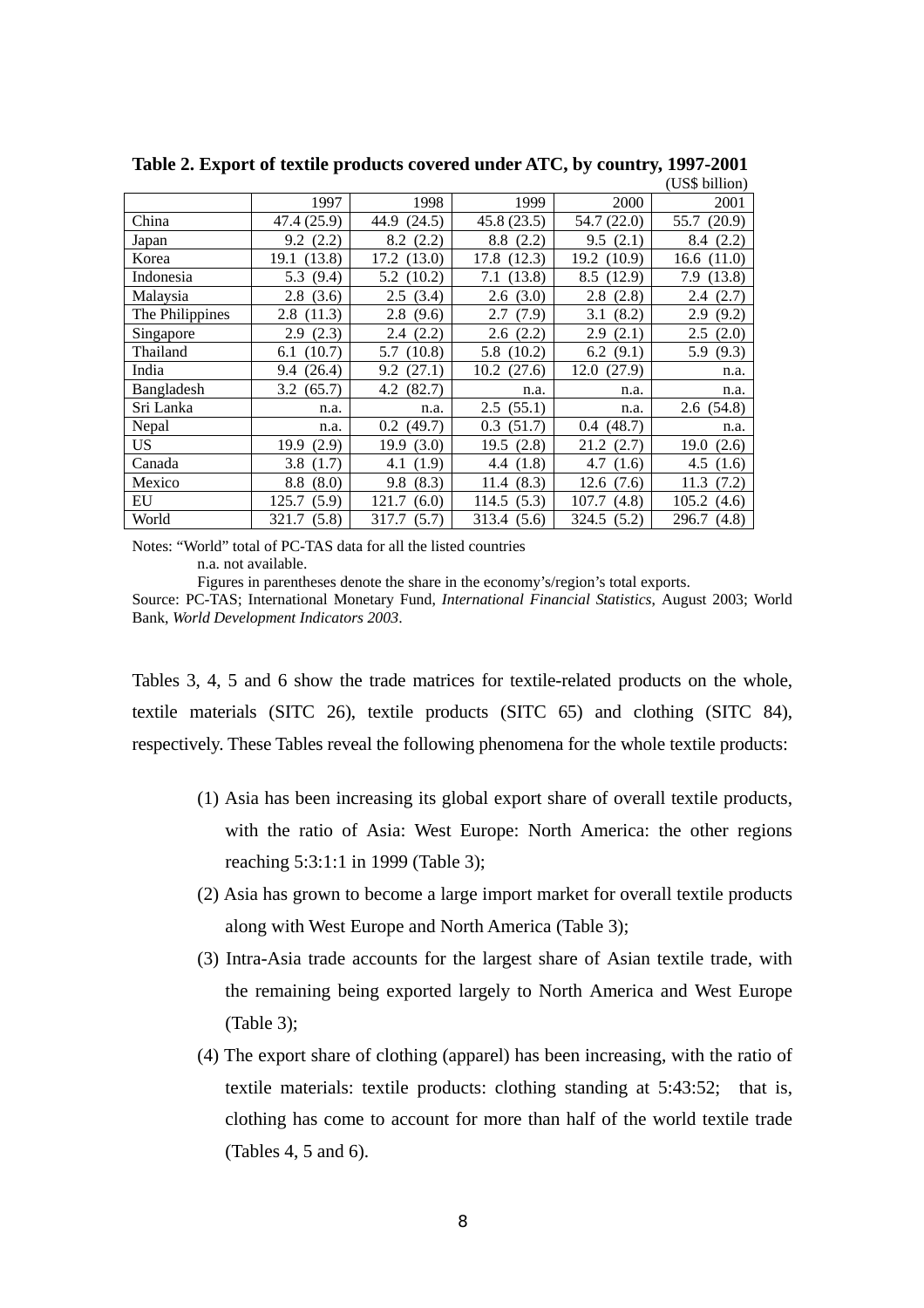Tables 4 specifically shows that for textile materials,

- (1) The regional share has been fairly stable, with the ratio of Asia: West Europe: North America: other regions standing roughly at 25:25:15:35;
- (2) For ASEAN, intra-ASEAN trade is the largest, at roughly double the amount of trade going to West Europe or North America;
- (3) China has not been outstanding in this product category;
- (4) West Europe and Asia as a whole have been large exporters.

Table 5, for textile products (SITC 65), shows that:

- (1) The volume of this product category has been growing in a rapid manner;
- (2) The regional share has been fairly stable, with the ratio of Asia: West Europe: North America roughly at 50: 40: 10;
- (3) In Asia, ASEAN has significantly increased its export volume;
- (4) China has been even more outstanding in its export performance.

Table 6. showing trade in clothing (SITC 84), indicates that:

- (1) This product category has registered the most rapid export growth over the past two decades of the three textile-related trade categories (i.e., SITC 26, 65 and 84);
- (2) ASEAN has increased its share in total world trade;
- (4) China has registered the fastest export growth.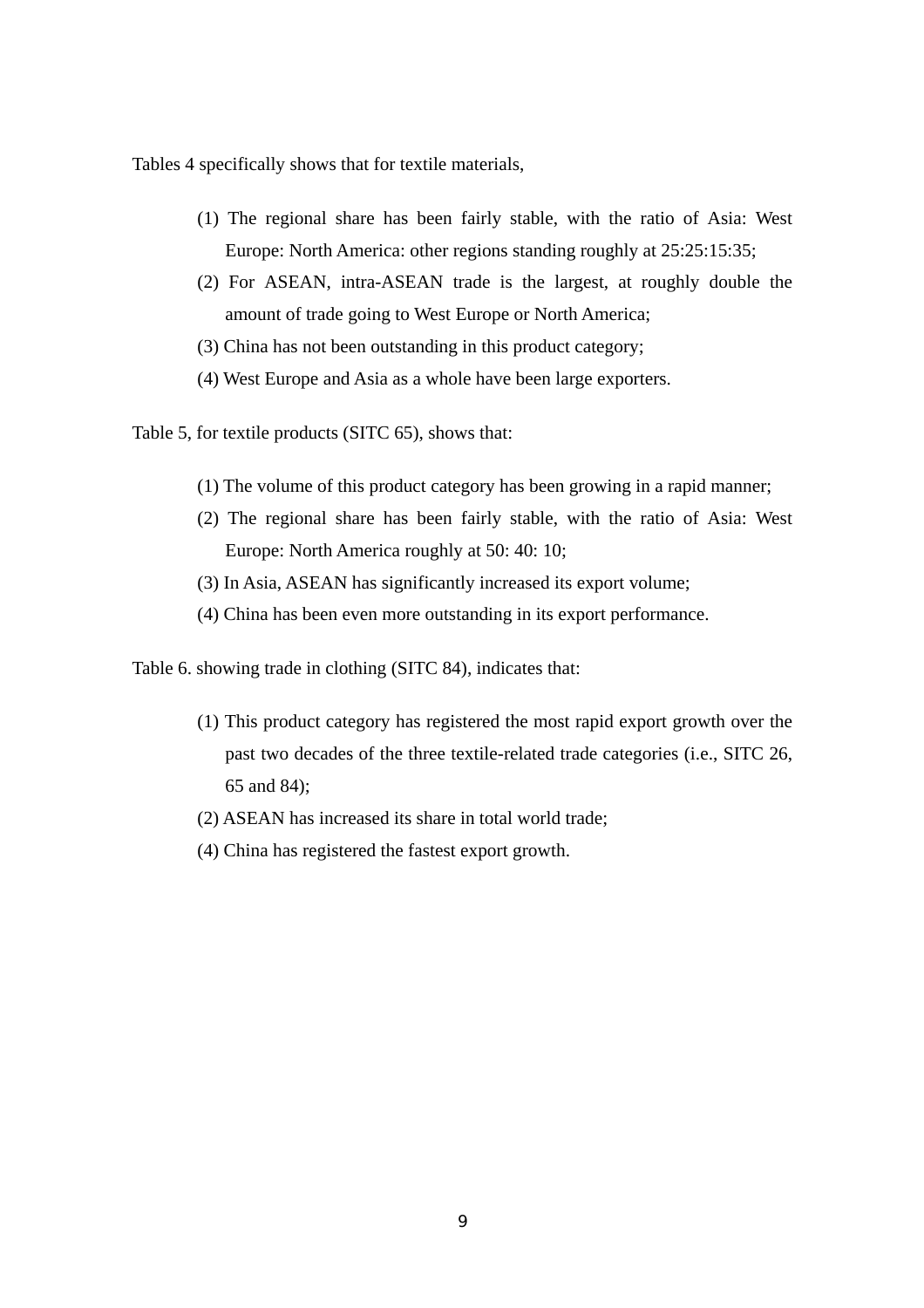|              |     |      |       |                  |                  |                          |                          |                          |                  |                  |                  |                  |                  |                  |                  |                  | (US\$ billion) |
|--------------|-----|------|-------|------------------|------------------|--------------------------|--------------------------|--------------------------|------------------|------------------|------------------|------------------|------------------|------------------|------------------|------------------|----------------|
|              |     |      |       |                  |                  |                          |                          |                          |                  |                  |                  |                  |                  | East             |                  |                  |                |
|              | To: |      | World |                  |                  |                          |                          |                          | West             |                  | North            |                  | Middle           | Europe           | Latin            |                  |                |
| From:        |     | Year | total | Asia             | <b>ASEAN</b>     | Japan                    | China                    | Korea                    | Europe           | <b>EU15</b>      | America          | US               | East             | and Russia       | America          | Africa           | Oceania        |
| World total  |     | 1985 | 115.5 | 20.3             | 2.8              | 5.8                      | 3.2                      | 1.5                      | 52.5             | 48.4             | 21.9             | 18.7             | 6.4              | 6.6              | 2.2              | 3.2              | 2.0            |
|              |     | 1990 | 241.1 | 53.2             | 8.0              | 14.3                     | 7.0                      | 3.6                      | 118.4            | 110.8            | 35.9             | 29.5             | 8.2              | 10.1             | 4.9              | 6.1              | 3.0            |
|              |     | 1995 | 349.2 | 100.6            | 14.6             | 23.9                     | 18.6                     | 6.5                      | 138.1            | 130.4            | 52.6             | 43.6             | 13.3             | 15.0             | 12.4             | 9.3              | 4.1            |
|              |     | 1999 | 357.6 | 86.2             | 13.1             | 19.9                     | 17.9                     | 4.7                      | 138.0            | 130.9            | 74.9             | 60.3             | 11.3             | 16.7             | 13.3             | 9.8              | 4.6            |
| Asia         |     | 1985 | 44.4  | 14.5             | 326.9            | $\overline{3.5}$         | 2.2                      | 0.6                      | 7.3              | 6.8              | 14.8             | 13.5             | 2.9              | $\overline{1.5}$ | 0.6              | $\overline{0.9}$ | 1.2            |
|              |     | 1990 | 98.8  | 41.0             | 6.1              | 8.9                      | 5.8                      | 1.3                      | 21.1             | 19.9             | 24.4             | 21.9             | 4.1              | 2.5              | 1.4              | 1.7              | 1.8            |
|              |     | 1995 | 162.7 | 81.3             | 10.8             | 17.9                     | 15.7                     | 4.0                      | 26.9             | 25.5             | 31.7             | 29.1             | 7.9              | 2.9              | 4.2              | 3.8              | 2.7            |
|              |     | 1999 | 169.3 | 74.5             | 10.7             | 16.4                     | 16.6                     | 3.3                      | 32.0             | 30.5             | 40.4             | 36.7             | 6.1              | 2.9              | 4.7              | 3.7              | 3.3            |
| <b>ASEAN</b> |     | 1985 | 3.4   | 0.8              | 0.4              | 0.1                      | 0.0                      | 0.0                      | 0.6              | 0.6              | 1.4              | 1.3              | 0.3              | 0.0              | 0.0              | 0.0              | 0.1            |
|              |     | 1990 | 11.9  | 2.8              | 1.4              | 0.7                      | 0.0                      | 0.1                      | 3.6              | 3.5              | 3.6              | 3.3              | 0.9              | 0.2              | 0.2              | 0.3              | 0.2            |
|              |     | 1995 | 25.0  | 7.8              | 3.1              | 2.0                      | 0.2                      | 0.3                      | 5.5              | 5.4              | 6.9              | 6.5              | 2.3              | 0.4              | 0.4              | 0.7              | 0.4            |
|              |     | 1999 | 25.7  | 6.4              | 2.2              | 1.7                      | 0.3                      | 0.3                      | 6.6              | 6.5              | 9.7              | 9.2              | 1.2              | 0.2              | 0.4              | 0.6              | 0.4            |
| Japan        |     | 1985 | 6.3   | 2.8              | 0.6              | $\overline{\phantom{a}}$ | 0.5                      | 0.4                      | 0.6              | 0.5              | 1.2              | 1.1              | 1.0              | 0.2              | 0.1              | 0.2              | 0.3            |
|              |     | 1990 | 7.2   | 4.1              | 0.9              | $\sim$                   | 0.6                      | 0.7                      | 1.1              | 1.0              | 0.9              | 0.8              | 0.6              | 0.2              | 0.1              | 0.1              | 0.2            |
|              |     | 1995 | 9.0   | 6.5              | 1.3              | $\overline{\phantom{a}}$ | 2.4                      | 0.8                      | 0.9              | 0.9              | 0.7              | 0.7              | 0.5              | 0.0              | 0.1              | 0.1              | 0.1            |
|              |     | 1999 | 8.0   | 5.7              | 1.0              | $\sim$                   | 2.6                      | 0.5                      | 1.0              | 0.9              | 0.8              | 0.7              | 0.4              | 0.0              | 0.0              | 0.1              | 0.1            |
| China        |     | 1985 | 6.1   | $\overline{3.0}$ | $\overline{0.3}$ | 1.0                      | $\overline{\phantom{a}}$ | na                       | $\overline{1.0}$ | $\overline{0.9}$ | $\overline{0.8}$ | 0.8              | $\overline{0.1}$ | 0.5              | $\overline{0.0}$ | 0.0              | 0.1            |
|              |     | 1990 | 18.0  | 11.9             | 0.7              | 2.3                      | $\overline{\phantom{a}}$ | na                       | 2.3              | 2.2              | 1.7              | 1.6              | 0.4              | 1.1              | 0.1              | 0.1              | 0.2            |
|              |     | 1995 | 38.7  | 25.4             | 1.3              | 9.2                      | $\overline{\phantom{a}}$ | 1.9                      | 3.8              | 3.6              | 3.6              | 3.9              | 1.1              | 1.5              | 0.9              | 0.6              | 0.8            |
|              |     | 1999 | 44.1  | 26.8             | 1.6              | 10.4                     | $\overline{\phantom{a}}$ | 1.6                      | 4.9              | 4.5              | 4.6              | 5.0              | 1.3              | 1.9              | 1.4              | 1.0              | 1.2            |
| Korea        |     | 1985 | 7.1   | 1.8              | 0.2              | 1.0                      | na                       | $\overline{\phantom{a}}$ | 1.1              | $1.0\,$          | 3.0              | 2.7              | 0.5              | na               | 0.1              | 0.2              | 0.1            |
|              |     | 1990 | 14.3  | 5.6              | 0.7              | 2.9                      | na                       | $\overline{\phantom{a}}$ | 2.0              | 1.9              | 4.4              | 3.8              | 0.8              | na               | 0.3              | 0.2              | 0.3            |
|              |     | 1995 | 18.3  | 10.2             | $2.0\,$          | 2.5                      | 1.9                      | $\sim$                   | 1.3              | 1.3              | 3.0              | 2.6              | 1.7              | 0.4              | 1.1              | 0.4              | 0.2            |
|              |     | 1999 | 17.3  | 8.0              | 1.9              | 1.5                      | 2.2                      | $\sim$                   | 1.7              | 1.7              | 3.9              | 3.3              | 1.4              | 0.4              | 1.1              | 0.4              | 0.3            |
| West Europe  |     | 1985 | 47.8  | 1.8              | 0.2              | $\overline{0.8}$         | $\overline{0.3}$         | 0.1                      | 36.0             | 32.7             | $\overline{3.7}$ | $\overline{3.1}$ | $\overline{1.7}$ | 2.2              | $\overline{0.3}$ | $\overline{1.6}$ | 0.4            |
|              |     | 1990 | 100.5 | 5.4              | 0.4              | 3.0                      | 0.2                      | 0.4                      | 78.7             | 72.8             | 5.0              | 4.1              | 2.1              | 4.6              | 0.5              | 3.4              | 0.5            |
|              |     | 1995 | 117.6 | 8.4              | 1.1              | 3.5                      | 0.4                      | 1.0                      | 83.6             | 77.8             | 5.3              | 4.5              | 3.4              | 9.7              | 1.0              | 4.6              | 0.5            |
|              |     | 1999 | 110.4 | 5.7              | $0.8\,$          | 2.2                      | 0.4                      | 0.4                      | 76.3             | 71.2             | 6.2              | 5.4              | 3.5              | 11.7             | 0.9              | 4.9              | 0.5            |
|              |     |      |       |                  |                  |                          |                          |                          |                  |                  |                  |                  |                  |                  |                  |                  |                |

# **Table 3. Trade matrix for textile materials (SITC 26, 65, 84)**

(US\$ billion)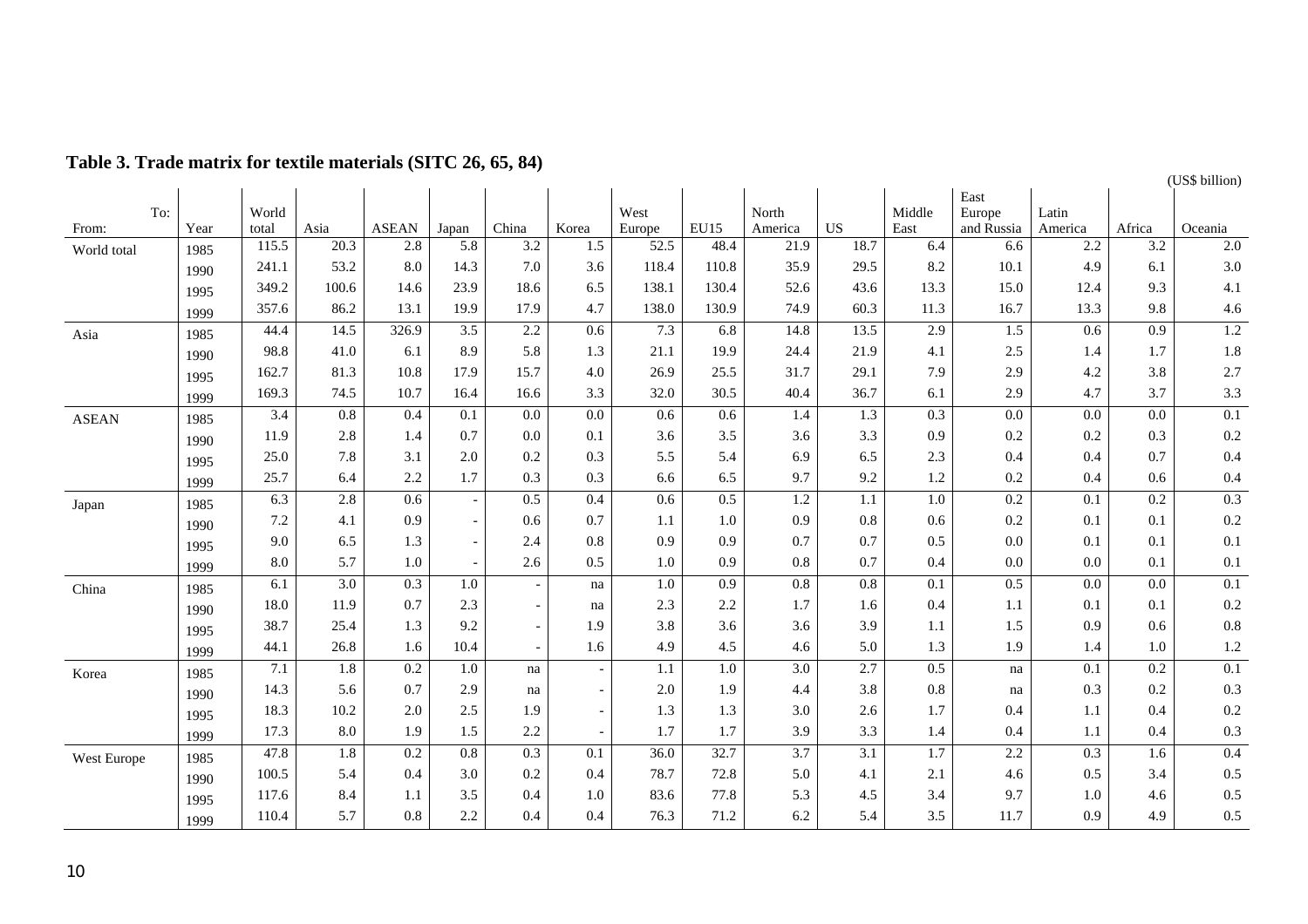# **Table 3. (Continued)**

|                                  |      |                  |                  |                  |                  |                  |                  |        |                  |                  |                          |                  | East             |                  |                  |                  |
|----------------------------------|------|------------------|------------------|------------------|------------------|------------------|------------------|--------|------------------|------------------|--------------------------|------------------|------------------|------------------|------------------|------------------|
| To:                              |      | World            |                  |                  |                  |                  |                  | West   |                  | North            |                          | Middle           | Europe           | Latin            |                  |                  |
| From:                            | Year | total            | Asia             | <b>ASEAN</b>     | Japan            | China            | Korea            | Europe | EU15             | America          | <b>US</b>                | East             | and Russia       | America          | Africa           | Oceania          |
| EU15                             | 1985 | 45.6             | $\overline{1.7}$ | 0.2              | $\overline{0.8}$ | $\overline{0.3}$ | 0.1              | 34.3   | 31.0             | $\overline{3.6}$ | $\overline{3.0}$         | 1.7              | 2.2              | 0.3              | 1.6              | 0.4              |
|                                  | 1990 | 96.6             | 5.2              | 0.4              | 2.9              | 0.2              | 0.4              | 75.4   | 69.5             | 4.9              | 4.0                      | 2.1              | 4.5              | 0.5              | 3.3              | 0.5              |
|                                  | 1995 | 114.0            | 8.2              | 1.0              | 3.4              | 0.4              | 1.0              | 80.8   | 75.0             | 5.1              | 4.4                      | 3.3              | 9.6              | 1.0              | 4.6              | 0.5              |
|                                  | 1999 | 107.5            | 5.5              | 0.7              | 2.1              | 0.4              | 0.4              | 74.1   | 69.0             | 6.0              | 5.2                      | 3.4              | 11.5             | 0.9              | 4.8              | 0.5              |
| North America                    | 1985 | 6.7              | $\overline{1.9}$ | $\overline{0.3}$ | 0.5              | $\overline{0.3}$ | 0.5              | 1.3    | $1.2\,$          | $\overline{1.9}$ | $\overline{0.9}$         | $\overline{0.3}$ | 0.1              | $\overline{0.8}$ | $\overline{0.3}$ | 0.2              |
|                                  | 1990 | 13.1             | 3.7              | 0.7              | 1.2              | 0.5              | 0.7              | 2.7    | 2.6              | 3.7              | 1.1                      | 0.5              | 0.1              | 1.8              | 0.4              | 0.2              |
|                                  | 1995 | 26.2             | 5.9              | 1.3              | 1.8              | 1.1              | 0.8              | 2.8    | 2.7              | 11.4             | 5.9                      | 0.6              | 0.2              | 4.7              | 0.4              | 0.3              |
|                                  | 1999 | 34.5             | 2.6              | 0.6              | 0.8              | 0.3              | 0.3              | 2.2    | 2.2              | 23.0             | 13.2                     | 0.4              | 0.1              | 5.6              | 0.3              | 0.2              |
| <b>US</b>                        | 1985 | $\overline{5.6}$ | 1.8              | $\overline{0.3}$ | 0.5              | $\overline{0.3}$ | 0.5              | 1.2    | 1.1              | 1.1              | $\overline{\phantom{a}}$ | 0.3              | 0.1              | $\overline{0.8}$ | 0.2              | 0.1              |
|                                  | 1990 | 11.3             | 3.5              | 0.7              | 1.2              | 0.4              | 0.7              | 2.4    | 2.4              | 2.6              |                          | 0.4              | 0.1              | 1.7              | 0.4              | 0.2              |
|                                  | 1995 | 19.0             | 5.7              | 1.2              | 1.7              | 1.1              | 0.7              | 2.4    | 2.4              | 5.4              | $\overline{a}$           | 0.6              | 0.1              | 4.3              | 0.3              | 0.2              |
|                                  | 1999 | 20.0             | 2.3              | 0.5              | 0.8              | 0.2              | 0.3              | 2.0    | 1.9              | 9.7              | $\overline{\phantom{a}}$ | 0.4              | 0.1              | 5.2              | 0.2              | 0.2              |
| Middle East                      | 1985 | $\overline{3.6}$ | 0.0              | $\overline{0.0}$ | $\overline{0.0}$ | $\overline{0.0}$ | $\overline{0.0}$ | 2.2    | $\overline{2.1}$ | $\overline{0.2}$ | $\overline{0.2}$         | 0.6              | $\overline{0.3}$ | 0.0              | 0.1              | 0.0              |
|                                  | 1990 | 8.1              | 0.1              | 0.0              | 0.0              | 0.0              | 0.0              | 4.8    | 4.7              | 0.7              | 0.6                      | 0.6              | 1.0              | 0.0              | 0.1              | 0.0              |
|                                  | 1995 | 10.3             | 0.1              | 0.1              | 0.0              | 0.0              | 0.0              | 6.5    | 6.4              | 1.4              | 1.3                      | 0.5              | 1.3              | 0.0              | 0.2              | 0.0              |
|                                  | 1999 | 11.7             | 0.1              | 0.0              | 0.0              | 0.0              | 0.0              | 7.3    | $7.2\,$          | 1.9              | 1.9                      | 0.6              | 0.8              | 0.1              | 0.6              | 0.0              |
| East Europe and<br>Soviet/Russia | 1985 | 4.5              | 0.2              | 0.1              | 0.1              | 0.1              | na               | 2.3    | $\overline{2.1}$ | 0.3              | 0.3                      | 0.8              | 1.5              | $0.0\,$          | 0.1              | $\overline{0.0}$ |
|                                  | 1990 | 6.6              | 0.3              | 0.3              | 0.1              | 0.1              | na               | 4.6    | 4.5              | 0.3              | 0.3                      | 0.7              | 1.0              | 0.0              | 0.1              | 0.0              |
|                                  | 1995 | 13.9             | 1.0              | 0.9              | 0.0              | 0.3              | 0.3              | 10.2   | 10.1             | 0.7              | 0.6                      | 0.6              | 0.9              | 0.1              | 0.0              | 0.0              |
|                                  | 1999 | 15.3             | 0.5              | 0.6              | 0.0              | 0.0              | 0.3              | 12.4   | 12.2             | 0.8              | 0.8                      | 0.6              | 1.1              | 0.0              | 0.0              | 0.0              |
| Latin America                    | 1985 | 2.7              | 0.3              | 0.0              | 0.2              | $\overline{0.1}$ | 0.0              | 0.9    | 0.9              | 0.7              | 0.6                      | 0.0              | $\overline{0.2}$ | 0.5              | 0.1              | 0.0              |
|                                  | 1990 | 4.6              | 0.5              | 0.1              | 0.1              | 0.1              | 0.0              | 1.4    | 1.4              | 1.2              | 1.1                      | 0.1              | 0.2              | 1.2              | 0.0              | 0.0              |
|                                  | 1995 | 5.5              | 0.7              | 0.1              | 0.1              | 0.2              | 0.0              | 1.0    | 0.9              | 1.3              | 1.2                      | 0.0              | 0.0              | 2.3              | 0.0              | 0.0              |
|                                  | 1999 | 4.4              | 0.2              | 0.0              | 0.1              | 0.1              | 0.0              | 0.5    | 0.5              | 1.6              | 1.4                      | 0.0              | 0.0              | 1.9              | 0.0              | 0.0              |
| Africa                           | 1985 | 2.6              | 0.3              | 0.1              | 0.2              | 0.0              | na               | 1.6    | 1.5              | 0.2              | 0.1                      | 0.1              | 0.3              | $0.0\,$          | 0.1              | 0.0              |
|                                  | 1990 | 5.3              | 0.4              | 0.2              | 0.1              | 0.1              | 0.1              | 3.6    | 3.6              | 0.3              | 0.3                      | 0.1              | 0.4              | 0.0              | 0.5              | 0.0              |
|                                  | 1995 | 8.1              | 0.4              | 0.4              | 0.1              | 0.1              | 0.1              | 5.9    | 5.9              | 0.6              | 0.6                      | 0.1              | 0.1              | 0.0              | 0.3              | 0.0              |
|                                  | 1999 | 8.3              | 0.4              | 0.3              | 0.1              | 0.0              | 0.1              | 6.5    | 6.4              | 0.8              | 0.8                      | 0.1              | 0.0              | 0.1              | 0.3              | 0.0              |
| Oceania                          | 1985 | 3.2              | 1.3              | 0.0              | 0.6              | 0.3              | 0.2              | 1.0    | 1.0              | 0.2              | $\overline{0.1}$         | 0.1              | 0.5              | 0.0              | 0.0              | 0.2              |
|                                  | 1990 | 4.2              | 1.8              | 0.3              | 0.8              | 0.1              | 0.3              | 1.4    | 1.4              | 0.3              | 0.2                      | 0.1              | 0.3              | 0.0              | 0.0              | 0.3              |
|                                  | 1995 | 4.9              | 2.8              | 0.5              | 0.5              | 0.9              | 0.4              | 1.2    | 1.2              | 0.3              | 0.3                      | 0.1              | 0.0              | 0.0              | 0.1              | 0.5              |
|                                  | 1999 | 3.8              | 2.2              | 0.6              | 0.3              | 0.5              | 0.2              | 0.8    | 0.8              | 0.2              | 0.1                      | 0.1              | 0.0              | 0.0              | 0.0              | 0.5              |

Source: Japan Chemical Fibers Association.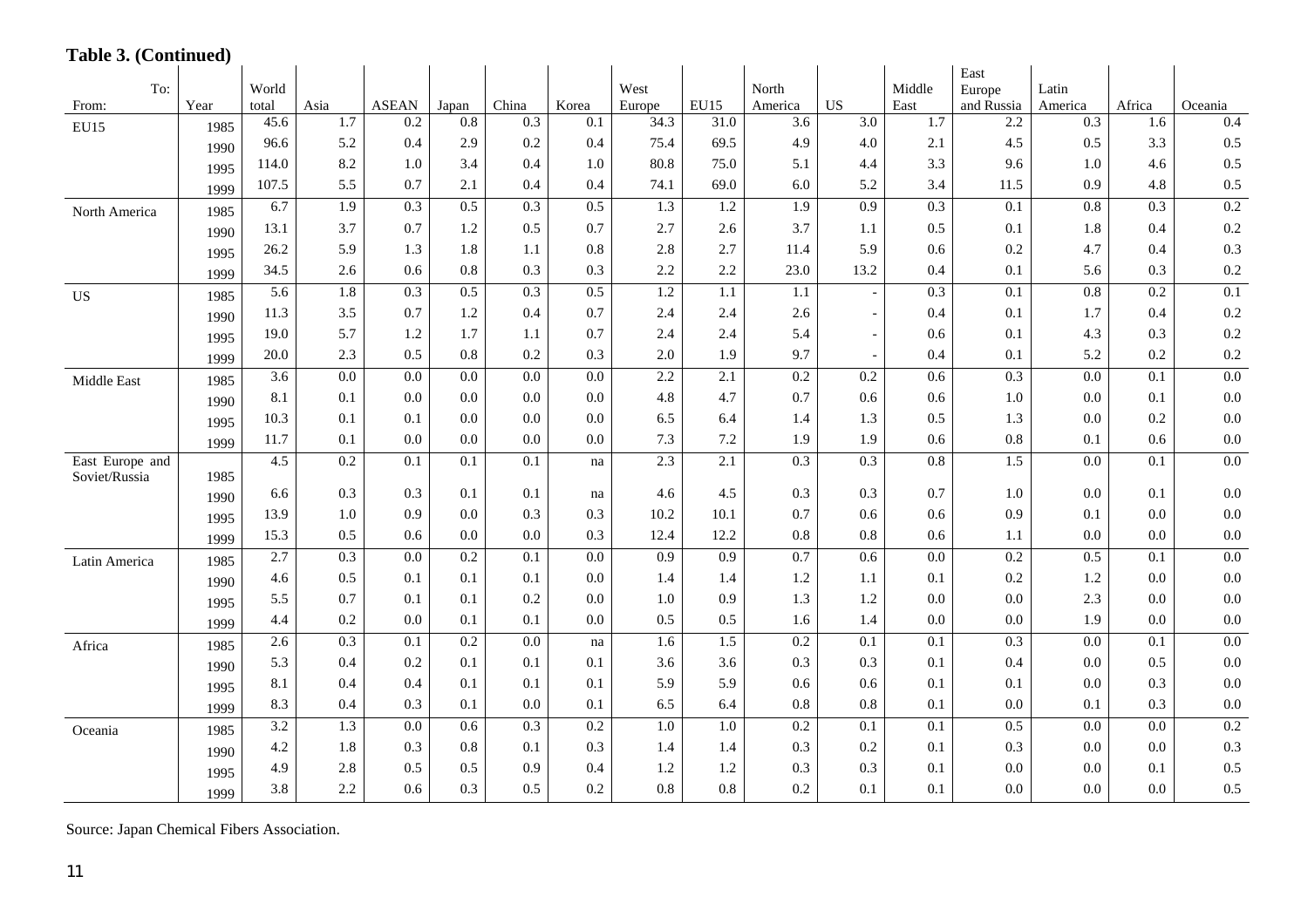|              |              |                  |      |                  |                  |                  |                          |                |                  |                  |     |                | East                 |                  |        |                  |
|--------------|--------------|------------------|------|------------------|------------------|------------------|--------------------------|----------------|------------------|------------------|-----|----------------|----------------------|------------------|--------|------------------|
| To:<br>From: | Year         | World<br>total   | Asia | <b>ASEAN</b>     | Japan            | China            | Korea                    | West<br>Europe | <b>EU15</b>      | North<br>America | US  | Middle<br>East | Europe<br>and Russia | Latin<br>America | Africa | Oceania          |
| World total  |              | 15.6             | 5.5  | 0.7              | 1.9              | 1.0              | 0.8                      | 6.2            | 5.9              | 0.6              | 0.4 | 0.3            | 1.8                  | 0.3              | 0.6    | 0.1              |
|              | 1985<br>1990 | 22.8             | 8.5  | 1.7              | 2.4              | 1.4              | 1.5                      | 9.0            | 8.7              | 1.0              | 0.7 | 0.6            | 1.6                  | 0.6              | 1.0    | 0.1              |
|              |              | 27.9             | 13.5 | 3.1              | 1.5              | 4.3              | 1.6                      | 8.0            | 7.8              | 1.7              | 1.1 | 1.0            | 0.9                  | 1.4              | 1.0    | 0.2              |
|              | 1995<br>1999 | 17.7             | 7.3  | 2.0              | 0.8              | 1.9              | 0.9                      | 5.5            | 5.4              | 1.5              | 0.7 | 0.8            | 0.8                  | 0.8              | 0.8    | 0.1              |
| Asia         | 1985         | 3.1              | 2.1  | 0.3              | 0.6              | 0.2              | 0.1                      | 0.6            | 0.5              | 0.1              | 0.1 | 0.0            | 0.2                  | 0.0              | 0.1    | $\overline{0.0}$ |
|              | 1990         | 4.7              | 3.0  | 0.6              | 0.6              | 0.4              | 0.2                      | 0.8            | 0.7              | 0.1              | 0.1 | 0.1            | 0.4                  | 0.0              | 0.1    | 0.0              |
|              | 1995         | 6.2              | 5.0  | 0.9              | 0.4              | 1.7              | 0.3                      | 0.5            | 0.5              | 0.3              | 0.3 | 0.1            | 0.0                  | 0.0              | 0.1    | 0.1              |
|              | 1999         | 4.6              | 3.3  | 0.8              | 0.3              | 1.0              | 0.3                      | 0.7            | 0.7              | 0.3              | 0.3 | 0.1            | 0.0                  | 0.1              | 0.1    | 0.0              |
| <b>ASEAN</b> | 1985         | 0.1              | 0.1  | $0.0\,$          | $0.0\,$          | 0.0              | 0.0                      | 0.0            | $0.0\,$          | 0.0              | 0.0 | 0.0            | 0.0                  | 0.0              | 0.0    | 0.0              |
|              | 1990         | 0.3              | 0.2  | 0.1              | 0.1              | 0.0              | 0.0                      | 0.0            | 0.0              | 0.0              | 0.0 | 0.0            | 0.0                  | 0.0              | 0.0    | 0.0              |
|              | 1995         | 0.7              | 0.6  | 0.2              | 0.1              | 0.1              | 0.0                      | 0.1            | 0.0              | 0.0              | 0.0 | 0.0            | 0.0                  | 0.0              | 0.0    | 0.0              |
|              | 1999         | 0.5              | 0.4  | 0.1              | 0.0              | 0.1              | 0.0                      | 0.1            | 0.1              | 0.0              | 0.0 | 0.0            | 0.0                  | 0.0              | 0.0    | 0.0              |
| Japan        | 1985         | 0.6              | 0.5  | $\overline{0.1}$ |                  | 0.2              | 0.1                      | 0.1            | 0.1              | $\overline{0.0}$ | 0.0 | 0.0            | 0.0                  | 0.0              | 0.0    | $\overline{0.0}$ |
|              | 1990         | 0.8              | 0.6  | 0.1              |                  | 0.2              | 0.1                      | 0.1            | 0.1              | 0.0              | 0.0 | 0.0            | 0.0                  | 0.0              | 0.0    | 0.0              |
|              | 1995         | 1.3              | 1.0  | 0.3              |                  | 0.4              | 0.1                      | 0.1            | 0.1              | 0.1              | 0.1 | 0.0            | 0.0                  | 0.0              | 0.0    | 0.0              |
|              | 1999         | 0.9              | 0.7  | 0.2              |                  | 0.3              | 0.1                      | 0.1            | 0.1              | 0.1              | 0.0 | 0.0            | 0.0                  | 0.0              | 0.0    | 0.0              |
| China        | 1985         | 1.1              | 0.6  | 0.1              | $\overline{0.3}$ |                  | na                       | 0.3            | 0.2              | $\overline{0.0}$ | 0.0 | 0.0            | 0.1                  | 0.0              | 0.0    | $\overline{0.0}$ |
|              | 1990         | 1.1              | 0.7  | 0.1              | 0.3              | $\blacksquare$   | na                       | 0.3            | 0.3              | 0.0              | 0.0 | 0.0            | 0.1                  | 0.0              | 0.0    | 0.0              |
|              | 1995         | 0.8              | 0.5  | 0.0              | 0.2              | $\blacksquare$   | 0.1                      | 0.2            | 0.2              | 0.0              | 0.0 | 0.0            | 0.0                  | 0.0              | 0.0    | 0.0              |
|              | 1999         | 1.0              | 0.6  | 0.1              | 0.1              | $\blacksquare$   | 0.2                      | 0.3            | 0.3              | 0.0              | 0.0 | 0.0            | $0.0\,$              | 0.0              | 0.0    | 0.0              |
| Korea        | 1985         | 0.1              | 0.1  | $0.0\,$          | $0.0\,$          | na               | $\overline{\phantom{a}}$ | 0.0            | $0.0\,$          | 0.0              | 0.0 | 0.0            | na                   | $0.0\,$          | 0.0    | 0.0              |
|              | 1990         | 0.4              | 0.2  | 0.0              | 0.0              | na               | $\overline{\phantom{a}}$ | 0.0            | 0.0              | 0.0              | 0.0 | 0.0            | na                   | 0.0              | 0.0    | 0.0              |
|              | 1995         | 1.1              | 0.8  | 0.1              | 0.0              | 0.5              | $\overline{\phantom{a}}$ | 0.0            | 0.0              | 0.1              | 0.1 | 0.0            | 0.0                  | 0.0              | 0.0    | 0.0              |
|              | 1999         | 0.8              | 0.6  | 0.1              | 0.0              | 0.3              | $\overline{\phantom{a}}$ | 0.1            | 0.1              | 0.1              | 0.1 | 0.0            | 0.0                  | 0.0              | 0.0    | 0.0              |
| West Europe  | 1985         | $\overline{3.6}$ | 0.4  | $\overline{0.0}$ | $\overline{0.1}$ | $\overline{0.2}$ | 0.0                      | 2.4            | $\overline{2.3}$ | 0.1              | 0.1 | 0.1            | $\overline{0.3}$     | 0.0              | 0.2    | $\overline{0.0}$ |
|              | 1990         | 5.9              | 0.5  | 0.0              | 0.1              | 0.2              | 0.0                      | 4.2            | 3.9              | 0.2              | 0.2 | 0.2            | 0.3                  | 0.1              | 0.4    | 0.0              |
|              | 1995         | 6.1              | 0.5  | 0.2              | 0.1              | 0.2              | 0.1                      | 3.9            | 3.7              | 0.2              | 0.2 | 0.3            | 0.4                  | 0.1              | 0.5    | 0.0              |
|              | 1999         | 4.4              | 0.3  | 0.1              | 0.1              | 0.1              | 0.0                      | 2.5            | 2.4              | 0.2              | 0.2 | 0.3            | 0.5                  | 0.1              | 0.4    | 0.0              |

(US\$ billion)

# **Table 4. Trade matrix for textile materials (SITC 26)**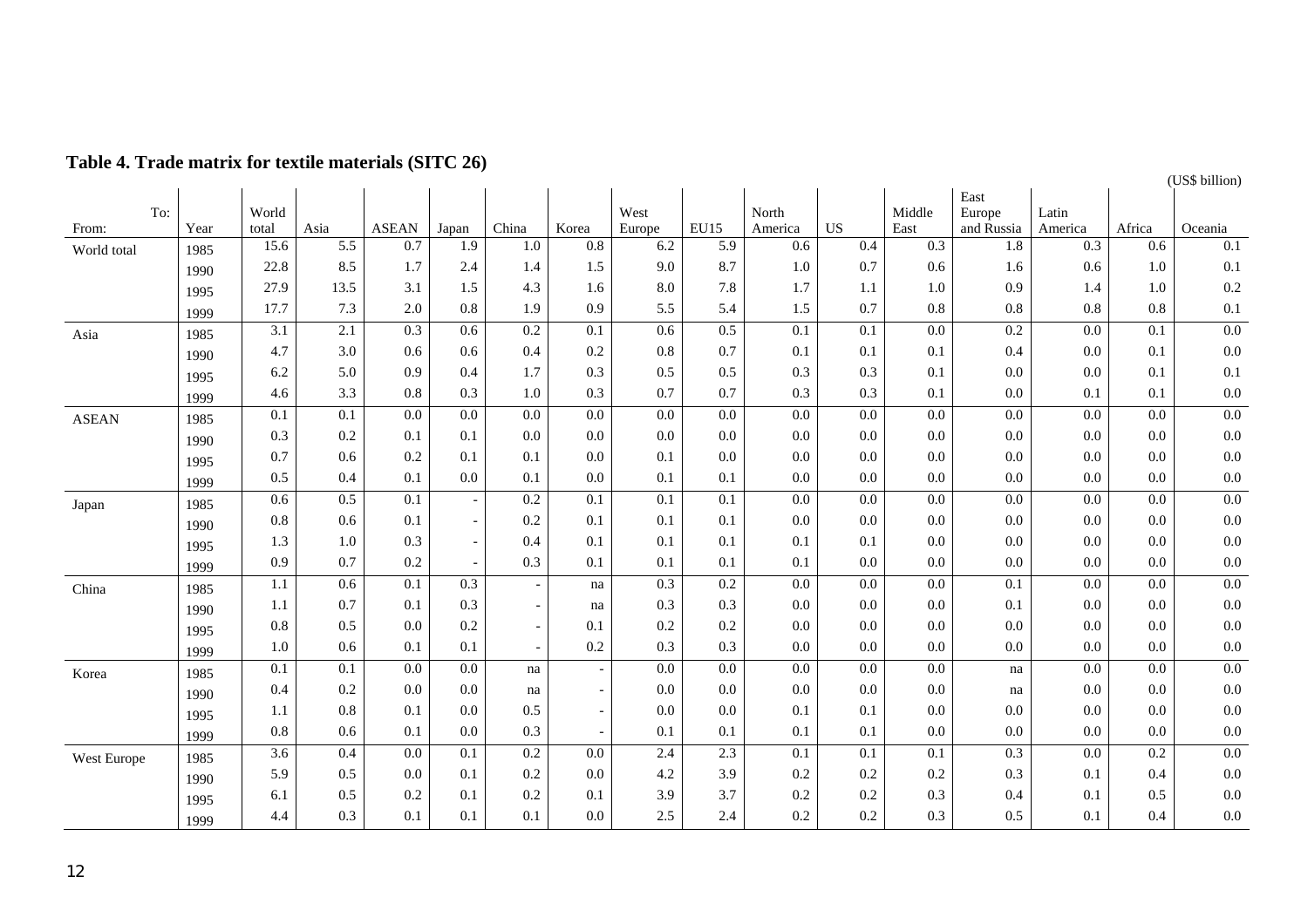### **Table 4. (Continued)**

|                 |              |                  |                  |                  |                  |       |       |                  |             |                  |                          |                  | East             |                  |                  |                  |
|-----------------|--------------|------------------|------------------|------------------|------------------|-------|-------|------------------|-------------|------------------|--------------------------|------------------|------------------|------------------|------------------|------------------|
| To:             |              | World            |                  |                  |                  |       |       | West             |             | North            |                          | Middle           | Europe           | Latin            |                  |                  |
| From:           | Year         | total            | Asia             | <b>ASEAN</b>     | Japan            | China | Korea | Europe           | <b>EU15</b> | America          | <b>US</b>                | East             | and Russia       | America          | Africa           | Oceania          |
| <b>EU15</b>     | 1985         | $\overline{3.5}$ | 0.4              | 0.0              | 0.1              | 0.2   | 0.0   | 2.3              | 2.2         | 0.1              | $\overline{0.1}$         | $\overline{0.1}$ | 0.3              | $0.0\,$          | $\overline{0.2}$ | $\overline{0.0}$ |
|                 | 1990         | 5.8              | 0.5              | 0.0              | 0.1              | 0.2   | 0.0   | 4.0              | 3.8         | 0.2              | 0.1                      | $0.2\,$          | 0.3              | 0.1              | 0.4              | 0.0              |
|                 | 1995         | 5.9              | 0.5              | 0.1              | 0.1              | 0.2   | 0.1   | 3.8              | 3.6         | 0.2              | 0.2                      | 0.3              | 0.4              | 0.1              | 0.5              | 0.0              |
|                 | 1999         | 4.3              | 0.3              | 0.1              | 0.1              | 0.1   | 0.0   | 2.4              | 2.4         | 0.2              | 0.1                      | 0.3              | 0.5              | 0.1              | 0.4              | 0.0              |
| North America   | 1985         | 2.7              | 1.3              | 0.2              | 0.4              | 0.1   | 0.4   | 0.7              | 0.6         | $\overline{0.3}$ | 0.1                      | 0.0              | 0.1              | 0.1              | 0.2              | 0.0              |
|                 | 1990         | 4.3              | 2.4              | 0.5              | 0.6              | 0.4   | 0.6   | 0.8              | 0.8         | 0.5              | 0.2                      | 0.1              | 0.1              | 0.2              | 0.3              | 0.0              |
|                 | 1995         | 6.2              | 3.6              | 0.9              | 0.5              | 1.1   | 0.5   | 0.6              | 0.5         | 1.0              | 0.5                      | 0.2              | 0.0              | 0.6              | 0.3              | 0.0              |
|                 | 1999         | 2.7              | 0.9              | 0.3              | 0.2              | 0.2   | 0.1   | 0.4              | 0.4         | 0.9              | 0.2                      | 0.1              | 0.0              | 0.3              | 0.2              | $0.0\,$          |
| <b>US</b>       | 1985         | 2.5              | 1.3              | 0.2              | 0.4              | 0.1   | 0.4   | 0.6              | 0.6         | 0.2              | $\overline{\phantom{a}}$ | 0.0              | 0.1              | 0.1              | 0.2              | 0.0              |
|                 | 1990         | 3.9              | 2.3              | 0.4              | 0.6              | 0.4   | 0.5   | 0.8              | 0.8         | 0.3              |                          | 0.1              | 0.1              | 0.1              | 0.3              | 0.0              |
|                 | 1995         | 5.4              | 3.5              | 0.8              | 0.5              | 1.0   | 0.5   | 0.5              | 0.5         | 0.6              | $\overline{a}$           | 0.1              | 0.0              | 0.5              | 0.2              | 0.0              |
|                 | 1999         | 2.2              | 0.8              | 0.3              | 0.2              | 0.1   | 0.1   | 0.3              | 0.3         | 0.7              |                          | 0.1              | 0.0              | 0.2              | 0.1              | 0.0              |
| Middle East     | 1985         | 0.6              | $\overline{0.0}$ | $\overline{0.0}$ | $\overline{0.0}$ | 0.0   | 0.0   | 0.3              | 0.3         | $\overline{0.0}$ | 0.0                      | 0.1              | 0.1              | $\overline{0.0}$ | 0.0              | $\overline{0.0}$ |
|                 | 1990         | 0.6              | 0.0              | 0.0              | 0.0              | 0.0   | 0.0   | 0.3              | 0.3         | 0.0              | 0.0                      | 0.1              | 0.1              | 0.0              | 0.0              | 0.0              |
|                 | 1995         | 0.2              | 0.0              | 0.1              | 0.0              | 0.0   | 0.0   | 0.1              | 0.1         | 0.0              | 0.0                      | 0.0              | 0.0              | 0.0              | 0.0              | 0.0              |
|                 | 1999         | 0.3              | 0.0              | 0.0              | 0.0              | 0.0   | 0.0   | 0.2              | 0.2         | 0.0              | 0.0                      | 0.1              | 0.0              | 0.0              | 0.0              | 0.0              |
| East Europe and |              | 0.7              | 0.1              | 0.0              | 0.0              | 0.0   | na    | $\overline{0.3}$ | 0.2         | 0.0              | 0.0                      | 0.0              | $\overline{0.3}$ | 0.0              | 0.0              | $\overline{0.0}$ |
| Soviet/Russia   | 1985         | 0.8              | 0.1              | 0.0              | 0.0              | 0.0   | na    | 0.4              | 0.4         | 0.0              | 0.0                      | 0.1              | 0.2              | 0.0              | 0.0              | $0.0\,$          |
|                 | 1990         | 2.8              | 0.8              | 0.2              | 0.0              | 0.3   | 0.2   | 1.2              | 1.2         | 0.0              | 0.0                      | 0.3              | 0.4              | 0.1              | 0.0              | 0.0              |
|                 | 1995<br>1999 | 1.2              | 0.4              | 0.0              | 0.0              | 0.0   | 0.2   | 0.5              | 0.5         | 0.0              | 0.0                      | 0.1              | 0.2              | 0.0              | 0.0              | 0.0              |
| Latin America   | 1985         | 1.0              | 0.2              | 0.0              | 0.1              | 0.0   | 0.0   | 0.5              | 0.4         | 0.0              | 0.0                      | 0.0              | 0.1              | 0.1              | 0.0              | 0.0              |
|                 | 1990         | 1.6              | 0.4              | 0.1              | 0.1              | 0.1   | 0.0   | 0.6              | 0.6         | 0.0              | 0.0                      | 0.0              | 0.1              | 0.4              | 0.0              | 0.0              |
|                 | 1995         | 1.6              | 0.5              | 0.1              | 0.0              | 0.2   | 0.0   | 0.4              | 0.4         | 0.0              | 0.0                      | 0.0              | 0.0              | 0.6              | 0.0              | 0.0              |
|                 | 1999         | 0.7              | 0.2              | 0.0              | 0.0              | 0.1   | 0.0   | 0.2              | 0.2         | 0.0              | 0.0                      | 0.0              | 0.0              | 0.3              | 0.0              | 0.0              |
| Africa          | 1985         | 1.1              | 0.3              | 0.1              | 0.2              | 0.0   | 0.0   | 0.6              | 0.6         | 0.0              | 0.0                      | 0.0              | 0.2              | 0.0              | 0.0              | 0.0              |
|                 | 1990         | 1.3              | 0.4              | 0.2              | 0.1              | 0.1   | 0.1   | 0.6              | 0.6         | 0.0              | 0.0                      | 0.0              | 0.1              | 0.0              | 0.2              | 0.0              |
|                 | 1995         | 0.8              | 0.4              | 0.4              | 0.1              | 0.1   | 0.1   | 0.3              | 0.3         | 0.0              | 0.0                      | 0.0              | 0.0              | 0.0              | 0.0              | 0.0              |
|                 | 1999         | 0.8              | 0.3              | 0.3              | 0.0              | 0.0   | 0.0   | 0.3              | 0.3         | 0.0              | 0.0                      | 0.0              | 0.0              | 0.0              | 0.1              | 0.0              |
| Oceania         | 1985         | 2.9              | 1.2              | $\overline{0.0}$ | 0.5              | 0.3   | 0.2   | 1.0              | 1.0         | $\overline{0.1}$ | $\overline{0.1}$         | 0.0              | 0.5              | 0.0              | 0.0              | 0.0              |
|                 | 1990         | 3.7              | 1.7              | 0.2              | 0.8              | 0.1   | 0.3   | 1.4              | 1.4         | 0.2              | 0.2                      | 0.1              | 0.3              | $0.0\,$          | 0.0              | 0.0              |
|                 | 1995         | 4.1              | 2.6              | 0.4              | 0.5              | 0.8   | 0.3   | 1.1              | 1.1         | 0.2              | 0.2                      | 0.1              | 0.0              | 0.0              | 0.0              | 0.1              |
|                 | 1999         | 3.0              | 2.0              | 0.5              | 0.3              | 0.5   | 0.2   | 0.8              | 0.8         | 0.1              | 0.1                      | 0.1              | 0.0              | 0.0              | 0.0              | $0.0\,$          |

Source: Japan Chemical Fibers Association.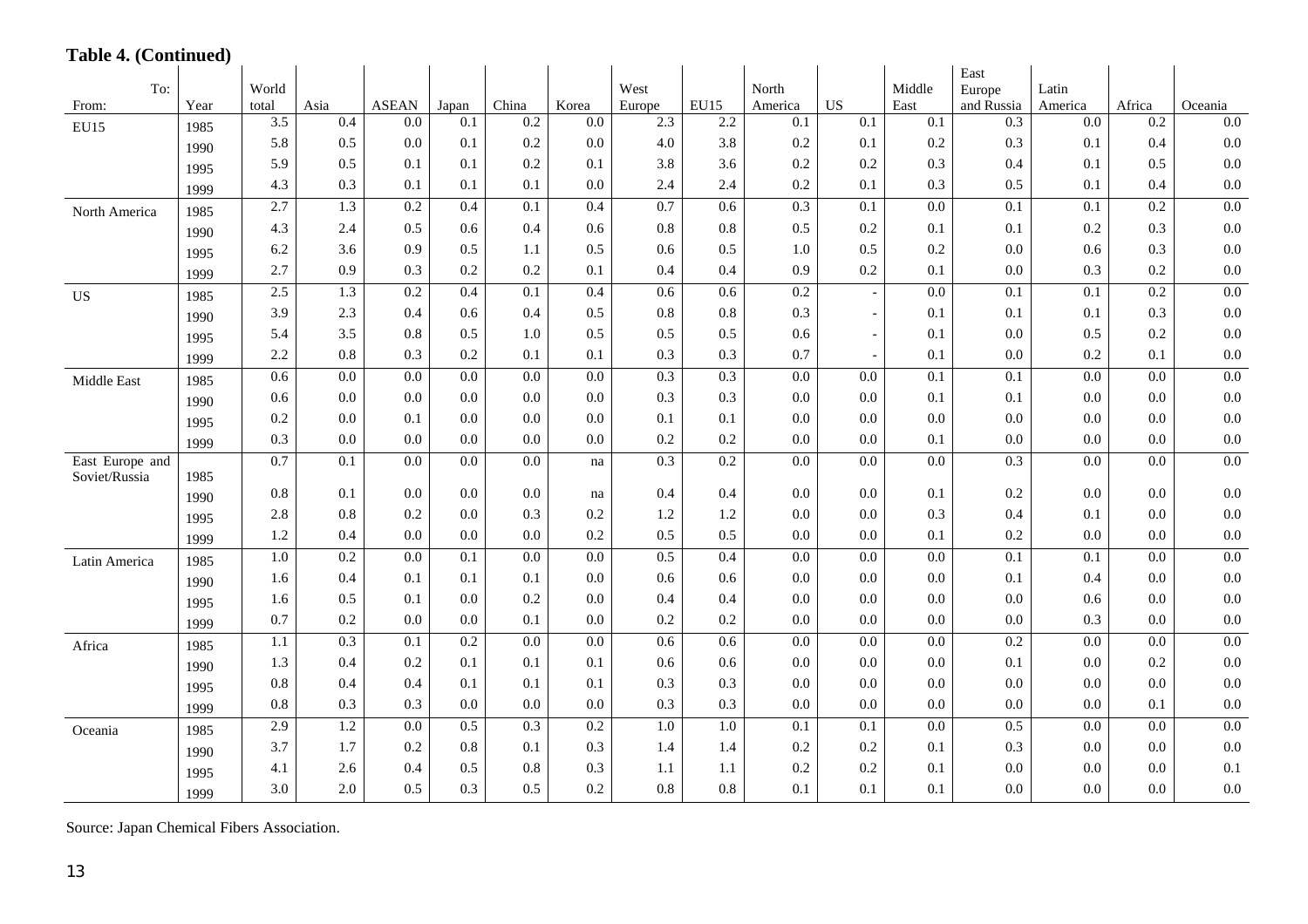|              |      |                  |                  |                  |                          |                          |                          |        |             |                  |                  |                  |                      |                  |                  | (US\$ billion)   |
|--------------|------|------------------|------------------|------------------|--------------------------|--------------------------|--------------------------|--------|-------------|------------------|------------------|------------------|----------------------|------------------|------------------|------------------|
| To:          |      | World            |                  |                  |                          |                          |                          | West   |             | North            |                  | Middle           | East                 | Latin            |                  |                  |
| From:        | Year | total            | Asia             | <b>ASEAN</b>     | Japan                    | China                    | Korea                    | Europe | <b>EU15</b> | America          | <b>US</b>        | East             | Europe<br>and Russia | America          | Africa           | Oceania          |
| World total  | 1985 | 54.3             | 12.0             | $1.8\,$          | $2.0\,$                  | 2.2                      | 0.7                      | 24.4   | 22.8        | 6.2              | 4.6              | $\overline{3.7}$ | 2.9                  | 1.1              | 2.0              | 1.4              |
|              | 1990 | 109.9            | 29.3             | 5.2              | 3.8                      | 5.2                      | 1.9                      | 51.8   | 49.1        | 9.6              | 6.5              | 4.8              | 5.2                  | 2.2              | 4.0              | 1.9              |
|              | 1995 | 158.9            | 56.3             | 9.4              | 5.5                      | 13.0                     | 3.9                      | 55.0   | 52.6        | 14.3             | 9.9              | 8.3              | 8.4                  | 5.6              | 6.2              | 2.4              |
|              | 1999 | 152.7            | 48.5             | 8.9              | 4.2                      | 13.2                     | 3.0                      | 50.2   | 48.1        | 21.8             | 14.1             | 6.9              | 9.7                  | 5.6              | 6.4              | 2.4              |
| Asia         | 1985 | 19.7             | 10.1             | 1.5              | 1.4                      | 1.8                      | 0.4                      | 2.2    | 2.1         | 2.7              | 2.3              | 1.9              | 0.8                  | 0.3              | 0.6              | $\overline{0.8}$ |
|              | 1990 | 42.4             | 25.3             | 4.5              | 2.2                      | 5.0                      | 1.0                      | 5.9    | 5.6         | 4.1              | 3.3              | 2.6              | 0.9                  | 0.8              | 1.1              | 1.1              |
|              | 1995 | 76.5             | 50.7             | 8.1              | 3.8                      | 12.8                     | 3.0                      | 7.1    | 6.8         | 5.5              | 4.7              | 5.3              | 0.8                  | 2.4              | 2.5              | 1.5              |
|              | 1999 | 71.8             | 44.1             | 7.9              | 3.2                      | 12.9                     | 2.4                      | 8.1    | 7.8         | 7.8              | 6.5              | 4.1              | $0.8\,$              | 2.7              | 2.5              | 1.5              |
| <b>ASEAN</b> | 1985 | 1.2              | 0.6              | 0.3              | 0.1                      | 0.0                      | 0.0                      | 0.2    | 0.2         | 0.2              | 0.2              | 0.1              | 0.0                  | 0.0              | 0.0              | $\overline{0.1}$ |
|              | 1990 | 3.5              | 1.7              | $1.0\,$          | 0.2                      | 0.0                      | 0.0                      | 0.8    | $0.8\,$     | 0.3              | 0.3              | 0.3              | 0.0                  | 0.0              | 0.1              | 0.2              |
|              | 1995 | 8.1              | 4.4              | 1.9              | 0.5                      | 0.1                      | 0.2                      | 1.2    | 1.2         | 0.6              | 0.5              | 1.0              | 0.1                  | 0.1              | 0.2              | 0.3              |
|              | 1999 | 7.5              | 4.0              | 1.4              | 0.6                      | 0.2                      | 0.2                      | 1.2    | 1.1         | 0.9              | 0.7              | 0.7              | 0.1                  | 0.2              | 0.3              | 0.2              |
| Japan        | 1985 | $\overline{5.0}$ | 2.2              | 0.4              | $\overline{\phantom{a}}$ | 0.3                      | 0.3                      | 0.4    | 0.4         | 0.7              | 0.6              | 0.9              | 0.2                  | 0.1              | $\overline{0.2}$ | 0.3              |
|              | 1990 | 5.9              | 3.3              | 0.7              | $\overline{\phantom{a}}$ | 0.4                      | 0.6                      | 0.8    | 0.8         | 0.7              | 0.6              | 0.6              | 0.1                  | 0.1              | 0.1              | 0.2              |
|              | 1995 | 7.2              | 5.1              | 1.0              | $\overline{\phantom{a}}$ | 1.9                      | 0.6                      | 0.7    | 0.7         | 0.6              | 0.5              | 0.5              | 0.0                  | 0.1              | 0.1              | 0.1              |
|              | 1999 | 6.6              | 4.8              | 0.8              |                          | 2.3                      | 0.4                      | 0.7    | 0.7         | 0.6              | 0.6              | 0.3              | 0.0                  | 0.0              | 0.0              | 0.1              |
| China        | 1985 | $\overline{3.1}$ | $\overline{1.8}$ | $\overline{0.2}$ | 0.4                      | $\overline{\phantom{a}}$ | na                       | 0.4    | 0.4         | 0.2              | $\overline{0.3}$ | $\overline{0.1}$ | $\overline{0.2}$     | $\overline{0.0}$ | 0.0              | $\overline{0.1}$ |
|              | 1990 | 7.2              | 5.0              | 0.5              | 0.7                      | $\overline{\phantom{a}}$ | na                       | 0.9    | 0.8         | 0.4              | 0.5              | 0.2              | 0.4                  | 0.1              | 0.1              | 0.1              |
|              | 1995 | 13.9             | 9.9              | 1.2              | 1.6                      | $\overline{\phantom{a}}$ | 1.3                      | 1.0    | 0.9         | 0.2              | 0.9              | 0.6              | 0.2                  | 0.4              | 0.5              | 0.2              |
|              | 1999 | 13.0             | 8.5              | 1.1              | 1.5                      | $\overline{a}$           | 0.9                      | 1.1    | 1.1         | 0.2              | 1.1              | 0.5              | 0.2                  | 0.5              | 0.6              | 0.3              |
| Korea        | 1985 | 2.5              | 1.1              | 0.2              | 0.3                      | na                       | $\overline{a}$           | 0.2    | 0.2         | 0.5              | 0.4              | 0.4              | na                   | 0.1              | 0.1              | 0.1              |
|              | 1990 | 6.1              | 2.9              | 0.7              | 0.5                      | na                       | $\overline{\phantom{a}}$ | 0.6    | 0.5         | 0.8              | 0.5              | 0.7              | na                   | 0.3              | 0.2              | 0.2              |
|              | 1995 | 12.3             | 7.3              | 1.8              | 0.6                      | 1.4                      | $\overline{\phantom{a}}$ | 0.7    | 0.7         | 0.9              | 0.7              | 1.6              | 0.2                  | 1.0              | 0.4              | 0.2              |
|              | 1999 | 11.6             | 6.0              | 1.7              | 0.4                      | 1.8                      | $\sim$                   | 0.9    | 0.9         | 1.4              | 0.9              | 1.4              | 0.3                  | 1.1              | 0.4              | 0.2              |
| West Europe  | 1985 | 26.6             | $\overline{1.0}$ | 0.1              | 0.5                      | 0.1                      | 0.1                      | 19.6   | 18.3        | $\overline{1.9}$ | $\overline{1.5}$ | 1.1              | 1.4                  | $\overline{0.2}$ | 1.2              | $\overline{0.3}$ |
|              | 1990 | 53.8             | 2.7              | 0.3              | 1.3                      | 0.1                      | 0.3                      | 40.9   | 38.7        | 2.5              | 2.0              | 1.4              | 3.1                  | 0.3              | 2.5              | 0.4              |
|              | 1995 | 62.5             | 4.0              | 0.7              | 1.3                      | 0.2                      | 0.6                      | 42.0   | 39.8        | 2.7              | 2.3              | 2.0              | 6.8                  | 0.6              | 3.3              | 0.4              |
|              | 1999 | 56.1             | 2.8              | 0.6              | 0.6                      | 0.2                      | 0.3                      | 35.4   | 33.7        | 3.1              | 2.7              | 1.9              | 7.9                  | 0.5              | 3.4              | 0.4              |

# **Table 5. Trade matrix for textile products (SITC 65)**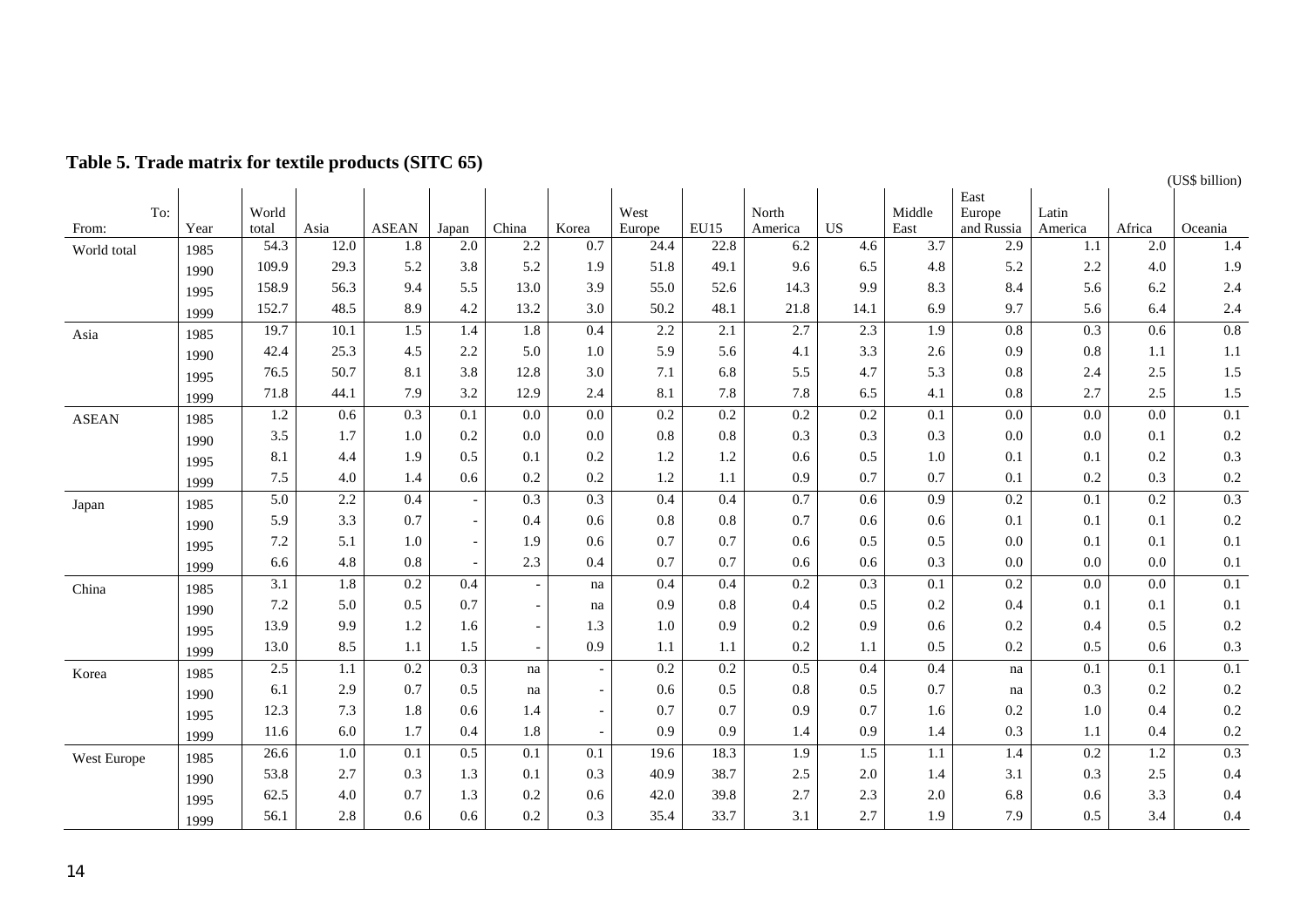# **Table 5. (Continued)**

|                                  |      |                  |                  |                  |                  |                  |                  |        |         |                  |                          |        | East             |                  |        |                  |
|----------------------------------|------|------------------|------------------|------------------|------------------|------------------|------------------|--------|---------|------------------|--------------------------|--------|------------------|------------------|--------|------------------|
| To:                              |      | World            |                  |                  |                  |                  |                  | West   |         | North            |                          | Middle | Europe           | Latin            |        |                  |
| From:                            | Year | total            | Asia             | <b>ASEAN</b>     | Japan            | China            | Korea            | Europe | EU15    | America          | <b>US</b>                | East   | and Russia       | America          | Africa | Oceania          |
| EU15                             | 1985 | 25.0             | $\overline{0.9}$ | 0.1              | $\overline{0.4}$ | $\overline{0.0}$ | 0.1              | 18.3   | 17.0    | 1.8              | 1.4                      | 1.0    | 1.4              | 0.2              | 1.1    | 0.3              |
|                                  | 1990 | 51.0             | 2.5              | 0.3              | 1.2              | 0.1              | 0.3              | 38.6   | 36.4    | 2.4              | 1.9                      | 1.3    | 3.1              | 0.3              | 2.4    | 0.4              |
|                                  | 1995 | 60.0             | 3.8              | 0.7              | 1.2              | 0.2              | 0.5              | 40.0   | 37.9    | 2.6              | 2.2                      | 1.9    | 6.7              | 0.6              | 3.3    | 0.4              |
|                                  | 1999 | 54.2             | 2.7              | 0.6              | 0.6              | 0.2              | 0.2              | 34.0   | 32.3    | 3.0              | 2.6                      | 1.8    | 7.7              | 0.5              | 3.4    | 0.3              |
| North America                    | 1985 | 2.9              | 0.5              | 0.1              | 0.1              | 0.1              | 0.0              | 0.5    | 0.5     | 1.1              | 0.4                      | 0.2    | 0.0              | 0.4              | 0.1    | $\overline{0.1}$ |
|                                  | 1990 | 5.9              | 0.9              | 0.2              | 0.3              | 0.1              | 0.1              | 1.4    | 1.4     | 2.3              | 0.6                      | 0.3    | 0.0              | 0.7              | 0.1    | 0.2              |
|                                  | 1995 | 9.8              | 1.1              | 0.4              | 0.3              | 0.1              | 0.2              | 1.6    | 1.5     | 4.9              | 1.9                      | 0.4    | 0.1              | 1.4              | 0.1    | 0.2              |
|                                  | 1999 | 13.8             | 1.1              | 0.2              | 0.2              | 0.1              | 0.2              | 1.4    | 1.4     | 9.4              | 3.7                      | 0.3    | 0.1              | 1.3              | 0.1    | 0.2              |
| <b>US</b>                        | 1985 | 2.4              | 0.4              | $\overline{0.1}$ | 0.1              | 0.1              | $\overline{0.0}$ | 0.5    | 0.5     | 0.7              | $\blacksquare$           | 0.2    | $\overline{0.0}$ | 0.4              | 0.1    | 0.1              |
|                                  | 1990 | 4.9              | $0.8\,$          | 0.2              | 0.3              | 0.1              | 0.1              | 1.2    | 1.2     | 1.7              | $\overline{a}$           | 0.3    | 0.0              | 0.6              | 0.1    | 0.2              |
|                                  | 1995 | 7.2              | 1.1              | 0.4              | 0.3              | 0.1              | 0.2              | 1.4    | 1.3     | 3.0              | $\overline{a}$           | 0.4    | 0.1              | 1.1              | 0.1    | 0.2              |
|                                  | 1999 | 9.5              | 1.0              | 0.2              | 0.2              | 0.1              | 0.2              | 1.2    | 1.2     | 5.7              | $\overline{\phantom{a}}$ | 0.3    | 0.1              | 1.1              | 0.1    | 0.2              |
| Middle East                      | 1985 | $\overline{1.4}$ | $\overline{0.0}$ | $\overline{0.0}$ | $\overline{0.0}$ | $\overline{0.0}$ | $\overline{0.0}$ | 0.7    | 0.7     | $\overline{0.1}$ | $\overline{0.1}$         | 0.4    | $\overline{0.1}$ | $\overline{0.0}$ | 0.1    | 0.0              |
|                                  | 1990 | 2.8              | 0.0              | 0.0              | 0.0              | 0.0              | 0.0              | 1.2    | 1.2     | 0.1              | 0.1                      | 0.4    | 0.6              | 0.0              | 0.1    | 0.0              |
|                                  | 1995 | 3.0              | 0.1              | 0.0              | 0.0              | 0.0              | 0.0              | 1.6    | 1.5     | 0.3              | 0.3                      | 0.4    | 0.4              | 0.0              | 0.1    | 0.0              |
|                                  | 1999 | 3.9              | 0.1              | 0.0              | 0.0              | 0.0              | 0.0              | 2.1    | $2.0\,$ | 0.6              | 0.5                      | 0.4    | 0.4              | 0.0              | 0.2    | 0.0              |
| East Europe and<br>Soviet/Russia | 1985 | 1.5              | 0.1              | 0.1              | 0.0              | 0.1              | na               | 0.6    | 0.6     | 0.1              | 0.1                      | 0.1    | 0.5              | $0.0\,$          | 0.0    | $\overline{0.0}$ |
|                                  | 1990 | 1.9              | 0.2              | 0.3              | 0.0              | 0.1              | na               | 1.1    | 1.0     | 0.1              | 0.1                      | 0.1    | 0.3              | 0.0              | 0.0    | 0.0              |
|                                  | 1995 | 3.1              | 0.2              | 0.7              | 0.0              | 0.0              | 0.1              | 1.8    | 1.8     | 0.2              | 0.2                      | 0.2    | 0.4              | 0.0              | 0.0    | 0.0              |
|                                  | 1999 | 3.7              | 0.1              | 0.6              | 0.0              | 0.0              | 0.1              | 2.6    | 2.5     | 0.2              | 0.2                      | 0.1    | 0.6              | 0.0              | 0.0    | 0.0              |
| Latin America                    | 1985 | 1.2              | 0.1              | 0.0              | 0.1              | $\overline{0.1}$ | $\overline{0.0}$ | 0.4    | 0.4     | 0.3              | 0.3                      | 0.0    | $\overline{0.1}$ | 0.2              | 0.0    | 0.0              |
|                                  | 1990 | 1.6              | 0.1              | 0.0              | 0.1              | 0.0              | 0.0              | 0.6    | 0.6     | 0.4              | 0.3                      | 0.0    | 0.1              | 0.4              | 0.0    | 0.0              |
|                                  | 1995 | 2.2              | 0.1              | 0.0              | 0.1              | 0.0              | 0.0              | 0.4    | 0.3     | 0.4              | 0.4                      | 0.0    | 0.0              | 1.2              | 0.0    | 0.0              |
|                                  | 1999 | 1.9              | 0.1              | 0.0              | 0.0              | 0.0              | 0.0              | 0.2    | 0.2     | 0.4              | 0.3                      | 0.0    | 0.0              | 1.1              | 0.0    | 0.0              |
| Africa                           | 1985 | 0.7              | $0.0\,$          | 0.0              | 0.0              | 0.0              | 0.0              | 0.4    | 0.4     | 0.1              | 0.0                      | 0.1    | 0.1              | $0.0\,$          | 0.1    | 0.0              |
|                                  | 1990 | 1.2              | $0.0\,$          | 0.0              | 0.0              | 0.0              | 0.0              | 0.6    | 0.6     | 0.1              | 0.0                      | 0.1    | 0.2              | 0.0              | 0.2    | 0.0              |
|                                  | 1995 | 1.4              | 0.1              | 0.0              | 0.0              | 0.0              | 0.0              | 0.7    | 0.7     | 0.1              | 0.1                      | 0.1    | 0.0              | 0.0              | 0.2    | 0.0              |
|                                  | 1999 | 1.1              | 0.0              | 0.0              | 0.0              | 0.0              | 0.0              | 0.6    | 0.6     | 0.1              | 0.1                      | 0.0    | 0.0              | 0.0              | 0.2    | 0.0              |
| Oceania                          | 1985 | 0.3              | 0.1              | 0.0              | $\overline{0.0}$ | $\overline{0.0}$ | $\overline{0.0}$ | 0.0    | 0.0     | 0.0              | 0.0                      | 0.0    | $\overline{0.0}$ | 0.0              | 0.0    | 0.2              |
|                                  | 1990 | 0.3              | 0.1              | 0.0              | $0.0\,$          | 0.0              | 0.0              | 0.0    | 0.0     | 0.0              | 0.0                      | 0.0    | 0.0              | 0.0              | 0.0    | 0.2              |
|                                  | 1995 | 0.5              | 0.1              | 0.1              | 0.0              | 0.0              | 0.0              | 0.1    | 0.1     | 0.1              | 0.1                      | 0.0    | 0.0              | 0.0              | 0.0    | 0.3              |
|                                  | 1999 | 0.5              | 0.2              | 0.1              | 0.0              | 0.0              | 0.0              | 0.0    | 0.0     | 0.1              | 0.1                      | 0.0    | 0.0              | 0.0              | 0.0    | 0.3              |

Source: Japan Chemical Fibers Association.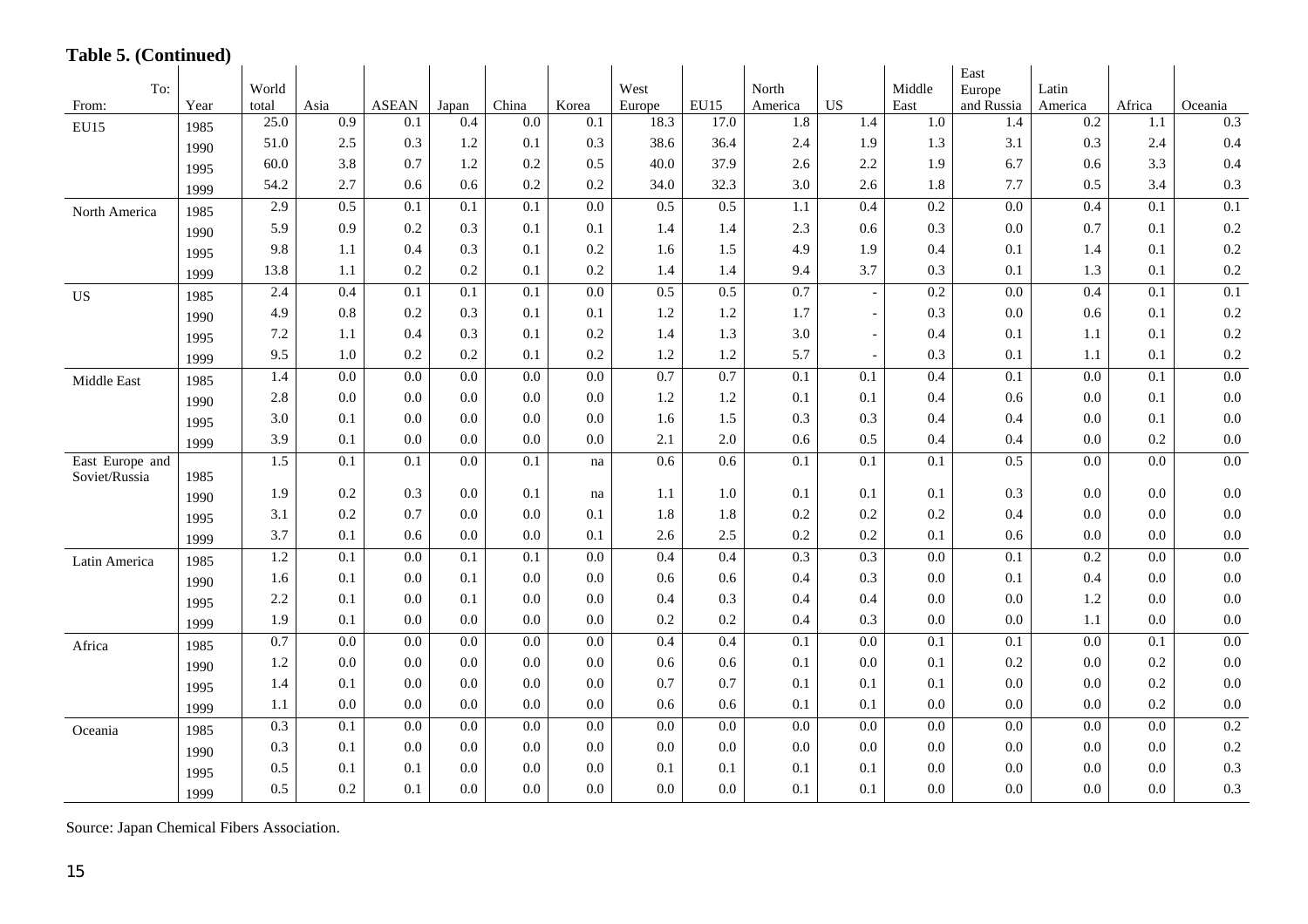|              |             |                  | o                |                  |                          |                          |                          |                  |      |                  |                  |                  |                      |                  |                  | (US\$ billion)   |
|--------------|-------------|------------------|------------------|------------------|--------------------------|--------------------------|--------------------------|------------------|------|------------------|------------------|------------------|----------------------|------------------|------------------|------------------|
|              |             | World            |                  |                  |                          |                          |                          |                  |      |                  |                  |                  | East                 |                  |                  |                  |
| From:        | To:<br>Year | total            | Asia             | <b>ASEAN</b>     | Japan                    | China                    | Korea                    | West<br>Europe   | EU15 | North<br>America | <b>US</b>        | Middle<br>East   | Europe<br>and Russia | Latin<br>America | Africa           | Oceania          |
| World total  | 1985        | 45.6             | 2.8              | 0.4              | 1.9                      | 0.1                      | 0.0                      | 21.9             | 19.6 | 15.1             | 13.7             | 2.4              | $1.8\,$              | 0.8              | 0.6              | 0.5              |
|              | 1990        | 108.5            | 15.5             | 1.1              | 8.0                      | 0.4                      | 0.2                      | 57.6             | 53.1 | 25.3             | 22.4             | 2.7              | 3.3                  | 2.2              | 1.1              | 0.9              |
|              | 1995        | 162.4            | 30.8             | 2.1              | 16.9                     | 1.2                      | 1.1                      | 75.0             | 70.1 | 36.6             | 32.6             | 4.0              | 5.7                  | 5.5              | 2.1              | 1.6              |
|              | 1999        | 187.2            | 30.4             | 2.3              | 14.9                     | 2.8                      | 0.8                      | 82.2             | 77.4 | 51.6             | 45.5             | 3.7              | 6.2                  | 6.9              | 2.5              | 2.1              |
| Asia         | 1985        | 21.6             | 2.3              | 325.0            | 1.5                      | 0.1                      | $\overline{0.0}$         | 4.5              | 4.2  | 12.1             | 11.1             | $1.0\,$          | 0.5                  | $\overline{0.3}$ | $\overline{0.2}$ | 0.4              |
|              | 1990        | 51.8             | 12.7             | 0.9              | 6.1                      | 0.4                      | 0.1                      | 14.4             | 13.6 | 20.2             | 18.5             | 1.5              | 1.2                  | 0.6              | 0.4              | 0.7              |
|              | 1995        | 80.1             | 25.6             | 1.7              | 13.7                     | 1.2                      | 0.6                      | 19.3             | 18.1 | 26.0             | 24.2             | 2.5              | 2.1                  | 1.8              | 1.1              | 1.2              |
|              | 1999        | 92.9             | 27.1             | 2.1              | 12.9                     | 2.7                      | 0.6                      | 23.2             | 22.0 | 32.3             | 30.0             | 1.8              | 2.1                  | 2.0              | 1.1              | 1.7              |
| <b>ASEAN</b> | 1985        | 2.0              | 0.1              | 0.1              | 0.0                      | $0.0\,$                  | $0.0\,$                  | 0.4              | 0.4  | 1.3              | $1.2\,$          | 0.2              | 0.0                  | 0.0              | 0.0              | $0.0\,$          |
|              | 1990        | 8.1              | 0.9              | 0.3              | 0.4                      | 0.0                      | 0.0                      | 2.8              | 2.7  | 3.3              | 3.0              | 0.6              | 0.1                  | 0.2              | 0.2              | 0.1              |
|              | 1995        | 16.2             | 2.8              | 0.9              | 1.5                      | 0.0                      | 0.1                      | 4.3              | 4.1  | 6.3              | 6.0              | 1.3              | 0.4                  | 0.3              | 0.4              | 0.1              |
|              | 1999        | 17.7             | 2.1              | 0.6              | 1.1                      | 0.0                      | 0.0                      | 5.4              | 5.3  | 8.9              | 8.5              | 0.5              | 0.1                  | 0.2              | 0.3              | 0.2              |
| Japan        | 1985        | 0.7              | $\overline{0.1}$ | $\overline{0.0}$ | $\overline{\phantom{a}}$ | $\overline{0.0}$         | 0.0                      | $\overline{0.1}$ | 0.1  | 0.5              | 0.4              | $\overline{0.1}$ | 0.0                  | 0.0              | 0.0              | 0.0              |
|              | 1990        | 0.6              | 0.2              | 0.0              | $\overline{\phantom{a}}$ | 0.0                      | 0.0                      | 0.2              | 0.2  | 0.2              | 0.2              | 0.0              | 0.0                  | 0.0              | 0.0              | 0.0              |
|              | 1995        | 0.5              | 0.3              | 0.0              | $\sim$                   | 0.1                      | 0.1                      | 0.1              | 0.1  | 0.1              | 0.1              | 0.0              | 0.0                  | 0.0              | 0.0              | 0.0              |
|              | 1999        | 0.5              | 0.2              | 0.0              | $\sim$                   | 0.1                      | 0.0                      | 0.1              | 0.1  | 0.1              | 0.1              | 0.0              | 0.0                  | 0.0              | 0.0              | 0.0              |
| China        | 1985        | $\overline{1.9}$ | 0.6              | $0.0\,$          | 0.4                      | $\overline{\phantom{a}}$ | na                       | 0.3              | 0.3  | 0.6              | 0.5              | $\overline{0.1}$ | $\overline{0.2}$     | 0.0              | 0.0              | 0.0              |
|              | 1990        | 9.7              | 6.3              | 0.1              | 1.4                      | $\overline{\phantom{a}}$ | na                       | 1.1              | 1.1  | 1.3              | 1.1              | 0.2              | 0.6                  | 0.1              | 0.0              | 0.1              |
|              | 1995        | 24.1             | 15.0             | 0.1              | 7.4                      | $\overline{\phantom{a}}$ | 0.4                      | 2.7              | 2.5  | 3.4              | 3.0              | 0.5              | 1.3                  | 0.5              | 0.2              | 0.5              |
|              | 1999        | 30.1             | 17.7             | 0.4              | 8.8                      | $\overline{\phantom{a}}$ | 0.5                      | 3.5              | 3.1  | 4.4              | 3.9              | 0.7              | 1.7                  | 0.9              | 0.4              | 0.9              |
| Korea        | 1985        | 4.5              | 0.6              | 0.0              | 0.6                      | Na                       | $\overline{\phantom{a}}$ | 0.8              | 0.8  | 2.5              | 2.3              | 0.2              | na                   | 0.0              | 0.1              | 0.0              |
|              | 1990        | 7.9              | 2.5              | 0.0              | 2.4                      | Na                       | $\sim$                   | 1.4              | 1.4  | 3.6              | 3.3              | 0.1              | na                   | $0.0\,$          | 0.0              | 0.1              |
|              | 1995        | 5.0              | 2.1              | 0.0              | 1.8                      | 0.1                      |                          | 0.6              | 0.6  | 2.0              | 1.8              | 0.1              | 0.1                  | 0.1              | 0.0              | 0.0              |
|              | 1999        | 4.9              | 1.4              | 0.1              | 1.1                      | 0.1                      |                          | 0.7              | 0.7  | 2.4              | 2.2              | 0.0              | 0.1                  | 0.1              | 0.0              | 0.0              |
| West Europe  | 1985        | 17.6             | 0.4              | $\overline{0.0}$ | $\overline{0.3}$         | $\overline{0.0}$         | $\overline{0.0}$         | 14.0             | 12.1 | $\overline{1.7}$ | $\overline{1.5}$ | 0.5              | 0.6                  | 0.1              | 0.3              | $\overline{0.1}$ |
|              | 1990        | 40.8             | 2.3              | 0.1              | 1.6                      | 0.0                      | 0.1                      | 33.7             | 30.2 | 2.4              | 2.0              | 0.5              | 1.1                  | 0.2              | 0.5              | 0.1              |
|              | 1995        | 49.1             | 3.9              | 0.2              | 2.1                      | 0.0                      | 0.4                      | 37.8             | 34.3 | 2.4              | 2.1              | 1.1              | 2.4                  | 0.4              | 0.9              | 0.1              |
|              | 1999        | 50.0             | 2.6              | 0.1              | 1.5                      | 0.1                      | 0.1                      | 38.4             | 35.1 | 2.9              | 2.6              | 1.3              | 3.3                  | 0.3              | 1.0              | 0.2              |

# **Table 6. Trade matrix for clothing (SITC 84)**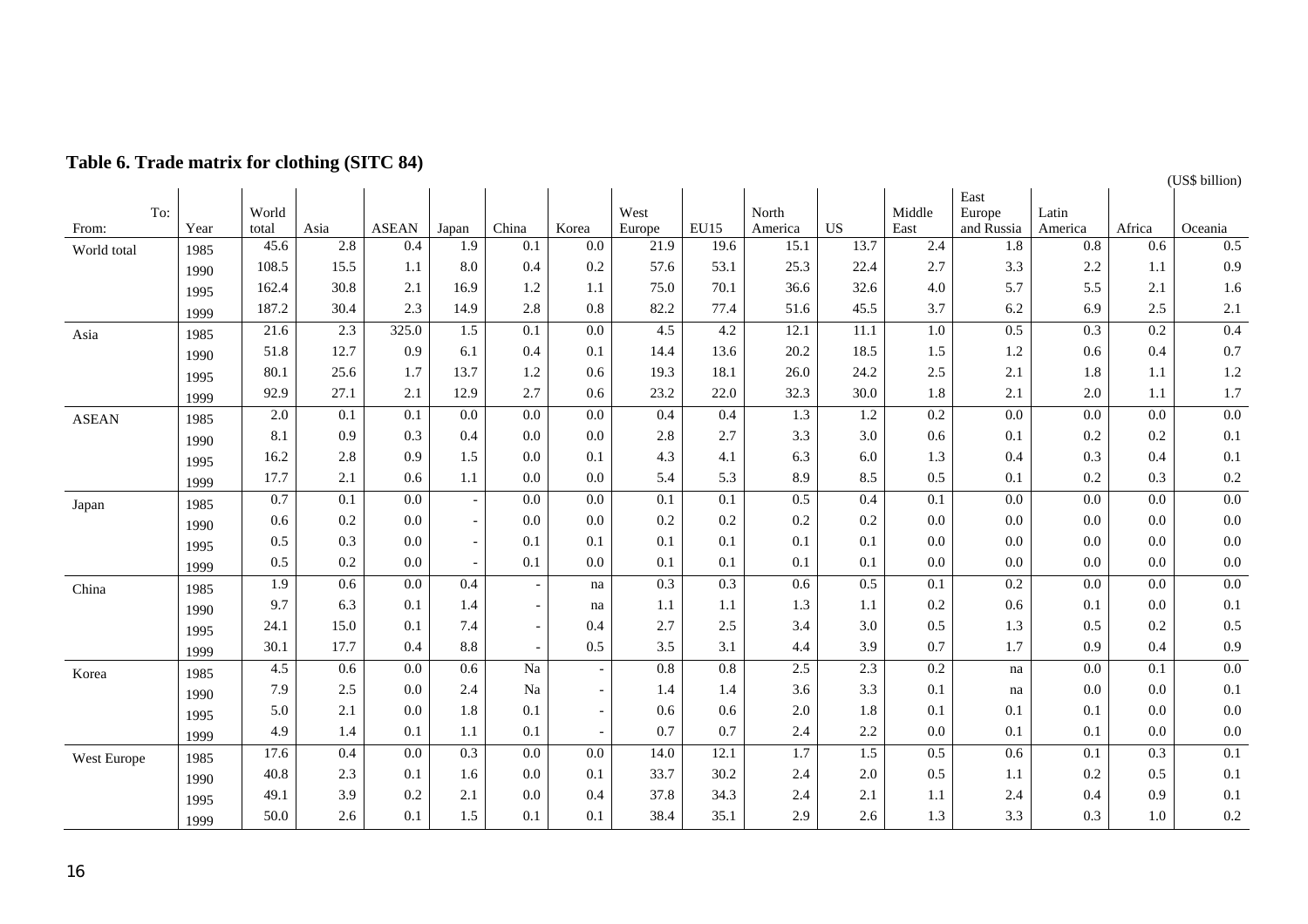# **Table 6. (Continued)**

| $1$ avit $0.$ (Continued)        |      |                |                  |                  |                  |                  |                  |                  |                  |                  |                          |                  | East                 |                  |                  |                  |
|----------------------------------|------|----------------|------------------|------------------|------------------|------------------|------------------|------------------|------------------|------------------|--------------------------|------------------|----------------------|------------------|------------------|------------------|
| To:<br>From:                     | Year | World<br>total | Asia             | <b>ASEAN</b>     | Japan            | China            | Korea            | West<br>Europe   | EU15             | North<br>America | <b>US</b>                | Middle<br>East   | Europe<br>and Russia | Latin<br>America | Africa           | Oceania          |
| <b>EU15</b>                      | 1985 | 17.1           | 0.4              | 0.0              | 0.3              | 0.0              | 0.0              | 13.6             | 11.7             | 1.7              | 1.4                      | 0.5              | 0.5                  | $\overline{0.1}$ | 0.3              | $\overline{0.1}$ |
|                                  | 1990 | 39.8           | 2.3              | 0.1              | 1.6              | 0.0              | 0.1              | 32.8             | 29.3             | 2.3              | 1.9                      | 0.5              | 1.1                  | 0.2              | 0.5              | 0.1              |
|                                  | 1995 | 48.1           | 3.9              | 0.2              | 2.1              | 0.0              | 0.4              | 37.0             | 33.5             | 2.3              | 2.0                      | 1.1              | 2.4                  | 0.4              | 0.9              | 0.1              |
|                                  | 1999 | 49.0           | 2.5              | 0.1              | 1.5              | 0.1              | 0.1              | 37.7             | 34.4             | $2.8\,$          | 2.5                      | 1.3              | 3.3                  | 0.3              | 1.0              | 0.1              |
| North America                    | 1985 | 1.1            | 0.1              | 0.0              | $0.0\,$          | 0.0              | 0.0              | 0.1              | 0.1              | 0.6              | 0.4                      | 0.0              | 0.0                  | 0.3              | 0.0              | $0.0\,$          |
|                                  | 1990 | 2.9            | 0.4              | 0.0              | 0.3              | 0.0              | 0.0              | 0.5              | 0.5              | 0.9              | 0.3                      | 0.1              | 0.0                  | $1.0\,$          | 0.0              | $0.0\,$          |
|                                  | 1995 | 10.2           | 1.1              | 0.1              | 1.0              | 0.0              | 0.0              | 0.6              | 0.6              | 5.5              | 3.6                      | 0.1              | 0.0                  | 2.8              | 0.0              | $0.0\,$          |
|                                  | 1999 | 17.9           | 0.6              | 0.0              | 0.5              | 0.0              | 0.0              | 0.5              | 0.5              | 12.6             | 9.3                      | 0.1              | 0.0                  | 4.1              | 0.0              | 0.0              |
| <b>US</b>                        | 1985 | 0.7            | $\overline{0.1}$ | $\overline{0.0}$ | 0.0              | 0.0              | 0.0              | $\overline{0.1}$ | $\overline{0.1}$ | 0.2              |                          | 0.0              | $\overline{0.0}$     | 0.3              | 0.0              | 0.0              |
|                                  | 1990 | 2.5            | 0.4              | 0.0              | 0.3              | 0.0              | 0.0              | 0.4              | 0.4              | 0.6              | $\sim$                   | 0.1              | 0.0                  | $1.0\,$          | 0.0              | $0.0\,$          |
|                                  | 1995 | 6.5            | 1.1              | 0.1              | 1.0              | 0.0              | 0.0              | 0.6              | 0.5              | 1.9              | $\overline{\phantom{a}}$ | 0.1              | 0.0                  | 2.8              | 0.0              | 0.0              |
|                                  | 1999 | 8.3            | 0.6              | 0.0              | 0.5              | 0.0              | 0.0              | 0.4              | 0.4              | 3.3              |                          | 0.1              | 0.0                  | 3.9              | 0.0              | 0.0              |
| Middle East                      | 1985 | 1.6            | 0.0              | 0.0              | 0.0              | $\overline{0.0}$ | 0.0              | 1.2              | 1.2              | 0.2              | $\overline{0.1}$         | 0.2              | $\overline{0.1}$     | 0.0              | 0.0              | 0.0              |
|                                  | 1990 | 4.7            | 0.0              | 0.0              | 0.0              | 0.0              | 0.0              | 3.3              | 3.2              | 0.5              | 0.5                      | 0.1              | 0.4                  | 0.0              | 0.0              | $0.0\,$          |
|                                  | 1995 | 7.0            | 0.0              | 0.0              | 0.0              | 0.0              | 0.0              | 4.8              | 4.7              | 1.0              | 1.0                      | 0.1              | 0.9                  | 0.0              | 0.1              | 0.0              |
|                                  | 1999 | 7.5            | 0.0              | 0.0              | 0.0              | 0.0              | 0.0              | 5.1              | 5.0              | 1.4              | 1.3                      | 0.2              | 0.4                  | $0.0\,$          | 0.4              | 0.0              |
| East Europe and<br>Soviet/Russia | 1985 | 2.4            | 0.0              | 0.0              | 0.0              | 0.0              | na               | 1.4              | 1.3              | 0.2              | 0.2                      | 0.7              | 0.7                  | 0.0              | 0.0              | $0.0\,$          |
|                                  | 1990 | 3.9            | 0.0              | 0.0              | 0.0              | 0.0              | na               | 3.1              | 3.0              | 0.2              | 0.2                      | 0.5              | 0.5                  | 0.0              | 0.0              | $0.0\,$          |
|                                  | 1995 | 8.1            | 0.0              | 0.0              | 0.0              | 0.0              | 0.0              | 7.3              | 7.2              | 0.5              | 0.4                      | 0.2              | 0.2                  | 0.0              | 0.0              | 0.0              |
|                                  | 1999 | 10.4           | 0.0              | 0.0              | 0.0              | 0.0              | 0.0              | 9.4              | 9.2              | 0.6              | 0.6                      | 0.3              | 0.3                  | 0.0              | 0.0              | 0.0              |
| Latin America                    | 1985 | 0.5            | $\overline{0.0}$ | $\overline{0.0}$ | $\overline{0.0}$ | $\overline{0.0}$ | $\overline{0.0}$ | 0.1              | 0.1              | 0.3              | 0.3                      | $\overline{0.0}$ | $\overline{0.0}$     | $\overline{0.1}$ | $\overline{0.0}$ | 0.0              |
|                                  | 1990 | 1.5            | 0.0              | 0.0              | 0.0              | 0.0              | 0.0              | 0.2              | 0.2              | $0.8\,$          | 0.7                      | 0.0              | 0.0                  | 0.4              | 0.0              | 0.0              |
|                                  | 1995 | 1.7            | 0.0              | 0.0              | 0.0              | 0.0              | 0.0              | 0.2              | 0.2              | 0.8              | 0.8                      | 0.0              | 0.0                  | 0.5              | 0.0              | 0.0              |
|                                  | 1999 | 1.8            | 0.0              | 0.0              | $0.0\,$          | 0.0              | 0.0              | 0.2              | 0.2              | 1.1              | 1.1                      | 0.0              | 0.0                  | 0.5              | 0.0              | 0.0              |
| Africa                           | 1985 | $0.8\,$        | 0.0              | 0.0              | 0.0              | 0.0              | na               | 0.6              | 0.6              | 0.1              | 0.1                      | 0.0              | 0.0                  | 0.0              | 0.0              | $0.0\,$          |
|                                  | 1990 | 2.8            | 0.0              | $0.0\,$          | 0.0              | 0.0              | 0.0              | 2.4              | 2.4              | 0.2              | 0.2                      | 0.0              | 0.0                  | 0.0              | 0.1              | 0.0              |
|                                  | 1995 | 5.9            | 0.0              | 0.0              | 0.0              | 0.0              | 0.0              | 5.0              | 4.9              | 0.5              | 0.5                      | 0.0              | 0.0                  | 0.0              | 0.1              | 0.0              |
|                                  | 1999 | 6.4            | 0.0              | 0.0              | 0.0              | 0.0              | 0.0              | 5.6              | 5.5              | 0.7              | 0.6                      | 0.0              | 0.0                  | 0.0              | 0.1              | 0.0              |
| Oceania                          | 1985 | 0.1            | $\overline{0.0}$ | $\overline{0.0}$ | $\overline{0.0}$ | $\overline{0.0}$ | $\overline{0.0}$ | $\overline{0.0}$ | $\overline{0.0}$ | $\overline{0.0}$ | $\overline{0.0}$         | $\overline{0.0}$ | $\overline{0.0}$     | $\overline{0.0}$ | $\overline{0.0}$ | 0.0              |
|                                  | 1990 | 0.3            | 0.0              | 0.0              | 0.0              | 0.0              | 0.0              | 0.0              | 0.0              | 0.1              | 0.1                      | 0.0              | 0.0                  | 0.0              | 0.0              | $0.0\,$          |
|                                  | 1995 | 0.4            | 0.1              | 0.0              | 0.0              | 0.0              | 0.0              | 0.0              | 0.0              | 0.0              | 0.0                      | 0.0              | 0.0                  | 0.0              | 0.0              | 0.2              |
|                                  | 1999 | 0.3            | 0.1              | 0.0              | 0.0              | 0.0              | 0.0              | 0.0              | 0.0              | 0.0              | 0.0                      | 0.0              | 0.0                  | 0.0              | 0.0              | $0.2\,$          |

Source: Japan Chemical Fibers Association.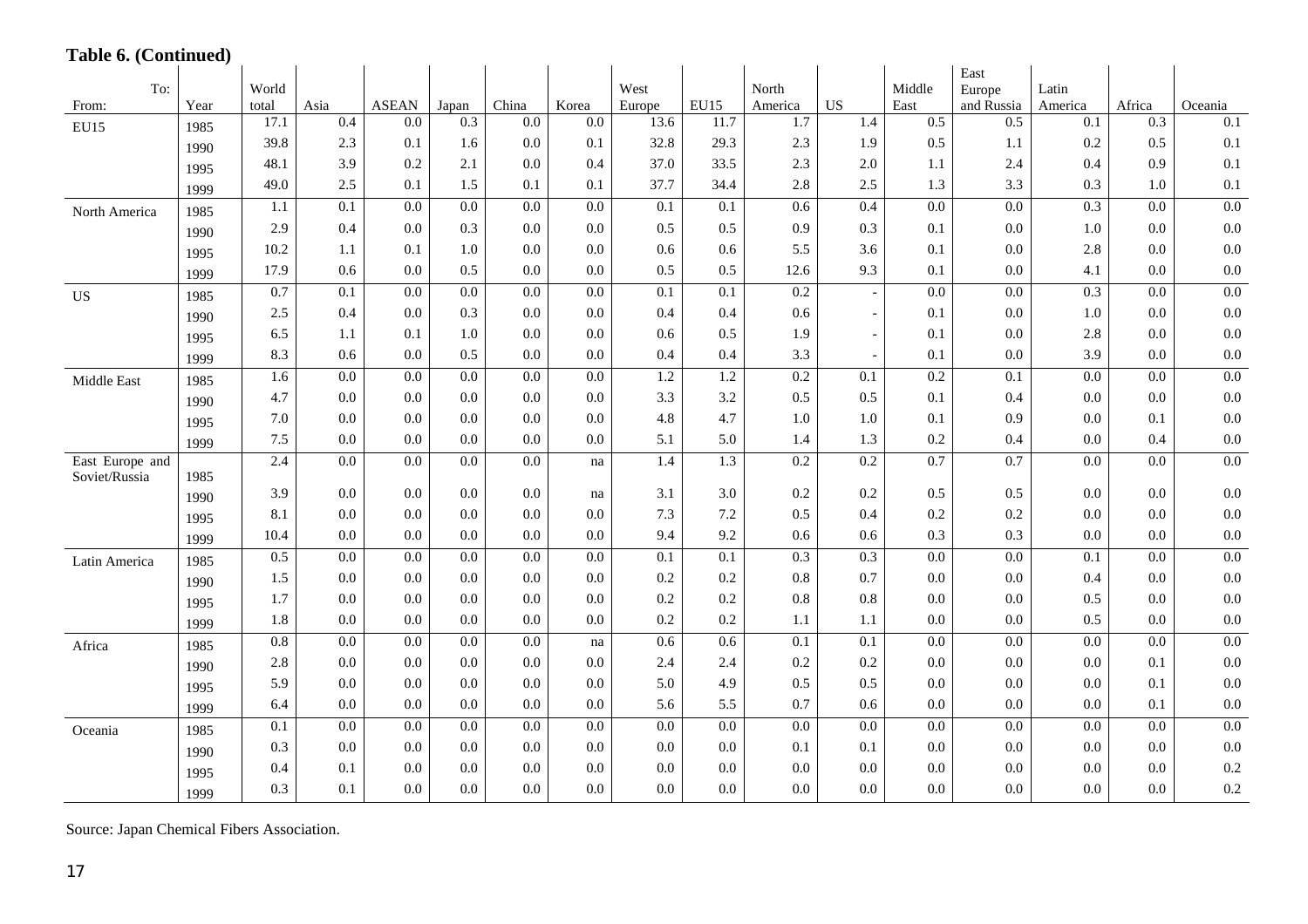Consideration should also be given to production, which takes place before trade. Tables 7 and 8 show the installed capacity of short staple spindles and shuttle-less looms (both of which are used for textile production) by region/country, respectively. These tables reveal the large and growing importance of Asia, particularly China, as a location of production. Employment statistics in Table 9 also give a picture of the allocation of productive capital in the textile industry by region/country. The "official" figures in the table reveal the large presence of a textile-related workforce in India and China. The "unofficial" figures in the table imply an even larger potential of these two economies' textile-related production.

It should be noted that all the figures presented in these tables are market-distorted ones, with the ATC in place as the successor to the MFA. In the absence of policy distortion, therefore, the amount of trade flows should be expected to differ to a large degree. One possible channel of change would be a "static" one, i.e., the increase of exports from thus-far-restricted producers which have *already* entered the market. Another channel would be a "dynamic" one which entails *new* entry of producers. It would be highly complex, however, to assess the overall or "general" impact of the phase out of the ATC. It therefore makes sense to first attempt to capture the most direct, or "partial", impact of the trade liberalization programs. The next section attempts to clarify the direct economic impacts of trade liberalization through the use of a partial-equilibrium analysis.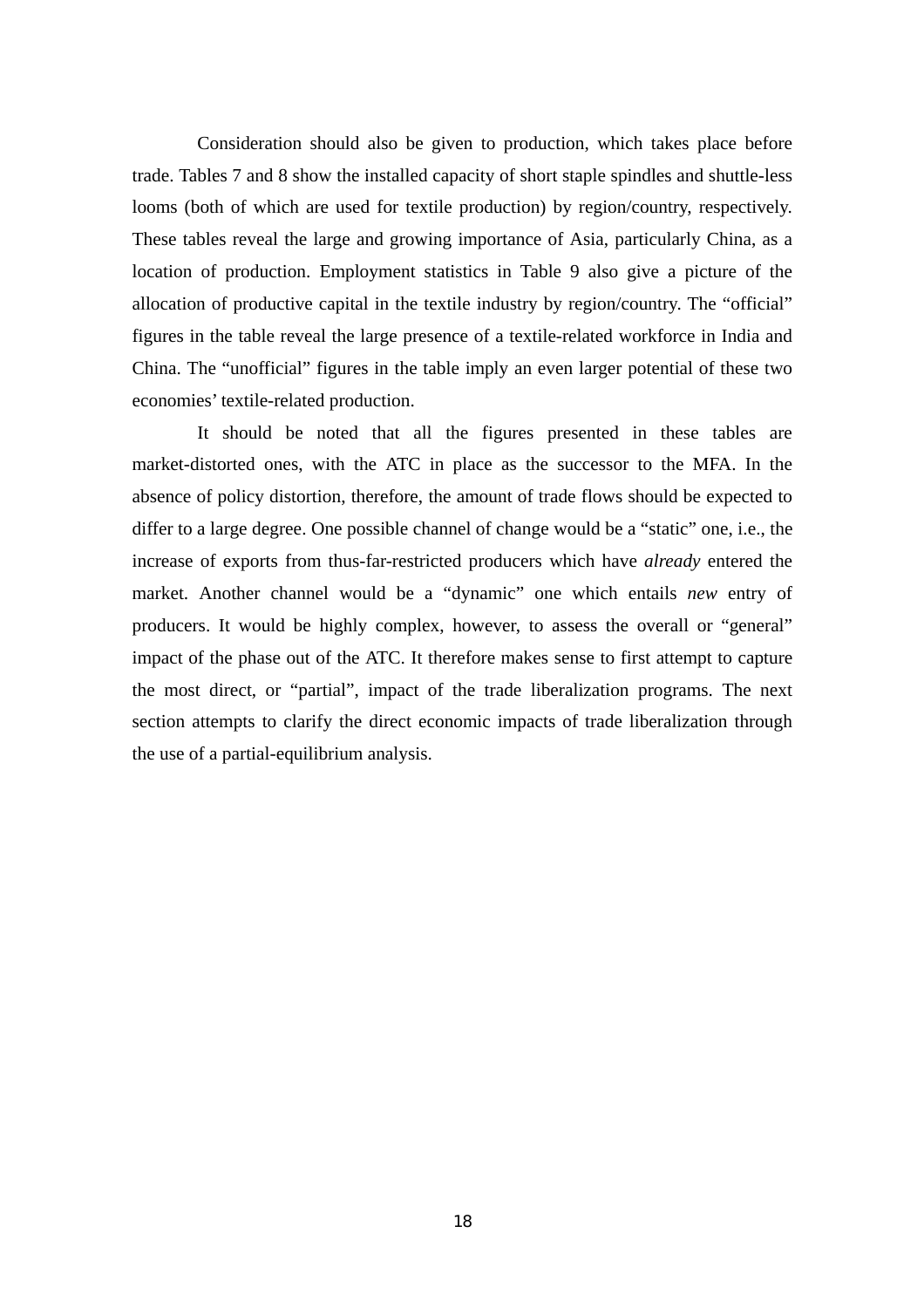| Region/               | Rank                     | Rank                         | <b>Installed</b> | <b>Installed</b> | % change  | Share in    | Share in    |
|-----------------------|--------------------------|------------------------------|------------------|------------------|-----------|-------------|-------------|
| Country               | in                       | in                           | capacity         | capacity         | 2001/2000 | world       | world       |
|                       | 2000                     | 2001                         | in 2000          | in 2001          |           | total<br>in | total<br>in |
|                       |                          |                              | (thousand)       | (thousand)       |           | 2000(%)     | 2001(%)     |
| <b>Region</b>         |                          |                              |                  |                  |           |             |             |
| Asia                  | 1                        | 1                            | 108,826          | 111,905          | 2.8       | 69.9        | 71.3        |
| South America         | $\mathfrak{Z}$           | $\overline{2}$               | 9,845            | 9,809            | $-0.4$    | 6.3         | 6.3         |
| <b>Eastern Europe</b> | $\overline{2}$           | $\mathfrak{Z}$               | 10,023           | 8,778            | $-12.4$   | 6.4         | 5.6         |
| North America         | $\overline{4}$           | $\overline{4}$               | 8,600            | 8,225            | $-4.4$    | 5.5         | 5.2         |
| Africa                | $\overline{5}$           | $\overline{5}$               | 7,134            | 6,922            | $-3.0$    | 4.6         | 4.4         |
| <b>Western Europe</b> | $\overline{\phantom{a}}$ | $\overline{\phantom{a}}$     | 5,788            | 5,721            | $-1.2$    | 3.7         | 3.6         |
| <b>EU15</b>           | 6                        | 6                            | 5,563            | 5,494            | $-1.3$    | 3.6         | 3.5         |
| World total           | $\blacksquare$           | $\qquad \qquad \blacksquare$ | 155,681          | 156,913          | 0.8       | 100.0       | 100.0       |
|                       |                          |                              |                  |                  |           |             |             |
| Country               |                          |                              |                  |                  |           |             |             |
| India                 | 1                        | 1                            | 36,910           | 37,698           | 2.1       | 23.7        | 24.0        |
| China                 | $\overline{2}$           | $\overline{2}$               | 33,826           | 34,435           | 1.8       | 21.7        | 21.9        |
| Pakistan              | $\overline{\mathbf{3}}$  | $\mathfrak{Z}$               | 8,438            | 8,567            | 1.5       | 5.4         | 5.5         |
| Indonesia             | $\overline{4}$           | $\overline{4}$               | 7,078            | 8,500            | 20.1      | 4.5         | 5.4         |
| Turkey                | $\sqrt{6}$               | $\overline{5}$               | 5,465            | 5,554            | 1.6       | 3.5         | 3.5         |
| <b>Brazil</b>         | 5                        | $\sqrt{6}$                   | 5,523            | 5,437            | $-1.6$    | 3.5         | 3.5         |
| Japan                 | 11                       | $\tau$                       | 3,384            | 3,761            | 11.1      | 2.2         | 2.4         |
| Thailand              | $\boldsymbol{7}$         | $\,8\,$                      | 3,719            | 3,719            | 0.0       | 2.4         | 2.4         |
| Mexico                | $\overline{9}$           | 9                            | 3,500            | 3,500            | 0.0       | 2.2         | 2.2         |
| <b>US</b>             | $\,8\,$                  | 10                           | 3,706            | 3,331            | $-10.1$   | 2.4         | 2.1         |
| Taiwan                | 12                       | 11                           | 2,843            | 2,716            | $-4.5$    | 1.8         | 1.7         |
| Egypt                 | 14                       | 12                           | 2,450            | 2,600            | 6.1       | 1.6         | 1.7         |
| Bangladesh            | 13                       | 13                           | 2,469            | 2,469            | 0.0       | 1.6         | 1.6         |
| Russia                | 10                       | 14                           | 3,390            | 2,381            | $-29.8$   | 2.2         | 1.5         |
| Iran                  | 15                       | 15                           | 2,075            | 2,075            | 0.0       | 1.3         | 1.3         |
| Korea                 | 16                       | 16                           | 1,938            | 1,803            | $-7.0$    | 1.2         | 1.1         |
| Romania               | 17                       | 17                           | 1,550            | 1,500            | $-3.2$    | 1.0         | 1.0         |
| Italy                 | 18                       | 18                           | 1,507            | 1,472            | $-2.3$    | 1.0         | 0.9         |
| Argentina             | 20                       | 19                           | 1,400            | 1,450            | 3.6       | 0.9         | 0.9         |
| Uzbekistan            | 19                       | 20                           | 1,440            | 1,440            | 0.0       | 0.9         | 0.9         |
| Spain                 | 21                       | 21                           | 1,019            | 1,006            | $-1.3$    | 0.7         | 0.6         |
| Portugal              | 22                       | 22                           | 1,010            | 990              | $-2.0$    | 0.6         | 0.6         |
| Colombia              | 23                       | 23                           | 950              | 950              | 0.0       | 0.6         | 0.6         |
| Philippines           | 23                       | 23                           | 950              | 950              | 0.0       | 0.6         | 0.6         |
| Ukraine               | 25                       | 25                           | 900              | 900              | 0.0       | 0.6         | 0.6         |
| Vietnam               | 26                       | 26                           | 890              | 890              | 0.0       | 0.6         | 0.6         |
| Greece                | 27                       | 27                           | 877              | 877              | 0.0       | 0.6         | 0.6         |
| Nigeria               | 28                       | 28                           | 810              | 810              | 0.0       | 0.5         | 0.5         |
| Syria                 | 29                       | 29                           | 710              | 770              | 8.5       | 0.5         | 0.5         |
| Peru                  | 30                       | 30                           | 700              | 700              | 0.0       | 0.4         | 0.4         |
| Yugoslavia            | 30                       | 30                           | 700              | 700              | 0.0       | 0.4         | 0.4         |
| Malaysia              | 32                       | 32                           | 650              | 650              | 0.0       | 0.4         | 0.4         |
| <b>Bulgaria</b>       | 33                       | 33                           | 640              | 640              | 0.0       | 0.4         | 0.4         |
| Cuba                  | 34                       | 34                           | 600              | 600              | 0.0       | 0.4         | 0.4         |
| Venezuela             | 35                       | 35                           | 550              | 550              | 0.0       | 0.4         | 0.4         |
| World total           | $\overline{\phantom{0}}$ | $\qquad \qquad \blacksquare$ | 155,681          | 156,913          | 0.8       | 100.0       | 100.0       |

# **Table 7. Installed capacity of short staple spindles by region and leading countries, 2000 and 2001**

Source: Anson (2002), Table 3.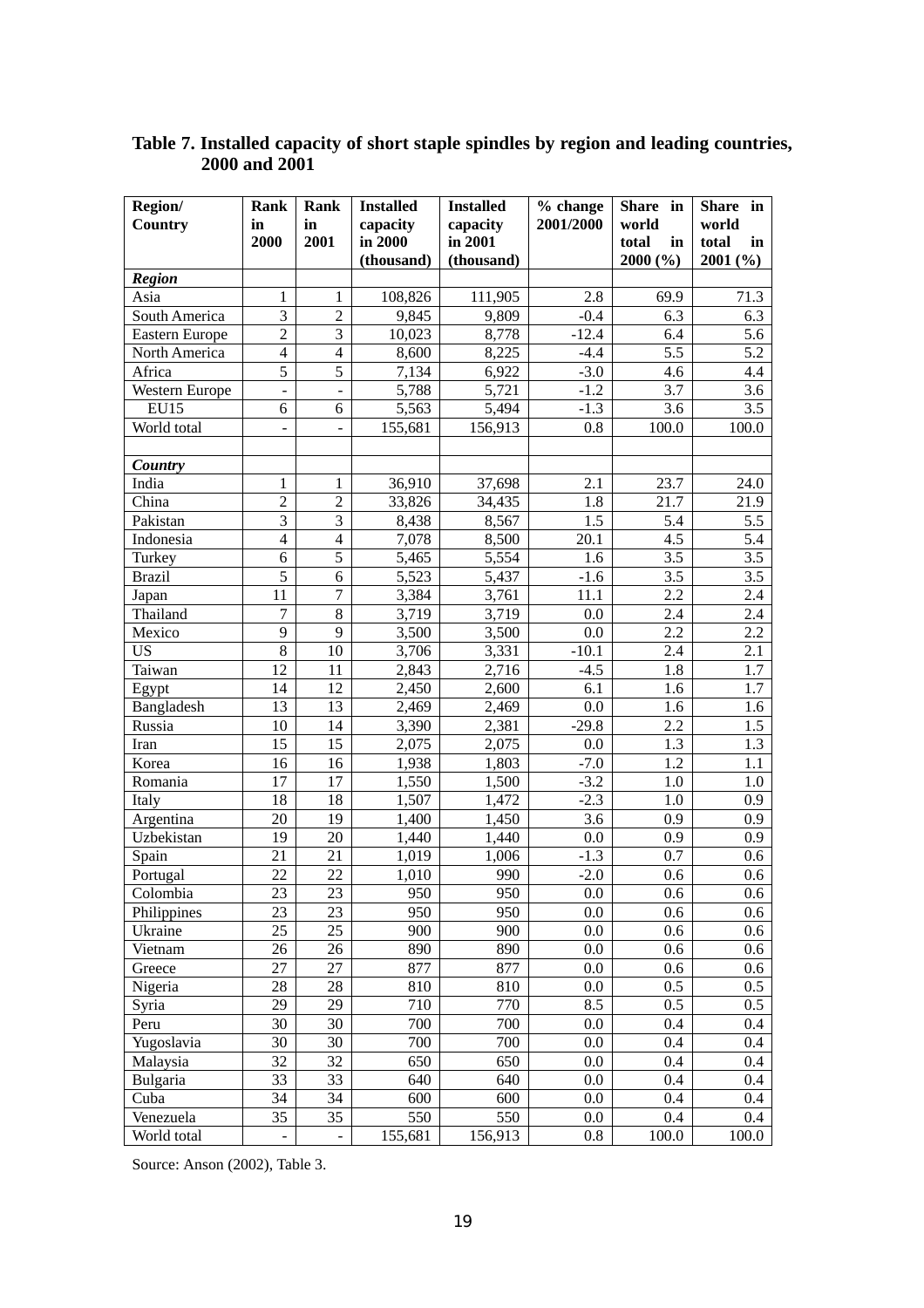| Region/           | Rank                     | Rank                         | <b>Installed</b> | <b>Installed</b> | $\overline{\frac{6}{}}$ change | Share in    | <b>Share</b><br>in |
|-------------------|--------------------------|------------------------------|------------------|------------------|--------------------------------|-------------|--------------------|
| Country           | in                       | in                           | capacity         | capacity         | 2001/2000                      | world       | world              |
|                   | 2000                     | 2001                         | in 2000          | in 2001          |                                | total<br>in | total<br>in        |
|                   |                          |                              | (thousand)       | (thousand)       |                                | 2000 (%)    | 2001(%)            |
| <b>Region</b>     |                          |                              |                  |                  |                                |             |                    |
| Asia              | 1                        | 1                            | 246,605          | 247,560          | 0.4                            | 38.0        | 38.9               |
| Eastern Europe    | $\sqrt{2}$               | $\overline{2}$               | 183,415          | 175,050          | $-4.6$                         | 28.3        | 27.5               |
| North America     | $\overline{3}$           | $\overline{\mathbf{3}}$      | 76,792           | 74,650           | $-2.8$                         | 11.8        | 11.7               |
| South America     | $\overline{5}$           | $\overline{4}$               | 51,960           | 53,760           | 3.5                            | 8.0         | 8.5                |
| Western Europe    |                          | $\qquad \qquad \blacksquare$ | 55,150           | 51,770           | $-6.1$                         | 8.5         | 8.1                |
| <b>EU15</b>       | $\overline{4}$           | $\overline{5}$               | 54,250           | 508,50           | $-6.3$                         | 8.4         | 8.0                |
| Africa            | 6                        | 6                            | 18,990           | 16,890           | $-11.1$                        | 2.9         | 2.7                |
| World total       | $\blacksquare$           | $\overline{\phantom{a}}$     | 648,912          | 635,680          | $-2.0$                         | 100.0       | 100.0              |
|                   |                          |                              |                  |                  |                                |             |                    |
| Country           |                          |                              |                  |                  |                                |             |                    |
| Russia            | 1                        | 1                            | 106,200          | 100,200          | $-5.6$                         | 16.4        | 15.8               |
| China             | $\sqrt{2}$               | $\overline{2}$               | 58,700           | 60,930           | 3.8                            | 9.0         | 9.6                |
| <b>US</b>         | $\overline{\mathbf{3}}$  | $\overline{3}$               | 53,702           | 51,560           | $-4.0$                         | 8.3         | 8.1                |
| <b>Brazil</b>     | $\overline{4}$           | $\overline{4}$               | 37,900           | 38,600           | 1.8                            | 5.8         | 6.1                |
| Indonesia         | $\overline{5}$           | $\overline{5}$               | 27,000           | 27,000           | 0.0                            | 4.2         | 4.2                |
| Uzbekistan        | 6                        | 6                            | 25,800           | 25,800           | 0.0                            | 4.0         | 4.1                |
| Thailand          | 9                        | $\overline{7}$               | 21,000           | 21,000           | 0.0                            | 3.2         | 3.3                |
| Taiwan            | $\overline{8}$           | 8                            | 21,300           | 20,800           | $-1.9$                         | 3.3         | 3.3                |
| Japan             | $\overline{7}$           | 9                            | 23,670           | 18,850           | $-20.4$                        | 3.6         | 3.0                |
| Romania           | 10                       | 10                           | 19,000           | 18,800           | $-1.1$                         | 2.9         | 3.0                |
| Ukraine           | 11                       | 11                           | 18,000           | 18,000           | 0.0                            | 2.8         | 2.8                |
| Pakistan          | 13                       | 12                           | 15,000           | 16,000           | 6.7                            | 2.3         | 2.5                |
| Turkey            | 12                       | 12                           | 16,000           | 16,000           | 0.0                            | 2.5         | 2.5                |
| Iran              | 15                       | 14                           | 12,000           | 14,500           | 20.8                           | 1.8         | 2.3                |
| Mexico            | 14                       | 14                           | 14,500           | 14,500           | 0.0                            | 2.2         | 2.3                |
| Italy             | 16                       | 16                           | 11,890           | 11,600           | $-2.4$                         | 1.8<br>1.5  | 1.8                |
| Portugal<br>India | 17                       | 17                           | 9,700            | 9,620            | $-0.8$                         | 1.2         | 1.5                |
| Czech Republic    | 18<br>19                 | 18                           | 7,955            | 7,500            | $-5.7$<br>$-1.4$               | 1.1         | 1.2                |
|                   | 20                       | 19<br>20                     | 7,400<br>7,000   | 7,300<br>6,750   | $-3.6$                         | 1.1         | 1.1<br>1.1         |
| Spain<br>Poland   | 21                       | 21                           | 6,100            | 6,100            | 0.0                            | 0.9         | 1.0                |
| Bulgaria          | 23                       | 22                           | 6,000            | 6,000            | 0.0                            | 0.9         | 0.9                |
| France            | 22                       | 23                           | 6,070            | 5,500            | $-9.4$                         | 0.9         | 0.9                |
| Belgium           | 24                       | 24                           | 5,400            | 5,400            | 0.0                            | 0.8         | 0.8                |
| Argentina         | 25                       | 25                           | 4,700            | 4,800            | 2.1                            | 0.7         | $0.8\,$            |
| Hong Kong         | 26                       | 26                           | 4,670            | 4,670            | 0.0                            | 0.7         | 0.7                |
| Tajikistan        | 27                       | 27                           | 4,600            | 4,600            | 0.0                            | 0.7         | 0.7                |
| Germany           | 28                       | 28                           | 4,460            | 4,460            | 0.0                            | 0.7         | 0.7                |
| Colombia          | 29                       | 2929                         | 4,000            | 4,000            | 0.0                            | 0.6         | 0.6                |
| Cuba              | 29                       | 29                           | 4,000            | 4,000            | 0.0                            | 0.6         | 0.6                |
| Estonia           | 29                       | 29                           | 4,000            | 4,000            | 0.0                            | 0.6         | 0.6                |
| Kazakhstan        | 29                       | 29                           | 4,000            | 4,000            | 0.0                            | 0.6         | 0.6                |
| Malaysia          | 29                       | 29                           | 4,000            | 4,000            | 0.0                            | 0.6         | 0.6                |
| Bangladesh        | 34                       | 34                           | 3,200            | 3,200            | 0.0                            | 0.5         | 0.5                |
| Canada            | 35                       | 35                           | 3,100            | 3,100            | 0.0                            | 0.5         | 0.5                |
| World total       | $\overline{\phantom{0}}$ | $\Box$                       | 648,912          | 635,680          | $-2.0$                         | 100.0       | 100.0              |

# **Table 8. Installed capacity of shuttle-less looms by region and leading countries, 2000 and 2001**

Source: Anson (2002), Table 11.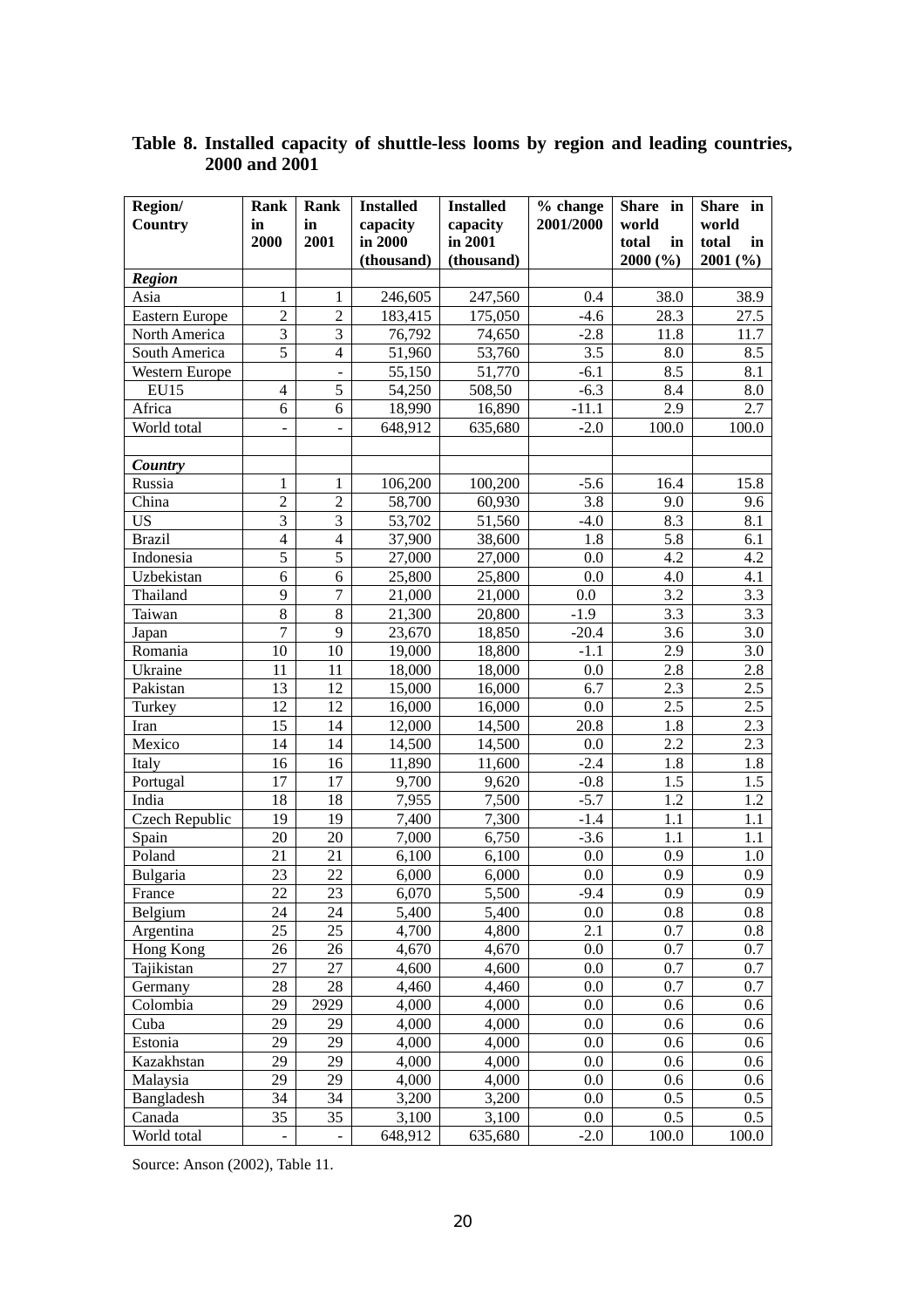|                             |            |                            | (thousand)         |
|-----------------------------|------------|----------------------------|--------------------|
| Region                      | Employment | Percentage share according | Share according to |
|                             |            | official dataset<br>to     | unofficial dataset |
| Official data               |            |                            |                    |
| EU15 <sup>1</sup>           | 2,036      | 7.3                        | 2.9                |
| $EFTA + CEEC2$              | 1,135      | 4.0                        | 1.6                |
| Mediterranean <sup>3</sup>  | 2,912      | 10.4                       | 4.1                |
| NAFTA <sup>4</sup>          | 1,746      | 6.2                        | 2.5                |
| South America <sup>5</sup>  | 1,660      | 5.9                        | 2.3                |
| Sub-Indian                  | 6,886      | 24.6                       | 3.5                |
| continent <sup>6</sup>      |            |                            |                    |
| China                       | 7,543      | 26.9                       |                    |
| Southeast Asia <sup>7</sup> | 2,908      | 10.4                       | 4.1                |
| Rest of the world $8$       | 414        | 1.5                        | 0.6                |
| Official total              | 28,050     | 100.0                      |                    |
| Unofficial estimate         |            |                            |                    |
| China                       | 20,000     | -                          | 28.1               |
| India                       | 35,000     |                            | 49.2               |
| Unofficial total            | 71,121     |                            | 100.0              |
|                             |            |                            |                    |

**Table 9. Total employment in textiles and clothing, 2001** 

Notes: <sup>1</sup> Austria, Belgium, Denmark, Finland, France, Germany, Greece, Ireland, Italy, Luxembourg, Netherlands, Portugal, Spain, Sweden, United Kingdom

2 Switzerland, Norway, Bulgaria, Romania, Estonia, Latvia, Lithuania, Poland, Hungary, Slovenia, Slovakia, Czech Republic

3 Morocco, Tunisia, Turkey, Israel, Cyprus, Malta, Jordan, Egypt

4 US, Canada, Mexico

5 Brazil, Argentina, Chile, Uruguay

6 India, Pakistan, Sri Lanka, Bangladesh

7 Indonesia, Malaysia, Philippines, Thailand

8 South Africa, Australia, Belarus, Mauritius

Source: Euratex (2003).

# **IV. Analysis of Direct Impacts of Trade Liberalization**

Using the framework supplied by Vernon (1966), the textile industry is at the "standardized" stage of development. In analyzing the impact of trade liberalization on the world textile industry, this implies that cost considerations become highest in the strategic investment behavior of businesses. This section is dedicated to the analysis of the economic impacts, both static and dynamic, of trade liberalization in the world textile industry. A comparative static analysis is first made in sub section 4.1, and then a dynamic analysis is considered in sub section 4.2.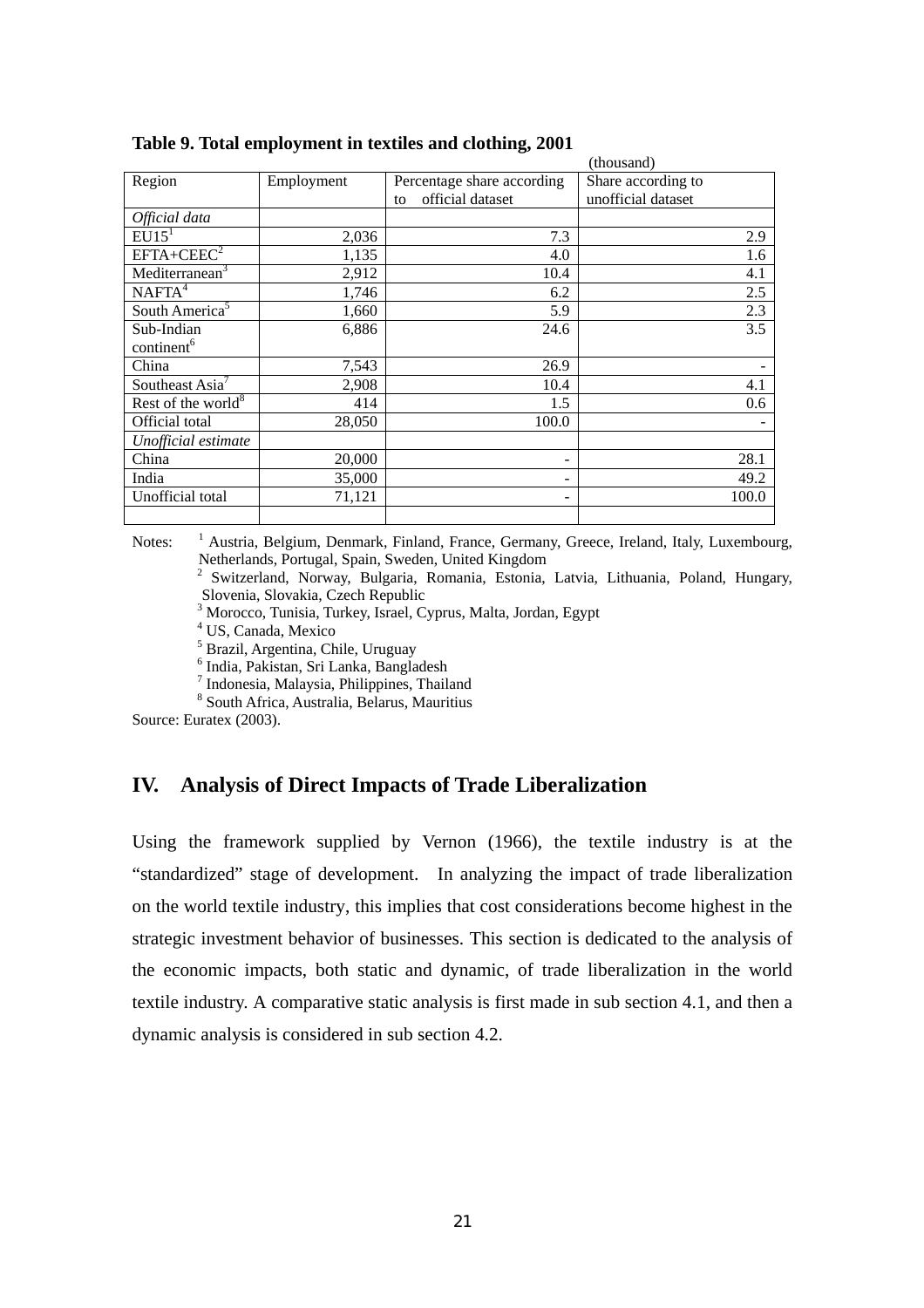# **IV-1. A Comparative-Static Model of Trade Liberalization in the Textile Industry**

Trade liberalization consists of two primary parts: tariff reduction and quota removal. These two policy options are mutually substitutable since both anti-trade policies have an import restriction effect. A difference between liberalization of these policies is that while tariff reduction directly lowers the price of the import products, quota removal does so in an indirect way. The use of a comparative-static, partial-equilibrium model below, drawn from Yang, Martin and Yanagishima (1997), allows forecasting the impacts of tariff reduction and quota removal.

 Suppose, for simplicity, that the world economy is composed of three "countries" (or three groups composed of several countries, depending on the context): a textile-producing country, a consumer country with import restrictions, and a consumer country without import restrictions. Yang, Martin and Yanagishima (1997) point out that when both a quota and a tariff are levied on the import of a good in general, and the import quota is binding, the quota level determines the volume of imports of the good. The domestic price of the good is in turn determined solely by domestic demand and the volume of the import quota. At a given world price, the difference between the domestic price in the restricted market and the world price consists of the tariff and the quota rents. The tariff rate is an exogenous policy variable, whereas the tariff equivalent of the quota is endogenously determined by the level of the quota and the strength of domestic demand. Mathematically,

$$
p_d = p_w(1+t)(1+q)
$$
 (4.1)

where

 $p_d$ : domestic price of the good;

 $p_w$ : world price of the good;

*t* : *ad valorem* tariff rate; and

*q* : tariff rate that would be equivalent to the export quota in its restrictive effect.

Figure 1 gives the overall picture of the static and partial impact of the reduction of tariffs and/or the elimination of import quotas. In this figure, total import demand consists of two components:  $Z_p^1(t)$  refers to the net demand for imports by the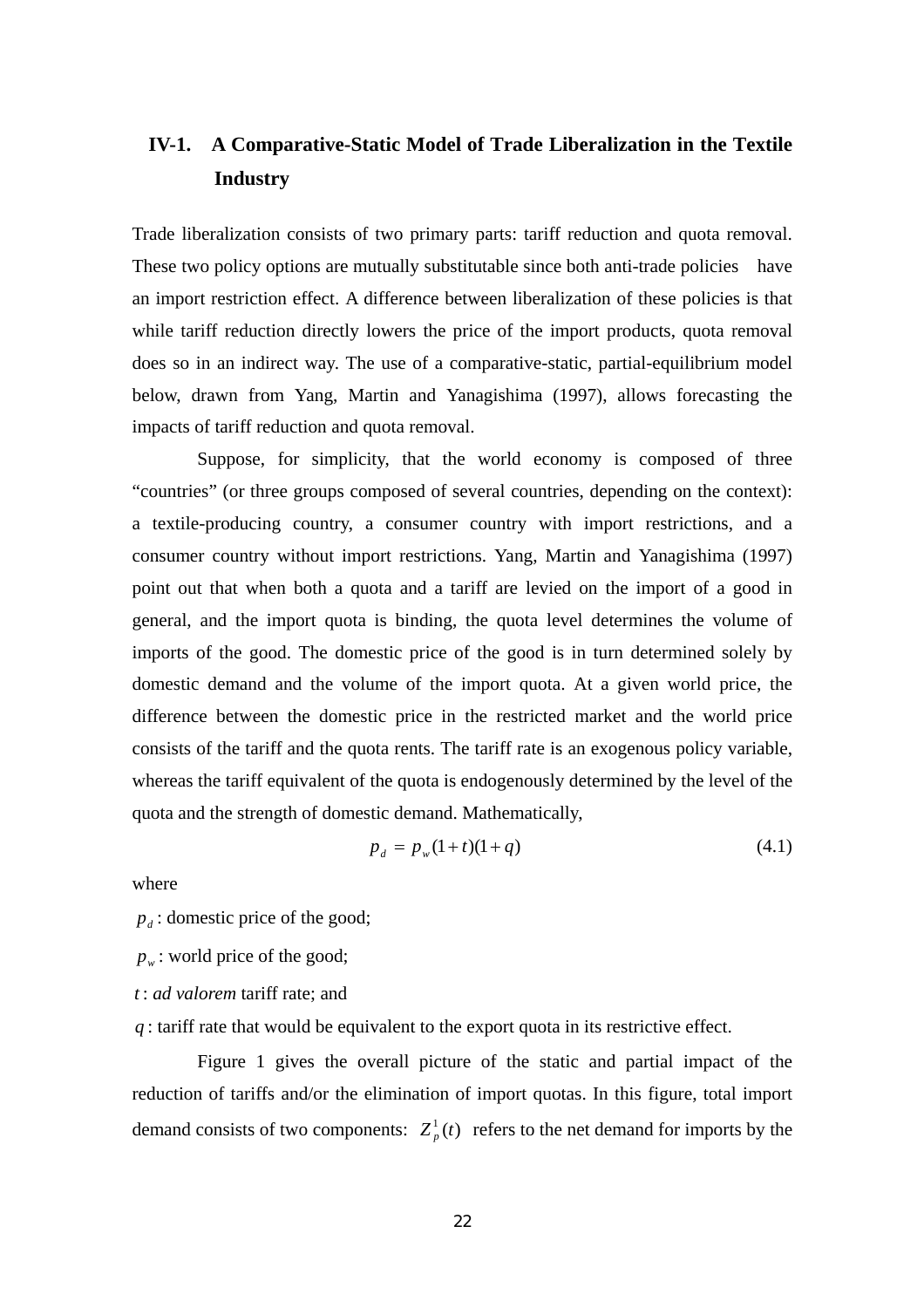developed regions in the presence of a tariff,  $t$ , on imports into this market; and  $Z_p^2$ refers to the net demand for imports by the consumer country without import restrictions. The resulting total import demand is given as  $ED(t)$ . Also, the supply of exports from the producing country is given as  $-Z_p^0$ .



Source: Adapted from Yang et al. (1997), Figure 10.1.

**Figure 1. Partial equilibrium impact of quota and tariff removal** 

Without the import quota, the world market clears at the single world price,  $p_e(t)$  (in the presence of a tariff), and  $p_e$  (in the absence of a tariff). With the imposition of import quota,  $Q^*$ , total import demand becomes the artificially (politically) kinked curve *abc* . In the presence of both the tariff and the quota, the market without restrictions clears at a lower price,  $p_w$ , and the market with restriction, at  $p_c (= p_w(1+t)(1+q))$  which includes a positive rent to exporting countries (or exporting firms) $<sup>6</sup>$ .</sup>

Starting from the distorted equilibrium in Figure 1, the effects of removing the

 6 This point is addressed elsewhere by, e.g., Yamazawa (1993).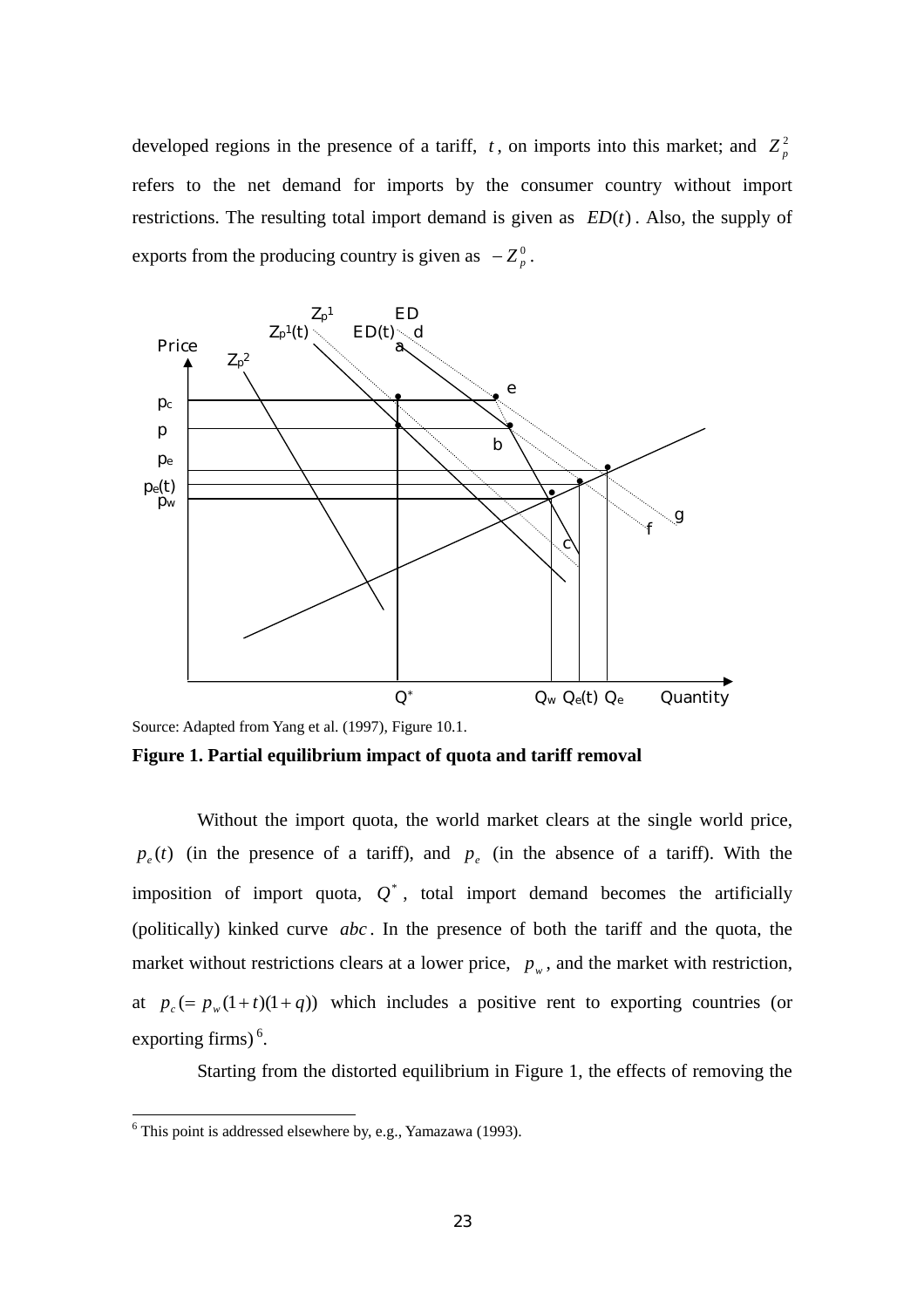tariff and import quota are considered in turn. First, removal of the tariff shifts the import demand curve for the restricted country up to  $Z_p^1$ , leading to an upward shift of the total import demand curve  $ED(t)$  to  $ED$  (yet this shift occurs only to the line which lies to the left of the kinked point  $b$ ). The new total demand curve is the kinked curve, *dec* (the given line *bc* remains the same). Assuming a binding (or at least "effective" in the sense argued in a footnote above) import quota, the price  $p_w$  and the volume of imports and exports in all markets are unaffected by this change. This implies the tariff functions merely as rent shifting between the exporter and the importer.

 Next, the effects of abolishing the import quota can be demonstrated. With the tariff in place, the total import demand curve is *abf* , and without the tariff it becomes deg . The total quantity of exports increases from  $Q_w$  to  $Q_e(t)$ , while the single market price rises to  $p_e(t)$ . In the absence of the tariff, total exports rise to  $Q_e$  and the single world market price becomes  $p_e$ .

 Whether the exporting country will gain or lose from quota liberalization depends on the magnitude of the price changes (or price elasticity) in the restricted and unrestricted markets, and also on the share of each market for the exporting country. If the exporter faces a high elasticity of demand in the restricted market, it will gain from the import quota removal through an increase in the quantity of exports. If the exporter has a small quota relative to its supply potential, and hence currently sells a low proportion of its exports in the restricted markets, it will also gain from the quota removal, through an increased market price relative to the previous average market price.<sup>7</sup> In other words, the share of exports to the restricted market is pertinent when assessing the impact of liberalization on the exporting country.

As mentioned, the potential impact of an MFA removal depends on the price elasticity of both demand and supply. For simplicity, we assume a linear specification<sup>8</sup>: Slope of  $Z_p^1$  : a;

 $\overline{a}$ 

 $<sup>7</sup>$  Even if an exporter has not been selling to the restricted market at all, the country still gains through an</sup> increased market price. Unlike tariff revenues which accrue to importing countries, quota rents are assumed to accrue entirely to exporting countries (Panagaria and Duttagupta, 2002).

<sup>8</sup> For a non-specified functional analysis, see Appendix A.

<sup>&</sup>lt;sup>9</sup> It should be noted that while  $D_2$ ,  $Q_w$  and  $Q^*$  are empirically observable,  $D_1$  is unobservable.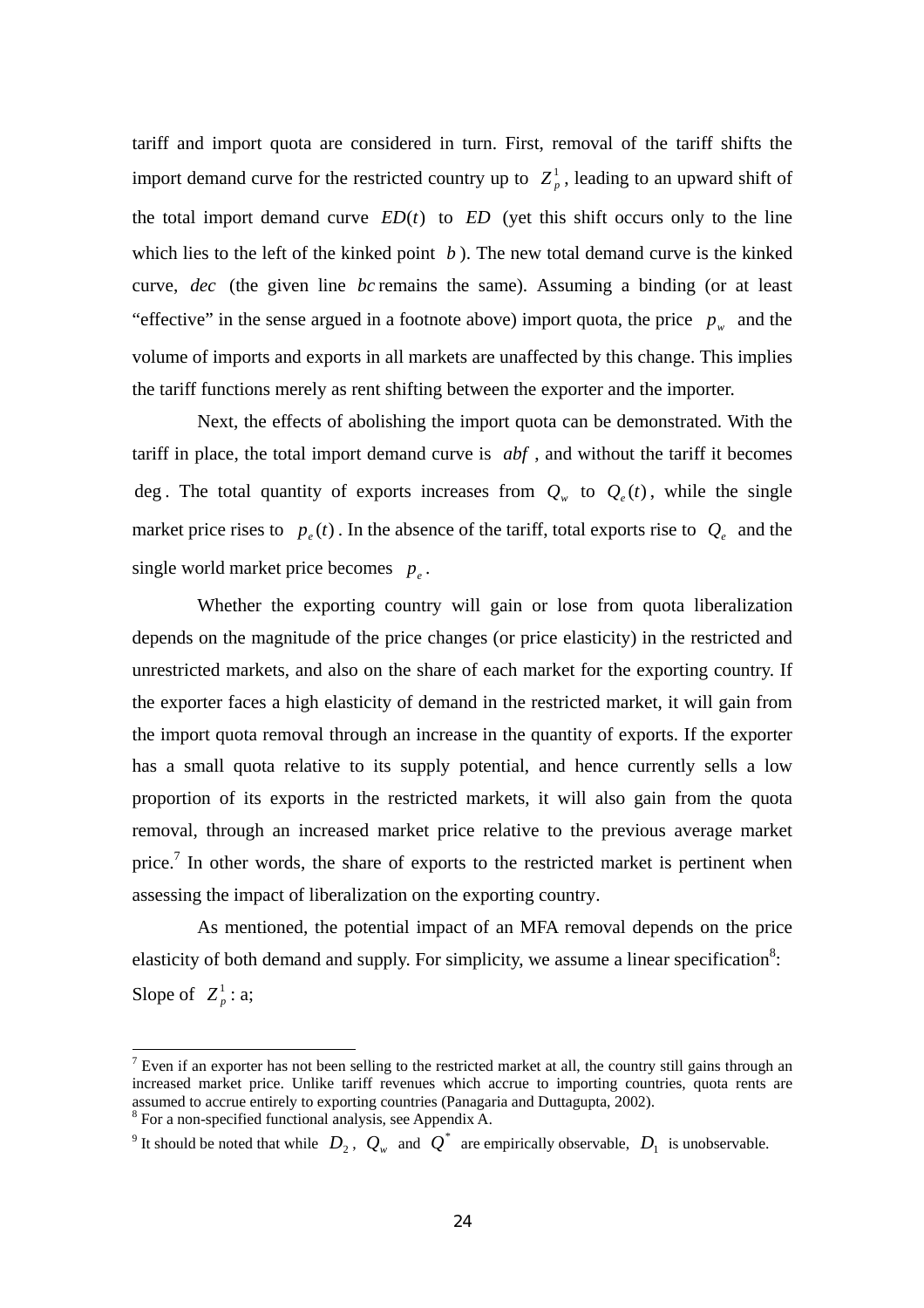Slope of  $Z_p^2$ : b; Slope of  $-Z_p^0$  : c;

Then the equilibrium quantity with no import quota can be calculated as:

$$
Q_e = Q_w + \frac{ab(D_1 - Q^*)}{ab - bc(1+t) - ac}
$$
\n(4.2)

The tariff equivalent of quota restrictiveness *q* is endogenously determined as

$$
q = \frac{a(Q^* - D_1) - tp_w}{(1 + t)p_w} \tag{4.3}
$$

where

$$
Q_{\scriptscriptstyle w}=Q^*+D_{\scriptscriptstyle 2}\,;
$$

 $D_1$ : unrestricted demand (hypothetical) in the formerly restricted market at the price level  $p = p_w$ ;

 $D<sub>2</sub>$ : demand (empirically observable) in the rest of the world at the price level  $p = p_w^9$ .

The equilibrium price applied worldwide with no import quota can be calculated as:

$$
p_e(t) = c(Q_e - Q_w) + p_w = p_w + \frac{abc(D_1 - Q^*)}{ab - bc(1+t) - ac}
$$
\n(4.4)

The net increase in trade volume is

$$
p_e(t)Q_e - (p_w D_2 + p_d Q^*)
$$
\n(4.5)

From this analysis, it is clear that the economic impact of trade liberalization in the textile industry on trading economies (including the ASEAN Plus Three) is complicated, since quantity and unit price have to be taken into consideration at the same time. From (4.2), however, an important theoretical prediction arises: a larger potential level of demand in the thus-far-restricted market (expressed by the term  $D_1$ ) upon quota removal is associated with a larger resulting import quantity. Using (4.3), the price relationship as in  $(4.1)$  can be rewritten as: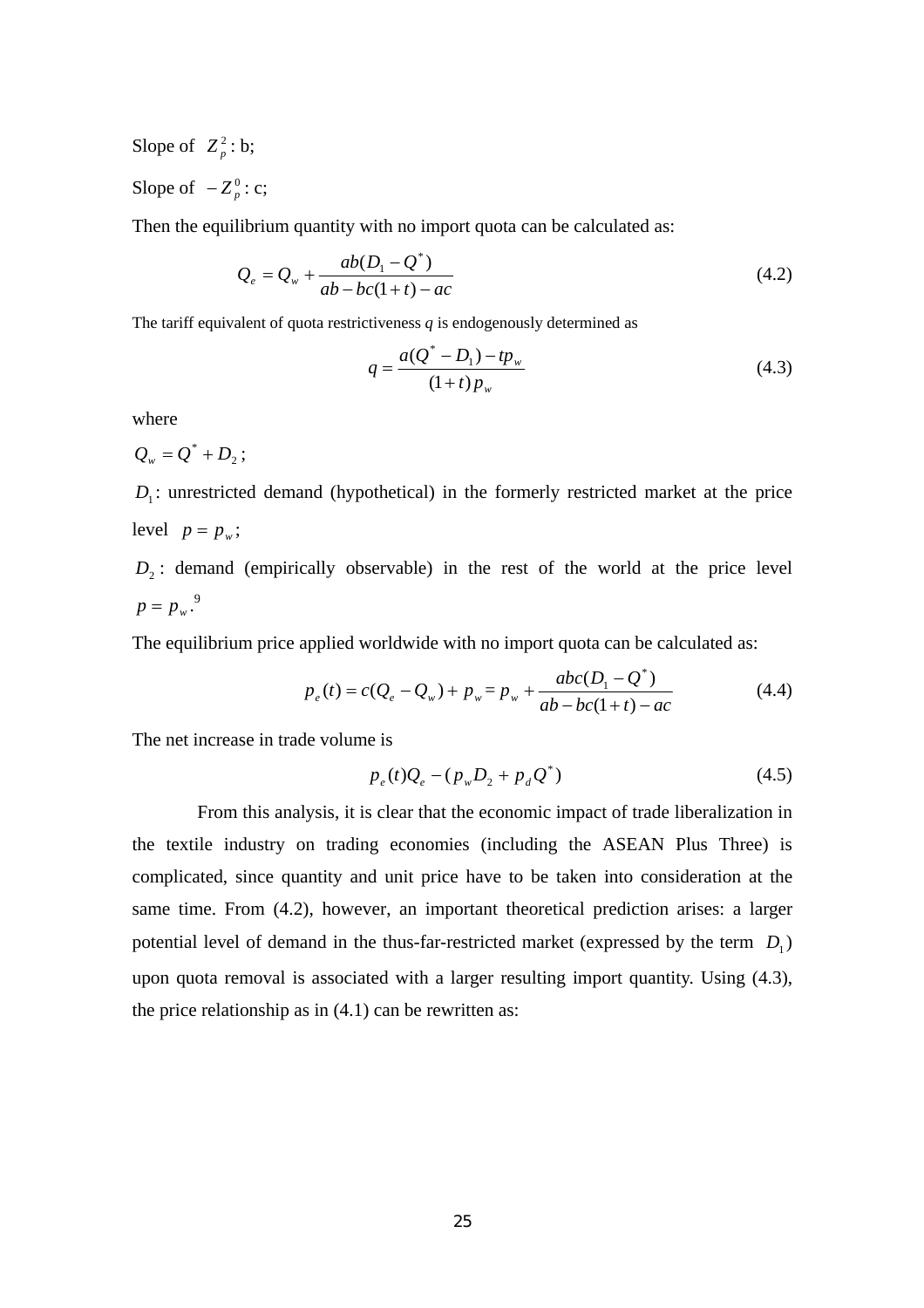$$
p_d = p_w + a(Q^* - D_1) \tag{4.6}
$$

From (4.1) and (4.6),

$$
p_d - p_e(t) = a(Q^* - D_1) \frac{ab - bct - ac}{ab - bc(1+t) - ac} > 0 \text{ (since } a < 0, b < 0, c > 0, t > 0, Q^* < D_1).
$$

This inequality shows that in the previously restricted market, the price falls when the import quota is removed. From (4.4), a larger  $D_1 - Q^*$  is also associated with a higher resulting equilibrium price in the unrestricted market. In this process, the unrestricted market experiences a shrinkage in the quantity of imports.

 These theoretical predictions signify that the overall impact of quota removal on the *value* (defined as quantity times price) of exports to both the previously restricted and unrestricted markets are ambiguous, depending on how large the price decrease or increase is relative to quantity increase or decrease, respectively. If the direction of import value is identified, then the proportion of the textile-producing country's export to the restricted and unrestricted countries becomes of fundamental concern when considering the overall change in exports from the producing country. For instance, if the value of exports to the trade-restricted country is to increase and the value of export to trade-unrestricted country is to decrease, then the overall change obviously depends on how much, in relative terms, the producer country has been exporting to each of the markets. These points are summarized in Table 10.

|                                        | Category       | $e < -1$         | $-1 < e < 0$       |
|----------------------------------------|----------------|------------------|--------------------|
| So-far<br>restricted                   | Trade quantity |                  |                    |
| market                                 | Unit price     |                  |                    |
|                                        | Trade value    | $+$ (=A)         | $-$ (=C)           |
|                                        | Trade quantity |                  |                    |
| unrestricted<br>So-far                 | Unit price     |                  |                    |
| market                                 | Trade value    | $- (=B)$         | $+$ (=D)           |
| Impacts and condition for market total |                | $+$ if $ A > B $ | $+$ if $ C < D $   |
|                                        |                | - if $ A < B $   | $-$ if $ C  >  D $ |

**Table 10. Static impacts of quota elimination on trade** 

Notes: e price elasticity of demand.

+ positive impact of quota elimination.

- negative impact of quota elimination.

Source: Author.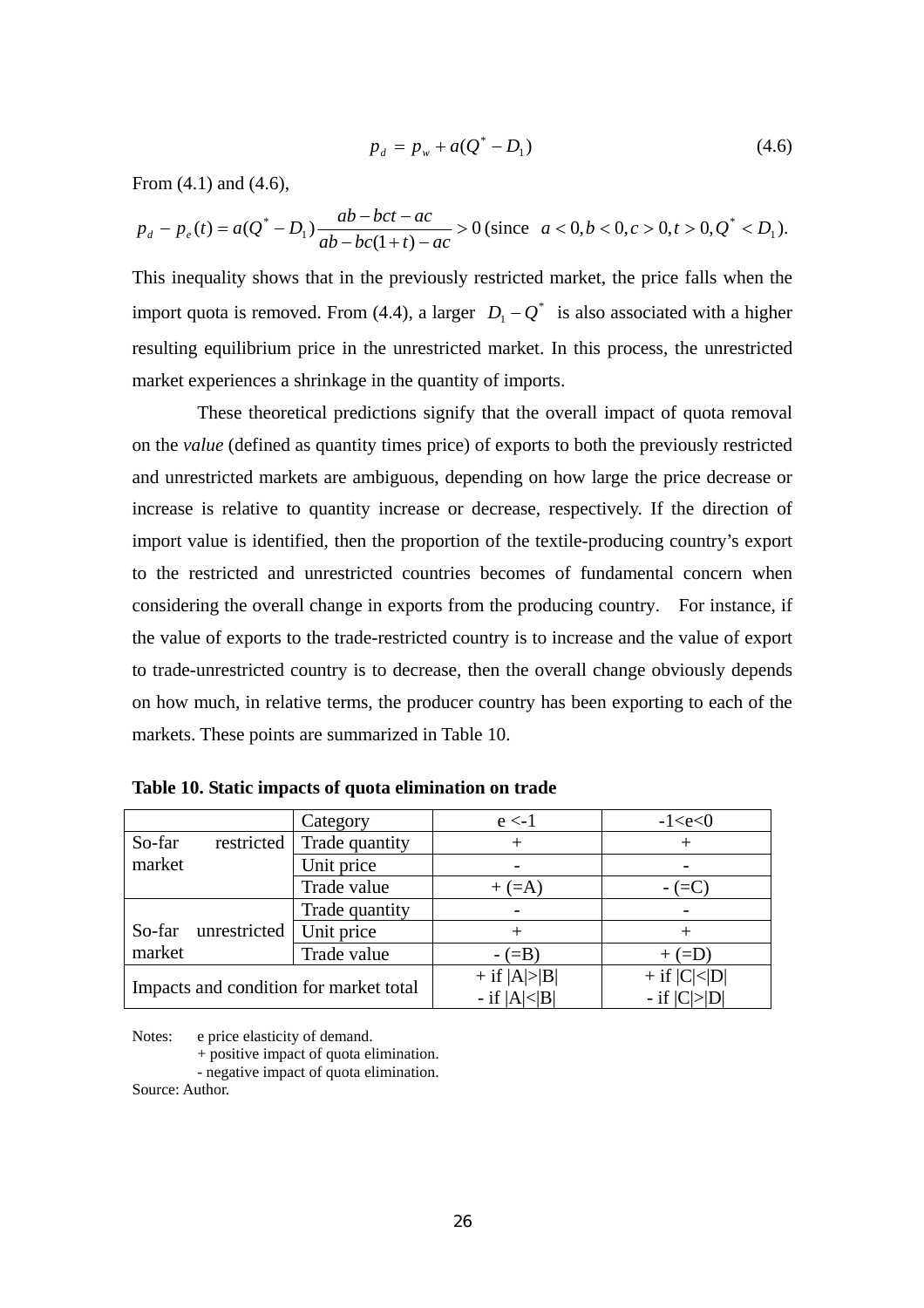### **IV-2. Case Study of the US Market**

This section makes a case study analysis of trade liberalization in the US market. Table 11 lists the top ten exporters to the US of textile products covered under MFA/ATC. As seen, NAFTA members (Mexico and Canada) and Asian economies (China, Korea, India, Indonesia, Taiwan and Thailand) are both large exporters to the US throughout the observed period. Graphical presentations of the import value, import quantity and unit price of the ATC products by major exporters to the US are given in Figures 2 to 24. These figures show the following:

- (1) China has been increasing its value and quantity of exports to the US, especially with a surge in quantity and a resultant decrease in unit price in 2002, corresponding to the starting year of ATC's stage 3;
- (2) ASEAN-IMPST has also been increasing its export value and quantity as a region, resulting in a decreasing unit price
- (3) ASEAN-BCLMV has registered a trend similar to that of ASEAN-IMPST, yet the unit price decrease for ASEAN-BCLMV has been steeper than for ASEAN-IMPST;
- (4) Japan has a trend of a declining value and quantity of exports, with a quite steep unit price decline;
- (5) Korea has a relatively static export value, with increasing export quantity, and declining unit price;
- (6) Taiwan's export value has been declining, while its quantity has remained relatively stable, and the unit price is declining;
- (7) Hong Kong has been increasing its export value, with relatively stable export quantity and unit price;
- (8) India and Bangladesh have been rapidly raising their export values and export quantities, and their unit prices have been stable;
- (9) Mexico's trend has been similar to the pattern of India and Bangladesh, i.e., increasing value and quantity, with stable unit price;
- (10) Canada and Honduras have been increasing their value and quantity of exports in the US, yet their unit prices have been on a declining trend;
- (11) Overall, these empirical observations confirm the theoretical prediction that an increase in import quantity due to quota removal, albeit in a gradual manner, is correlated with a fall in unit price of those imported textile products.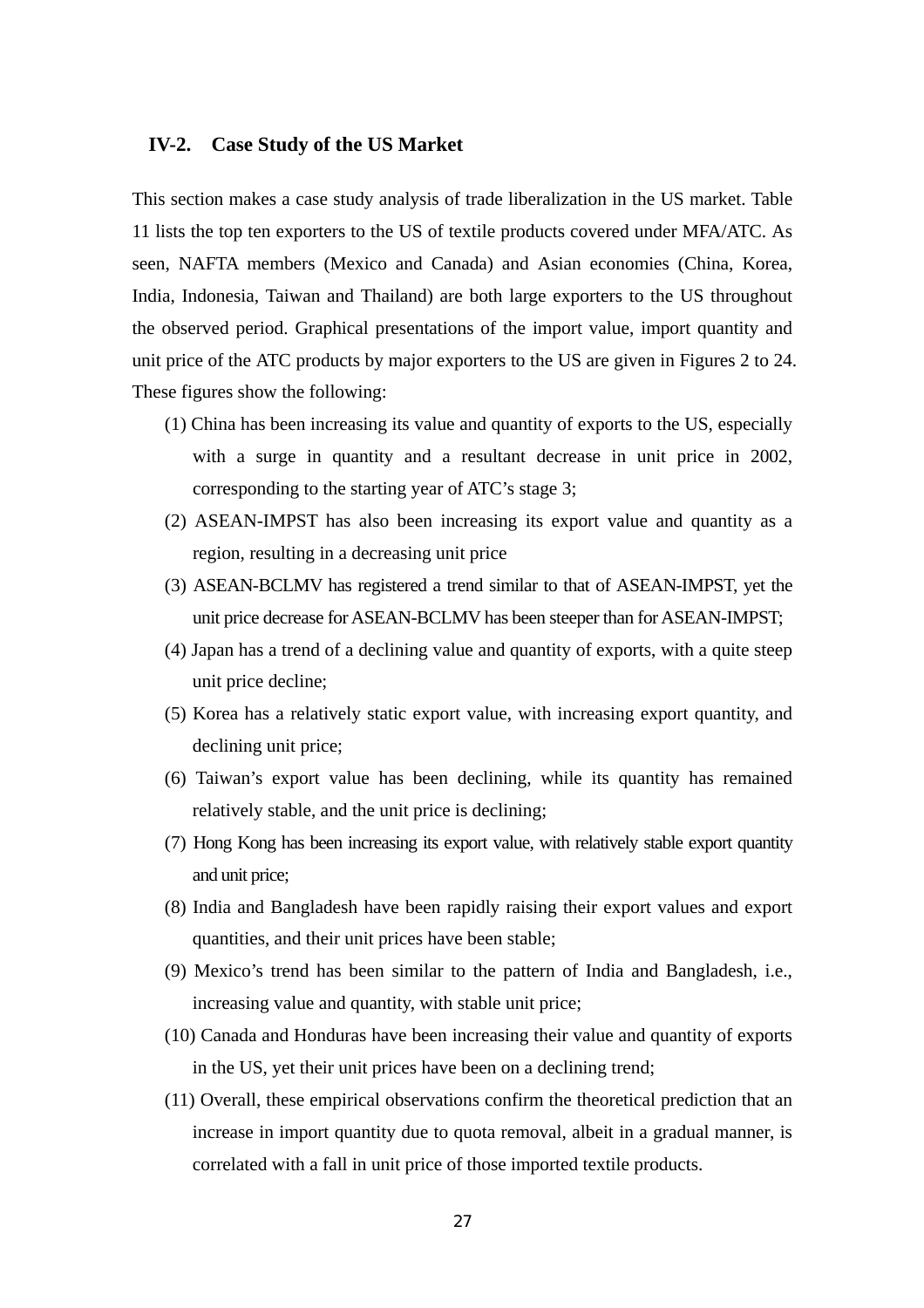|                |                              |        |        |        |        |        |        |        | (Value in US\$ million, volume in million square meters, unit price in US\$ per square meter) |
|----------------|------------------------------|--------|--------|--------|--------|--------|--------|--------|-----------------------------------------------------------------------------------------------|
| Economy        | Rank                         | 1989   | 1995   | 1997   | 1998   | 1999   | 2000   | 2001   | Share<br>in                                                                                   |
|                | in                           |        |        |        |        |        |        |        | 2001                                                                                          |
|                | 2001                         |        |        |        |        |        |        |        | (% )                                                                                          |
| Mexico         |                              |        |        |        |        |        |        |        |                                                                                               |
| Value          | 1                            | 647    | 3,036  | 5,928  | 7,453  | 8,621  | 9,693  | 8,945  | 12.7                                                                                          |
| Volume         | 1                            | 432    | 1,550  | 3,041  | 3,559  | 4,143  | 4,746  | 4,290  | 13.1                                                                                          |
| Unit price     |                              | 1.50   | 1.96   | 1.95   | 2.09   | 2.08   | 2.04   | 2.09   |                                                                                               |
| China          |                              |        |        |        |        |        |        |        |                                                                                               |
| Value          | $\overline{2}$               | 3,127  | 4,800  | 6,024  | 5,900  | 6,129  | 6,527  | 6,536  | 9.3                                                                                           |
| Volume         | 3                            | 1,682  | 1,772  | 2,095  | 1,943  | 2,035  | 2,218  | 2,211  | 6.7                                                                                           |
| Unit price     |                              | 1.86   | 2.71   | 2.88   | 3.04   | 3.01   | 2.94   | 2.96   |                                                                                               |
| Hong Kong      |                              |        |        |        |        |        |        |        |                                                                                               |
| Value          | $\mathfrak{Z}$               | 3,686  | 4,391  | 4,100  | 4,623  | 4,465  | 4,707  | 4,403  | 6.3                                                                                           |
| Volume         | 11                           | 957    | 981    | 863    | 1,021  | 1,018  | 1,123  | 1,092  | 3.3                                                                                           |
| Unit price     |                              | 3.85   | 4.48   | 4.75   | 4.53   | 4.39   | 4.19   | 4.03   |                                                                                               |
| Canada         |                              |        |        |        |        |        |        |        |                                                                                               |
| Value          | 4                            | 417    | 1,651  | 2,401  | 2,756  | 3,053  | 3,350  | 3,162  | 4.5                                                                                           |
| Volume         | $\overline{2}$               | 640    | 1,559  | 2,083  | 2,476  | 2,835  | 3,204  | 3,268  | 10.0                                                                                          |
| Unit price     |                              | 0.65   | 1.06   | 1.15   | 1.11   | 1.08   | 1.05   | 0.97   |                                                                                               |
| Korea          |                              |        |        |        |        |        |        |        |                                                                                               |
| Value          | 5                            | 2,939  | 2,267  | 2,288  | 2,638  | 2,887  | 3,072  | 2,931  | 4.2                                                                                           |
| Volume         | 5                            | 1,058  | 797    | 818    | 1,045  | 1,222  | 1,312  | 1,383  | 4.2                                                                                           |
| Unit price     |                              | 2.78   | 2.84   | 2.80   | 2.52   | 2.36   | 2.34   | 2.12   |                                                                                               |
| India          |                              |        |        |        |        |        |        |        |                                                                                               |
| Value          | 6                            | 743    | 1,614  | 2,010  | 2,287  | 2,384  | 2,741  | 2,633  | 3.7                                                                                           |
| Volume         | 7                            | 377    | 750    | 986    | 1,084  | 1,149  | 1,248  | 1,250  | 3.8                                                                                           |
| Unit price     |                              | 1.97   | 2.15   | 2.04   | 2.11   | 2.07   | 2.20   | 2.11   |                                                                                               |
| Indonesia      |                              |        |        |        |        |        |        |        |                                                                                               |
| Value          | 7                            | 640    | 1,336  | 1,872  | 1,973  | 1,959  | 2,380  | 2,553  | 3.6                                                                                           |
| Volume         | 10                           | 328    | 540    | 855    | 975    | 907    | 1,053  | 1,165  | 3.6                                                                                           |
| Unit price     |                              | 1.95   | 2.47   | 2.19   | 2.02   | 2.16   | 2.26   | 2.19   |                                                                                               |
| Taiwan         |                              |        |        |        |        |        |        |        |                                                                                               |
| Value          | $\,8\,$                      | 3,242  | 2,756  | 2,812  | 2,832  | 2,709  | 2,756  | 2,476  | 3.5                                                                                           |
| Volume         | 8                            | 1,378  | 1,174  | 1,197  | 1,190  | 1,270  | 1,233  | 1,224  | 3.7                                                                                           |
| Unit price     |                              | 2.35   | 2.35   | 2.35   | 2.38   | 2.13   | 2.24   | 2.02   |                                                                                               |
| Thailand       |                              |        |        |        |        |        |        |        |                                                                                               |
| Value          | 9                            | 529    | 1,420  | 1,661  | 1,964  | 2,074  | 2,447  | 2,441  | 3.5                                                                                           |
| Volume         | 6                            | 363    | 665    | 769    | 997    | 1,117  | 1,318  | 1,308  | 4.0                                                                                           |
| Unit price     |                              | 1.46   | 2.14   | 2.16   | 1.97   | 1.86   | 1.86   | 1.87   |                                                                                               |
| Honduras       |                              |        |        |        |        |        |        |        |                                                                                               |
| Value          | 10                           | na     | 901    | 1,569  | 1,879  | 2,164  | 2,328  | 2,348  | 3.3                                                                                           |
| Volume         | 12                           | na     | 328    | 656    | 808    | 958    | 1,045  | 1,032  | 3.1                                                                                           |
| Unit price     |                              | na     | 2.75   | 2.39   | 2.33   | 2.26   | 2.23   | 2.28   |                                                                                               |
| Total of above |                              |        |        |        |        |        |        |        |                                                                                               |
| Value          | $\qquad \qquad \blacksquare$ | na     | 24,172 | 30,665 | 34,305 | 36,445 | 40,001 | 38,428 | 54.7                                                                                          |
| Volume         | $\frac{1}{2}$                | na     | 10,116 | 13,363 | 15,098 | 16,654 | 18,500 | 18,223 | 55.5                                                                                          |
| Unit price     |                              | na     | 2.39   | 2.29   | 2.27   | 2.19   | 2.16   | 2.11   |                                                                                               |
| All US imports |                              |        |        |        |        |        |        |        |                                                                                               |
| Value          | $\blacksquare$               | 26,749 | 43,953 | 54,002 | 60,397 | 63,743 | 71,692 | 70,240 | 100.0                                                                                         |
| Volume         | $\blacksquare$               | 12,144 | 18,307 | 22,894 | 25,944 | 28,615 | 32,864 | 32,808 | 100.0                                                                                         |
| Unit price     |                              | 2.20   | 2.40   | 2.36   | 2.33   | 2.23   | 2.18   | 2.14   |                                                                                               |

# **Table 11. Top ten exporters to the US of textile products under MNF/ATC, 1989-2001**

Source: Adapted from Khanna and the IBC Research Team (2002a), Table 4.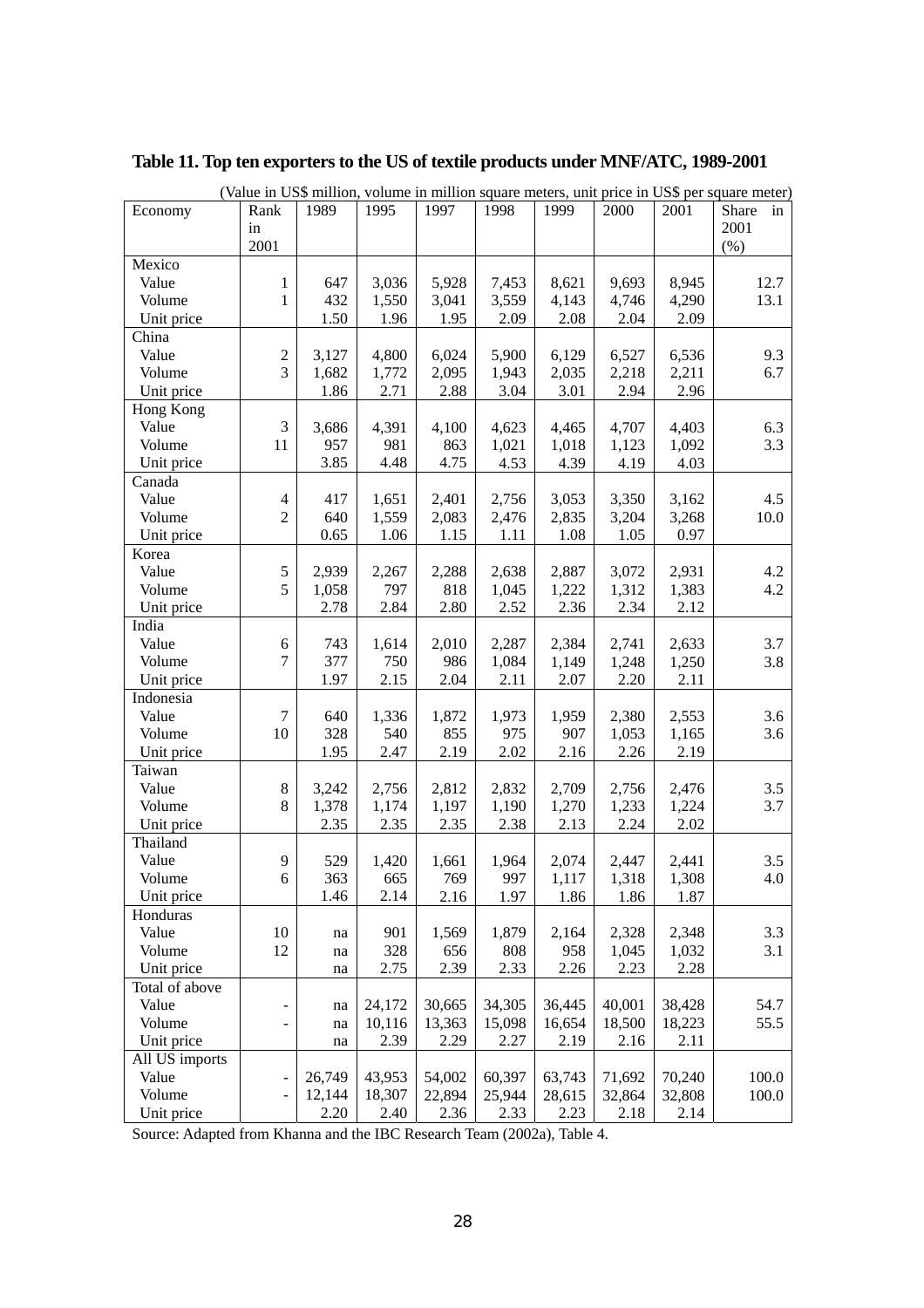

Source: Database of the US Office of Textiles and Apparel OTEXA (at http://otexa.ita.doc.gov/ctryname.htm).

### **Figure 2. US imports from China**



import from ASEAN10 of MFA/ATC products, 1989-2002

import from ASEAN10 of MFA/ATC products, 1989-2002

Figure 3.3 Unit price of US import from ASEAN10 of MFA/ATC products. 1989-2002

Source: As for Figure 2. **Figure 3. US imports from ASEAN10** 



Figure 4.1 Value of US import from ASEAN-IMPST of MFA/ATC products, 1989-2002

Figure 4.2 Quantity of US import from ASEAN-IMPST of MFA/ATC products, 1989-2002

Figure 4.3 Unit price of US import from ASEAN-IMPST of MFA/ATC products, 1989-2002

Source: As for Figure 2.

**Figure 4. US imports from ASEAN-IMPST**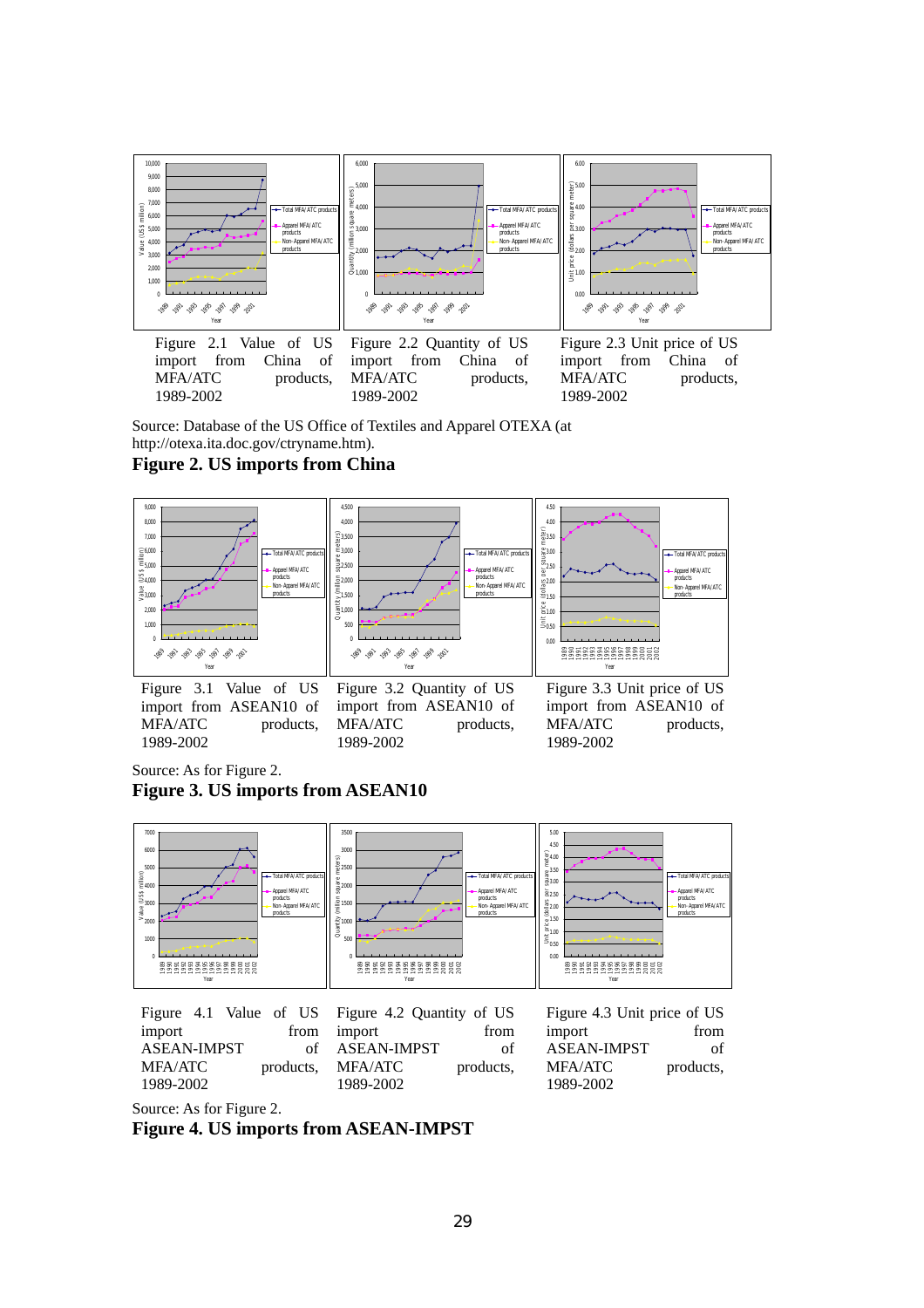

import from ASEAN-BCLMV of MFA/ATC products, 1989-2002

import from ASEAN-BCLMV of MFA/ATC products, 1989-2002

import from ASEAN-BCLMV of MFA/ATC products, 1989-2002

Source: As for Figure 2.

### **Figure 5. US imports from ASEAN-BCLMV**



MFA/ATC products, 1989-2002

MFA/ATC products, 1989-2002

MFA/ATC products, 1989-2002

Source: As for Figure 2.

### **Figure 6. US imports from Indonesia**



Figure 7.1 Value of US import from Malaysia of MFA/ATC products, 1989-2002

Figure 7.2 Quantity of US import from Malaysia of MFA/ATC products, 1989-2002 1989-2002

Figure 7.3 Unit price of US import from Malaysia of MFA/ATC products,

Source: As for Figure 2.

**Figure 7. US imports from Malaysia**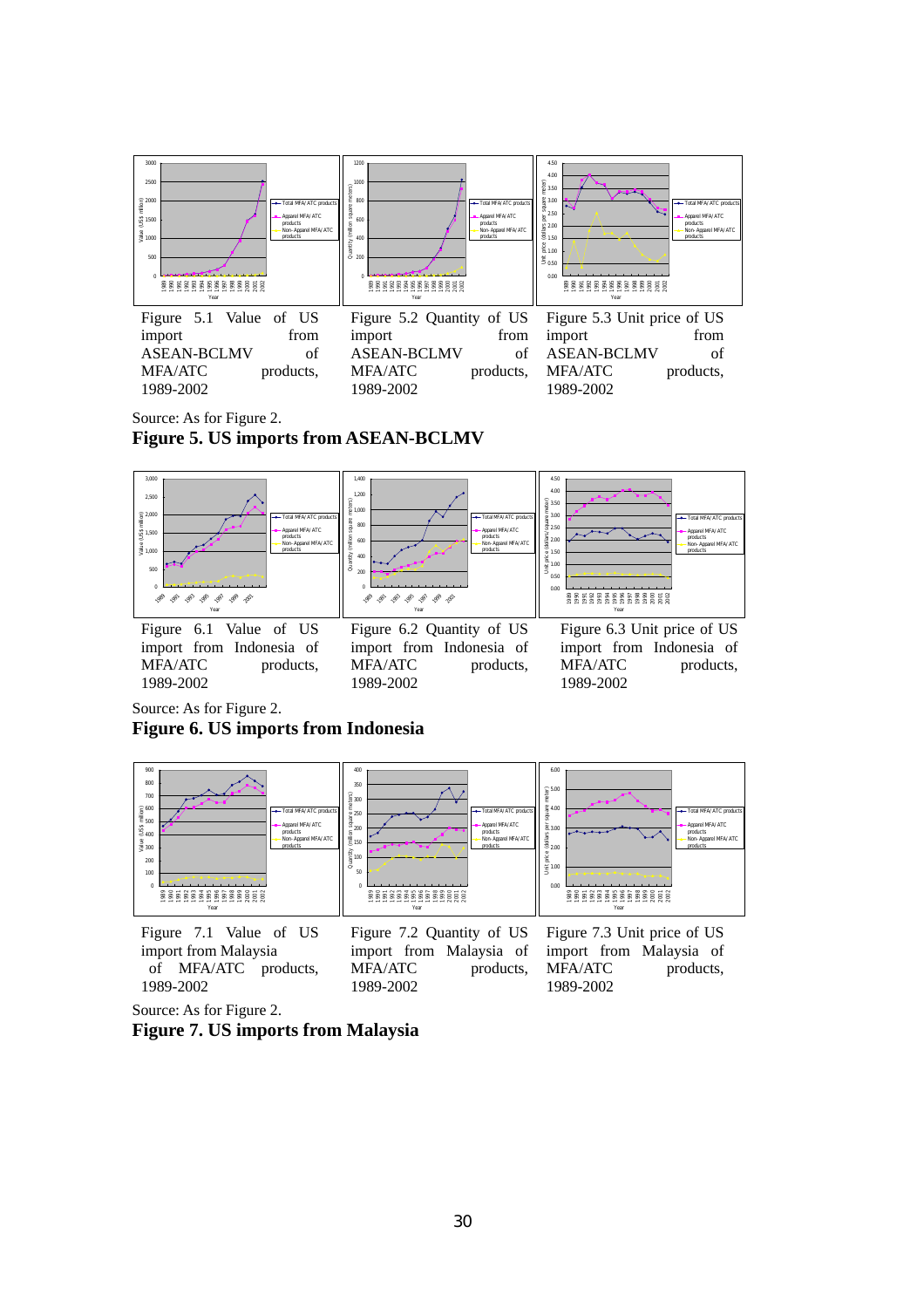

Figure 8.1 Value of US import from the Philippines of MFA/ATC products, 1989-2002

Figure 8.2 Quantity of US import from the Philippines of MFA/ATC products, 1989-2002

Figure 8.3 Unit price of US import from the Philippines<br>of MFA/ATC products. of MFA/ATC 1989-2002

Source: As for Figure 2.

# **Figure 8. US imports from the Philippines**



Figure 9.1 Value of US import from Singapore of MFA/ATC products, 1989-2002

Figure 9.2 Quantity of US import from Singapore of MFA/ATC products, 1989-2002

Figure 9.3 Unit price of US import from Singapore of MFA/ATC products, 1989-2002

Source: As for Figure 2.

### **Figure 9. US imports from Singapore**



Figure 10.1 Value of US import from Thailand of MFA/ATC products, 1989-2002

Figure 10.2 Quantity of US import from Thailand of MFA/ATC products, 1989-2002

Figure 10.3 Unit price of US import from Thailand of MFA/ATC products, 1989-2002

Source: As for Figure 2.

**Figure 10. US imports from Thailand**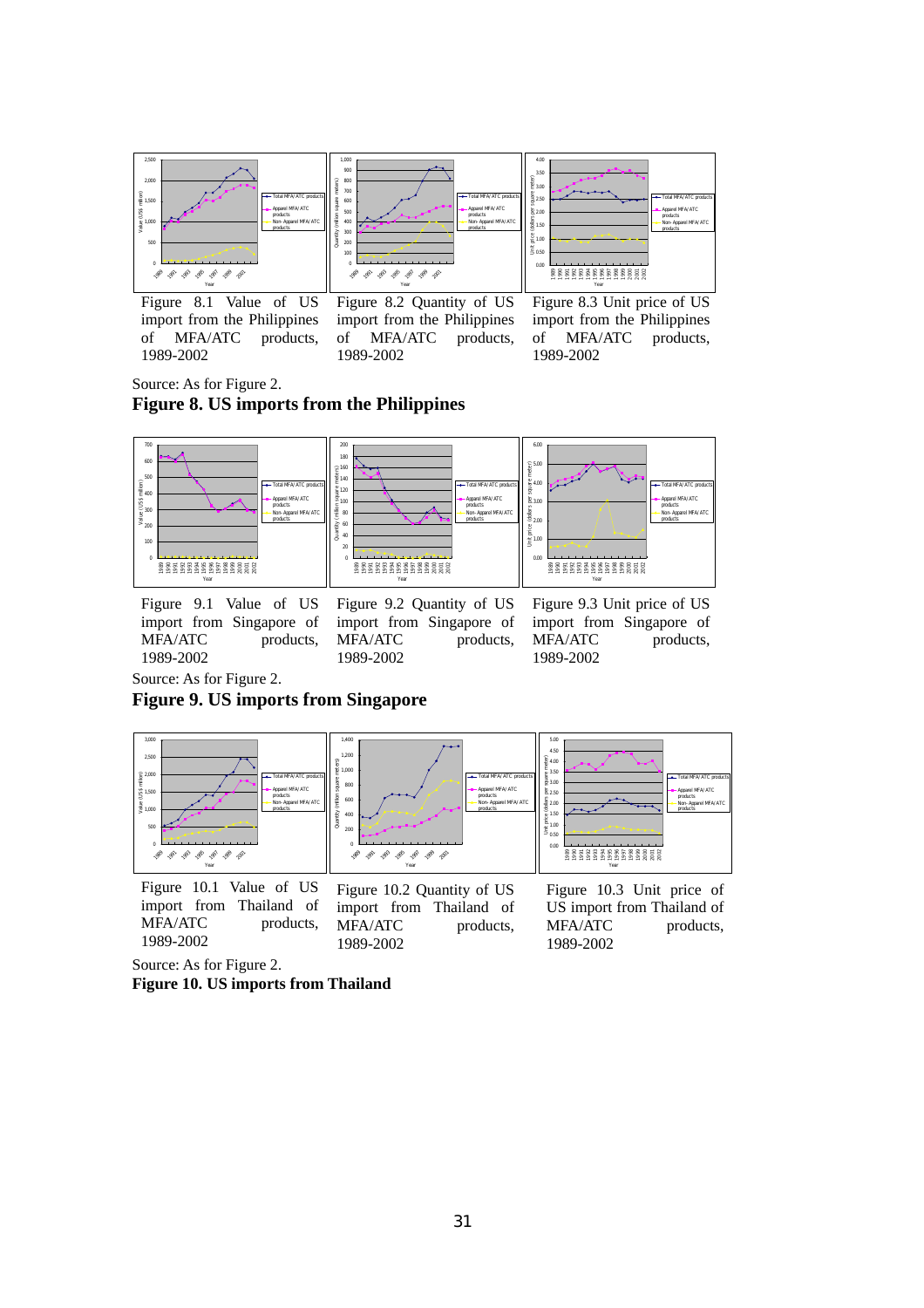

Figure 11.1 Value of US import from Cambodia of MFA/ATC products, 1989-2002

Figure 11.2 Quantity of US import from Cambodia of MFA/ATC products, 1989-2002

Figure 11.3 Unit price of US import from Cambodia of MFA/ATC products, 1989-2002

Source: As for Figure 2.

**Figure 11. US imports from Cambodia** 



1989-2002

MFA/ATC products, 1989-2002

MFA/ATC products, 1989-2002

Source: As for Figure 2.

**Figure 12. US imports from Laos** 



Figure 13.1 Value of US import from Myanmar of MFA/ATC products, 1989-2002 Figure 13.2 Quantity of US import from Myanmar of MFA/ATC products, 1989-2002 Figure 13.3 Unit price of US import from Myanmar of MFA/ATC products, 1989-2002

Source: As for Figure 2.

## **Figure 13. US imports from Myanmar**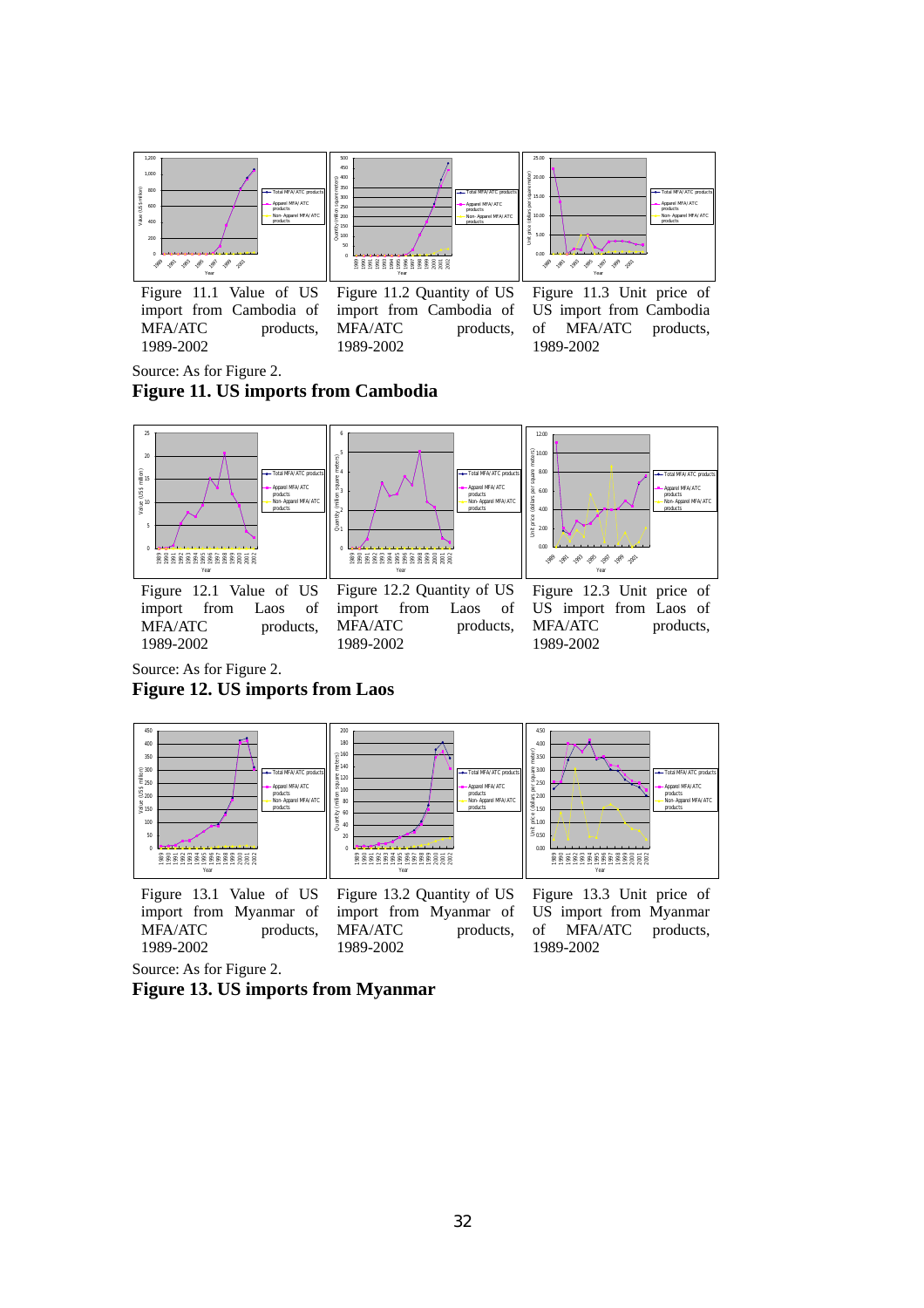

Source: As for Figure 2. **Figure 14. US imports from Vietnam** 



Source: As for Figure 2.

**Figure 15. US imports from Brunei** 



Figure 16.1 Value of US import from Hong Kong of MFA/ATC products, 1989-2002





Source: As for Figure 2.

**Figure 16. US imports from Hong Kong**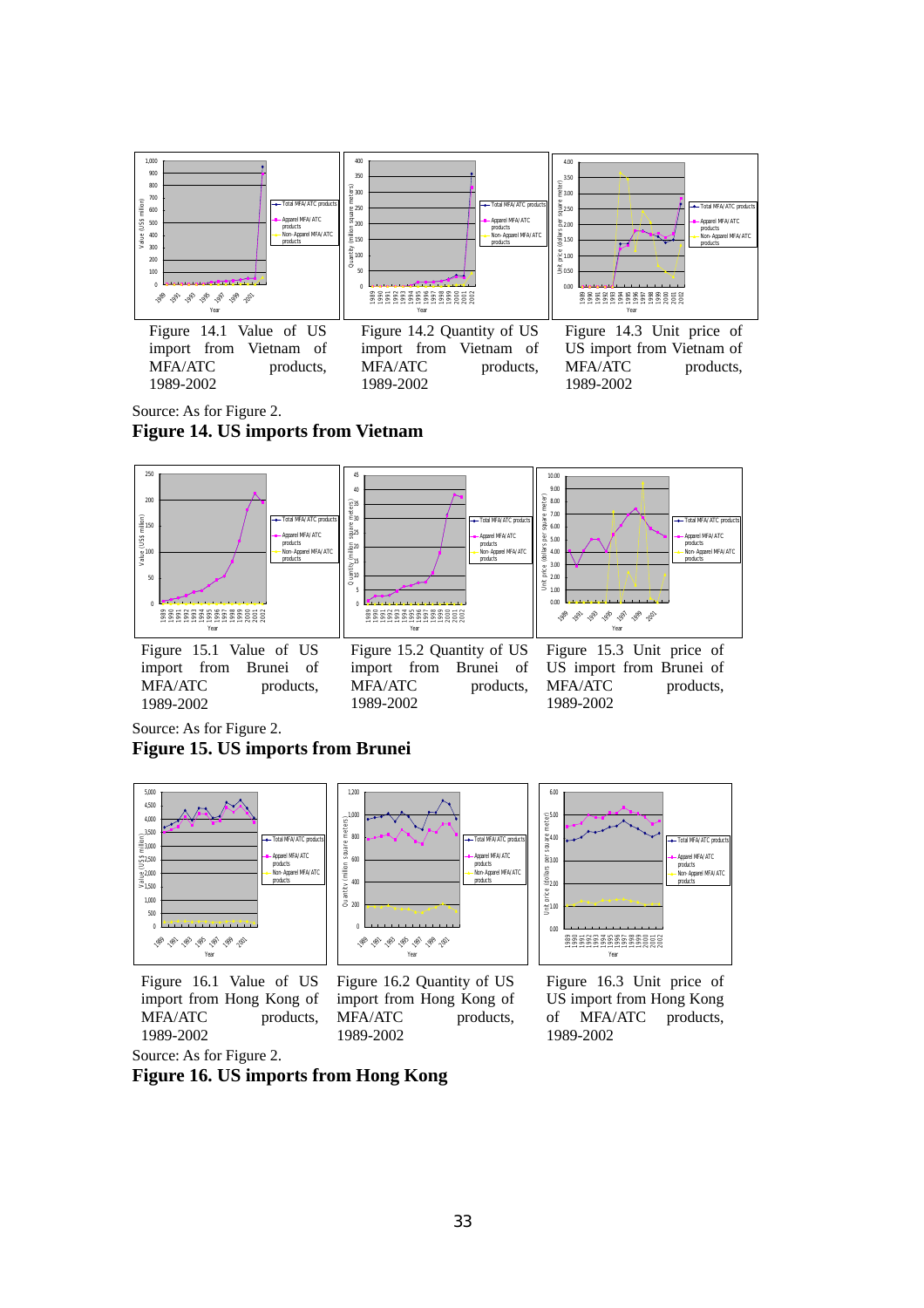







Figure 17.2 Quantity of US import from Taiwan of MFA/ATC products, 1989-2002

Figure 17.3 Unit price of US import from Taiwan of MFA/ATC products, 1989-2002

Source: As for Figure 2.

# **Figure 17. US imports from Taiwan**



import from Japan of MFA/ATC products, 1989-2002



12.00 Unit price (dollars per square meter) 10.00 8.00 Total MFA/ATC products el MFA/ATC 6.00  $rac{40}{3}$   $rac{40}{3}$ products Non-Apparel MFA/ATC products Unit price  $\frac{2}{2}$  $0.00$ 1989 1991 1993 1995 1997 1999 2001 Year

Figure 18.1 Value of US

Figure 18.2 Quantity of US import from Japan of MFA/ATC products, 1989-2002

Figure 18.3 Unit price of US import from Japan of MFA/ATC products, 1989-2002

Source: As for Figure 2.

**Figure 18. US imports from Japan** 



Source: As for Figure 2. **Figure 19. US imports from Korea**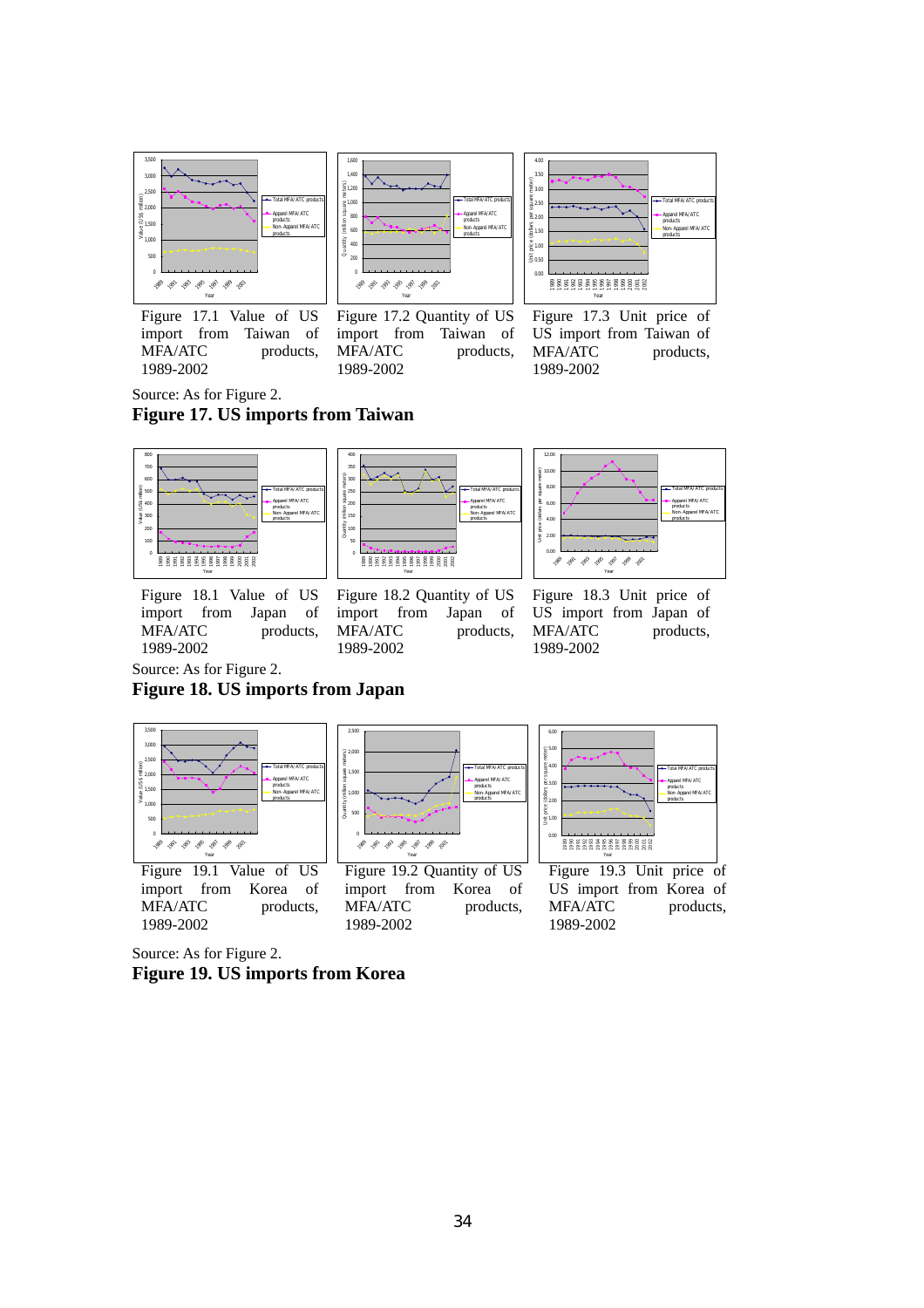

Figure 20.1 Value of US import from India of MFA/ATC products, 1989-2002



Figure 20.2 Quantity of US import from India of MFA/ATC products, 1989-2002

| 5.00<br>4.50<br>Figure 100<br>8 400<br>8 300<br>8 250<br>$\frac{1}{2}$<br>$\frac{1}{2}$<br>$\frac{1}{2}$<br>$\frac{1}{2}$<br>$\frac{1}{2}$<br>$\frac{1}{2}$<br>$\frac{1}{2}$<br>$\frac{1}{2}$<br>$\frac{1}{2}$<br>$\frac{1}{2}$<br>$\frac{1}{2}$<br>$\frac{1}{2}$<br>$\frac{1}{2}$<br>$\frac{1}{2}$<br>$\frac{1}{2}$<br>$\frac{1}{2}$<br>$\frac{1}{2}$ |                        | - Total MFA/ATC products<br>Apparel MFA/ATC<br>products<br>Non-Apparel MFA/ATC<br>products |
|--------------------------------------------------------------------------------------------------------------------------------------------------------------------------------------------------------------------------------------------------------------------------------------------------------------------------------------------------------|------------------------|--------------------------------------------------------------------------------------------|
| 000                                                                                                                                                                                                                                                                                                                                                    | 88888888888888<br>Year |                                                                                            |

Figure 20.3 Unit price of US import from India of MFA/ATC products, 1989-2002

Source: As for Figure 2. **Figure 20. US imports from India** 



Figure 21.1 Value of US import from Bangladesh of MFA/ATC products, 1989-2002



Figure 21.2 Quantity of US import from Bangladesh of MFA/ATC products, 1989-2002



Figure 21.3 Unit price of US import from Bangladesh of MFA/ATC products, 1989-2002

Source: As for Figure 2.

# **Figure 21. US imports from Bangladesh**



Figure 22.1 Value of US import from Mexico of MFA/ATC products, 1989-2002



Figure 22.2 Quantity of US import from Mexico of MFA/ATC products, 1989-2002



Figure 22.3 Unit price of US import from Mexico of MFA/ATC products, 1989-2002

Source: As for Figure 2.

**Figure 22. US imports from Mexico**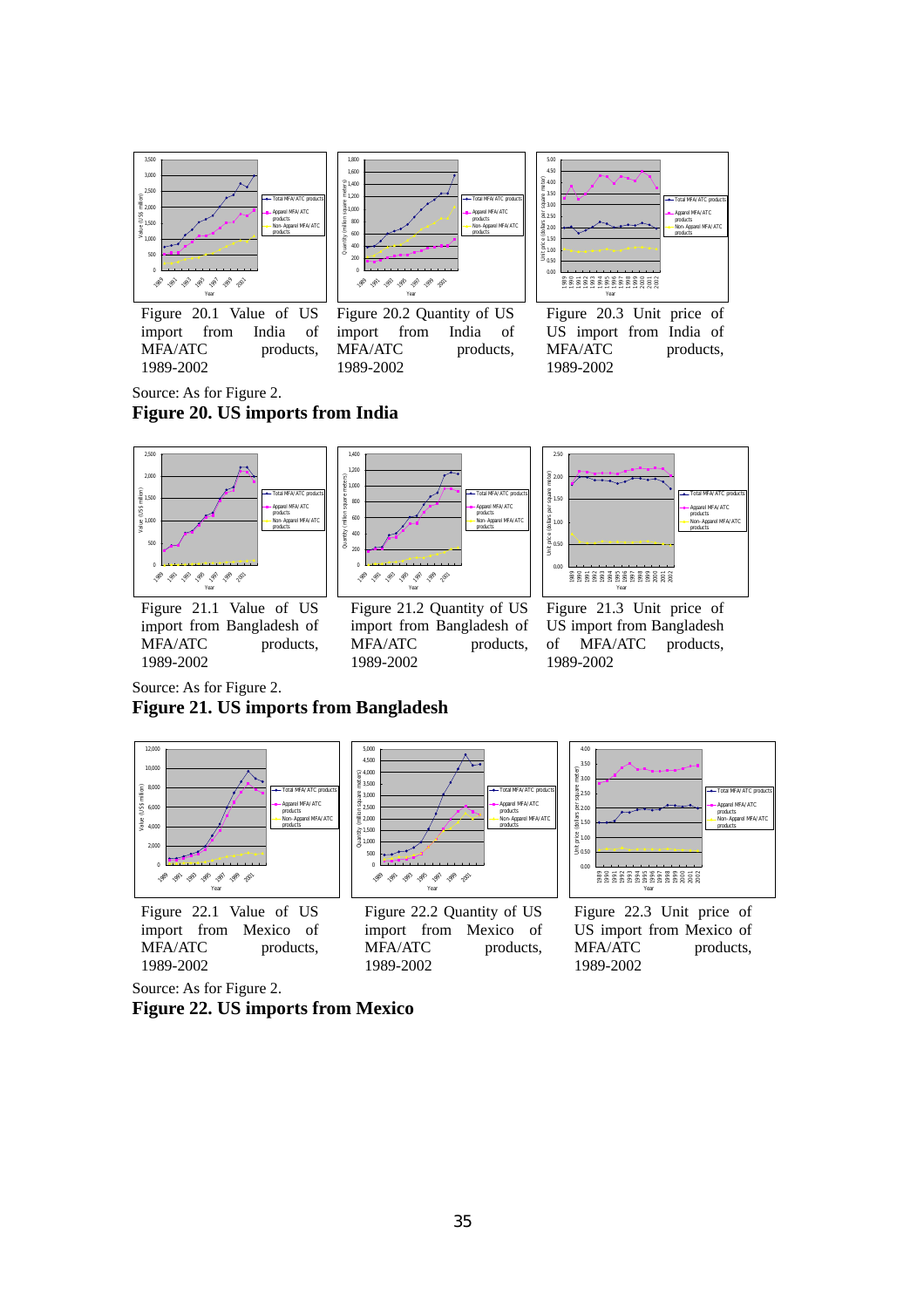

Source: As for Figure 2. **Figure 23. US imports from Canada** 



Figure 24.1 Value of US import from Honduras of MFA/ATC products, 1989-2002

Figure 24.2 Quantity of US import from Honduras of MFA/ATC products, 1989-2002

Figure 24.3 Unit price of US import from Honduras of MFA/ATC products, 1989-2002

Source: As for Figure 2.

```
Figure 24. US imports from Honduras
```
The GTAP (Global Trade Analysis Project) provides useful set of database for general equilibrium trade simulation. For instance, GTAP gives estimates of the ATC export tariff equivalent rate as the combined effect of both tariffs and import quotas, as shown in Table 12. As seen, China and India face the largest trade barriers, and the degree of restriction is larger for clothing than for textiles (textile materials and textile products). This obviously reflects, as already mentioned, the growing share of textile imports for China (and probably India), especially for the export of clothing. These are, however, based on figures in or before 1997 and are therefore outdated. Given that the ATC has been in place since 1995, more recent figures should be utilized for an assessment of quota removal in the textile industry.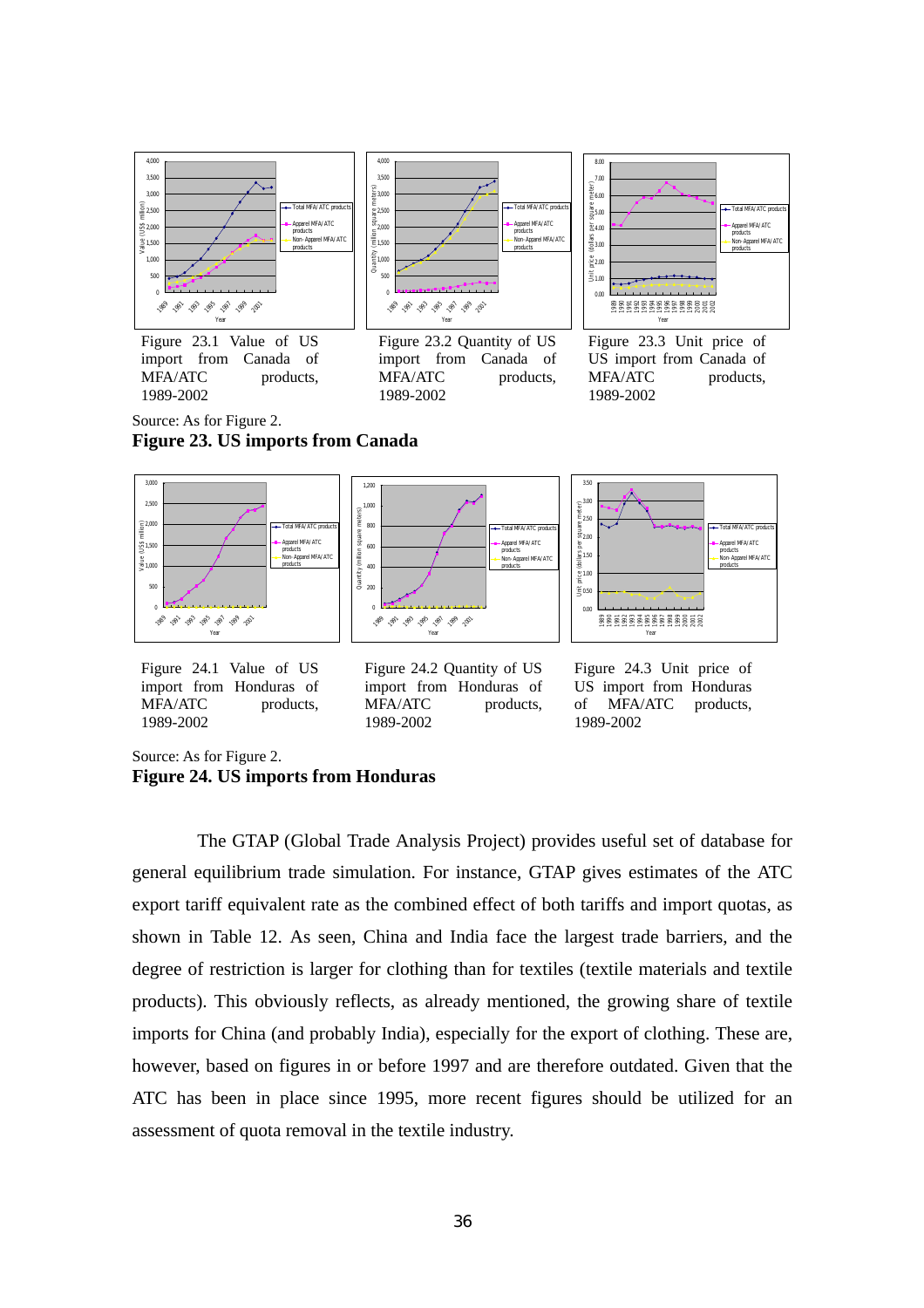# Table 12. Export tariff equivalent rate of ATC as a fraction of *f.o.b.* value,

|                                    |          |                       |          | (percent)                 |
|------------------------------------|----------|-----------------------|----------|---------------------------|
|                                    |          | Export to US / Canada |          | <b>Export to European</b> |
| Country/region                     |          |                       |          | Union                     |
| As an exporter                     | Textiles | Clothing              | Textiles | Clothing                  |
| Australia / New Zealand            | 0.000    | 0.000                 | 0.000    | 0.000                     |
| Japan                              | 0.000    | 0.000                 | 0.000    | 0.000                     |
| Korea                              | 0.024    | 0.019                 | 0.016    | 0.006                     |
| Indonesia                          | 0.081    | 0.078                 | 0.063    | 0.060                     |
| Malaysia                           | 0.081    | 0.078                 | 0.063    | 0.060                     |
| Philippines                        | 0.065    | 0.078                 | 0.057    | 0.060                     |
| Singapore                          | 0.000    | 0.006                 | 0.002    | 0.002                     |
| Thailand                           | 0.083    | 0.132                 | 0.064    | 0.078                     |
| Vietnam                            | 0.069    | 0.071                 | 0.075    | 0.072                     |
| China, mainland                    | 0.200    | 0.330                 | 0.120    | 0.150                     |
| Hong Kong, China                   | 0.010    | 0.100                 | 0.010    | 0.050                     |
| Taiwan                             | 0.022    | 0.075                 | 0.069    | 0.059                     |
| India                              | 0.098    | 0.342                 | 0.120    | 0.152                     |
| Sri Lanka                          | 0.153    | 0.081                 | 0.055    | 0.064                     |
| South Asia                         | 0.153    | 0.081                 | 0.084    | 0.073                     |
| Canada                             | 0.000    | 0.000                 | 0.000    | 0.000                     |
| <b>Unites States</b>               | 0.000    | 0.000                 | 0.000    | 0.000                     |
| Mexico                             | 0.000    | 0.000                 | 0.001    | 0.047                     |
| Latin America                      | 0.072    | 0.053                 | 0.031    | 0.052                     |
| Western Europe                     | 0.000    | 0.000                 | 0.000    | 0.000                     |
| <b>Central European Associates</b> | 0.069    | 0.050                 | 0.000    | 0.000                     |
| Turkey                             | 0.070    | 0.049                 | 0.015    | 0.000                     |
| Middle East / Africa               | 0.005    | 0.006                 | 0.003    | 0.000                     |
| <b>Rest of World</b>               | 0.001    | 0.030                 | 0.000    | 0.000                     |

# **1997 (or before)**

Source: Adapted from GTAP ver.5 manual

(http://www.gtap.agecon.purdue.edu/databases/v5/v5\_doco.asp).

In the case of a general-equilibrium analysis including GTAP (Global Trade Analysis Project), a predetermined price elasticity and elasticity of substitution are assumed. However, price elasticity is empirically indeterminate, due to changes in the structure and behavior of current textile producers resulting inevitably from import-quota removal. Put differently, an imposition of a predetermined price elasticity would be merely ad hoc. Instead of a deterministic theoretical prediction, therefore, a likelihood analysis (in a loose sense) would be more valid. In this spirit, scatter diagrams are used for analyzing the likelihood of trade/quantity changes rather than arbitrarily assuming the value of price elasticity.

In the following, an assessment of the likely impact of import-quota elimination after 2005 is made based on the statistical figures provided above. Tariff rates are held fixed for simplicity in the analysis. The partial equilibrium framework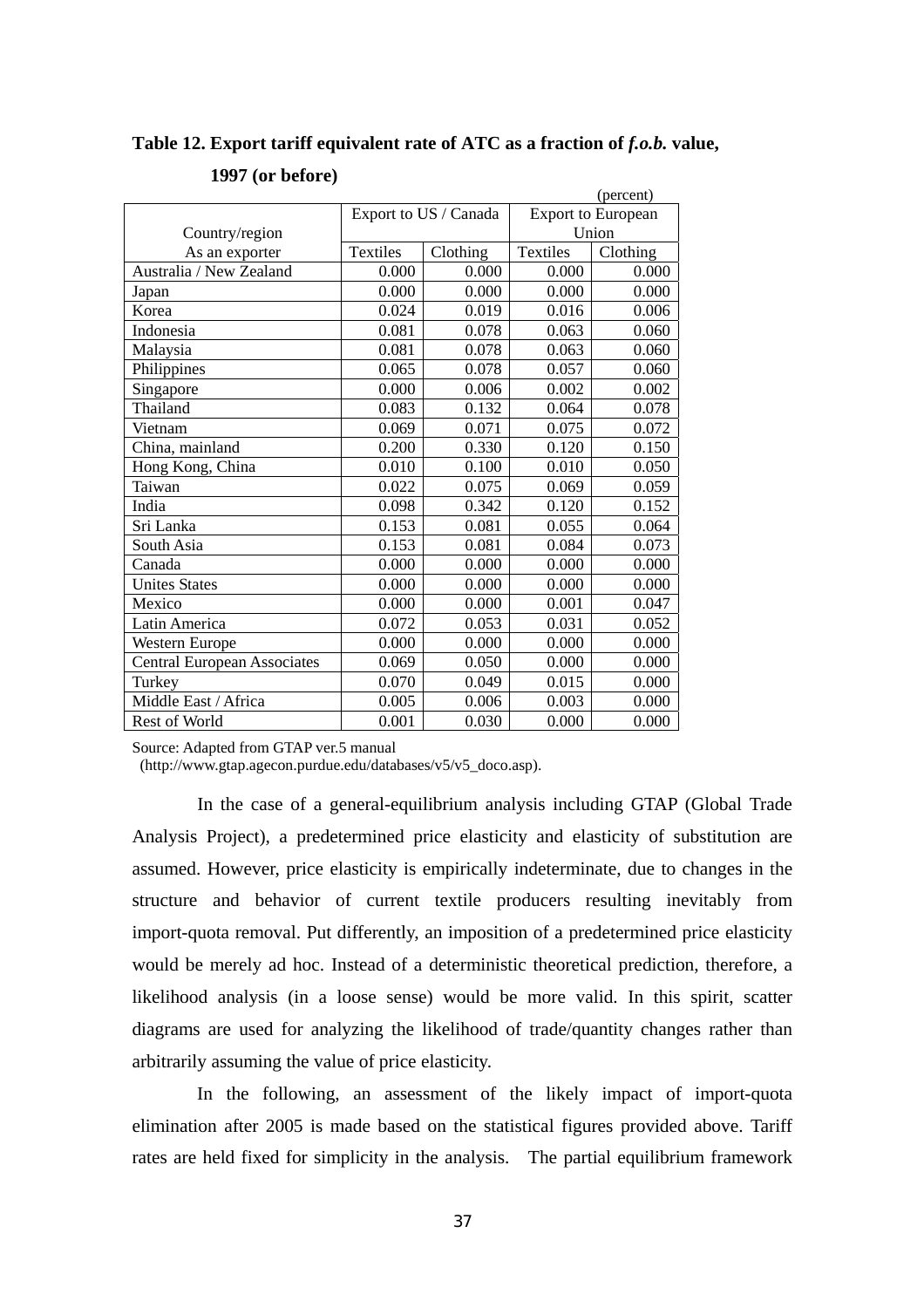in the previous section presumes that unless a quota is completely filled, it is not binding. In actuality, quota utilization rates for most product categories are not equal to one (i.e., full utilization). This, however, does not mean that these quotas do not bind. It is conjectured that producers of products covered by quotas are either affected by the very existence of the quota (this might be termed the "announcement effect of quota"), or restricted not directly by the import quota but indirectly by the inefficient domestic allocation of the import quota among exporting firms, due to the exporting country's lack of coordination capability.<sup>10</sup> From this viewpoint, a higher fill-rate of a quota is conducive to higher upward pressure on trade volume (measured in quantity) of the country; this upward pressure on trade volume in quantity, however, is in turn conducive to lower unit price of the traded products. The overall impact of the quota removal is therefore ambiguous: import quantity will increase due to demand increase, yet unit price of the imported products will decrease as a result of the quota phase out. Put another way, the overall impact of quota removal therefore depends on the price elasticity of demand. A price elasticity of more than 1 would be associated with an increase in trade value, and that of less than 1, a decrease.

 In order to compute average quota fill-rates of individual exporters to the US, quota-unrestricted products are assumed to have an "infinite" quota and thus a zero fill rate has been assigned to those product categories with no quotas. Next, a value-weighted average fill-rate has been computed for major economies/regions which are exporters to the US.<sup>11</sup> Table 13 provides the computed value-weighted average fill-rate of import quota for ATC products, along with unit price and share in total US import value. These figures reveal the US imposition of high-level quota restrictions on Hong Kong, Bangladesh, India, China and ASEAN-IMPST economies. In contrast, ASEAN-BCLMV and NAFTA economies (Mexico and Canada) have quite low levels of quota restriction.

 $\overline{a}$ 

<sup>&</sup>lt;sup>10</sup> Yamazawa (1993: 6) reports: "Individual exporting countries allocate their country's export quotas to a particular importing country among individual exporting firms who can increase exports only to the extent of their quotas. When some firms have not exported to the full extent of their quotas, unused quotas are redistributed among other exporting firms. Because of inevitable time lags in administration and redistribution, this practice has tended to leave some quotas unused by the end of the year." From this perspective, the *binding* nature of an import quota (or voluntary export restraint) with a fill rate below one is justified.

 $11$  Quotas for three-digit, most disaggregated level have been considered. For those quotas overarching more than one three digit code, weighted averages have been calculated.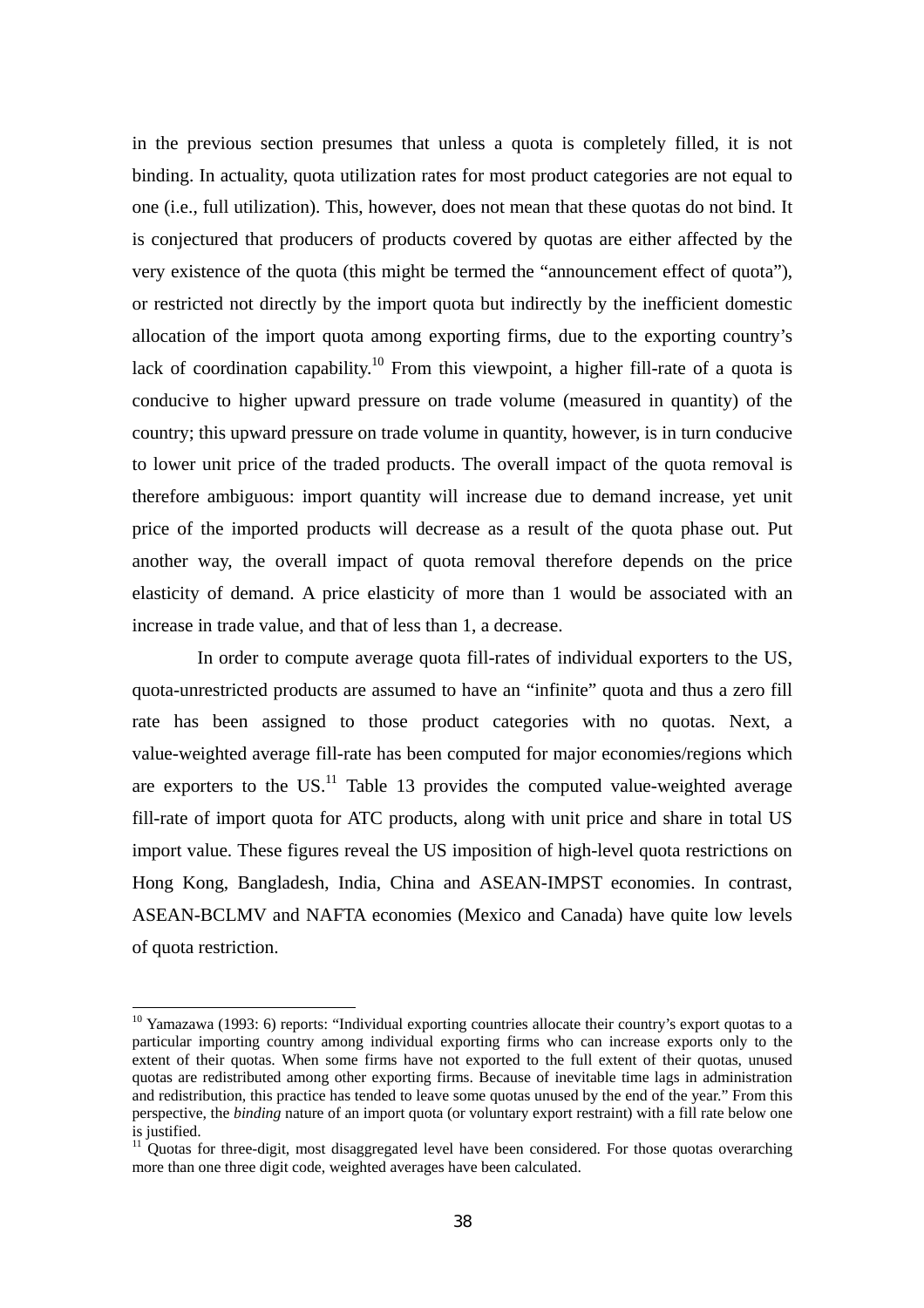|                                 | Value-weighted             | Unit price (c.i.f. base, | Share in total       |
|---------------------------------|----------------------------|--------------------------|----------------------|
|                                 | fill-rate<br>average<br>of | dollar<br>square<br>per  | <b>US</b><br>imports |
| <b>Region/Economy</b>           | import quota (percent)     | meter)                   | (percent)            |
| China                           | 46.9                       | 1.76                     | 12.1                 |
| ASEAN10                         | 43.6                       | 2.06                     | 14.1                 |
| <b>ASEAN-IMPST</b> <sup>a</sup> | 52.3                       | 1.91                     | 10.6                 |
| ASEAN-BCLMV <sup>b</sup>        | 17.1                       | 2.46                     | 3.5                  |
| Indonesia                       | 63.5                       | 1.92                     | 3.2                  |
| Malaysia                        | 48.5                       | 2.38                     | 1.1                  |
| Philippines                     | 58.3                       | 2.50                     | 2.8                  |
| Singapore                       | 41.7                       | 4.22                     | 0.4                  |
| Thailand                        | 37.2                       | 1.67                     | 3.1                  |
| <b>Brunei</b>                   | 0.0                        | 5.23                     | 0.3                  |
| Cambodia                        | 40.2                       | 2.24                     | 1.5                  |
| Laos                            | 0.0                        | 7.48                     | 0.003                |
| Myanmar                         | 1.1                        | 2.01                     | 0.4                  |
| Vietnam                         | 0.0                        | 2.66                     | 1.3                  |
| Japan                           | 0.0                        | 1.70                     | 0.6                  |
| Korea                           | 54.1                       | 1.42                     | 4.0                  |
| Hong Kong                       | 68.6                       | 4.19                     | 5.6                  |
| Taiwan                          | 41.5                       | 1.59                     | 3.1                  |
| India                           | 50.9                       | 1.94                     | 4.1                  |
| Bangladesh                      | 62.6                       | 1.73                     | 2.8                  |
| Mexico                          | 1.0                        | 1.99                     | 11.9                 |
| Canada                          | 0.0                        | 0.94                     | 4.4                  |
| Honduras                        | 0.0                        | 2.22                     | 3.4                  |
| Average of individual           | $34.9^\circ$               | $2.06^{\overline{c}}$    | 3.3 <sup>d</sup>     |
| economies                       |                            |                          |                      |

## **Table 13. World share and value-weighted average fill rate of import quotas for US imports of MFA/ATC products, 2002**

Notes: <sup>a</sup> Indonesia, Malaysia, the Philippines, Singapore and Thailand.

b Brunei, Cambodia, Laos, Myanmar and Vietnam.

<sup>c</sup> Value-weighted average.

<sup>d</sup> Simple average.

Source: Author's calculation based on http://otexa.ita.doc.gov/scripts/tqsum2.exe/catpage and http://www.customs.ustreas.gov/xp/cgov/import/textiles\_and\_quotas/.

Figure 25 gives the scatter diagram of average import quota fill rate (as the horizontal axis) and share in total US imports (as the vertical axis) for selected Asian economies and other large exporters to the US. Average lines are also drawn in the Figure. An assessment can be made here of the likely impact of the import-quota removal in 2005. Specifically, economies/regions with a higher fill-rate will be likely to expand their export quantities to the US. These include, as mentioned above, Hong Kong, Bangladesh, India, China and most ASEAN-IMPST economies. In contrast, most ASEAN-BCLMV economies (except for Cambodia), along with Mexico, Canada and Honduras lie to the left of the average line. At least in relative terms, therefore, it is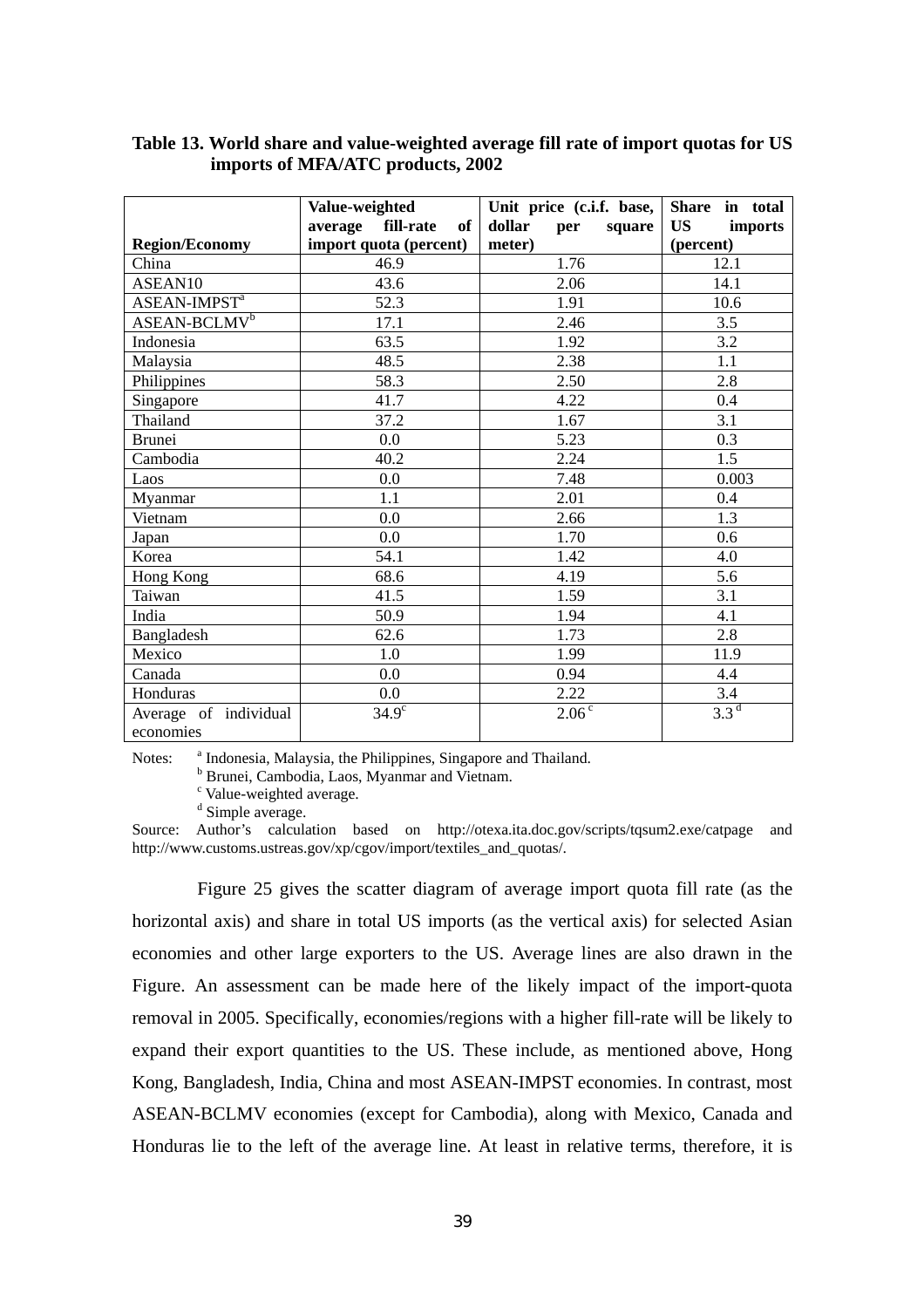highly likely that these economies will gradually lose their share of US imports after 2005. In the case of a price elasticity of demand of more than 1, the first set of economies/regions will also increase their export *value*. Within the "winner" economies, China will benefit most from the quota removal due to its existing high share in total US imports of textile products (measured by the vertical axis).



Source: Table 13.

**Figure 25. Scatter diagram of average import quota fill rate and share in total US imports for selected Asian economies and large exporters to the US**

Under the assumption of product-differentiation among products made by different economies, the unit price of textile-related products does not matter much in assessing the impact of quota liberalization. Once these products are seen as homogeneous to a large extent, unit price becomes of utmost concern in the assessment. Figure 26 gives the scatter diagram of average fill rate import quota and unit price for selected Asian economies and large exporters to the US. It reveals that products from Laos, Brunei, Singapore and Hong Kong have a relatively high average unit price, and hence will lose their marketability upon quota removal. Since part of these high prices are likely attributable to quota rents, Hong Kong's high unit price might be somewhat offset by future rent elimination. For Laos and Brunei, however, both with zero average quota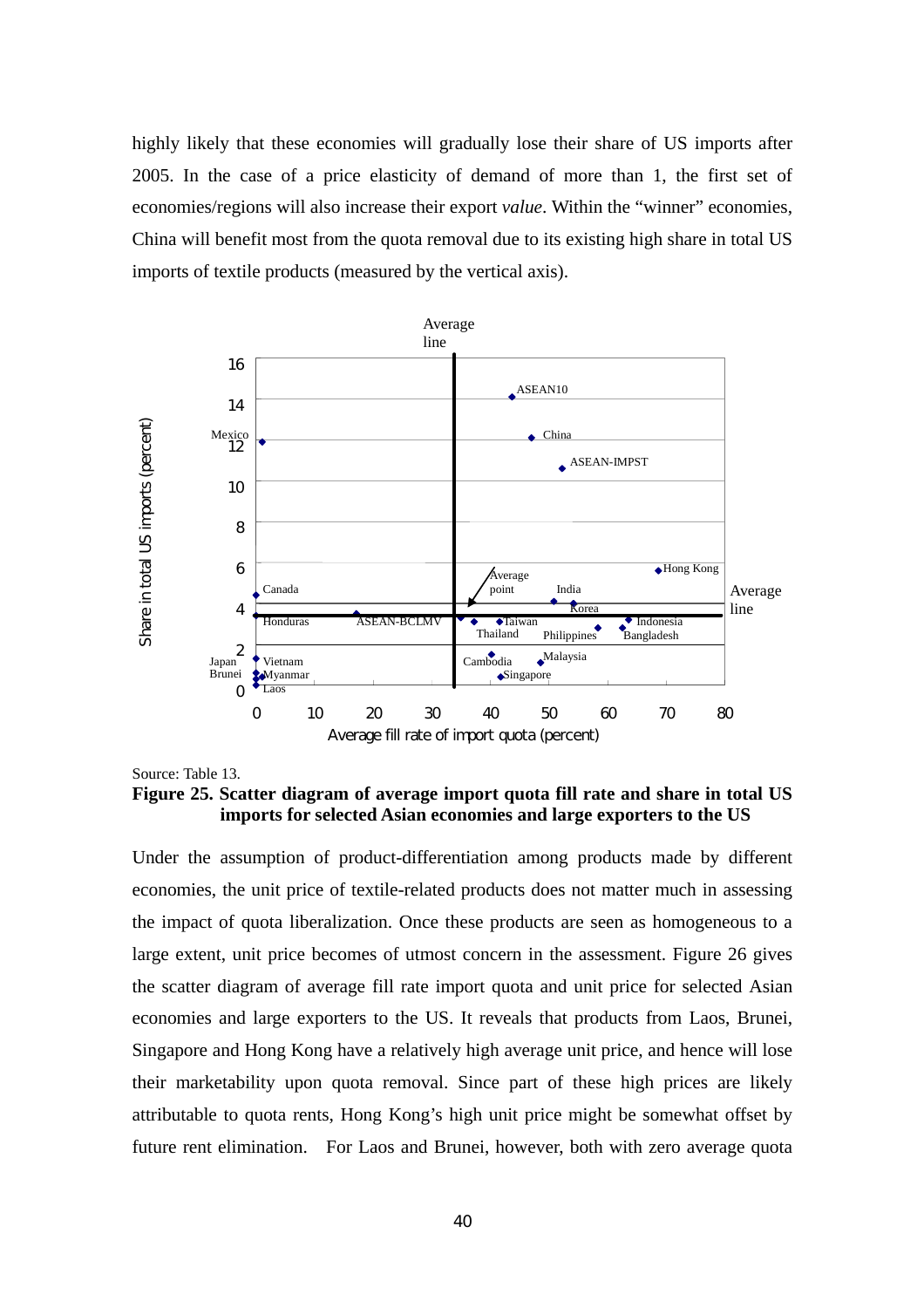fill-rate, the negative impact of trade liberalization in terms of quantity is obvious. That is, smaller economies (including latecomer ASEAN economies) might lose their market after trade liberalization in 2005.<sup>12</sup>



Source: Table 13.

 $\overline{a}$ 

**Figure 26. Scatter diagram of average import quota fill rate and unit price for selected Asian economies and large exporters to the US** 

Table 14 shows export to the world of textile-related products by major economies. Table 14 can be combined with Table 13 above to form a base-line setting, presented in Table 15. In the absence of 2002 figures, the year 2000 has been chosen as the base year for export share, while figures for 2002 have been used for quota fill rate. On the basis of this table, a simulation analysis can be made, as in Table 16. Although the results are unstable, on the whole a larger price elasticity is associated with a larger total increase in trade value, upon elimination of import quotas. In the cases of price elasticity of both 10 and 6, most of the ASEAN Plus Three economies, with the exceptions of Japan and Vietnam, increase in total exports from quota elimination.

 $12$  Yamazawa (1993), and personal communication with Toshiro Fukura (JETRO Brussels).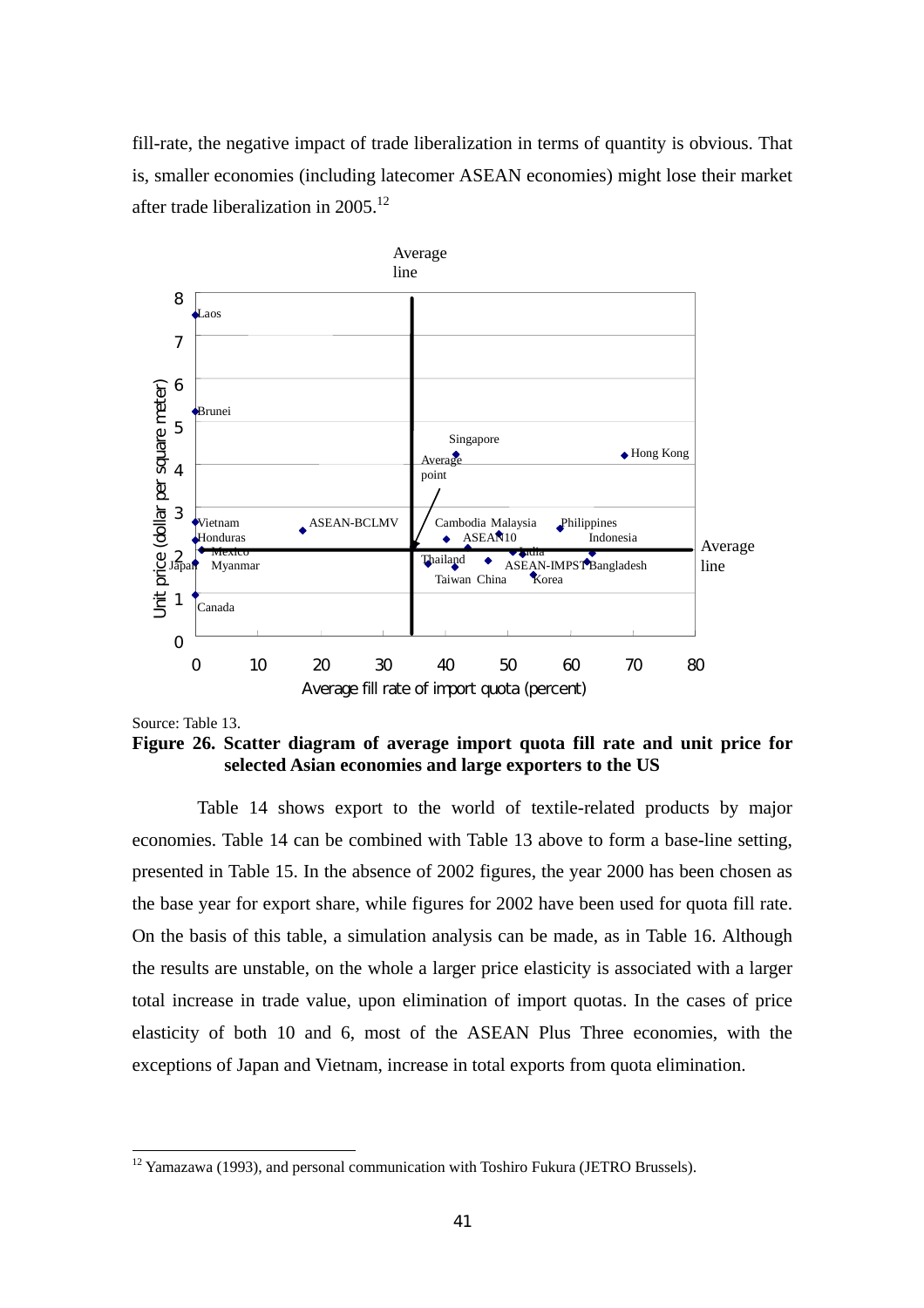|                      |          |       |       |       |       |       |       | (US\$ billion) |
|----------------------|----------|-------|-------|-------|-------|-------|-------|----------------|
| Economy              | Category | 1990  | 1995  | 1997  | 1998  | 1999  | 2000  | 2001           |
| China                | Textile  | 7.22  | 13.92 | 13.83 | 12.79 | 13.02 | 15.76 | 16.83          |
|                      | Apparel  | 9.67  | 24.05 | 31.80 | 30.05 | 30.08 | 36.07 | 36.65          |
|                      | Total    | 16.89 | 37.97 | 45.63 | 42.84 | 43.10 | 51.83 | 53.48          |
| Japan                | Textile  | 5.86  | 7.18  | 6.75  | 5.97  | 6.59  | 7.02  | 6.19           |
|                      | Apparel  | 0.83  | na    | 0.47  | 0.41  | 0.46  | 0.53  | 0.47           |
|                      | Total    | 6.69  | na    | 7.22  | 6.38  | 7.05  | 7.55  | 6.66           |
| Korea                | Textile  | 6.08  | 4.14  | 13.34 | 11.28 | 11.62 | 12.68 | 10.94          |
|                      | Apparel  | 8.02  | 1.08  | 4.19  | 4.65  | 4.87  | 5.03  | 4.31           |
|                      | Total    | 14.10 | 5.22  | 17.53 | 15.93 | 16.49 | 17.71 | 15.25          |
| Hong Kong            | Textile  | 8.21  | 17.00 | 14.60 | 13.04 | 12.27 | 13.44 | 12.21          |
|                      | Apparel  | 15.41 | 12.70 | 23.11 | 22.17 | 22.37 | 24.21 | 23.45          |
|                      | Total    | 23.62 | 29.70 | 37.71 | 35.21 | 34.64 | 37.66 | 35.66          |
| Taiwan               | Textile  | 6.13  | na    | 11.14 | 11.57 | 11.03 | 11.88 | 9.89           |
|                      | Apparel  | na    | na    | na    | na    | na    | 3.01  | 2.48           |
|                      | Total    | na    | na    | na    | na    | na    | 14.89 | 12.37          |
| India                | Textile  | 2.18  | 4.36  | 5.24  | 4.56  | 4.79  | 6.00  | na             |
|                      | Apparel  | 2.53  | 4.12  | 4.34  | 4.78  | 4.72  | 6.18  | na             |
|                      | Total    | 4.71  | 8.48  | 9.58  | 9.34  | 9.51  | 12.18 | na             |
| Bangladesh           | Textile  | 0.31  | 0.43  | 0.44  | 0.46  | 0.43  | 0.37  | na             |
|                      | Apparel  | 0.58  | 1.97  | 3.38  | 3.88  | 3.93  | 4.86  | na             |
|                      | Total    | 0.89  | 2.40  | 3.82  | 4.34  | 4.36  | 5.23  | na             |
| <b>United States</b> | Textile  | 5.06  | 7.40  | 8.98  | 9.20  | 9.50  | 10.07 | 10.47          |
|                      | Apparel  | 2.57  | 6.66  | 8.39  | 8.79  | 8.26  | 8.65  | 7.01           |
|                      | Total    | 7.63  | 14.06 | 17.37 | 17.99 | 17.76 | 18.72 | 17.48          |
| Canada               | Textile  | 0.69  | 1.38  | 1.85  | 1.92  | 2.03  | 1.83  | 2.16           |
|                      | Apparel  | 0.33  | 1.02  | 1.50  | 1.71  | 1.88  | 2.08  | 1.94           |
|                      | Total    | 1.02  | 2.40  | 3.35  | 3.63  | 3.91  | 3.91  | 4.10           |
| Mexico               | Textile  | 0.34  | 1.29  | na    | na    | na    | 2.26  | 2.09           |
|                      | Apparel  | 0.09  | 2.73  | 5.64  | 6.63  | 7.77  | 8.64  | 8.01           |
|                      | Total    | 0.43  | 4.02  | na    | na    | na    | 10.89 | 10.10          |
| Honduras             | Textile  | 0.006 | 0.004 | 0.005 | 0.007 | 0.005 | 0.010 | na             |
|                      | Apparel  | 0.008 | 0.004 | 0.030 | 0.003 | 0.027 | 0.027 | na             |
|                      | Total    | 0.014 | 0.008 | 0.035 | 0.010 | 0.032 | 0.037 | na             |
| <b>ASEAN10</b>       | Textile  | 3.53  | 8.05  | 7.51  | 6.79  | 7.49  | 8.45  | na             |
|                      | Apparel  | 8.14  | 16.21 | 16.79 | 16.93 | 17.68 | 21.58 | na             |
|                      | Total    | 11.67 | 24.27 | 24.30 | 23.72 | 25.17 | 30.03 | na             |
| <b>ASEAN-IMPST</b>   | Textile  | 3.5   | 7.48  | 7.13  | 6.36  | 7.03  | 7.95  | 7.13           |
|                      | Apparel  | 8.06  | 13.18 | 12.73 | 12.22 | 12.35 | 15.12 | 14.19          |
|                      | Total    | 11.55 | 20.65 | 19.47 | 18.59 | 19.39 | 23.05 | 21.32          |
| Indonesia            | Textile  | 1.24  | 2.71  | 2.25  | 2.36  | 3.02  | 3.51  | 3.20           |
|                      | Apparel  | 1.65  | 3.38  | 2.90  | 2.63  | 3.86  | 4.73  | 4.53           |
|                      | Total    | 2.89  | 6.09  | 5.16  | 4.99  | 6.88  | 8.24  | 7.73           |
| Malaysia             | Textile  | 0.34  | 1.13  | 1.29  | 1.09  | 1.12  | 1.27  | 1.06           |
|                      | Apparel  | 1.32  | 2.27  | 2.34  | 2.30  | 2.25  | 2.26  | 2.07           |
|                      | Total    | 1.66  | 3.39  | 3.63  | 3.40  | 3.37  | 3.53  | 3.13           |
| Philippines          | Textile  | 0.09  | 0.21  | 0.34  | 0.29  | 0.22  | 0.30  | 0.25           |
|                      | Apparel  | 0.68  | 1.06  | 2.32  | 2.32  | 1.19  | 2.54  | 2.38           |
|                      | Total    | 0.77  | 1.27  | 2.26  | 2.61  | 1.41  | 2.83  | 2.64           |
|                      |          |       |       |       |       |       |       |                |

**Table 14. Exports to the world of textile-related products by selected major economies, 1990-2001**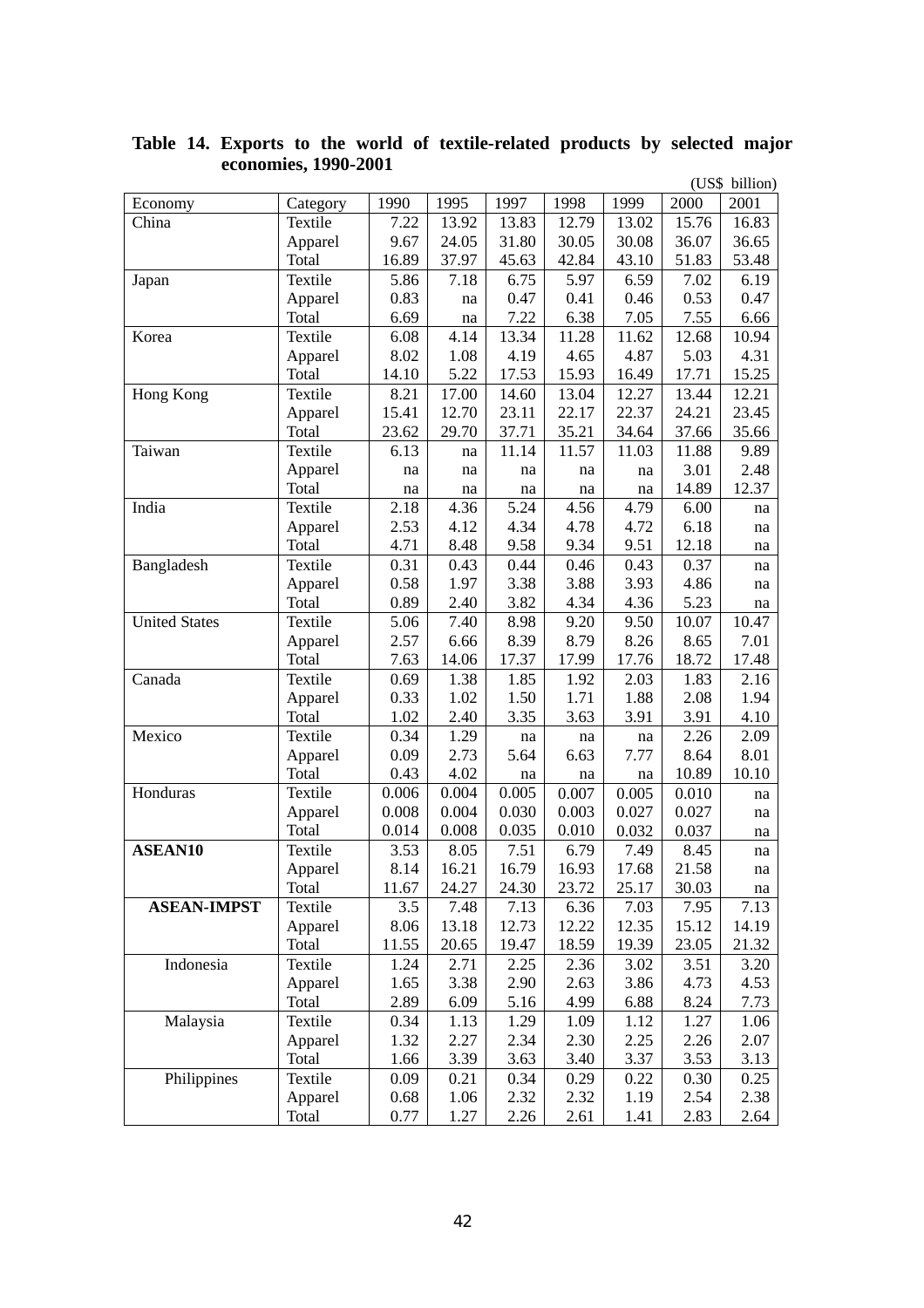| Singapore          | Textile | 0.90 | 1.50 | 1.24 | 0.86 | 0.85 | 0.91 | 0.73 |
|--------------------|---------|------|------|------|------|------|------|------|
|                    | Apparel | 1.59 | 1.46 | 1.49 | 1.43 | 1.60 | 1.83 | 1.63 |
|                    | Total   | 2.49 | 2.96 | 2.73 | 2.29 | 2.46 | 2.73 | 2.36 |
| Thailand           | Textile | 0.93 | 1.93 | 2.01 | 1.76 | 1.82 | 1.96 | 1.89 |
|                    | Apparel | 2.82 | 5.01 | 3.68 | 3.54 | 3.45 | 3.76 | 3.58 |
|                    | Total   | 3.74 | 6.94 | 5.69 | 5.30 | 5.27 | 5.72 | 5.46 |
| <b>ASEAN-BCLMV</b> | Textile | 0.02 | 0.58 | 0.37 | 0.43 | 0.45 | 0.24 | na   |
|                    | Apparel | 0.09 | 3.03 | 3.96 | 4.62 | 5.34 | 6.48 | na   |
|                    | Total   | 0.11 | 3.61 | 4.35 | 5.03 | 5.79 | 6.98 | na   |
| <b>Brunei</b>      | Textile | 0.00 | 0.00 | 0.00 | 0.00 | 0.00 | 0.00 | na   |
|                    | Apparel | 0.01 | 0.07 | 0.05 | 0.01 | 0.22 | 0.32 | na   |
|                    | Total   | 0.01 | 0.07 | 0.06 | 0.01 | 0.22 | 0.32 | na   |
| Cambodia           | Textile | 0.00 | 0.00 | 0.00 | 0.01 | 0.00 | 0.01 | na   |
|                    | Apparel | 0.00 | 0.07 | 0.29 | 0.60 | 0.95 | 1.15 | na   |
|                    | Total   | 0.00 | 0.07 | 0.29 | 0.60 | 0.95 | 1.15 | na   |
| Laos               | Textile | 0.00 | 0.00 | 0.00 | 0.00 | 0.00 | 0.01 | na   |
|                    | Apparel | 0.01 | 0.09 | 0.01 | 0.11 | 0.13 | 0.12 | na   |
|                    | Total   | 0.01 | 0.09 | 0.01 | 0.11 | 0.13 | 0.13 | na   |
| Myanmar            | Textile | 0.00 | 0.13 | 0.19 | 0.21 | 0.19 | 0.19 | na   |
|                    | Apparel | 0.01 | 1.88 | 2.26 | 2.53 | 2.57 | 3.17 | na   |
|                    | Total   | 0.01 | 2.01 | 2.46 | 2.73 | 2.76 | 3.36 | na   |
| Vietnam            | Textile | 0.02 | 0.45 | 0.18 | 0.21 | 0.26 | 0.03 | na   |
|                    | Apparel | 0.06 | 0.92 | 1.35 | 1.37 | 1.47 | 1.72 | na   |
|                    | Total   | 0.08 | 1.37 | 1.53 | 1.58 | 1.73 | 2.02 | na   |

Notes: "Textile" refers to products under SITC65 only. "Apparel" refers to products under SITC84 only. na not available.

Source: JCFA (2003).

# **Table 15. Baseline of simulation analysis**

| Economy            | of<br>Export<br>textile-related<br>products to the<br>US,<br>2000<br>(US\$ billion) | Total<br>export<br>of<br>textile-rela<br>ted<br>products,<br>2000<br>(US\$ billi<br>on) | Share of<br>export to<br><b>US</b><br>the<br>in<br>total<br>export,<br>2000<br>(percent) | Quota<br>fill-rate<br>the<br>in<br>US,<br>2002 |
|--------------------|-------------------------------------------------------------------------------------|-----------------------------------------------------------------------------------------|------------------------------------------------------------------------------------------|------------------------------------------------|
| China              | 6.53                                                                                | 51.83                                                                                   | 12.59                                                                                    | 46.9                                           |
| Japan              | 0.47                                                                                | 7.55                                                                                    | 6.23                                                                                     | 0.0                                            |
| Korea              | 3.07                                                                                | 17.71                                                                                   | 17.35                                                                                    | 54.1                                           |
| Hong Kong          | 4.71                                                                                | 37.66                                                                                   | 12.5                                                                                     | 68.6                                           |
| Taiwan             | 2.76                                                                                | 14.89                                                                                   | 18.51                                                                                    | 41.5                                           |
| India              | 2.74                                                                                | 12.18                                                                                   | 22.5                                                                                     | 50.9                                           |
| Bangladesh         | 2.2                                                                                 | 5.23                                                                                    | 42.07                                                                                    | 62.6                                           |
| Canada             | 3.35                                                                                | 3.91                                                                                    | 85.68                                                                                    | 0.0                                            |
| Mexico             | 9.69                                                                                | 10.89                                                                                   | 89.01                                                                                    | 1.0                                            |
| <b>ASEAN10</b>     | 9.80                                                                                | 30.03                                                                                   | 32.63                                                                                    | 43.6                                           |
| <b>ASEAN-IMPST</b> | 8.33                                                                                | 23.05                                                                                   | 36.14                                                                                    | 52.3                                           |
| Indonesia          | 2.38                                                                                | 8.24                                                                                    | 28.88                                                                                    | 63.5                                           |
| Malaysia           | 0.85                                                                                | 3.53                                                                                    | 24.08                                                                                    | 48.5                                           |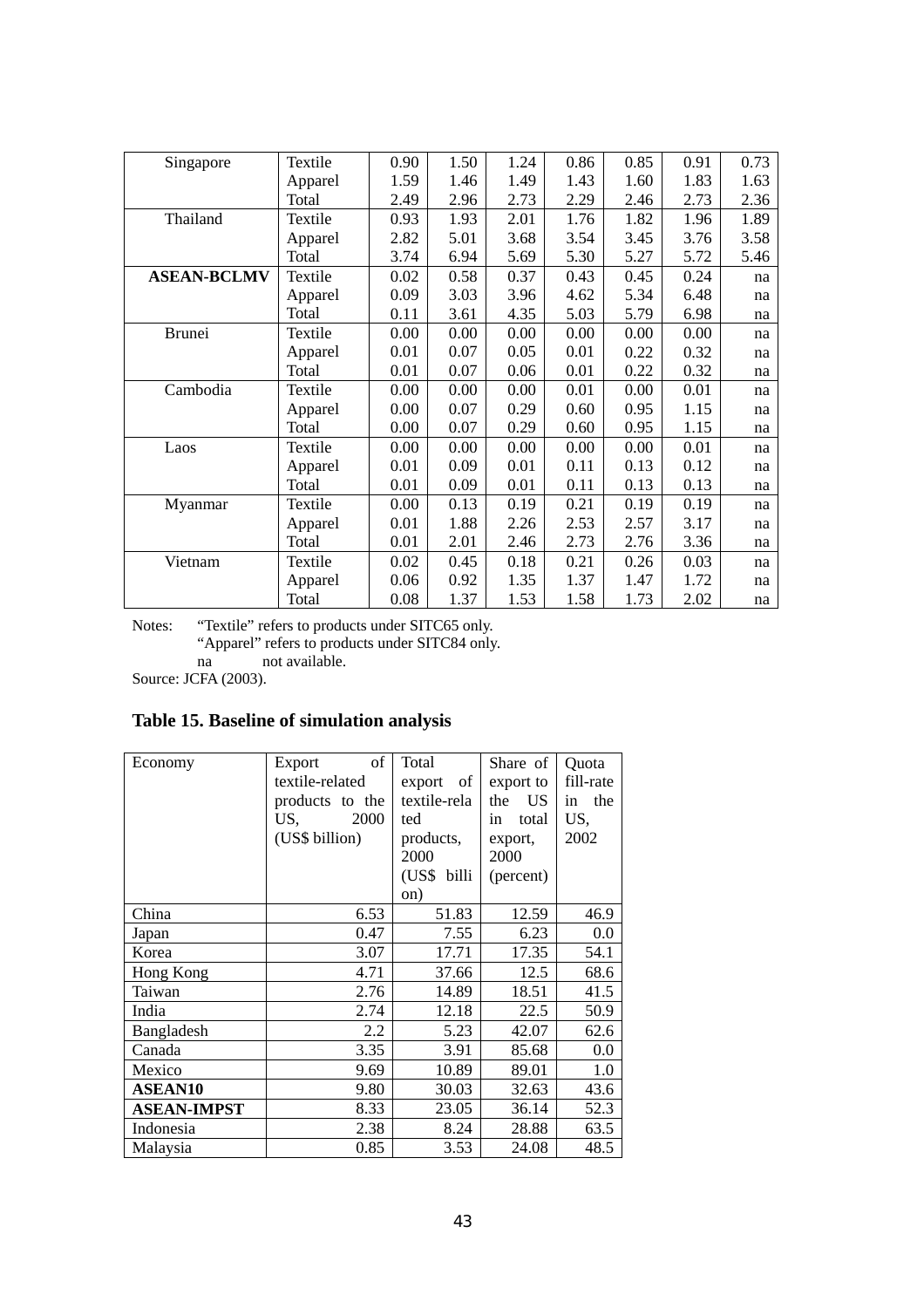| Philippines        | 2.29     | 2.83 | 80.92 | 58.3 |
|--------------------|----------|------|-------|------|
| Singapore          | 0.36     | 2.46 | 14.63 | 41.7 |
| Thailand           | 2.45     | 5.27 | 42.78 | 37.2 |
| <b>ASEAN-BCLMV</b> | 1.47     | 6.98 | 21.06 | 17.1 |
| <b>Brunei</b>      | 0.18     | 0.22 | 81.82 | 0.0  |
| Cambodia           | 0.82     | 0.95 | 86.32 | 40.2 |
| Laos               | $0.01\,$ | 0.13 | 7.69  | 0.0  |
| Mvanmar            | 0.41     | 2.76 | 14.86 | 1.1  |
| Vietnam            | 0.05     | 1.73 | 2.89  | 0.0  |

Sources: Tables 13 and 14.

## **Table 16. Calibration of the model**

|                |           | Case 1: $e=10.0$ |                  |           | Case 2: $e = -6.0$ |           |           | Case 3: $e = -2.0$ |           |
|----------------|-----------|------------------|------------------|-----------|--------------------|-----------|-----------|--------------------|-----------|
| Economy        | Export    | Export           | Export           | Export    | Export             | Export    | Export    | Export             | Export    |
|                | increase  | increase         | increase         | increase  | increase           | increase  | increase  | increase           | increase  |
|                | to the US | the<br>to        | total            | to the US | the<br>to          | total     | to the US | the<br>to          | total     |
|                | market    | non-US           | (percent)        | market    | non-US             | (percent) | market    | non-US             | (percent) |
|                | (percent) | market           |                  | (percent) | market             |           | (percent) | market             |           |
|                |           | (percent)        |                  |           | (percent)          |           |           | (percent)          |           |
| China          | 201.9     | $-23.2$          | 28.0             | 54.8      | $-23.0$            | 5.2       | $-87.3$   | $-9.9$             | $-70.5$   |
| Japan          | 7.7       | $-23.3$          | $-10.3$          | $-57.4$   | $-14.0$            | $-37.3$   | $-62.6$   | $-3.9$             | $-23.5$   |
| Korea          | 168.1     | $-20.3$          | 26.4             | 103.8     | $-20.4$            | 17.2      | $-34.8$   | $-11.1$            | $-22.2$   |
| Hong Kong      | 202.1     | $-23.3$          | 28.0             | 52.5      | $-23.0$            | 4.6       | $-87.7$   | $-9.9$             | $-71.0$   |
| Taiwan         | 157.5     | $-19.7$          | 25.6             | 104.0     | $-19.8$            | 17.8      | $-61.4$   | $-14.0$            | $-44.3$   |
| India          | 122.8     | $-17.2$          | 22.5             | 92.9      | $-17.2$            | 17.4      | $-34.4$   | $-15.0$            | $-25.7$   |
| Bangladesh     | 17.0      | $-5.4$           | 4.4              | 9.7       | $-2.5$             | 2.8       | $-218.8$  | 12.4               | $-39.3$   |
| Canada         | 12.0      | $-68.4$          | $\overline{3.5}$ | 10.9      | $-64.4$            | 2.9       | 5.6       | $-47.5$            | $-0.1$    |
| Mexico         | 11.3      | $-99.5$          | 3.0              | 12.0      | $-119.4$           | 2.6       | 6.4       | $-94.4$            | $-0.9$    |
| <b>ASEAN10</b> | 56.6      | $-10.8$          | 13.6             | 43.7      | $-8.8$             | 10.4      | 12.5      | $-8.9$             | $0.2\,$   |
| <b>ASEAN</b>   | 36.6      | $-8.4$           | 9.1              | 30.6      | $-6.7$             | 7.9       | 11.8      | $-6.6$             | 1.3       |
| -IMPST         |           |                  |                  |           |                    |           |           |                    |           |
| Indonesia      | 78.0      | $-13.4$          | 17.0             | 65.3      | $-13.3$            | 14.2      | 1.9       | $-13.1$            | $-6.1$    |
| Malaysia       | 109.1     | $-16.0$          | 20.9             | 85.8      | $-16.1$            | 16.6      | $-22.4$   | $-15.0$            | $-18.9$   |
| Philippines    | 12.6      | $-44.1$          | 3.9              | 11.3      | $-40.9$            | 3.3       | 5.4       | $-24.9$            | 0.6       |
| Singapore      | 191.6     | $-21.9$          | 27.9             | 90.5      | $-22.1$            | 13.6      | $-67.3$   | $-10.7$            | $-45.4$   |
| Thailand       | 18.0      | $-6.1$           | 4.7              | 9.0       | $-2.4$             | 2.6       | $-8.7$    | 2.9                | $-1.8$    |
| <b>ASEAN</b>   | 134.6     | $-17.8$          | 23.8             | 97.4      | $-18.0$            | 17.7      | $-44.7$   | $-15.0$            | $-32.3$   |
| -BCLMV         |           |                  |                  |           |                    |           |           |                    |           |
| <b>Brunei</b>  | 16.8      | $-72.3$          | 4.8              | 15.2      | $-67.1$            | 4.1       | 7.3       | $-42.8$            | 0.5       |
| Cambodia       | 15.4      | $-107.6$         | 4.0              | 15.2      | $-115.1$           | 3.5       | 7.5       | $-80.0$            | $-0.5$    |
| Laos           | 126.7     | $-23.5$          | 16.0             | $-58.2$   | $-17.9$            | $-42.0$   | $-68.1$   | $-5.1$             | $-32.3$   |
| Myanmar        | 189.3     | $-21.7$          | 27.8             | 91.6      | $-21.8$            | 14.1      | 91.6      | $-21.8$            | 14.1      |
| Vietnam        | $-47.1$   | $-10.5$          | $-24.9$          | $-50.5$   | $-6.0$             | $-19.1$   | $-46.1$   | $-1.6$             | $-7.2$    |

Notes: *e* price elasticity of demand in Country 1 (so-far-restricted country).

In the simulation, *t* is set equal to 0.0; *c* is set equal to 0.5. Also, the price elasticity of demand in Country 2 (so-far-unrestricted country) is set equal to 2.0.

Source: Author's calculation.

Another salient feature of the result is the possibility of decreasing values of exports to market in which trade was always unrestricted, due to an increased level of product scarcity in the face of quota elimination in the previously restricted market. Only countries with a relatively large share of exports to the US, therefore, would increase their total export value, which is consistent with the result by GTAP (Table 17).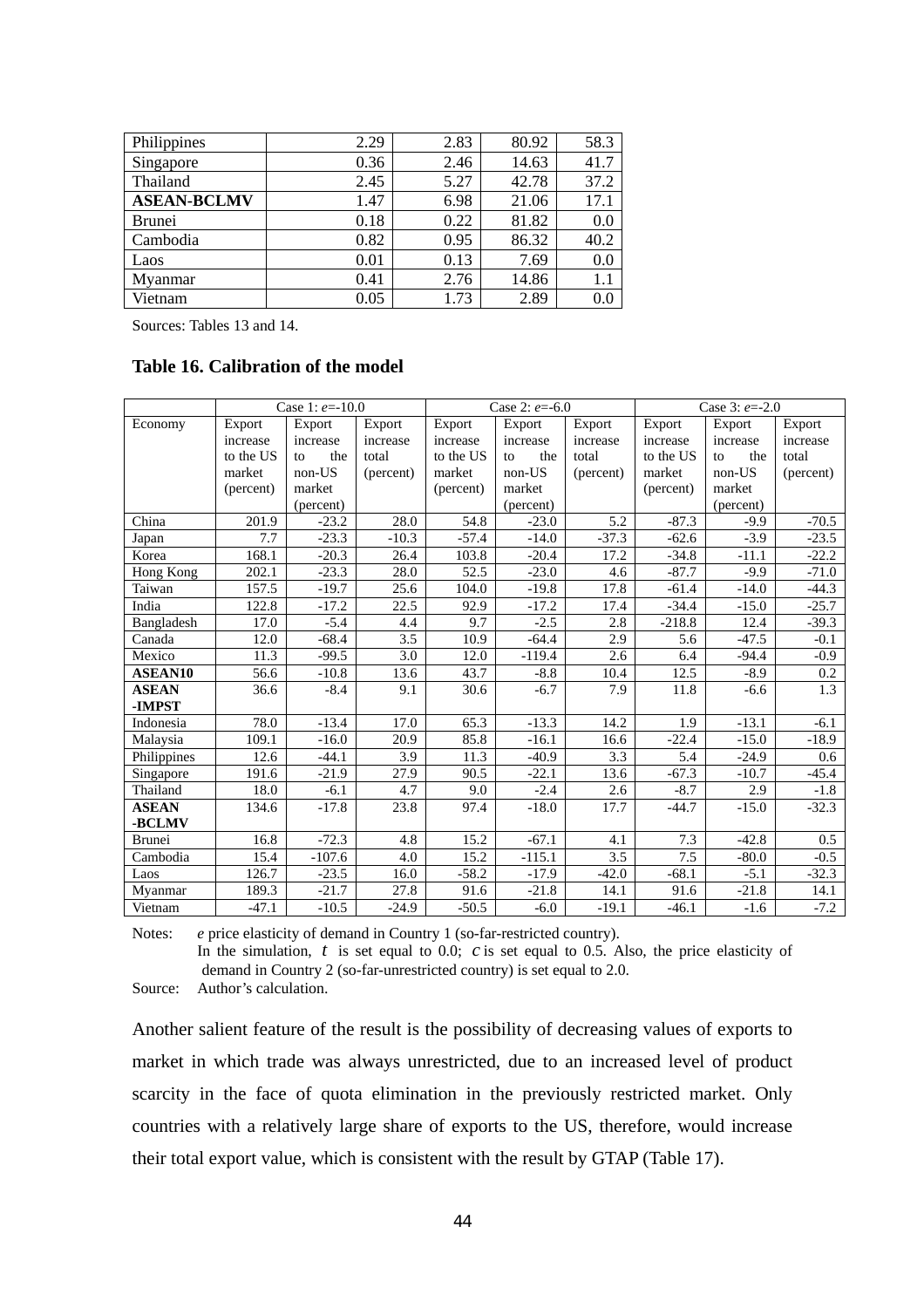Since there exists no justifiable specification of a function between quota fill rate and price elasticity, this result should be taken with care. Also, the simulation only captures the static impact of quota elimination; including a demand-saturation effect would change the story. Tariff reductions, as in Figure 27, could also be incorporated in the analysis. A more pressing issue here would be the fact that the numerical prediction in this section is based only on the "static" trade diversion away from latecomer ASEAN economies due to quota removal, which is also as a static phenomenon.

Taking into account dynamic impacts, such as investment concentrations in forerunner ASEAN economies and/or China, smaller economies like Laos and Brunei may be viewed as in an even more disadvantaged position. This is because their decrease in export share due to other Asian economies' quota removal to a larger extent leads to textile-producing firms' dynamic capital disinvestment away from those smaller economies. This point is taken up more theoretically in the next subsection.

|                   |                 |            |            | (percent)  |
|-------------------|-----------------|------------|------------|------------|
|                   | <b>Textiles</b> |            | Clothing   |            |
| Country/region    | Case $1^a$      | Case $2^b$ | Case $1^a$ | Case $2^b$ |
| Australia         | 4.7             | 1.1        | $-25.5$    | $-10.6$    |
| North America     | $-5.8$          | $-4.0$     | $-13.8$    | $-7.4$     |
| EU                | 3.2             | 7.6        | 6.6        | 15.2       |
| Japan             | 6.2             | 15.5       | $-27.2$    | $-23.4$    |
| <b>NIEs</b>       | 16.9            | 29.0       | $-27.4$    | $-19.2$    |
| <b>ASEAN</b>      | 22.3            | 25.6       | 252.8      | 279.6      |
| China             | 7.9             | 10.3       | 130.0      | 144.0      |
| South Asia        | 24.6            | 26.0       | 253.7      | 252.5      |
| Latin America     | 12.0            | 12.7       | $-23.0$    | $-23.2$    |
| Rest of the world | $-5.3$          | $-3.4$     | $-57.8$    | $-56.3$    |
| World             | 8.5             | 14.0       | 53.6       | 62.9       |

**Table 17. Simulation results of export increase by GTAP** 

Notes: <sup>a</sup> Elimination of import quotas in the presence of the pre-Uruguay Round tariffs. **b** Elimination of import quotas and tariffs.

Source: Yang, Martin and Yanagishima (1997), Table 10.5.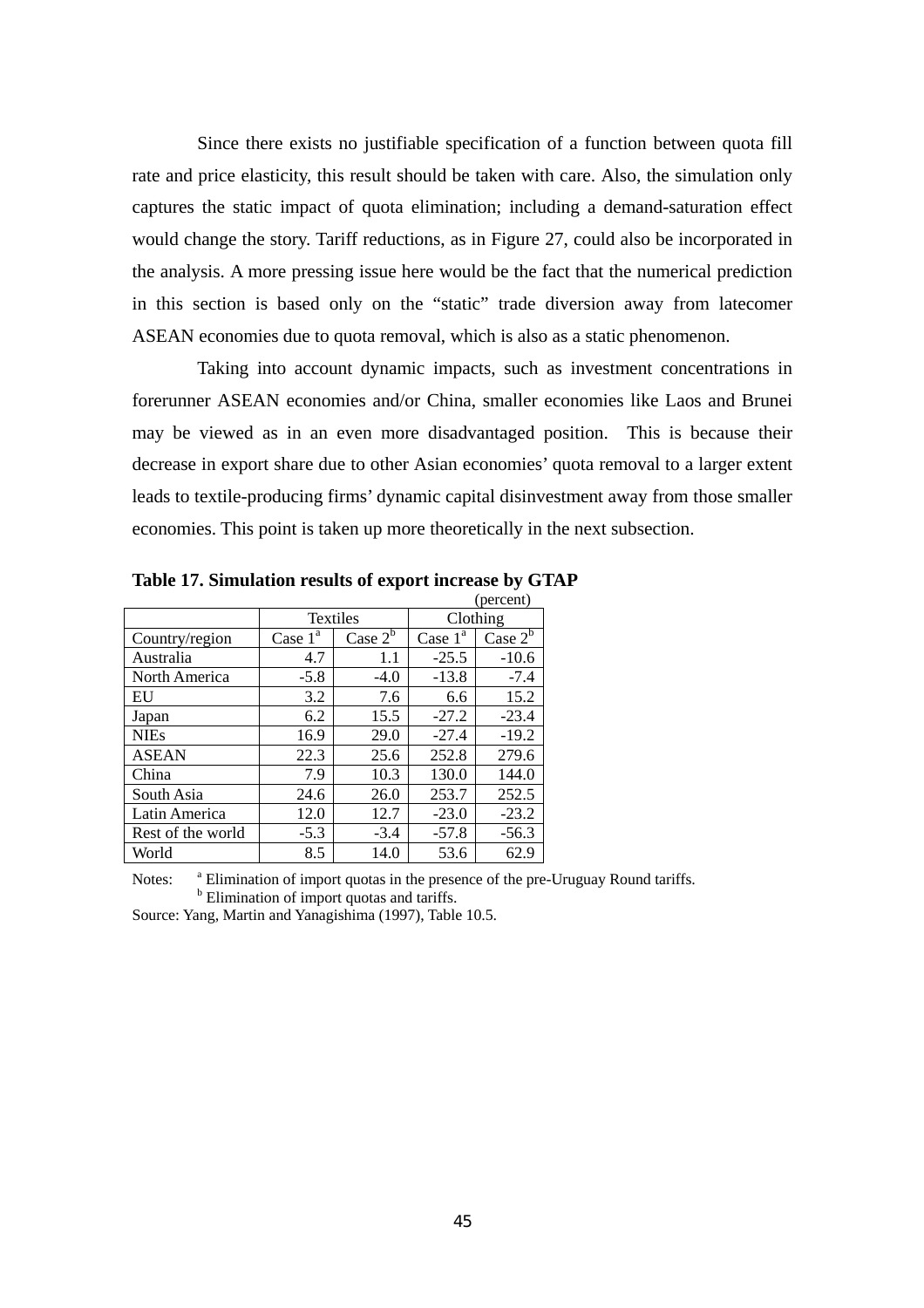

Source: OTEXA's website (http://otexa.ita.doc.gov/duty.htm). **Figure 27. U.S. MFN tariff rates (trade weighted average)** 

# **IV-3. Prospects for Estimating the Dynamic Impact of Quota Removal**

The main point of this paper can be summarized in Table 18. As demonstrated in the table, two sorts of impacts – static and dynamic – stem from the economic policy of quota elimination and/or tariff reduction. Of these, only static impacts, namely, (1) trade diversion and (2) trade creation can be captured by a comparative-static analysis. Dynamic impacts, i.e., (3) capital accumulation through investment and (4) productivity enhancement through learning by doing, can only be captured in a dynamic model. Thus, a dynamic viewpoint becomes essential for a longer-term assessment of the economic impact of trade liberalization in the global textile industry. This section theoretically investigates the dynamic impact of quota removal, focusing on realistic firm behaviors. Manufacturing firms strategically allocate their production facilities on the basis of locational advantages of their production operation (Dunning, 1992).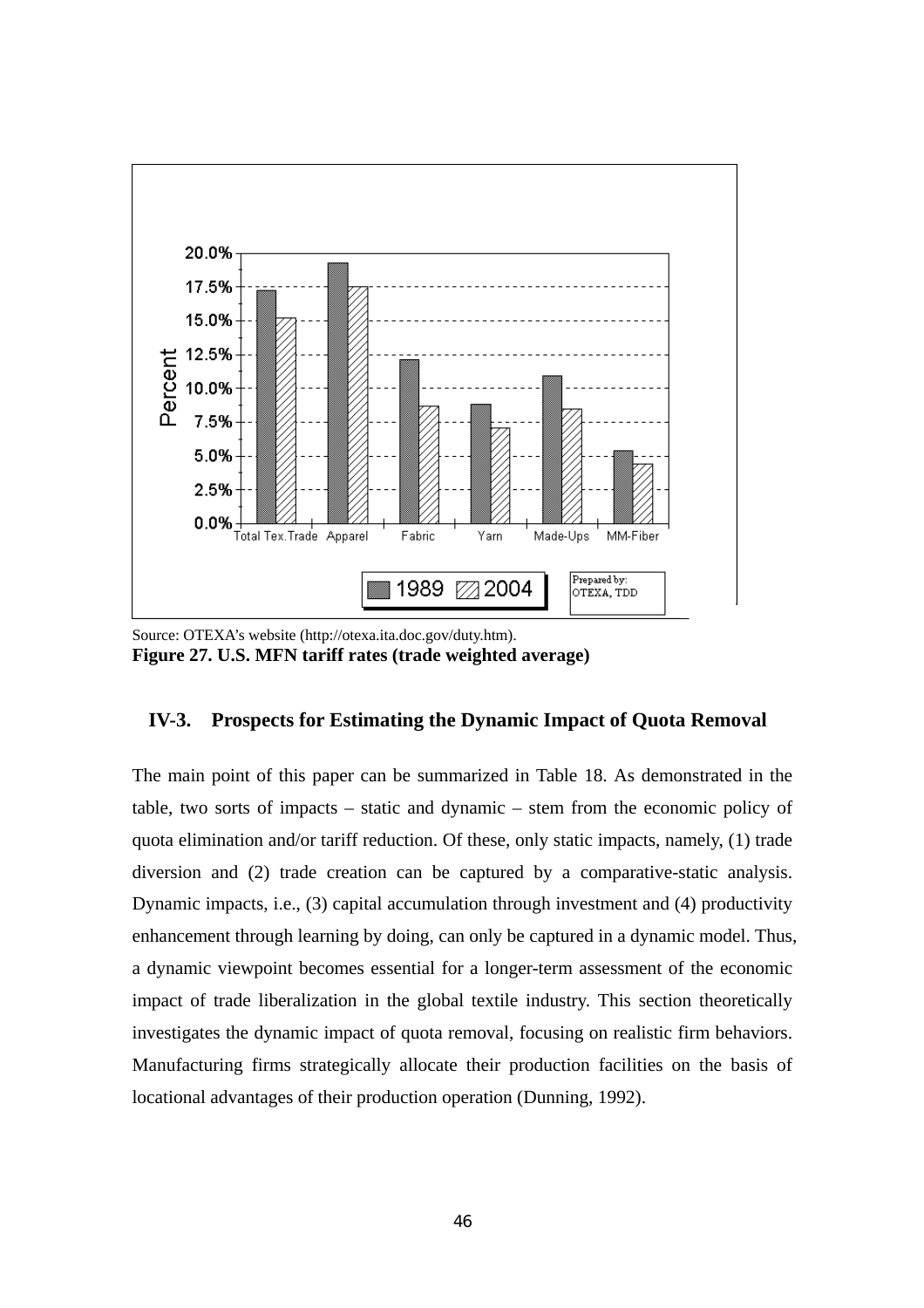| Economic policy |  | Static impacts                    | Dynamic impacts              |
|-----------------|--|-----------------------------------|------------------------------|
| Quota           |  | elimination $(1)$ Trade diversion | Capital accumulation<br>(3)  |
| and/or          |  | tariff $(2)$ Trade creation       | through investment           |
| reduction       |  |                                   | (4) Productivity enhancement |
|                 |  |                                   | through learning by doing    |

**Table 18. Economic impacts of trade liberalization** 

Source: Author.

Among such locational advantages are factors surrounding firms, e.g., host countries' economic fundamentals. What is noteworthy here, though, is that the firms' investment behavior itself influences the very economic fundamentals of the host economy. Put differently, firms' investment behavior can influence their own future investment behavior, through interaction with economic fundamentals. From this perspective, comparative-static and linear analyses as studied in the previous section cannot capture the actual interactions between production and trade. A dynamic and non-linear treatment of investment behavior by firms, both domestic and foreign, becomes essential (Yoshida, 2002).<sup>13</sup>

 In the situation exemplified by the textile industry, where cost aspects or price competition (rather than product differentiation) are the dominant issues to be considered, "scale economies" serves as a major criterion of investment. As Yamazawa (1993) suggests, the textile industry is mainly characterized by firms' "volume zone" operations, which seek large-volume and hence low cost production. The term "scale economies" has various analytical connotations, yet in its broad sense, it incorporates such notions as industrial agglomeration and increasing returns. These notions capture the self-fulfilling nature of economic behaviors including investment decisions by firms.

 Empirical evidence on locational advantages include the rise in trade between the US and Mexico after the formation of NAFTA. Mexico's share of US imports of apparel products (HS61+62) has been on an increasing trend from less than 5 percent in 1991 (before the formation of NAFTA) to around 15 percent since 1994 (when NAFTA was formed), in contrast with Asian economies' declining share in export to the US from more than 35 percent to around 15 percent during the same period (Urata, 2002: 99). This phenomenon might well be understood partly as a production increase *along* the fixed supply curve (as seen in the previous section), yet the formation of NAFTA as

 $\overline{a}$ 

 $13$  This is the perspective of so-called "complexity science".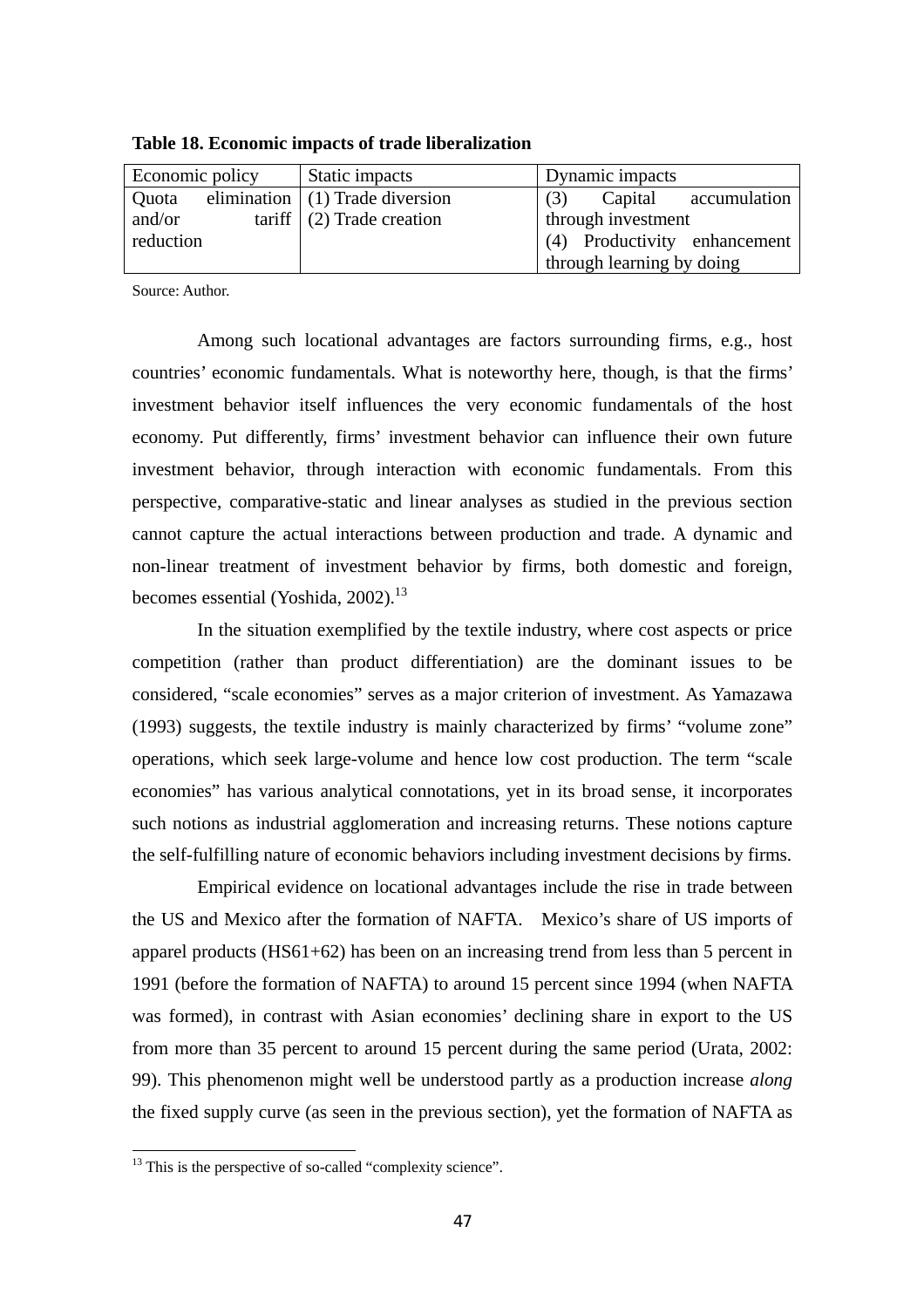an "exogenous" event favors the view that an instantaneous *shift* of the supply curve has been the norm.<sup>14</sup>

 Quotas in the textile industry "ha[ve] tended to depress competition among exporters by restricting exports of efficient firms while benefiting less efficient firms" (Yamazawa, 1993:6). Upon removal of these quotas, therefore, it is highly likely that efficient firms expand their productive capacity through further capital investment. This directly translates into a decision by these firms to undertake FDI with enhanced innovative efforts in a location where their production efficiency can be further exploited.

An important and relevant issue here is the irreversibility of firms' physical investments (Georgescu-Roegen, 1971; Dixit and Pindyck, 1994; Mayumi, 2001; Yoshida, 2002) which serve as a source of industrial agglomeration on the basis of increasing returns to scale.<sup>15</sup> From this viewpoint, trade liberalization in the textile industry might enable either ASEAN or China to evolve into a larger production platform than the other; after all, business firms' investment capital is allocated only to one of the two, and the very capital cannot be utilized in both the economies at the same time. Thus, trade liberalization is deemed to facilitate the phenomenon of "share dynamics". In Appendix B, a non-linear (complex) change in producers' behavior is modeled, on the basis of a stochastic dynamic equation system addressed most notably by Yoshida (2002). It is an "alternative" model classified loosely in "complexity economics", in which a shift in production location can be achieved by capital investment over time in a non-linear manner (in contrast with the linear manner from the microeconomic model in the previous section).

 An application of this dynamic view has an implication for the ASEAN Plus Three economies in their textile production: Although a free trade agreement among the ASEAN Plus Three seems to have a favorable impact on the region's textile industry *as a whole*, it might as well lead to the further marginalization of the investment attraction of weaker economies. For instance, China and forerunner ASEAN economies might

 $\overline{a}$ 

 $14$  A dummy variable treatment of the exogenous event within a linear econometric framework, for example, would not capture the *gradual* increase in the export performance<br><sup>15</sup> Yoshida (2002) argues that a factory with the durability of ten years cannot be "used up" exhaustively

in an instant, and hence the effect of this capital investment (in the form of a factory) persists over a certain time span. This observation points to the path-dependent and robust nature of investment behavior. Penrose's (1959) "underutilized assets" concept and Williamson's (1985) location-bound "asset specificity" are also at issue here.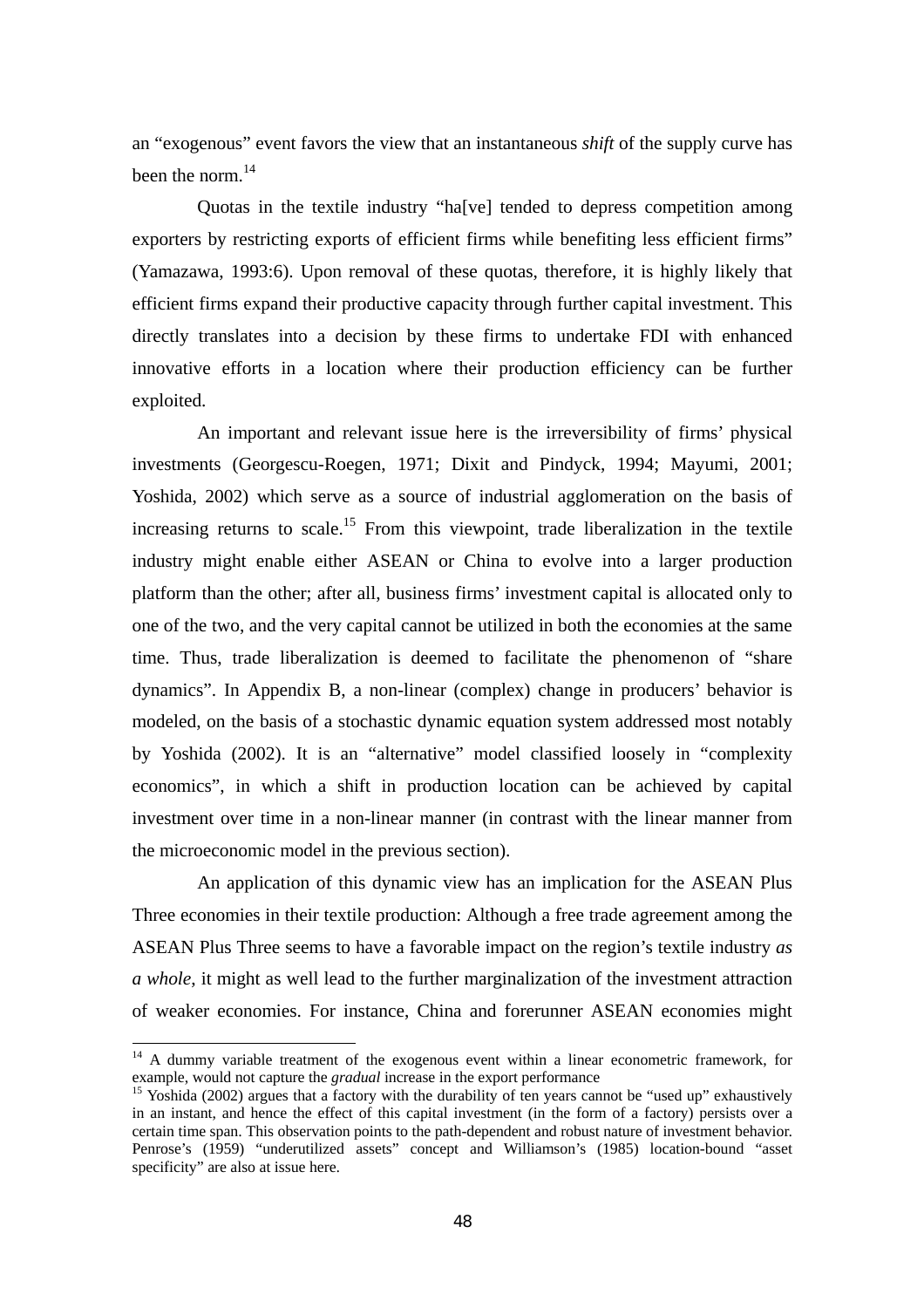take up most of foreign direct investment (FDI) at the expense of the marginalization of latecomer ASEAN economies. Also, China's "beggar-thy-neighbor policy", or the country's pegging of its currency to the US dollar at a "lower-than-fair" rate, might well depress exports of textile products by the other ASEAN Plus Three economies. It only stands to reason that those business firms, both domestic and multinational (including Japanese and Korean), should decide on their location of operation on the basis of other rival firms. If they perceive it more strategically important to base their manufacturing factories in China, then investment flow may be exclusively be concentrated in the country. Then not only latecomer ASEAN economies but also forerunner ASEAN members would suffer from shortage of inward investment. In brief, dynamic investment behavior triggered by trade liberalization might hamper the widening of economic development in the intra-ASEAN Plus Three.

# **V. Concluding Remarks**

This paper has addressed global trade and production in the textile industry. Its statistical overview suggests that ASEAN Plus Three economies have played a large role in both production and trade of textiles products. It has also made an assessment of the likely impact of the complete quota removal after 2005, concluding that some of the member countries, namely China and ASEAN-IMPST are expected to further build on their production and trade advantage. In this sense, the quota removal in the textile industry will benefit ASEAN Plus Three economies. An *intra*-regional consideration, however, puts ASEAN-BCLMV in a disadvantaged position. The group of latecomer ASEAN economies, having been "safeguarded" by the import quota imposed upon other economies, have to face harsher competition from quota-free production by those economies after the ATC phase-out. This prediction is based on a static viewpoint.

From a dynamic line of reasoning, the winner economies, mostly China and ASEAN-IMPST, will attract more FDI from Japan, Korea, once an FTA is to be forged among ASEAN Plus Three economies. Put differently, ASEAN-BCLMV might be left behind in the competition for attracting FDI. Which will become the industrial "hub", China or ASEAN-IMPST? The dynamic consideration of this paper points to the existence of multiple equilibria. That is, there might be marginalization of either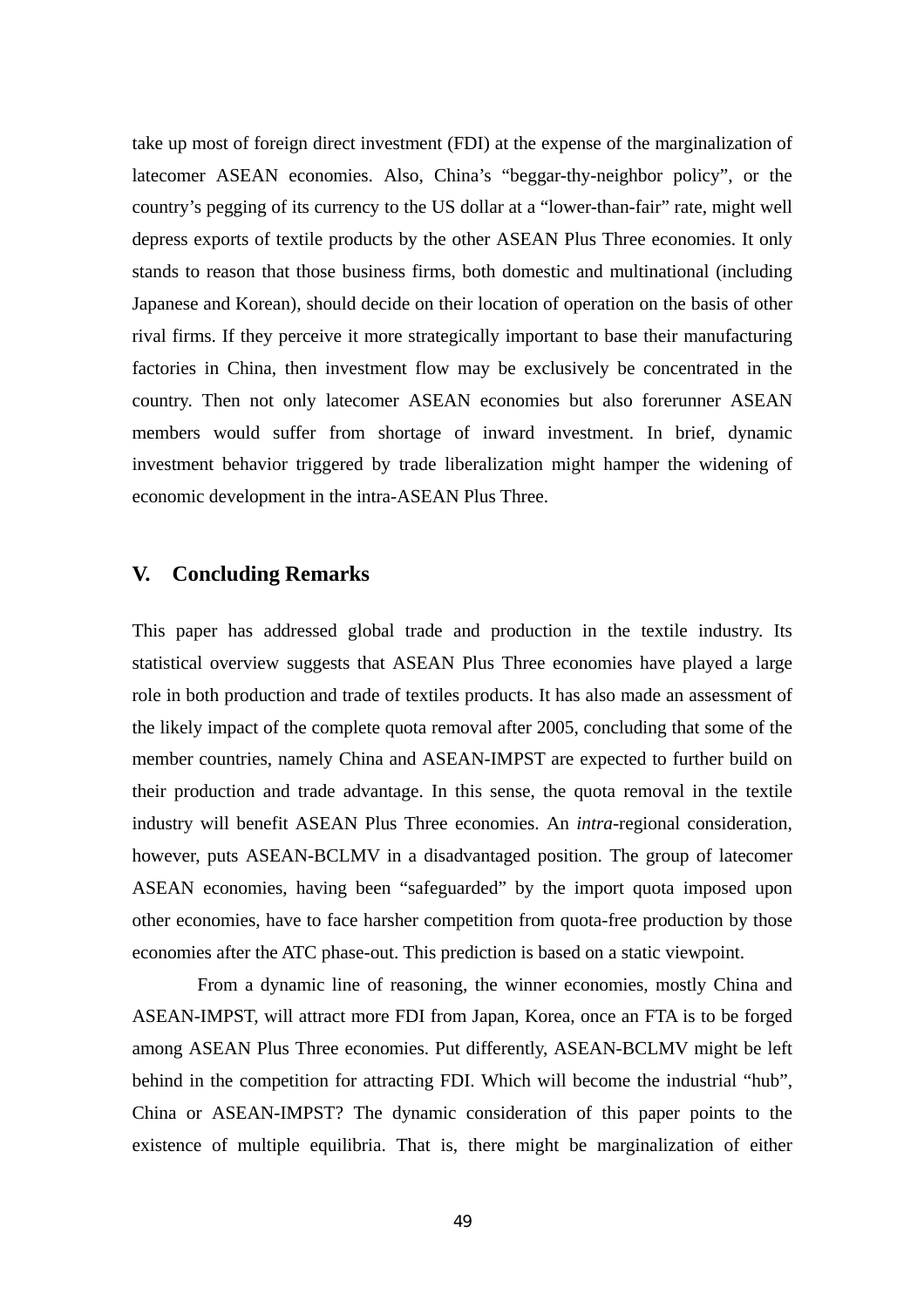ASEAN-IMPST economies or China, or the two could reach some sort of co-existence. In the end, it will depend on where and how business firms undertake their future capital investment. Theoretically, either scenario (or the coexistence one) could be conceivable, since those business firms are seen to behave synergistically, or opportunistically. Given the current "China boom" across wide range of industrial sectors, this might be true of the textile industry, which might favor China's winning the competition to become the world's center of textile-related products.

The forerunner ASEAN economies have both complementariness and rivalry vis-à-vis China in their textile manufacturing. If the rivalry property dominates in the end, then the above "China-hub-equilibrium" might well come to pass. If the complementariness property prevails, that would cater more to ASEAN's developmental needs.

As it stands, global industrial operations in the textile industry have been both fragmented and differentiated. This implies the validity of the latter complementariness scenario and also the necessity of ASEAN's and China's highly industry-specific capital accumulations for acquiring dynamic comparative advantage. Indeed, scope for product differentiation exists even *within* the textile industry, especially at the upstream part of its production process. To conclude, the textile industry's performance in ASEAN Plus Three rests with the extent to which the firms in this industry allocate their managerial resources locationally, irrespective of economic fluctuations. Of course its future is indeterminate, yet how producers and consumers perceive now influences its future direction.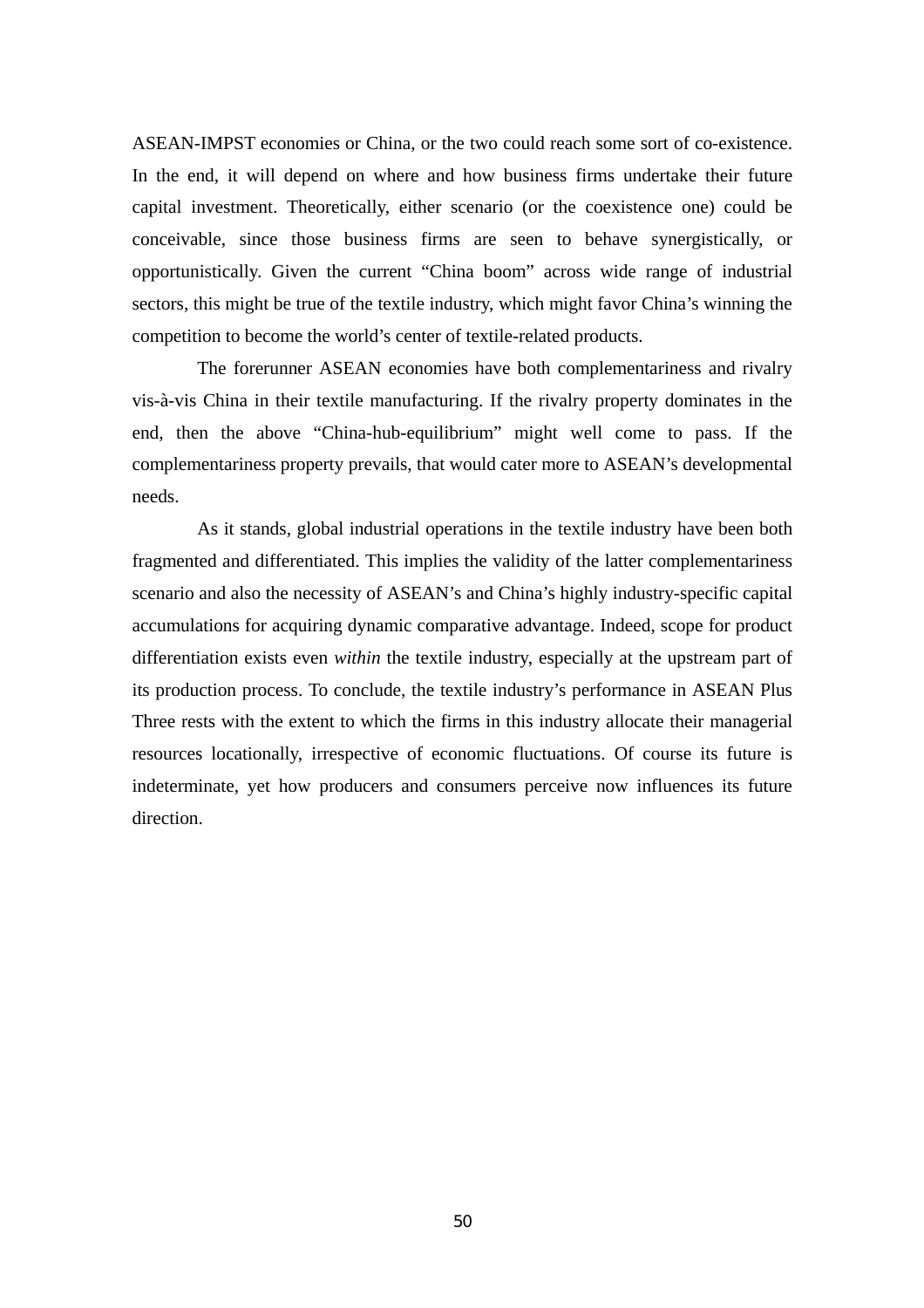# **Appendix A**

# **A formalization of the impacts of trade liberalization by Yang, Martin and Yanagishima**

Yang, Martin and Yanagishima (1997) construct a partial equilibrium model with a view to estimating the impacts of quota removal for textile products. What follows is a brief recapitulation of their formulation. In the absence of trade distortions, a net expenditure function,  $Z^i$ , of the economy of each region *i* in the world can be formulated as:

$$
Z^{i}(p_{w},U,V) = e^{i}(p_{w},U) - r^{i}(p_{w},V)
$$

where

 $e^{i}(\cdot)$ : total expenditure on the imports of a particular product (e.g., textiles and apparel)

 $r^{i}(\cdot)$ : total revenue from the product

 $p_w$ : world price of the product without distortion

*U* : level of utility

*V* : vector of fixed endowments

$$
Z_p^0 + Z_p^1 + Z_p^2 = 0
$$
  

$$
Z_p^0 + Q + Z_p^2 = 0
$$
  

$$
e^0 - r^0 - (p - p_w)Q = 0
$$

where

*p* : price of the product under quota restriction

$$
B^{j} = e^{0} (p_{w}, U^{j}) - r^{0} - (p - p_{w}) Q = Z^{0} (p_{w}, U^{j}) - (p - p_{w}) Q
$$

Taylor series expansion of  $B^j$  with respect to Q up to the second-order term yields:

$$
dB = Z_p^0 \frac{\partial p_w}{\partial Q} dQ - Q \left( \frac{\partial p}{\partial Q} - \frac{\partial p_w}{\partial Q} \right) dQ - (p - p_w) dQ + \frac{1}{2} \left\{ Z_{pp}^0 \left( \frac{\partial p_w}{\partial Q} \right)^2 - 2 \left( \frac{\partial p}{\partial Q} - \frac{\partial p_w}{\partial Q} \right) \right\} (dQ)^2
$$

Dividing both sides of the above equation and manipulating terms gives:

$$
\frac{dB}{X} = \left\{ (S_Q - 1)e_{wQ} - S_Q e_{1Q} - S_R \right\} \frac{dQ}{Q} + \left\{ (S_Q - S_R)e_{wQ} - S_Q e_{1Q} + \frac{1}{2X} Z_{pp}^0 (p_w e_{wQ})^2 \right\} \left( \frac{dQ}{Q} \right)^2
$$
\nwhere

*X* : total value of export of the product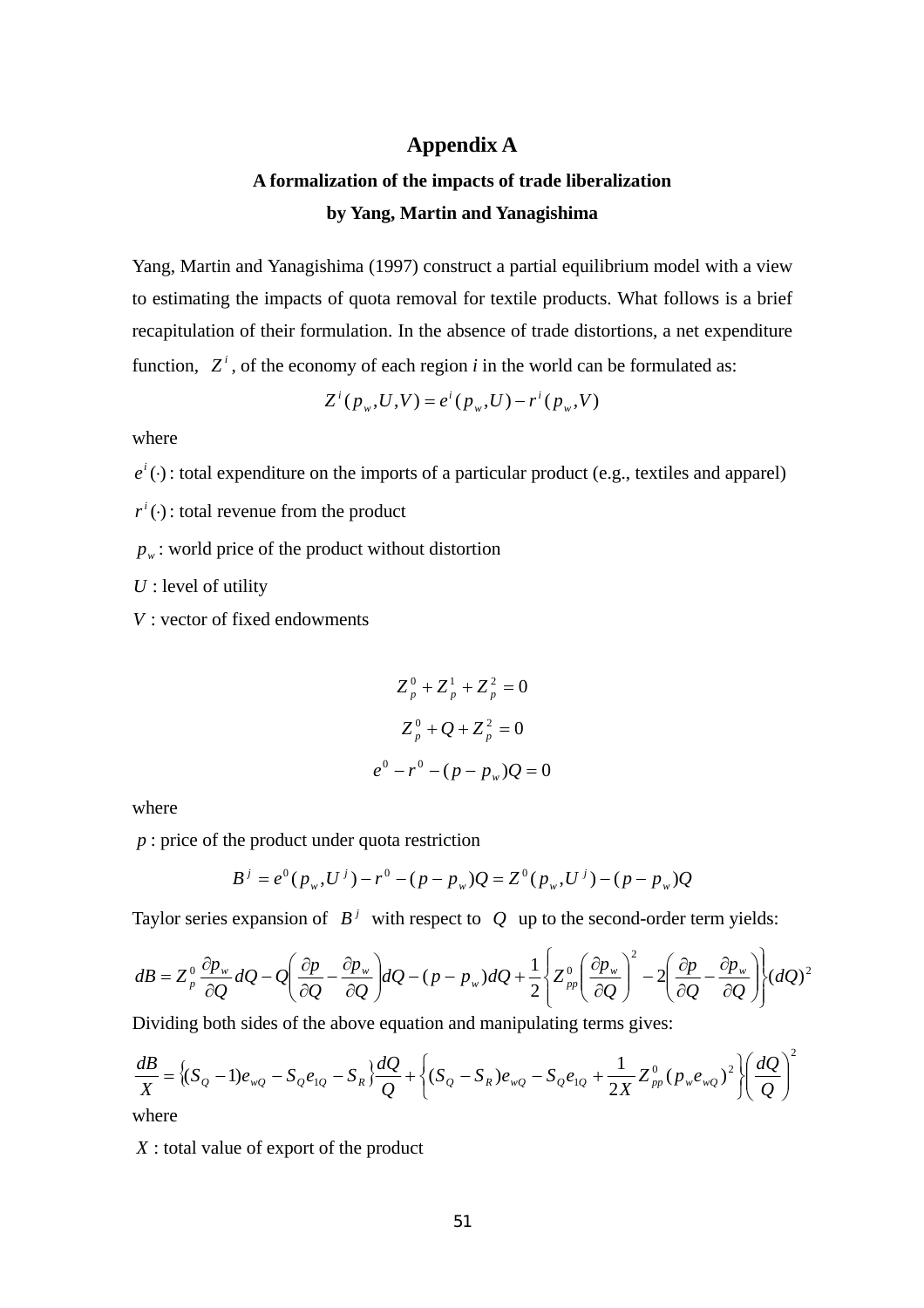*w*  $_{wQ}$   $\equiv \frac{op_w}{\partial Q} \frac{Q}{p}$ *Q Q*  $e_{wQ} \equiv \frac{\partial p}{\partial q}$ ∂  $=\frac{\partial p_w}{\partial s} \frac{Q}{\partial t}$  (elasticity of the world price with respect to the quota),

*p Q*  $e_{1Q} = \frac{\partial p}{\partial Q} \frac{Q}{p}$  (elasticity of the restricted market price with respect to the quota),

- *X*  $S_R = \frac{(p - p_w)Q}{V}$  (share of rents in total export value)
- $S_Q = \frac{pQ}{X}$  (share of export value to the restricted market in the total export value).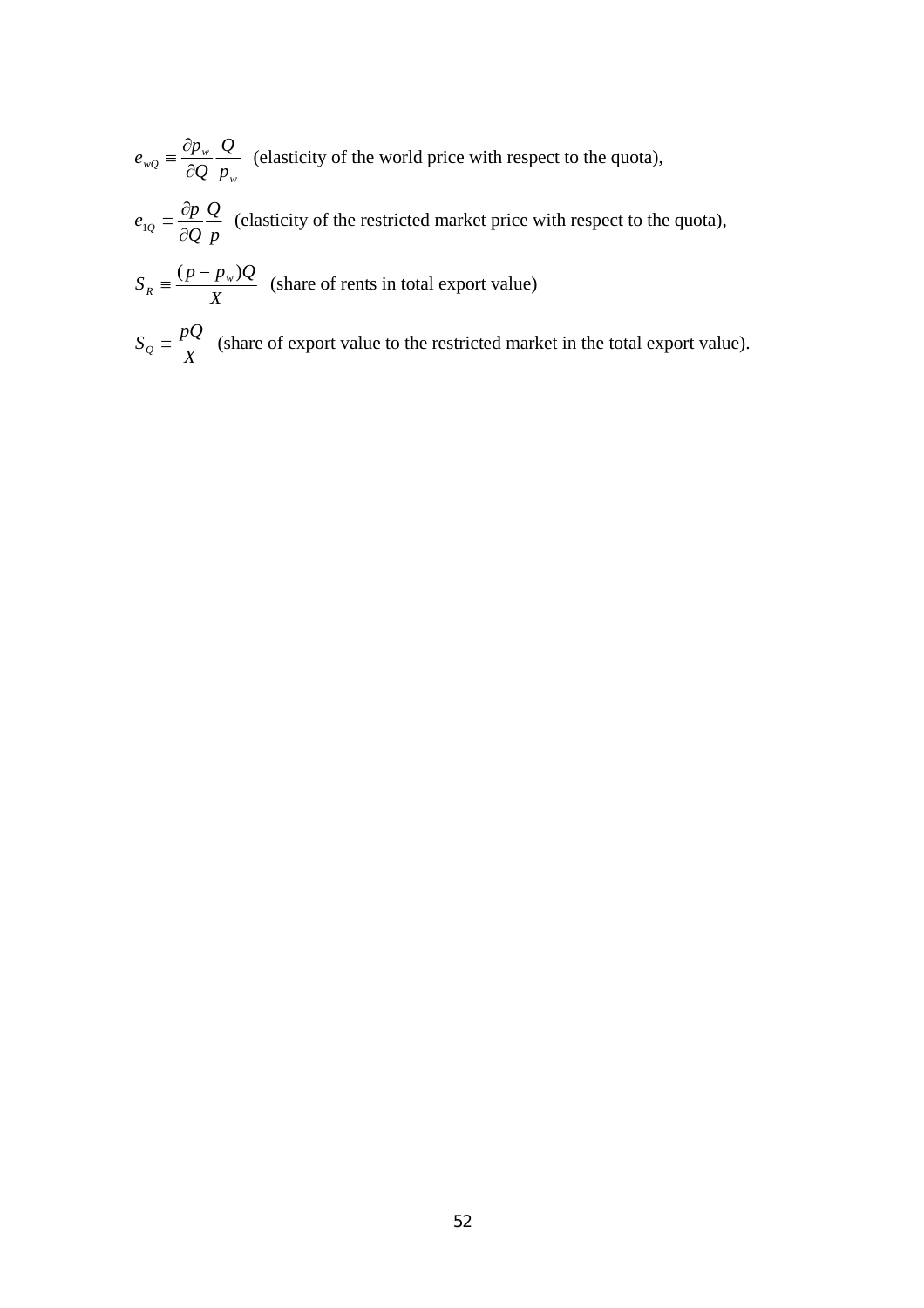# **Appendix B**

# **A model of investment share dynamics with "synergy effect"**

The model below, drawing on Yoshida (2002), captures the dynamism and not the structure of firms' investment behavior. Suppose that firms have two alternative choices, i.e., investing in "country A" (referring to ASEAN) or in "country C" (China) for setting up their production facilities. The total amount of investment is fixed at 2*I* (2 times *I* for the sake of later convenience). Then the following equations

$$
i_A + i_C = 2I \tag{B.1}
$$

$$
i_A - i_C = 2i \tag{B.2}
$$

$$
i_A = I + i \tag{B.3}
$$

$$
i_B = I - i \tag{B.4}
$$

When *i* is positive, investment in country A accounts for more than half of the total amount of investment, 2*I*. The most important feature of the synergy effect is that the probability of investment moving from one country to the other depends explicitly on the current level of  $i$ . Thus,

 $p_{cA}(i)$ : the probability of an investor's moving from country A to country C;  $p_{AC}(i)$ : the probability of an investor's moving from country C to country A; The probability distribution at time *t* is defined as

$$
p[i_A, i_C; t] = p(i; t) \tag{B.5}
$$

Then

$$
\sum_{i=-N}^{N} p(i; t) = 1
$$
 (B.6)

The time profile of the probability distribution can be expressed as:

$$
\frac{dp(j;t)}{dt} = \sum_{k} [w(j \leftarrow k) p(k;t) - w(k \leftarrow j) p(j;t)] \tag{B.7}
$$

where

 $w(j \leftarrow k)$ : transition probability from state k to j. For (B.6) to hold,

$$
\frac{d}{dt}\sum_{j} p(j;t) = \sum_{jk} [w(j \leftarrow k) p(k;t) - w(k \leftarrow j) p(j;t)] = 0
$$
\n(B.8)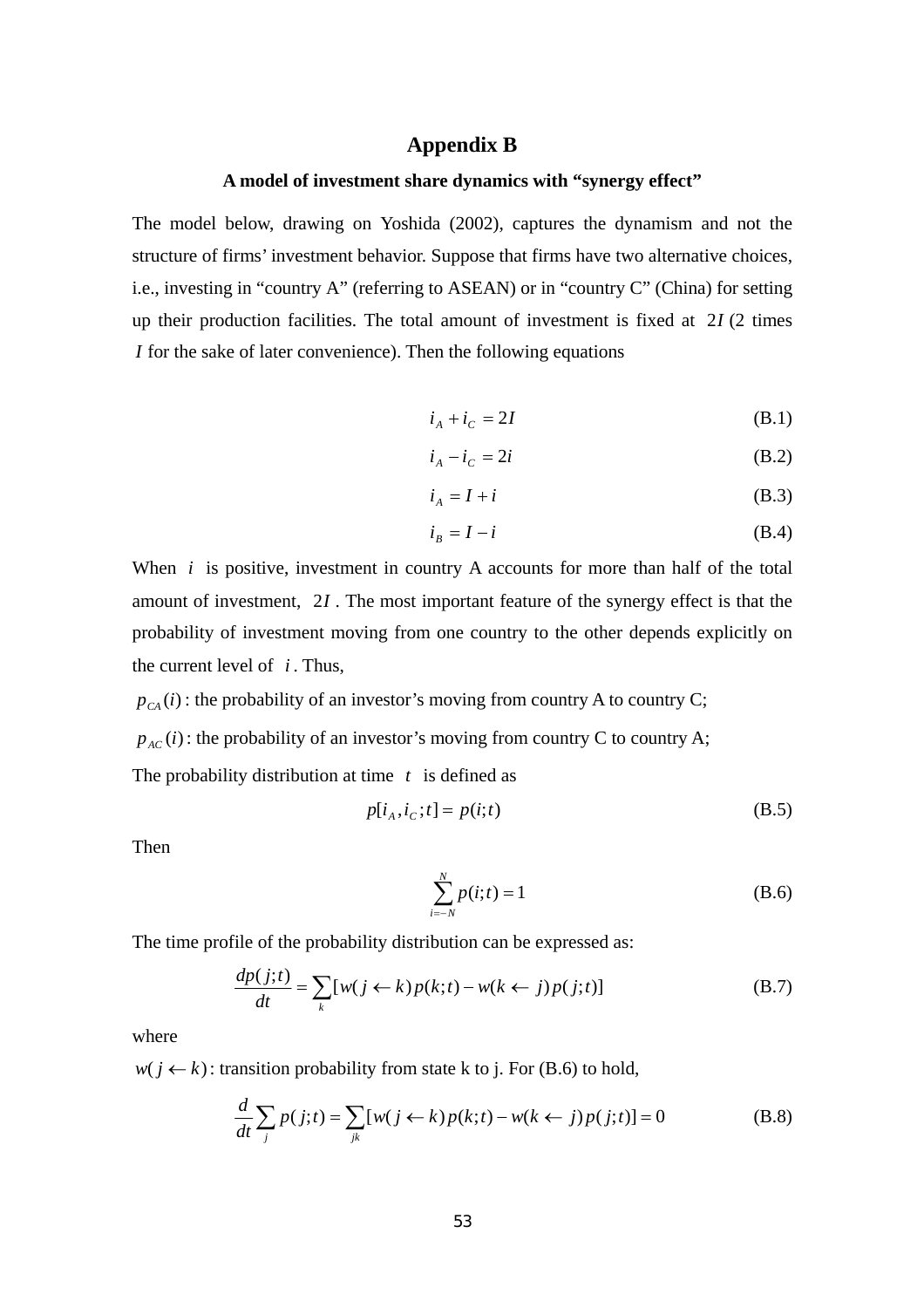A one-unit increase in the number of investors in Country A corresponds to the following:

$$
w(i + 1 \leftarrow i) \equiv w \uparrow (i) = i_{C} p_{AC}(i) = (I - i) p_{AC}(i)
$$
 (B.9)

$$
w(i-1 \leftarrow i) \equiv w \downarrow (i) = i_A p_{CA}(i) = (I+i) p_{CA}(i)
$$
 (B.10)

$$
w(i+1 \leftarrow i-1) = 0 \tag{B.11}
$$

The time profile of the probability distribution can therefore be rewritten as:

$$
\frac{dp(i;t)}{dt} = [w \downarrow (i+1)p(i+1;t) - w \downarrow (i)p(i;t)] + [w \uparrow (i-1)p(i-1;t) - w \uparrow (i)p(i;t)]
$$
\n(B.12)

Taylor series expansion of this equation yields:

$$
\frac{\partial p(i;t)}{\partial t} = \Delta i \frac{\partial}{\partial i} [w \downarrow (i) p(i;t)] + \frac{(\Delta i)^2 \partial^2}{2\partial i^2} [w \downarrow (i) p(i;t)]
$$

$$
- \Delta i \frac{\partial}{\partial i} [w \uparrow (i) p(i;t)] + \frac{(\Delta i)^2 \partial^2}{2\partial i^2} [w \uparrow (i) p(i;t)] \tag{B.13}
$$

Setting  $\Delta i = 1$ ,

$$
\frac{\partial p(i;t)}{\partial t} = -\frac{\partial}{\partial i} \{ [w \uparrow (i) - w \downarrow (i)] p(i;t) + \frac{1}{2} \frac{\partial^2}{\partial i^2} \{ [w \uparrow (i) + w \downarrow (i)] p(i;t) \}
$$
(B.14)

Transforming variables as:

$$
x = \frac{i}{I} \text{ (share of i in total investment, } I); \ \ \Delta x = \frac{\Delta i}{I} = \frac{1}{I} = \varepsilon \text{ ; } \ P(x;t) = Ip(i;t) = Ip(Ix;t) \text{ ; }
$$

and normalizing this as:

$$
\int P(x;t)dx \approx \sum_{x=-1}^{1} P(x;t)\Delta x = \sum_{i=-1}^{1} p(i;t) = 1
$$
, the following "Fokker-Planck equation" can

be obtained:

$$
\frac{\partial P(x;t)}{\partial t} = -\frac{\partial}{\partial x} \{ [W \uparrow (x) - W \downarrow (x)] P(i;t) + \frac{\varepsilon}{2} \frac{\partial^2}{\partial x^2} \{ [W \uparrow (x) + W \downarrow (x)] P(x;t) \} \quad (B.15)
$$

where

$$
w \uparrow (i) = I(1-x) p(Ix) = IW \uparrow (x)
$$
  

$$
w \downarrow (i) = I(1+x) p(Ix) = IW \downarrow (x).
$$

The crucial assumption of a synergy effect under increasing returns is: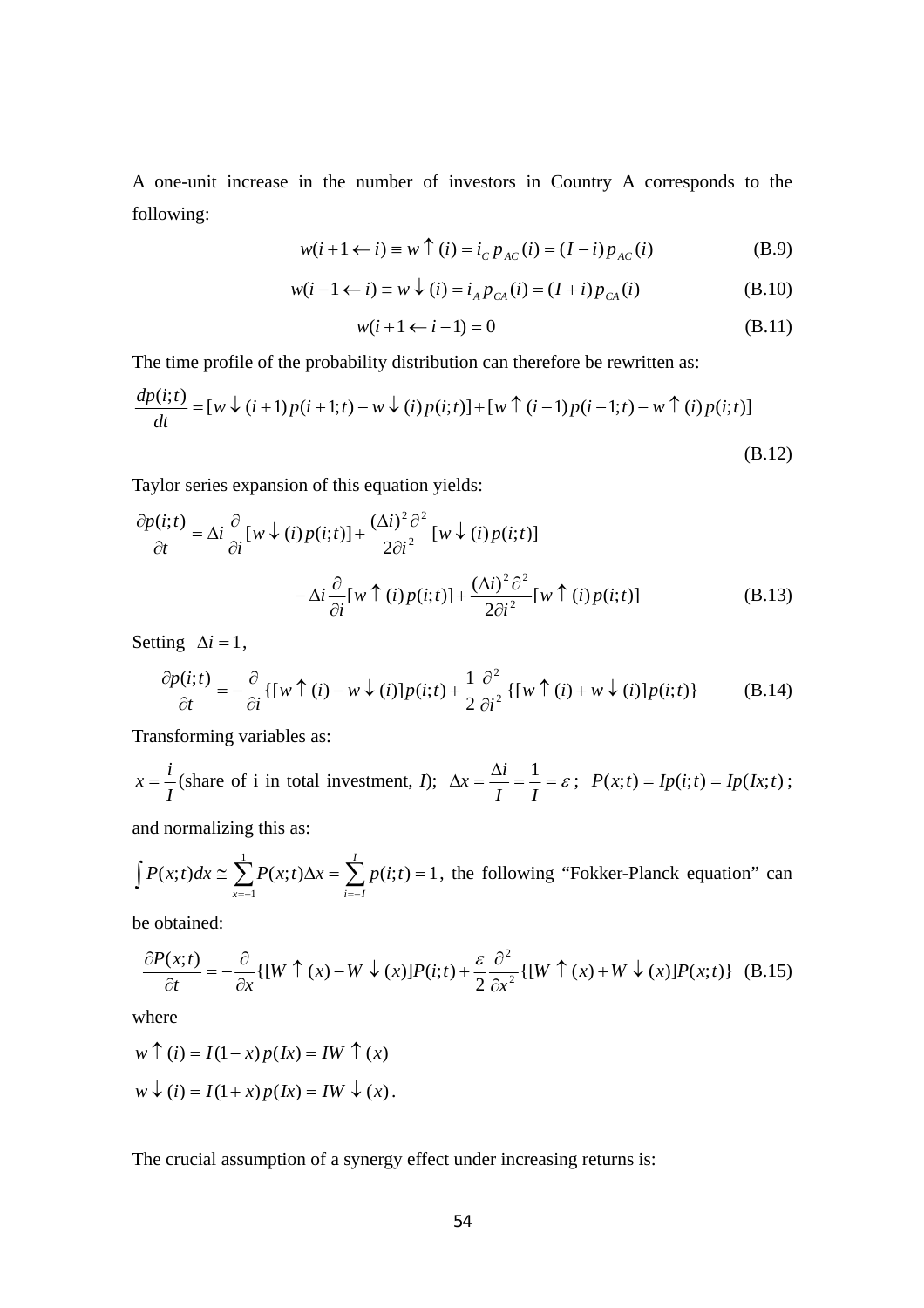$W \uparrow (x) = v(1-x) \exp(\alpha + \beta x);$ 

 $W \downarrow (x) = v(1+x) \exp\{-(\alpha + \beta x)\};$ 

that is, a larger *x* is associated with even larger *x*. In this postulate,  $\beta$  measures the extent to which investors are influenced by other investors.

A stationary solution (for large *I*) can be obtained as:

$$
x = \tanh(\alpha + \beta x) = \frac{\exp(\alpha + \beta x) - \exp\{-(\alpha + \beta x)\}}{\exp(\alpha + \beta x) + \exp\{-(\alpha + \beta x)\}}
$$
(B.16)

If  $0 < \beta < 1$ , there is only one stationary state. If  $\beta \ge 1$ , there are multiple stationary states, that is, both ASEAN and China have the possibility to become the hub of textile production and export. Figure C.1 depicts this property of multiple stationary states: As Beta ( $\beta$ ) becomes larger than 1, the graph  $y = \tanh(\alpha + \beta x)$  become bent more, to have three intersections with the straight line  $y = x$ . Since the intersection(s) of *y* = tanh( $\alpha + \beta x$ ) and *y* = *x* correspond(s) to the solution(s) of (B.16), a larger  $\beta$ allows for multiple solutions.



**Figure B.1 Graph of**  $y = \tanh(\alpha + \beta x)$  with different values of Beta( $\beta$ )

The above Fokker-Planck equation (B.15) is equivalent to the following stochastic process:

$$
dx = b(x)dt + \varepsilon \sigma(x)dW(t)
$$
 (B.17)

where

$$
b(x) = W \uparrow (x) - W \downarrow (x) = 2v(\sinh(\alpha + \beta x) - x \cosh(\alpha + \beta x))
$$
 (B.18)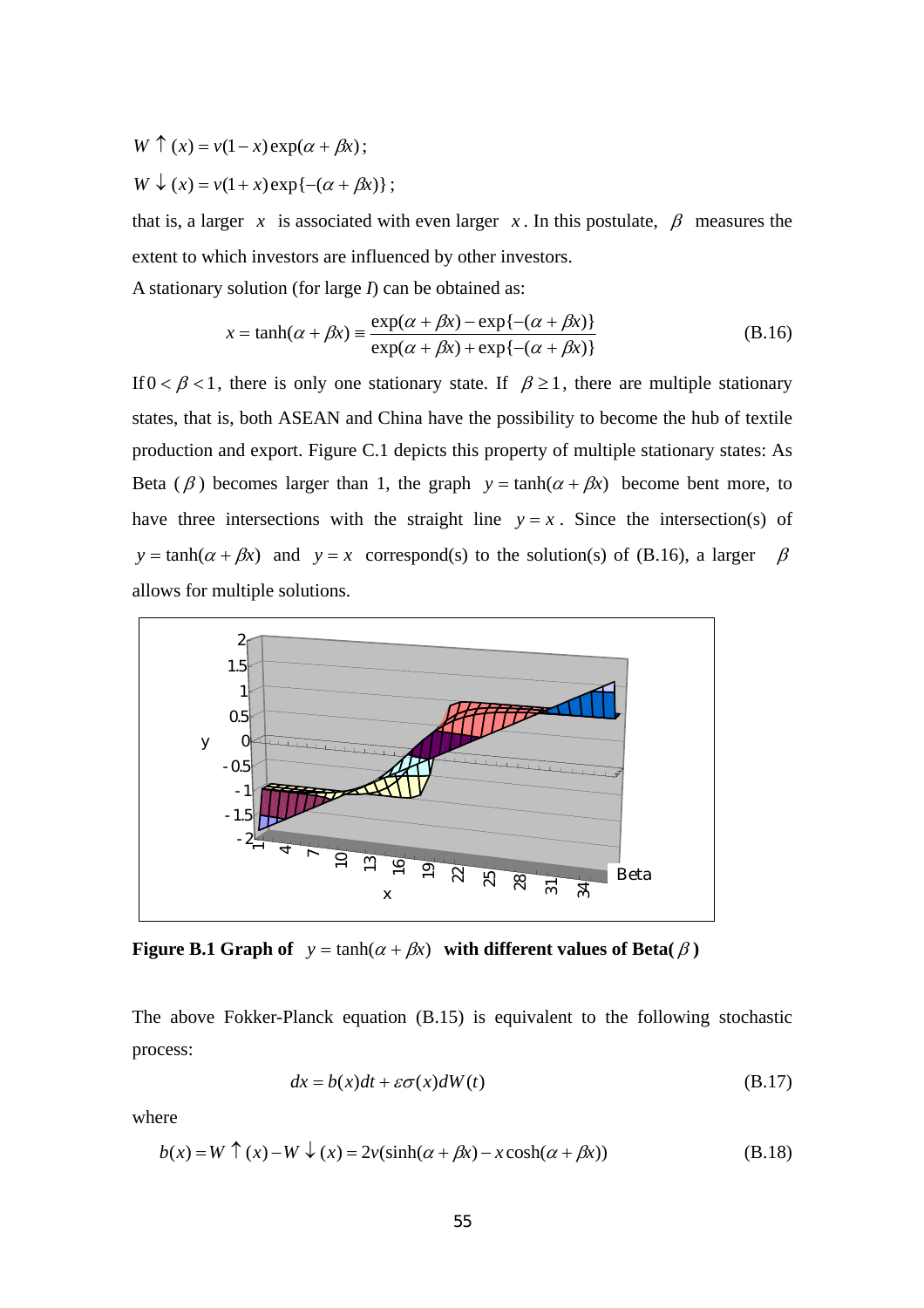$$
\sigma(x) = \sqrt{W \uparrow (x) + W \downarrow (x)} = \sqrt{2\nu(\cosh(\alpha + \beta x) - x \sinh(\alpha + \beta x))}
$$
(B.19)

 $dW(t)$ : Wiener (Brownian) process with zero mean;

 $sinh(x) \equiv e^x - e^{-x}$ ;  $cosh(x) \equiv e^x + e^{-x}$ ;  $cosh(x)$  $\tanh(x) \equiv \frac{\sinh(x)}{1+x}$ *x*  $f(x) = \frac{\sinh(x)}{1}$ .

A simulation analysis of (B.18) yields Figures B.2 and B.3: the single stochastic process  $(B.17)$  can, depending on particular realizations of  $dW(t)$  and their increasing magnitude because of (B.18) and (B.19), lead to increasing  $x$  or decreasing  $x$ . Thus, either ASEAN-hub scenario or China-hub scenario is conceivable in terms of textile production, through this "self-organization through synergy effect". This theoretical prediction, in line with Haken (2000), Yoshida (1987, 2003), Nishikimi (2000) and Mori (2002), conforms to "bandwagon effects", "demonstration effects" in microeconomic theory and to "domino effects" in trade theory.

The above model highlights the important role of stochastic, or unintended fluctuations in economic variables. Witness also the two experiences of FDI surge into ASEAN economies starting in 1986 right after the Plaza Accord of 1985, and the Asian financial crisis in 1997. In both cases, firms and investors behaved proactively, or according to how others were behaving, right after the realizations of those "stochastic" economic events.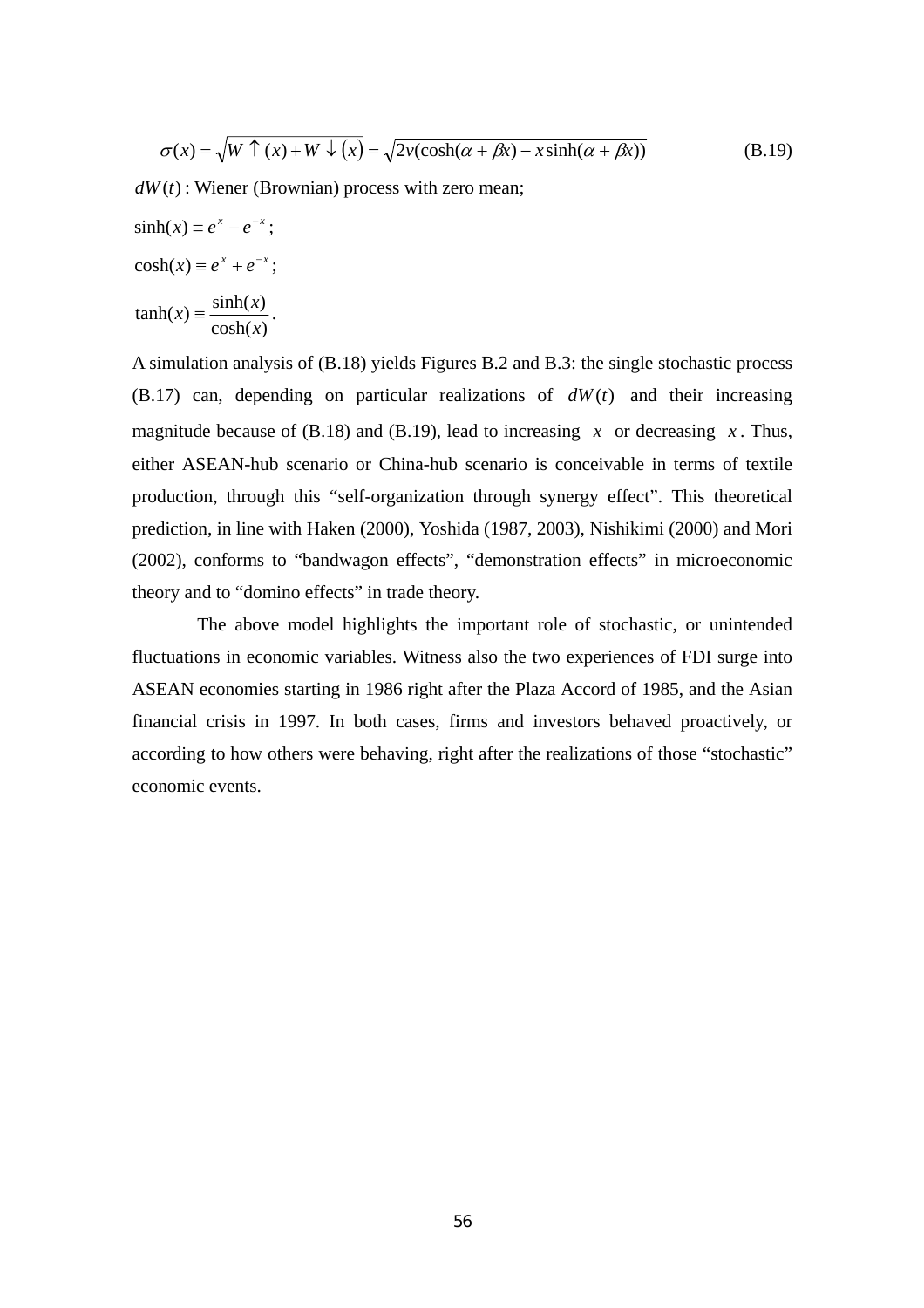

**Figure B.2 Simulation of (B.17): a sample path of increasing x** 



**Figure B.3 Simulation of (B.17): a sample path of decreasing x**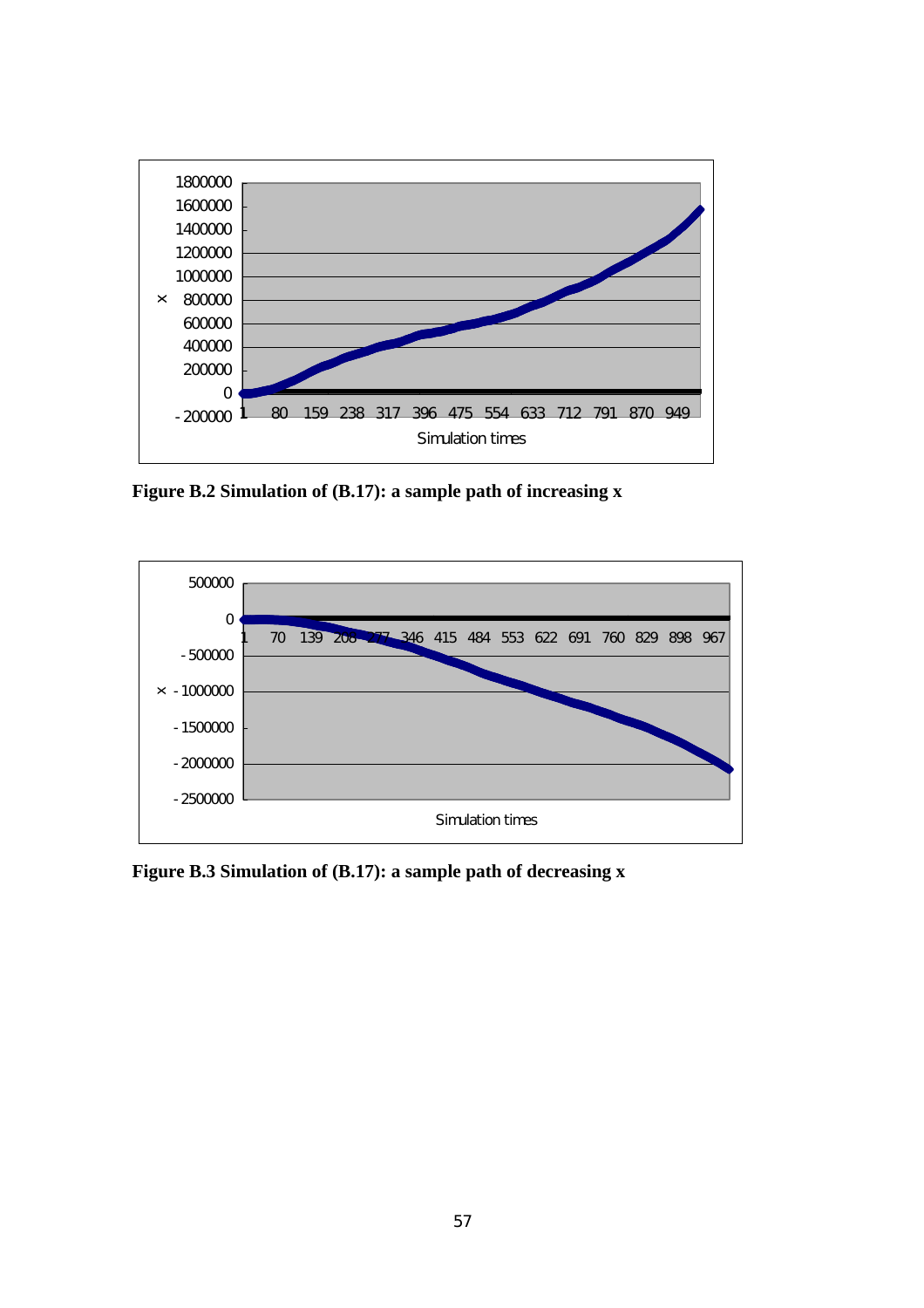# **References**

- Anson, Robin (2002), "World Capacities and Shipments of Textile Machinery", *Textile Outlook International*, July-August, pp.120-157.
- Aoki, Masahiko (2001) ,*Toward a Comparative Institutional Analysis*, Cambridge, MA: The MIT Press.
- Aoki, Masanao. (1996) *New Approaches to Macroeconomic Modeling: Evolutionary Stochastic Dynamics, Multiple Equilibria, and Externalities as Field Effects*, Cambridge, U.K.: Cambridge University Press.
- Aoki, Masanao (2001) ,M*odeling Aggregate Behaviour and Fluctuations in Economics: Stochastic View of Interacting Agents*, Cambridge, U.K.: Cambridge University Press.
- Arthur, B. (1986) ,"Industry Location Patterns and the Importance of History", Paper No. 84, Center for Economic Policy Research, Stanford University.
- Bhagwati, Jagdish, Pravin Krishna, and Arvind Panagaria (eds.) (1999) ,*Trading Blocs: Alternative Approaches to Analyzing Preferential Trade Agreements*, Cambridge, Mass: The MIT Press.
- Dixit, A. K. and R. S. Pindyck (1994), *Investment under Uncertainty*, Princeton, New Jersey: Princeton University Press.
- Dunning, J. H. (1992), *Multinational Enterprises and the Global Economy*, Wokingham, England: Addison-Wesley Publishing.
- EURATEX (European Apparel and Textile Organisation) (2003), *General Economic Situation in 2002: Short Term Prospects*, Bulletin 2003/2.
- Georgesçu-Roegen, N. (1971), *The Entropy Law and the Economic Process*, Cambridge, MA: Harvard University Press.
- Haken, Hermann (2000), *Information and Self-Organization: A Macroscopic Approach to Complex Systems*, Second Enlarged Edition, Berlin: Springer.
- Hertel, Thomas W. (1997), (ed.) *Global Trade Analysis: Modeling and Applications*, New York: Cambridge University Press.
- Kajita, Akira (2002), "FTA no Keizai Koka" (Economic Impacts of FTA) in JETRO (2002).
- Ishido, Hikari (2003), "Economic Determinants of Foreign Direct Investment by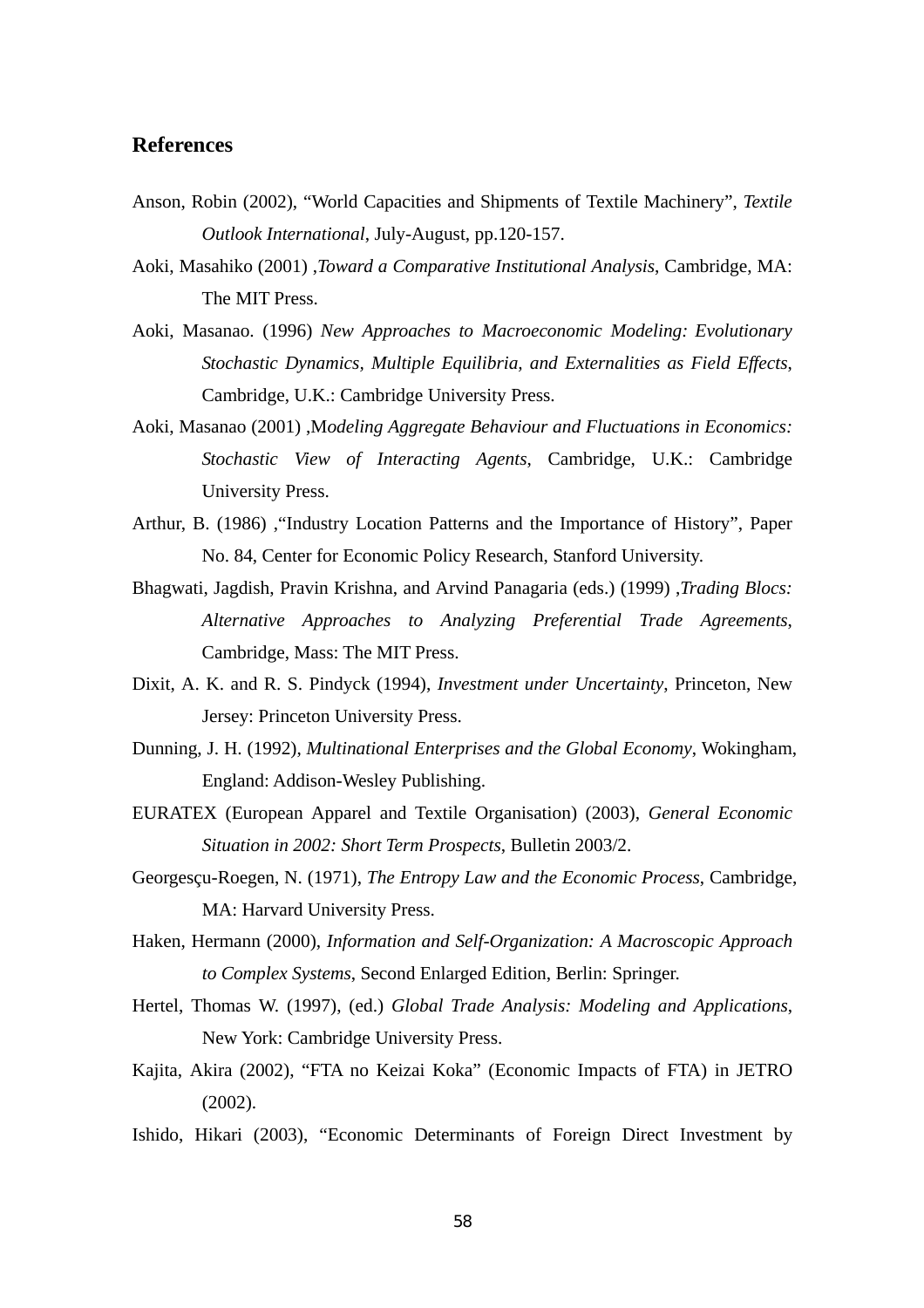Multinational Firms: The Case of Malaysia", PhD dissertation, School of Oriental and African Studies, University of London.

- Ishido, Hikari (2003), *Economic Determinants of Foreign Direct Investment by Multinational Firms: The Case of Malaysia*, Ph.D. dissertation, University of London.
- JCFA (Japan Chemical Fibers Association) (2002), *Sekai no sen-i hin boeki kozo no henka no yosoku* (Prediction of change in trade patterns for the word's textile products), JCFA.
- JCFA (Japan Chemical Fibers Association) (2003), *Tekisutairu Handobukku 2004* (Textile Handbook 2004), JCFA.
- JETRO (Japan External Trade Organization) (2002), *FTA Gaidobukku* (FTA Guidebook),
- JETRO (Japan External Trade Organization) (2003), *Boeki Toshi Hakusho* (White Paper of Trade and Investment), Tokyo: JETRO.
- Khanna, Sri Ram and the IBC Research Team (2002a), "Trends in US Textile and Clothing Imports", *Textile Outlook International*, May-June, pp.67-129.
- Khanna, Sri Ram and the IBC Research Team (2002b), "Trends in EU Textile and Clothing Imports", *Textile Outlook International*, July-August, pp.62-119.
- Kohsaka, Akira and Koichi Ohno (eds.) (2002), *Aratana Kaihatsu Senryaku o Motomete* (A Quest for a New Development Strategy), IDE Research Series No.526, IDE-JETRO (Institute of Developing Economies, Japan External Trade Organization).
- Maruya, Toyojiro (ed.) (2001), Ajia Kokusai Bungyo Saihen to Gaikoku Chokusetu Tosih no Yakuwari (Restructuring of Asia's international division of labor and the role of foreign direct investment), Chiba: IDE-JETRO (Institute of Developing Economies, Japan External Trade Organization).
- Mayumi, Kozo (2001), *The Origins of Ecological Economics: The Bioeconomics of Georgescu-Roegen*, London: Routledge.
- Mori, Soya (2002) "Fukuzatukei to Keizai Seisaku: Atarashii Tojokoku no Sangyoseisaku no Arikata wo Megutte" (New Directions of Development Policy: From the Viewpoint of Complexity) in Kohsaka and Ohno (2002).

Nishikimi, Koji (2000), "Keizai Hatten niokeru Chiriyoin" (Geography in Economic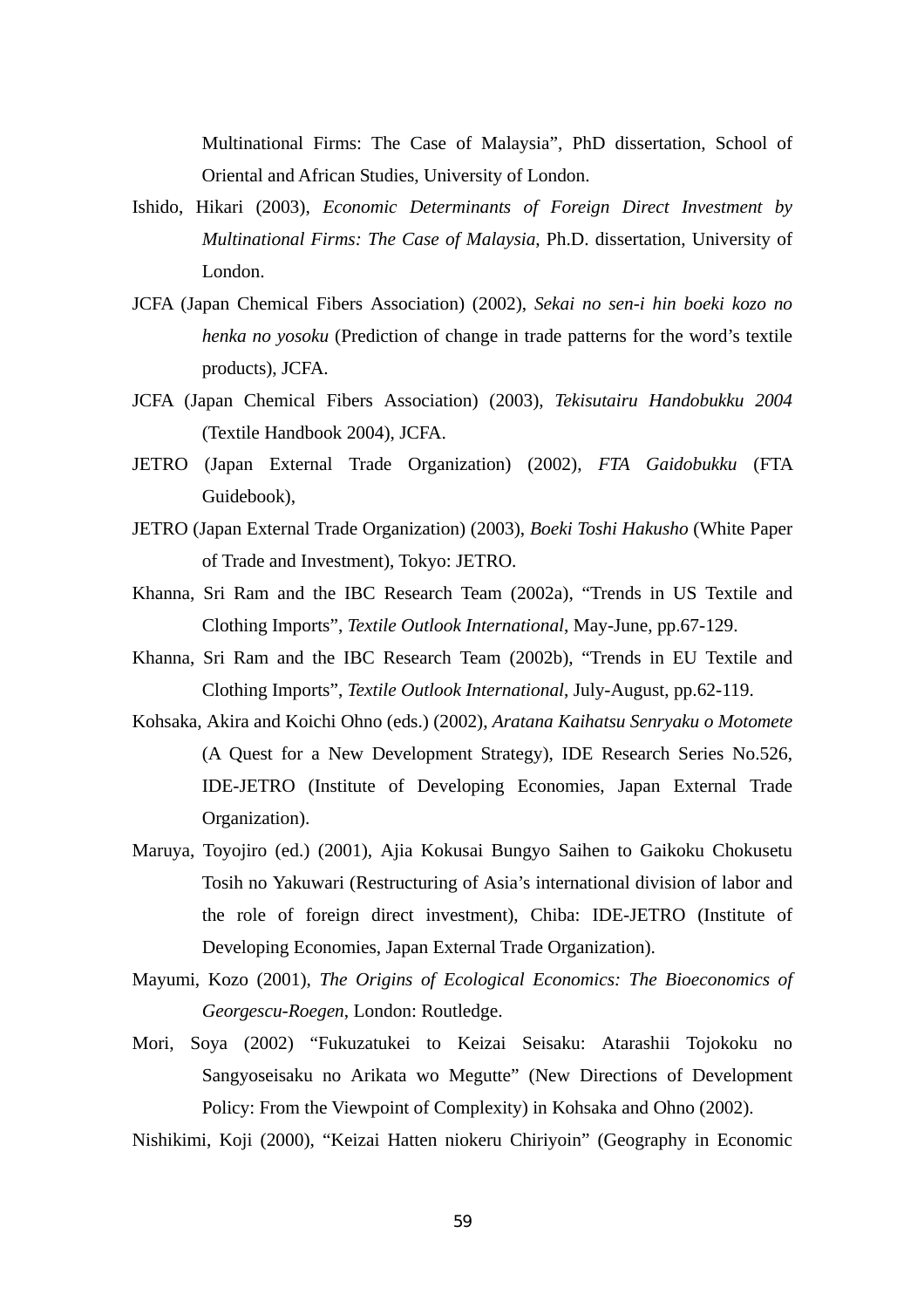Development) in Ohno and Nishikimi (2000).

- Ohno, Koichi and Koji Nishikimi (2000), *Kaihatsu Senryaku no Saikento: Kadai to Tenbo* (Reconsideration of Development Strategies: Issues and Prospects), IDE Research Series No.507, Chiba: IDE-JETRO (Institute of Developing Economies, Japan External Trade Organization).
- Okamoto, Jiro (ed.) (2003), *Whither Free Trade Agreements?: Proliferation, Evaluation and Multilateralization*, Chiba: Institute of Developing Economies, Japan External Trade Organization.
- Panagariya, Arvind and Rupa Duttagupta (2002), "Politics of Free Trade Areas: Tariffs Versus Quotas", *Journal of International Economics*, 58, pp.413-427.

Penrose, E. (1959), *The Theory of the Growth of the Firm*, Oxford: Basil Blackwell.

- Seki, Mitsuhiro (ed.) (2001), Ajia No Sangyo Syuseki (Industrial Agglomeration in Asia), Chiba: IDE-JETRO (Institute of Developing Economies, Japan External Trade Organization).
- Urata, Shujiro (ed.) (2002), *Jiyu Boeki Kyotei FTA Gaidobukku* (Free Trade Agreement Guidebook), Japan External Trade Organization (JETRO).
- Vernon, R. (1966), "International Investment and International Trade in the Product Cycle", *Quarterly Journal of Economics*, 80, pp. 190-207.
- Williamson, O. (1985), *The Economic Institutions of Capitalism: Firms, Markets, Relational Contracting*, New York: The Free Press.
- Yamamoto, Gen (2003), "Evaluating the Logics of FTA Formations in International Economics: Economic Rational Consequence of Strategic Interactions" in Jiro Okamoto (2003).
- Yamazawa, Ippei (1993), "Trade Policy Issues in the Asian-Pacific Region: The Case of the Textile and Clothing Industry", *Asian-Pacific Economic Literature* Vol.7, No.1, May, pp.1-8.
- Yamazawa, Ippei (2001), *Ajia Taiheiyo Keizai Nyumon* (Japanese) (Introduction to Asia-Pacific Economy), Tokyo: Toyo Keizai Shinposha.
- Yang, Yongzheng, Will Martin and Koji Yanagishima (1997), "Evaluating the Benefits of Abolishing the MFA in the Uruguay Round Package" in Hertel (1997).
- Yoshida, Kazuo (ed.) (2002), *Fukuzatukei Keizaigaku Eno Apurochi* (Approach to Complexity Economics), Tokyo: Toyokeizai Shiposha.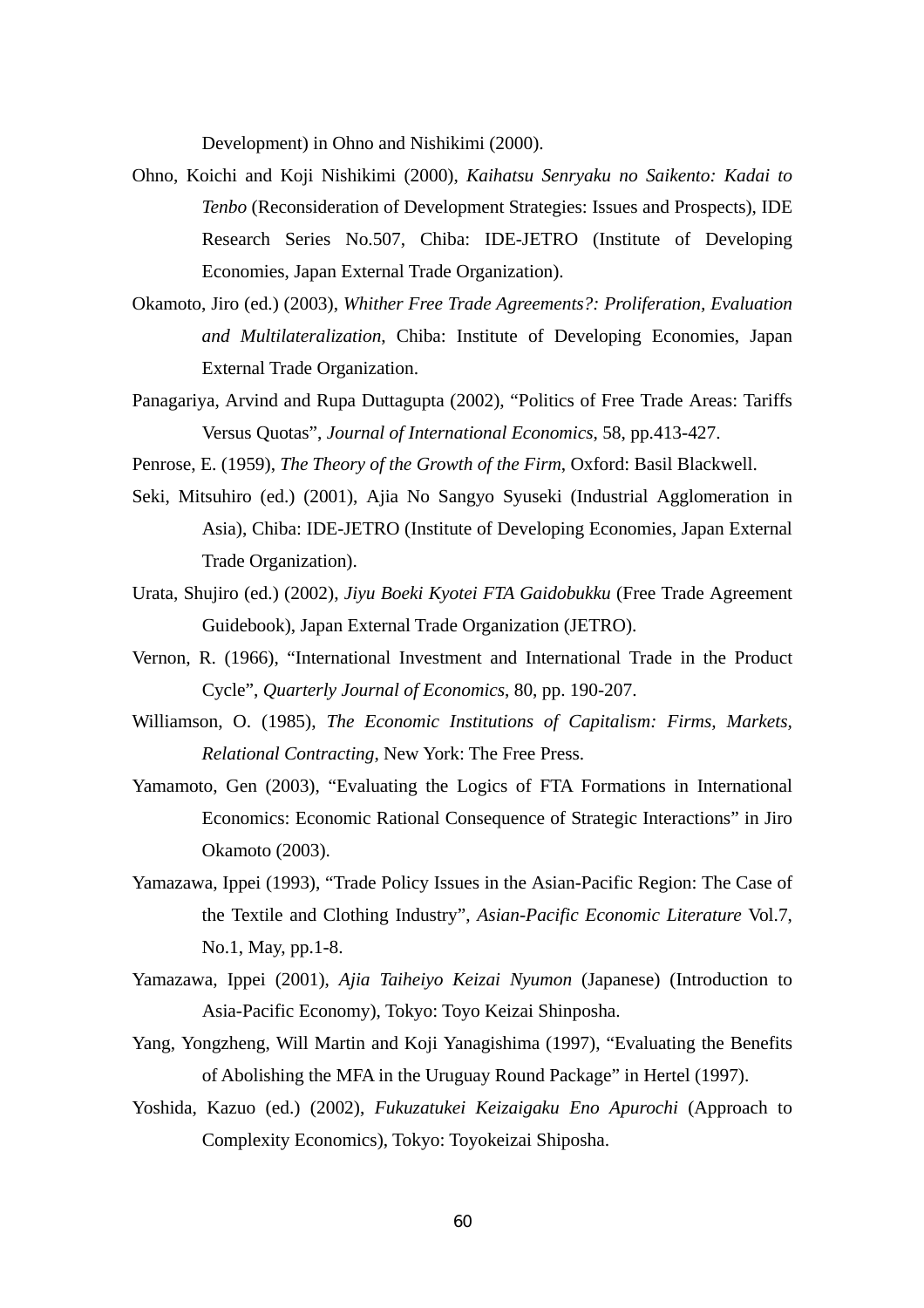### **List of Publications from the IDE APEC Study Center**

#### **FY 1995/96**

#### **IDE APEC Study Center Working Paper Series**

- No.1 Hiroki Kawai and Iwao Tanaka, "Measuring the Cost of Protection in Japan"*, 1990*.
- No.2 Fumio Yoshino, "Trade Impediments of Agricultural Products and Food".
- No.3 Haruko Yamashita, "Factors Affecting Domestic Price Differentials in the Japanese Fisheries and Marine Products".
- No.4 Kunihiro Ohishi, "Factors Affecting Domestic Price Differentials in the Petroleum Products".
- No.5 Hideki Ishikawa, "Factors Affecting Domestic Price Differentials in the Japanese Electric and Electronic Machinery Products".
- No.6 Akiko Hirano, "Legal Aspects of the Institutionalization of APEC".
- No.7 Tatsushi Ogita, "The APEC Policy-Making Process in Japan".
- No.8 Jiro Okamoto, "An Approach towards Australia's Foreign Economic Policy Making Process".

#### **FY 1996/97**

#### **1. Report**

#### *The View of Economic and Technology Cooperation in APEC*  Edited by Keiji Omura

| Chapter I   | General Perspective on the Economic And Technology Cooperation of APEC    |
|-------------|---------------------------------------------------------------------------|
|             | (by Keiji Omura)                                                          |
| Chapter II  | Trade Flow and Foreign Direct Investment in APEC Region (by Satoru        |
|             | Okuda)                                                                    |
| Chapter III | Constant-Market Share Analysis and Open Regionalism: A Study Suggestion   |
|             | (by Hiroya Ichikawa)                                                      |
| Chapter IV  | Development and Stability of the Asia-Pacific Regional Market: How to     |
|             | Stabilize the Development Path of the East-Asian Market by Establishing a |
|             | Framework for Better Risk Management (by Toshihiko Kinoshita)             |
| Chapter V   | Human Development in the Case of Small and Medium Sized Enterprises (by   |
|             | Tomohiro Uchida)                                                          |
| Chapter VI  | APEC Cooperation for Adjustment toward Emerging Problems (by Masatake     |
|             | Wada)                                                                     |
| Chapter VII | Japan's ODA and APEC (by Takeshi Mori)                                    |
|             |                                                                           |

#### **2. IDE APEC Study Center Working Paper Series**

- No.1 Shigeru Itoga, "Labor Issues and APEC Liberalization".
- No.2 Jiro Okamoto, "Asian Regionalism and Japan".
- No.3 Jiro Okamoto, "Foreign Economic Policy Making in Australia: Analytical Framework and the Role of the State".
- No.4 Shigeki Higashi, "Economic Policy and the Growth of Local Manufactures in Thailand".
- No.5 Tatsushi Ogita, "The Origins of Contrasting Views on APEC".
- No.6 Daisuke Takoh, "China's APEC Policy and the Accession to the WTO".
- No.7 Tatsushi Ogita and Daisuke Takoh, " The Making of the Osaka Action Agenda and Japan's Individual Action Plan".
- No.8 Hiroki Tohya, "TRIPs and Policies of APEC on Intellectual Property Rights: Economic Theory and Political Reality".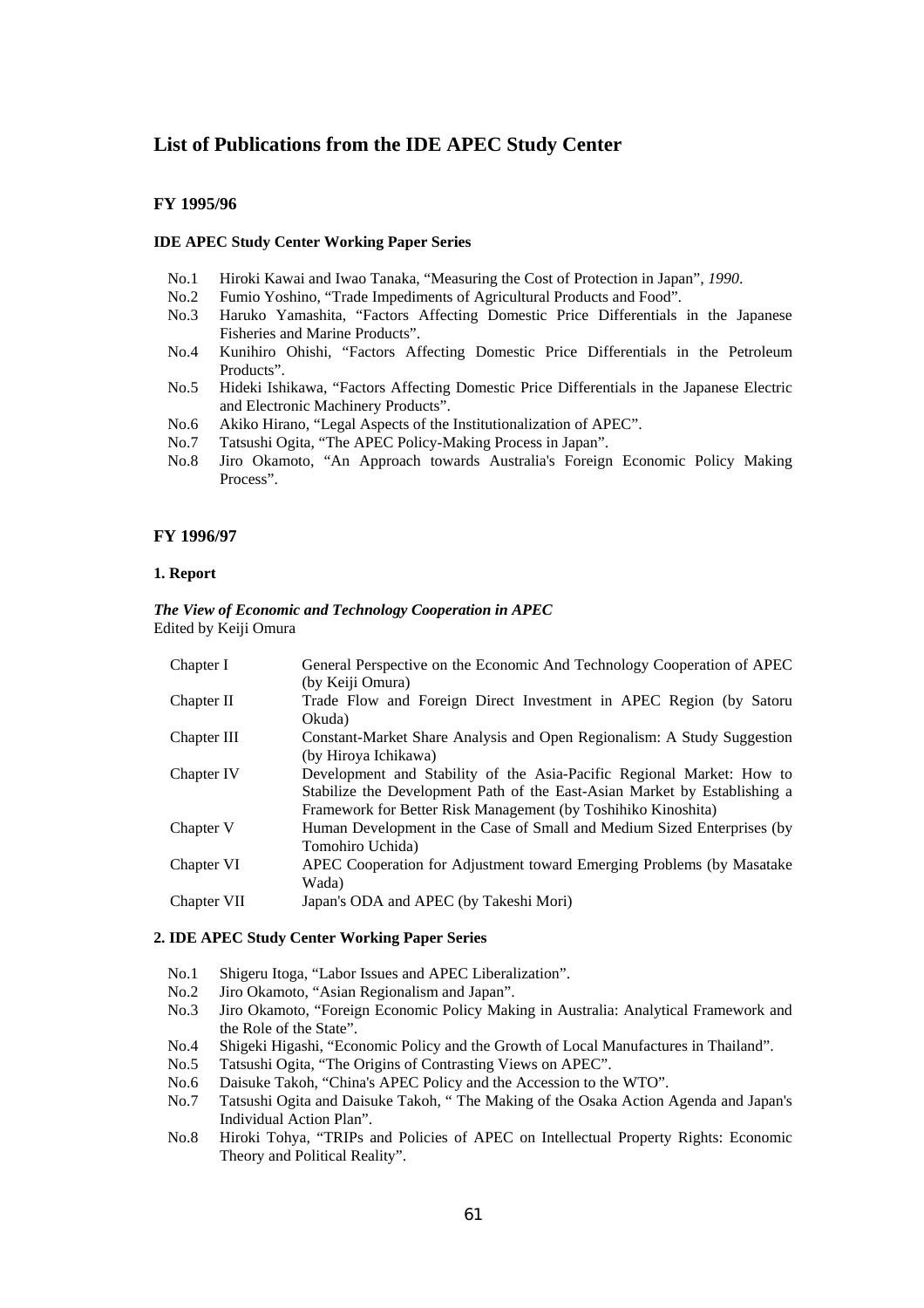- No.9 Ippei Yamazawa, "APEC's Liberalization and Impediments in Japan: Overview of Services Trade".
- No.10 Kunihiro Ohishi, "Survey of Impediments to Trade and Investment in Japan -Distribution Services".
- No.11 Hidenobu Okuda, "Impediments in Japanese Banking Industry".
- No.12 Tsutomu Chano, "Impediments to Service Trade in the Insurance Sector".
- No.13 Masanao Terashima, "Trade and Investment Barriers, and Domestic-Foreign Price Differentials in Transport Services".
- No.14 Schunichi Hiraki, "Impediments in Construction and Engineering Services".
- No.15 Haruko Yamashita, "Trade Impediments and Domestic Price Differentials in the Japanese Telecommunications Sector".
- No.16 Kazuhiko Yokota, "Impediments to International Service Transactions in the Health-related and Social Services Sector".
- No.17 Shujiro Urata and Hiroki Kawai, "The Cost of Regulation in the Japanese Service Industries".
- No.18 Marina Fe B. Durano, "Barriers to Cross-Border Provision of Services within the APEC: with a Focus on the Movement of Persons".
- No.19 Kahlil Rowter, "Training as a Vehicle for Enhanced Growth: A Study of Human Resource Development Needs for Enhanced Investment and Cooperation among APEC Members".
- No.20 Li Kun Wang , "The Effect and Strategy of Trade Liberalization for China".
- No.21 Zhao Jiang Lin, "Openness of China's Manufacturing Sectors and Its APEC Policy".

#### **3. Reports of Commissioned Studies**

- Center for APEC Studies, Nankai University, *Economic Policy in APEC: The Case of China Policy*.
- Institute of Economics and Social Research, Faculty of Economics, University of Indonesia, *Economic Policy in APEC: The Case of Indonesia*.
- Philippine Institute for Development Studies, *Economic Policy in APEC: The Case of the Philippines*.
- Faculty of Economics, Chulalongkorn University, *Economic Policy in APEC: The Case of Thailand*.

#### **FY 1997/98**

#### **1. Report**

#### *Deepening Economic Interdependence in the APEC Region*  Edited by Keiji Omura

| Overview    | (by Keiji Omura)                                                           |
|-------------|----------------------------------------------------------------------------|
| Chapter I   | Deepening Economic Interdependence in the APEC Region: Boom and            |
|             | Vulnerability through Trade Linkages (by Hiroshi Osada)                    |
| Chapter II  | Can a Sub-regional Group Enhance the Tie?: with Emphasis on East Asia (by  |
|             | Satoru Okuda)                                                              |
| Chapter III | The Background and Causes of the Current Financial Crisis in Indonesia (by |
|             | Masaaki Komatsu)                                                           |
| Chapter IV  | ASEAN's Relationships with America (by Takeshi Aoki)                       |
| Chapter V   | The Historical Development of Australia-ASEAN Relations: Implications for  |
|             | APEC into the Year 2000 (by Jiro Okamoto)                                  |
| Chapter VI  | Industrial Policies and Trade Liberalization: The Automotive Industry in   |
|             | Thailand and Malaysia (by Mai Fujita)                                      |
| Appendix    | China's Policy for the Liberalization of Trade and Investment through the  |
|             | APEC/IAP and Negotiations for the Accession to the WTO in 1997 (by         |
|             |                                                                            |
|             | Daisuke Takoh)                                                             |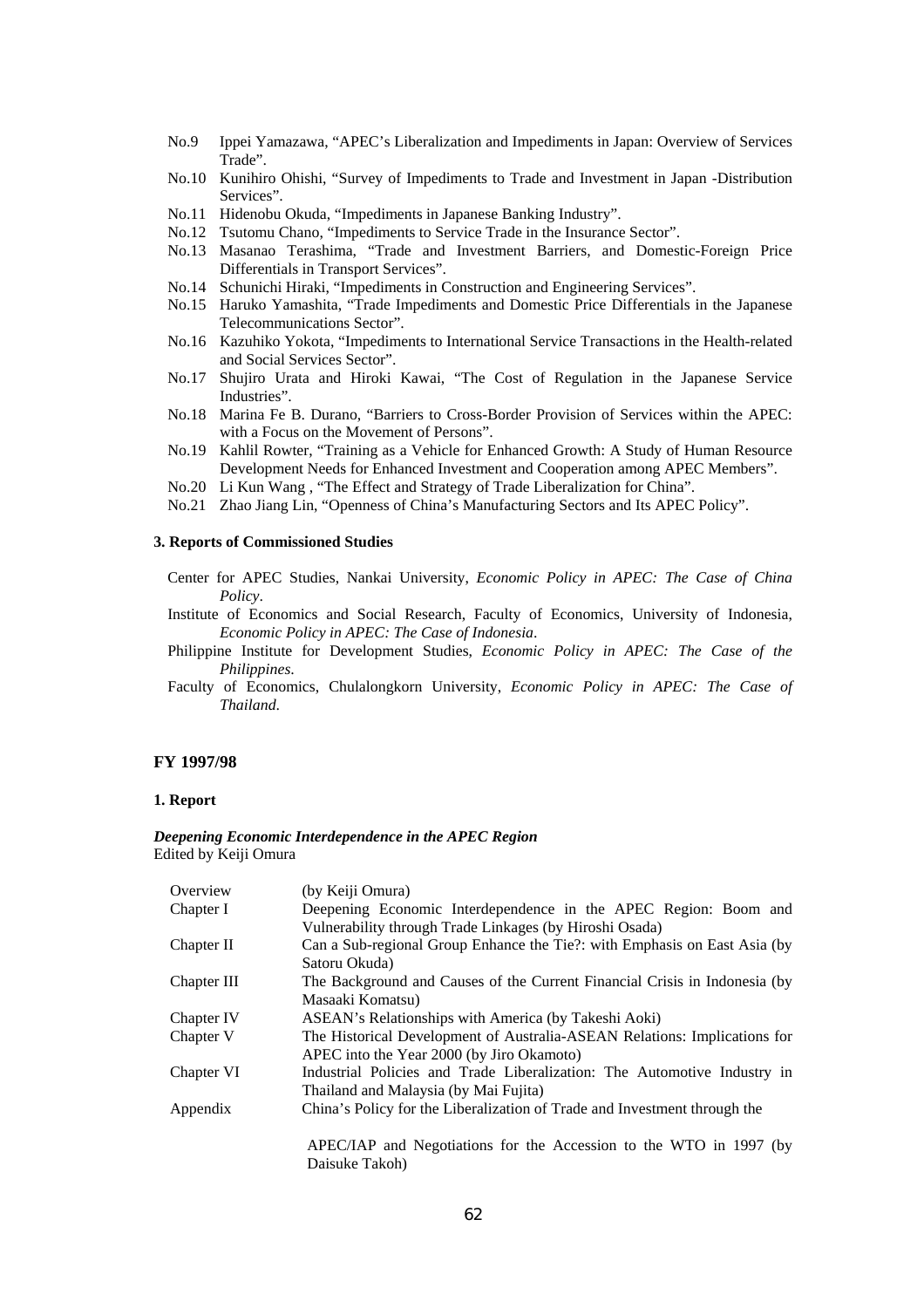#### **2. IDE APEC Study Center Working Paper Series**

- No.1 Akira Kuroda, "Stakes in Common: APEC's Technological Cooperation".
- No.2 Shigeru Itoga, "The Challenge to the Enhancement of Technological Level of Thai Industry".
- No.3 Atsusuke Kawada, "Current Situation and Outlook for Economic and Technical Cooperation among Developing Countries in APEC: Singapore Cooperation toward Neighbouring Asian Developing Countries".
- No.4 Shunji Karikomi, "The Development Strategy for SMEs in Malaysia".
- No.5 Nobuhiro Horii, "APEC Cooperation and Strategies for the Introduction of Renewable Energy into Developing Countries".
- No.6 Colin K.L. Chang, "Lessons in Technology Development: The Japanese Experience".

#### **3. Reports of Commissioned Studies**

Urban Ecosystem Management, Institute for Environment and Development (LESTARI), Universiti Kebangsaan Malaysia, *Urbanization and Environment in Malaysia: Managing the Impact*.

Tsai She Hsien, Taiwan Research Institute, *A Study in the technological Development of Taiwan's Enterprise and Technology Transfer with Direct Investment*. (in Japanese).

#### **FY 1998/99**

#### **1. Reports**

#### *Trade Liberalization and Facilitation in APEC: A Re-evaluation of APEC Activities*  Edited by Satoru Okuda

| Chapter I   | "Potential" APEC Sub-regions: Current Status and Future (by Satoru Okuda)  |
|-------------|----------------------------------------------------------------------------|
| Chapter II  | The AFTA-CER Linkage Dialogue: An Endeavour for Closer Relations           |
|             | between SRTAs within APEC (by Jiro Okamoto)                                |
| Chapter III | Vietnam in APEC: Changes in Trade Patterns after the Open Door Policy (by  |
|             | Mai Fujita)                                                                |
| Chapter IV  | Development Policies for Small and Medium Enterprises in APEC: In the      |
|             | Case of the Philippines (by Mayumi Fukumoto)                               |
| Chapter V   | Capital Account Liberalization in Emerging Markets: Lessons from the Asian |
|             | Currency Crisis (by Shunji Karikomi)                                       |
| Chapter VI  | Korea's New Accounting Standards and Its Impact on APEC (by Shiro          |
|             | Takahashi and Satoru Okuda)                                                |

#### *Future Prospects of Supporting Industries in Thailand and Malaysia*  Edited by Ryuichiro Inoue and Shigeru Itoga

| Chapter I   | Overview (by Shigeru Itoga)                                             |
|-------------|-------------------------------------------------------------------------|
| Chapter II  | Future Prospect of Supporting Industries in Thailand and Malaysia (by   |
|             | Ryuichiro Inoue)                                                        |
| Chapter III | Fostering Supporting Industries in Thailand through the Linkage between |
|             | Local and Foreign Interests, the Case of Mold and Die Sector (by Jun    |
|             | Tsunekawa)                                                              |
| Chapter IV  | Development and Enhancement of Supporting Industries in Malaysia (by    |
|             | Kyohei Yamazaki)                                                        |
| Chapter V   | Real State of Mold & Die Industries in Asia and Their Relationship with |
|             | Japan's Mold & Die Industry (by Etsujiro Yokota)                        |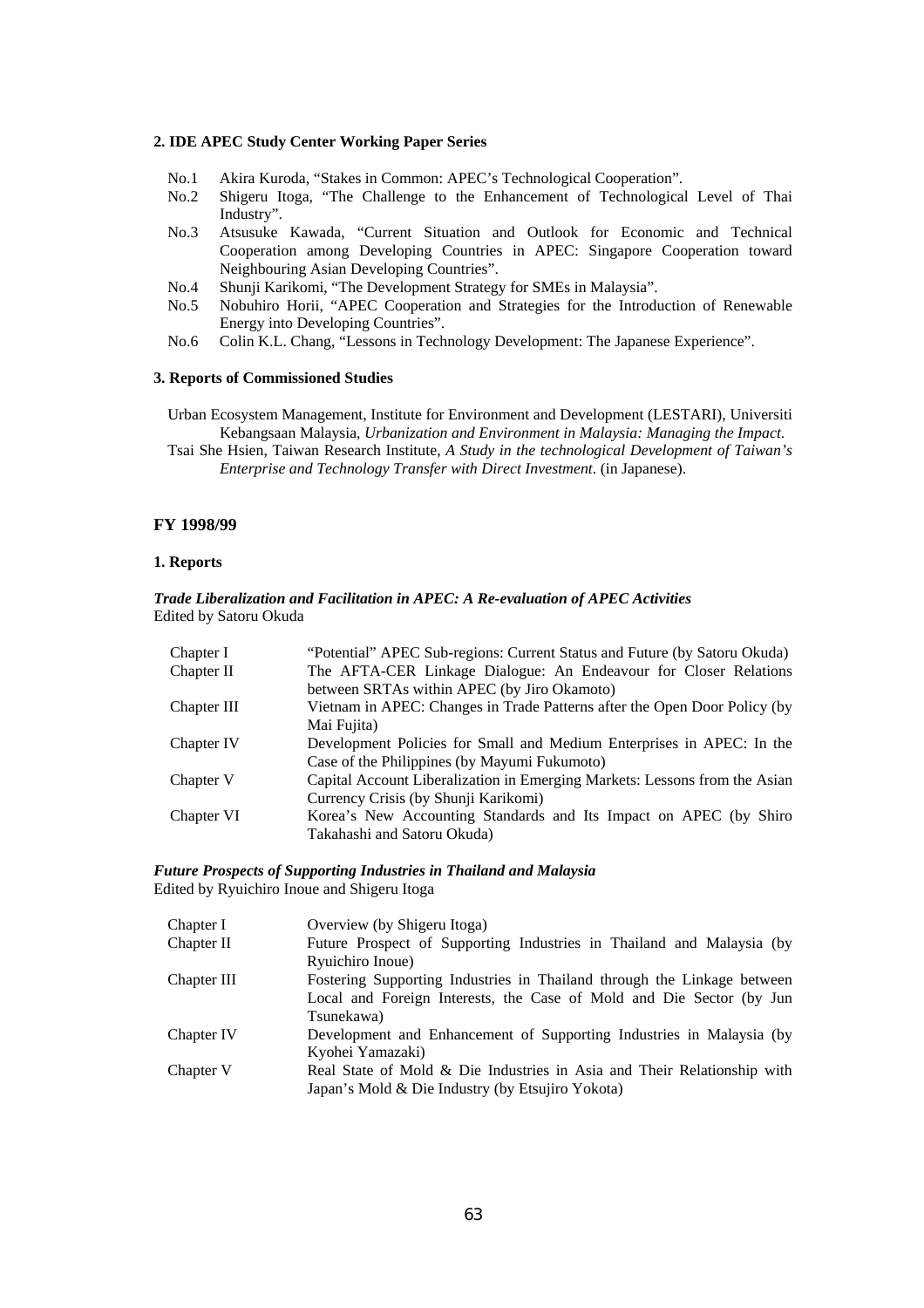#### **2. IDE APEC Study Center Working Paper Series**

Ratana Eiamkanitchat, "The Role of Small and Medium Supporting Industries in Japan and Thailand".

#### **3. Reports of Commissioned Studies**

- Rajah Rasiah, IKMAS, UKM and Faculty of Economics and Business, UNIMAS*, State Support and Machine Tool Subcontracting Links in Malaysia : Microelectronics and Passenger Car Assemblies.*
- Kitti Limskul, Faculty of Economics, Chulalongkorn University*, Future Prospects of Selected Supporting Industries in Thailand.*

#### **FY 1999/2000**

#### **1. Report**

*Industrial Linkage and Direct Investment in APEC*  Edited by Satoru Okuda

| Chapter I   | Industrial Linkage and Direct Investment in APEC (by Satoru Okuda)      |
|-------------|-------------------------------------------------------------------------|
| Chapter II  | Foreign Direct Investment, Trade, and Vietnam's Interdependence in the  |
|             | APEC Region (by Mai Fujita)                                             |
| Chapter III | Technical Assistance to Japanese Affiliates: The Case of the Autoparts  |
|             | Industry in Thailand (by Yoshi Takahashi)                               |
| Chapter IV  | Russia's Participation in APEC and Economic Development in the Far East |
|             | (by Mayumi Fukumoto)                                                    |
| Chapter V   | Macroeconomic Impacts in APEC Region: Measurement by APEC Link          |
|             | Model (by Jinichi Uemura)                                               |
|             |                                                                         |

#### **2. IDE APEC Study Center Working Paper Series**

- No. 1 Jiro Okamoto, "The Political Process of APEC Early Voluntary Sectoral Liberalisation: Setting the Research Agenda".
- No. 2 Akiko Yanai, "APEC and the WTO: Seeking Opportunities for Cooperation".
- No. 3 Fumio Nagai, "The APEC EVSL Initiative and the Policy Making Process in Thailand".
- No. 4 Tatsushi Ogita, "Japan's Policy Making in the APEC EVSL Consultations: Its Actors, Process and Interpretations".
- No. 5 Yutaka Onishi, "Politics by Mass Media?: Changes in the Korean Policy toward APEC Early Voluntary Sectoral Liberalization".
- No. 6 Satoshi Oyane, "America's Non-"Two-Level Game" at the APEC EVSL Initiative: Structural Change in Trade Politics".

#### **3. Reports of Commissioned Studies**

- Michael Wesley, School of Political Science, University of New South Wales, *The Politics of Early Voluntary Sectoral Liberalisation in Australia*.
- Hanafi Sofyan, A. Syafi'i, Yasmi Adriansyah and Lynda Kurnia Wardhani, Institute for International Finance and Commodities (Jakarta), *The Policy Making Consultations of APEC Early Voluntary Sectoral Liberalization: The Case of Indonesia*.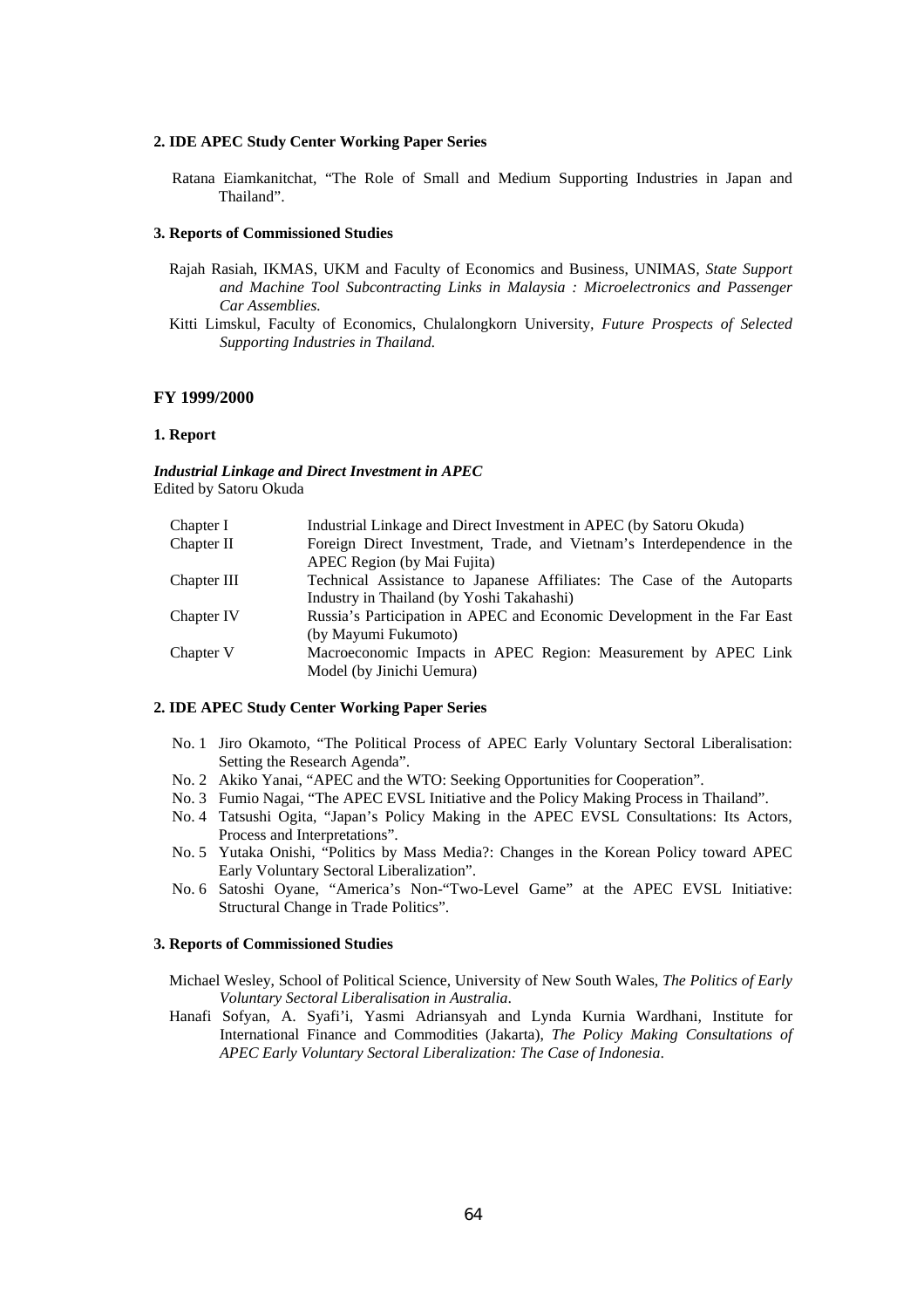#### **FY 2000/01**

#### **1. Report**

#### *APEC in the 21st Century*-*Selected Issues for Deeper Economic Cooperation*- Edited by Satoru Okuda

| Chapter I   | Impact of Economic and Technical Cooperation on Northeast Asian Countries    |
|-------------|------------------------------------------------------------------------------|
|             | (by Mayumi Fukumoto)                                                         |
| Chapter II  | Linking SRTA and ECOTECH-A Consideration Based on Japan-Korea                |
|             | FTA (by Satoru D. Okuda)                                                     |
| Chapter III | Macroeconomic Impacts under FTA Configuration in the APEC Region (by         |
|             | Jinichi Uemura)                                                              |
| Chapter IV  | Liberalization of Trade in Services in APEC: Assessment of IAP and the       |
|             | GATS Commitments (by Mikiko Yogo)                                            |
| Chapter V   | Regional Trade Arrangement and Strategies of Multinationals: Implications of |
|             | <b>AFTA</b> for Economic Integration (by Mai Fujita)                         |
| Chapter VI  | Expert Dispatch Program for Private Enterprises – The Case of JODC Experts   |
|             | in the Thai Manufacturing Sector- (by Yoshi Takahashi)                       |

#### **2. IDE APEC Study Center Working Paper Series**

- No.1 Jiro Okamoto, "The AFTA-CER Linkage Dialogue Revisited: Its Recent Development and Implications".
- No.2 Akiko Yanai, "Reciprocity in Trade Liberalization".
- No.3 Fumio Nagai, "Thailand's Attitude toward Trade Liberalization: In the Context of the ASEAN Free Trade Area (AFTA) ".
- No.4 Tatsushi Ogita, "On Principles of APEC".
- No.5 Satoshi Oyane, "'Plurilateralism' of the United States and its APEC Policies".
- No.6 Hanafi Sofyan, "Promoting Financial Cooperation within the ASEAN+3".

#### **3. Reports of Commissioned Studies**

- Yoo Soo Hong, Korea Institute for International Economic Policy (KIEP), *Internet Business Cooperation in Northeast Asia and APEC*.
- Vladimir I. Ivanov and Hirofumi Arai, Economic Research Institute for Northeast Asia (ERINA), *Multilateral Cooperation in Northeast Asia and APEC*.

#### **FY 2001 /02**

#### **1. Reports**

#### *A Study on Trade, Investment and International Labor Migration in the APEC Member Economies*  Edited by Yasuko Hayase

| Chapter I   | International Migration in the Asia Pacific Region: Trend and Policies (by   |
|-------------|------------------------------------------------------------------------------|
|             | Yasuko Hayase)                                                               |
| Chapter II  | Trade Structure in the APEC Region (under a separate volume on Statistic for |
|             | Trade and Foreign Direct Investment in the APEC Member Economies,            |
|             | 1980-2000) (by Yosuke Noda)                                                  |
| Chapter III | Liberalization of Trade and Investment and Its Effects on International      |
|             | Migration (by Mayumi Fukumoto)                                               |
| Chapter IV  | Dynamic Impacts of Trade Liberalization on Multi-National Enterprises and    |
|             | Labor Market (by Kazuhiko Oyamada)                                           |
| Chapter V   | International Labor Migration from China: policy and Trends (by Yin Hao)     |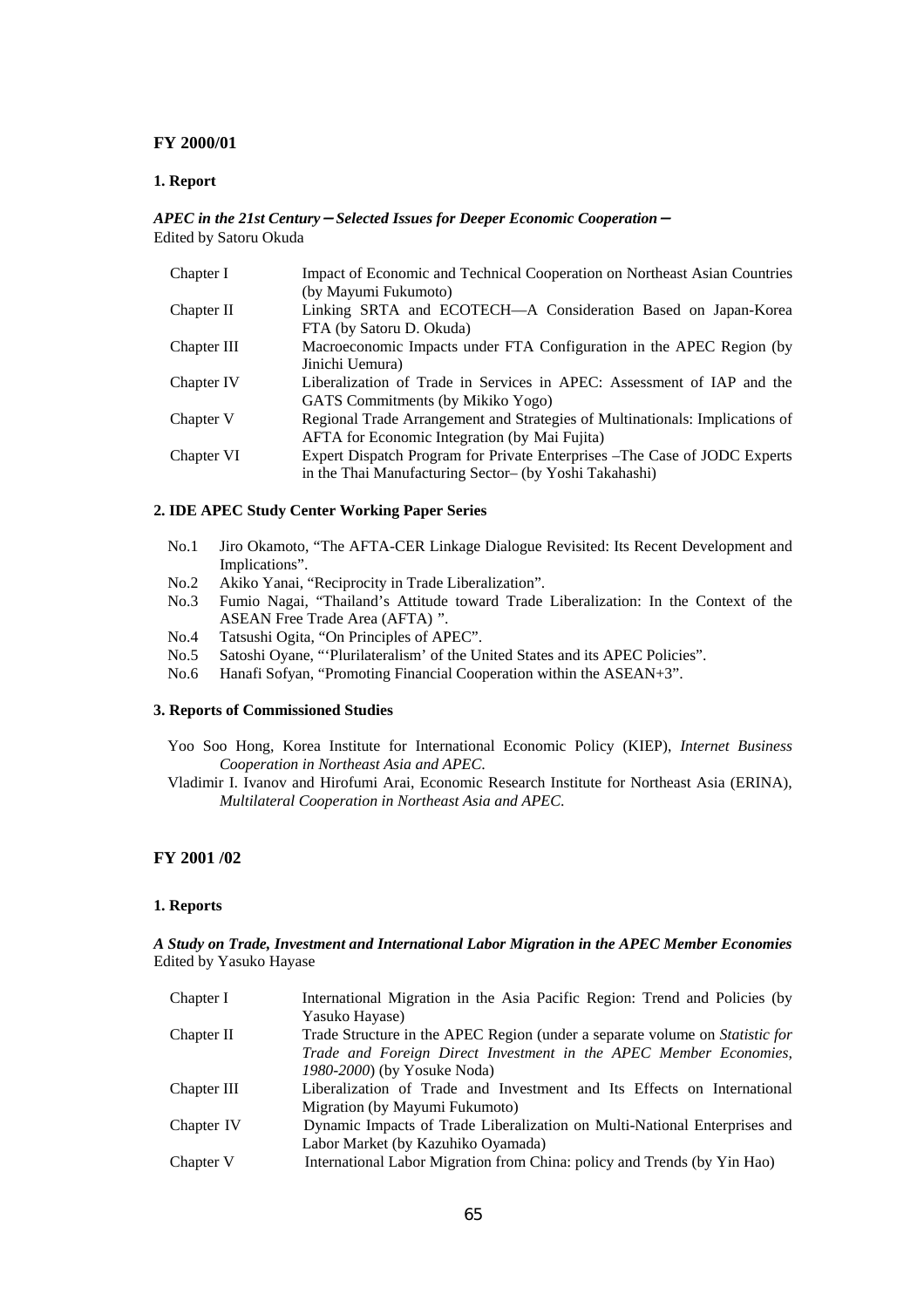| Chapter VI   | What is the impact of FDI on Foreign Trade in China? (by Xiaoning Gong) |
|--------------|-------------------------------------------------------------------------|
| Chapter VII  | International Migration and Foreign Workers in South Korea (by Yin Hao) |
| Chapter VIII | Labor Markets and Direct Investment of Hong Kong and Singapore (by      |
|              | Shoichi Ito)                                                            |
| Chapter VX   | The Impact of International Labor Migration on Remittances in the       |
|              | Philippines (by Yoshio Yoshida)                                         |

#### *Statistic for Trade and Foreign Direct Investment in the APEC Member Economies, 1980-2000*  Edited by Yasuko Hayase

#### **2. IDE APEC Study Center Working Paper Series**

- No.1 Jiro Okamoto, "Seeking Multilateralism Friendly FTAs: The Research Agenda".
- No.2 Gen Yamamoto, "Theoretical Considerations of Multilateralism and Regionalism".
- No.3 Akiko Yanai, "The Function of the MFN clause in the Global Trading System".
- No.4 Tatsushi Ogita, "An Approach towards Japan's FTA Policy".
- No.5 Atsushi Yamada, "Between Regionalism and Multilateralism: New Dilemmas in U.S. Trade Policy".
- No.6 Fumio Nagai, "Thailand's Trade Policy: WTO Plus FTA?".
- No.7 Mikio Kuwayama and Yusuke Kuwayama, "The Comprehensiveness of Chilean Free Trade Agreements".

#### **3. Report of Commissioned Studies**

Maria-Christina Rosas, Department of International Relations, Faculty of Social and Political Sciences, National Autonomous University of Mexico (UNAM), *Mexican Foreign trade Policy in the new Millennium.*

#### **FY 2002/03**

#### **1. IDE Development Perspective Series**

*Whither Free Trade Agreements?: Proliferation, Evaluation and Multilateralization*. Edited by Jiro Okamoto

| Chapter I    | Introduction (by Jiro Okamoto)                                            |
|--------------|---------------------------------------------------------------------------|
| Chapter II   | Evaluating the Logics of FTA Formations in International Economics:       |
|              | Economic Rational Consequence of Strategic Interactions (by Gen           |
|              | Yamamoto)                                                                 |
| Chapter III  | Institutional Motives for Forming FTAs: The Contradiction between the MFN |
|              | Principle and Reciprocity (by Akiko Yanai)                                |
| Chapter IV   | The International Political Economy of FTA Proliferation: Testing the     |
|              | Analytical Scope of Neorealism, Neoliberalism and Constructivism (by      |
|              | Satoshi Oyane)                                                            |
| Chapter V    | The United States' Free Trade Agreements: From NAFTA to the FTAA (by      |
|              | Atsushi Yamada)                                                           |
| Chapter VI   | Mexico's Foreign Trade Policy in the NEW Millennium: Achievements and     |
|              | Challenges (by Maria-Cristina ROSAS)                                      |
| Chapter VII  | The Comprehensiveness of Chilean Free Trade Agreements (by Mikio          |
|              | Kuwayama)                                                                 |
| Chapter VIII | Japan as a Late-coming FTA Holder: Trade Policy Change for the Asian      |
|              | Orientation? (by Tatsushi Ogita)                                          |
| Chapter IX   | Thailand's FTA Policy: Continuity and Change between the Chuan and        |
|              | Thakshin Governments (by Fumio Nagai)                                     |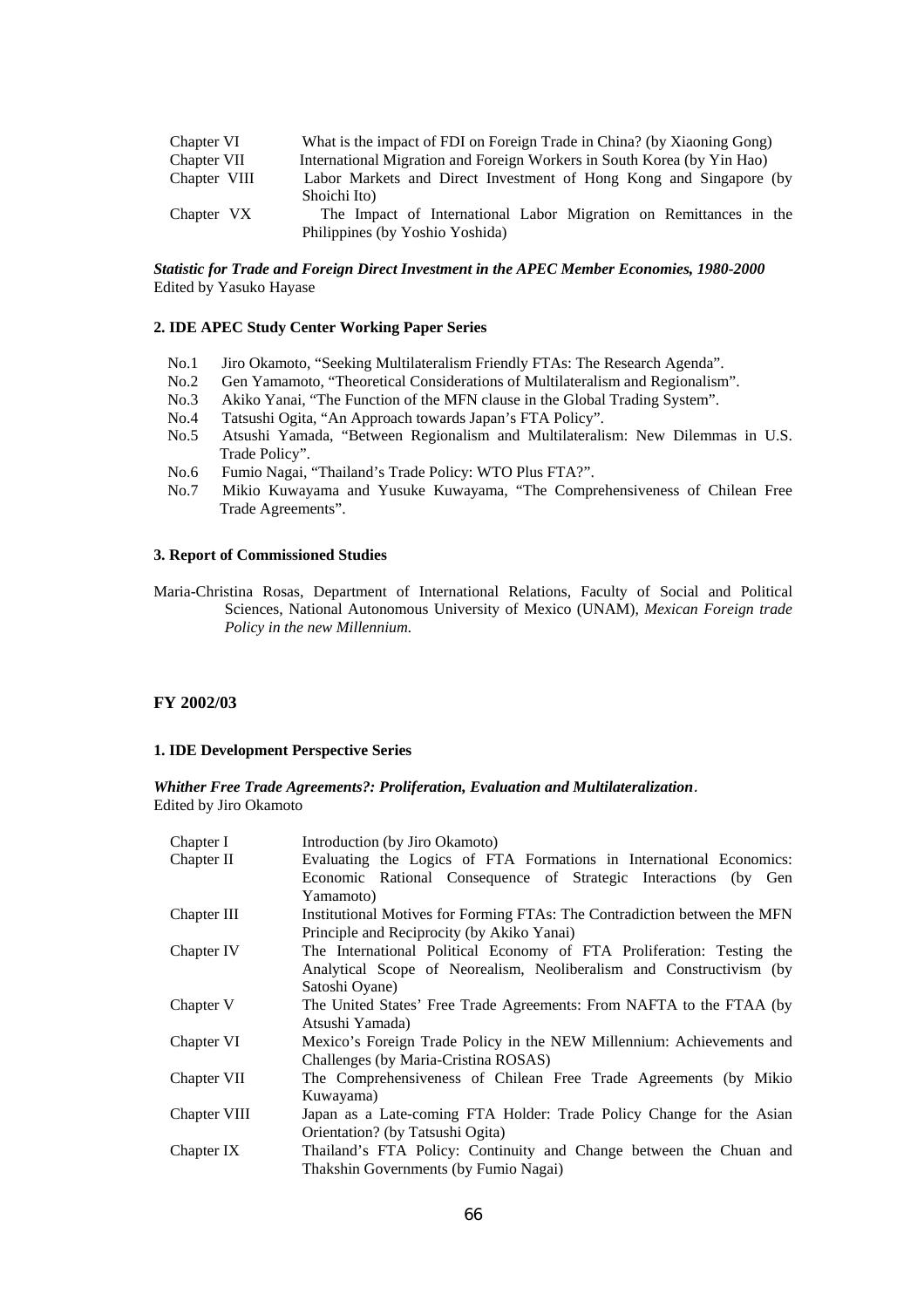| Chapter X    | Linkage between Malaysia's FTA Policy and ASEAN Diplomacy (by Sanae<br>Suzuki)                      |
|--------------|-----------------------------------------------------------------------------------------------------|
| Chapter XI   | Australia's FTA Policy: From Defensive Response to Competitive<br>Liberalization? (by Jiro Okamoto) |
| Chapter XII  | Diplomacy, Politics and Damage Control in the Negotiation of the New                                |
|              | Zealand-Singapore FTA (by Stephen Hoadley)                                                          |
| Chapter XIII | Conclusion (by Jiro Okamoto)                                                                        |

#### **2. Report**

#### *International Migration in APEC Member Economies: Its Relations with Trade, Investment and Economic Development.*

Edited by Yasuko Hayase

| Chapter I   | International Migration in the Asia-Pacific Region: Its Linkages with Trade    |
|-------------|--------------------------------------------------------------------------------|
|             | and Investment (by Yasuko Hayase)                                              |
| Chapter II  | Trade Structures in East Asia After the Financial Crisis: From the perspective |
|             | of Trade Indices (by Yosuke Noda)                                              |
| Chapter III | A Note on Data Adjustments to Include Foreign Direct Investment in an          |
|             | Applied General Equilibrium Model of Global Trade (by Kazuhiko Oyamada)        |
| Chapter IV  | Linkages among Trade, Investment and Migration: Theory and Empirical           |
|             | Evidence from Asia (by Hikari Ishido)                                          |
| Chapter V   | A Study of International Trade in Services in China (by Xiaoning Gong)         |
| Chapter VI  | International Labor Migration and Foreign Direct Investment in East Asian      |
|             | Development: Taiwan as Compared with Japan (by Ching-lung Tsay)                |
| Chapter VII | Economic Development and International Labour Migration in Malaysia (by        |
|             | Machiko Watanabe)                                                              |

**IDE APEC Study Center publications may be downloaded from:** 

**http://www.ide.go.jp/English/Apec/Publish/index.html**